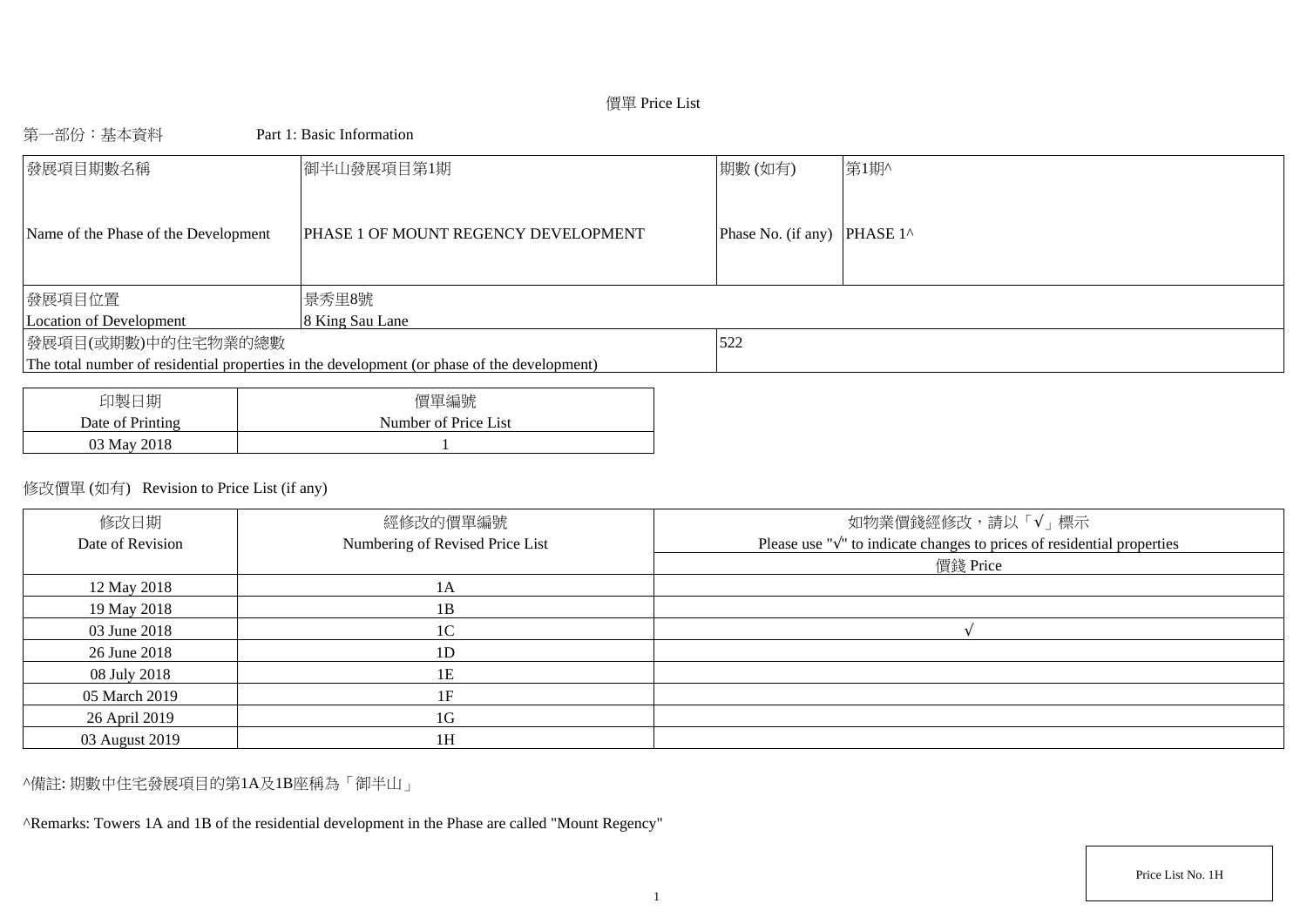# 第二部份:面積及售價資料 Part 2: Information on Area and Price

|                           | 物業的描述<br>Description of Residential Property |              | 實用面積<br>(包括露台,工作平台及陽台如有)<br>平方米(平方呎)<br>Saleable Area                                | 售價<br>$(\vec{\pi})$<br>Price<br>$($)$ | 實用面積<br>每平方米/呎售價<br>元,每平方米<br>(元,每平方呎)                                        |                                              |                          |    |    | 平方米(平方呎)<br>sq. metre (sq. ft.) | 其他指明項目的面積(不計算入實用面積)     |            | Area of other specified items (Not included in the Saleable Area) |                          |            |
|---------------------------|----------------------------------------------|--------------|--------------------------------------------------------------------------------------|---------------------------------------|-------------------------------------------------------------------------------|----------------------------------------------|--------------------------|----|----|---------------------------------|-------------------------|------------|-------------------------------------------------------------------|--------------------------|------------|
| 大廈名稱<br><b>Block Name</b> | 樓層<br>Floor                                  | 單位<br>Unit   | (including balcony, utility platform<br>and verandah, if any)<br>sq. metre (sq. ft.) |                                       | Unit Rate of<br>Saleable Area<br>\$ per sq. metre<br>$(\bar{\S}$ per sq. ft.) | 空調機房<br>$Air-$<br>conditioning<br>plant room | 窗台<br>Bay<br>window      | 閣樓 | 平台 | 花園<br>Cockloft Flat roof Garden | 停車位<br>Parking<br>space | 天台<br>Roof | 梯屋<br>Stairhood                                                   | 前庭<br>Terrace            | 庭院<br>Yard |
|                           |                                              |              | 28.269 (304)                                                                         | 6,552,000                             | 231,773                                                                       |                                              |                          |    |    |                                 |                         |            |                                                                   |                          |            |
| 1A                        | 10                                           | $\bf{B}$     | 露台 Balcony:1.955 (21);                                                               |                                       | (21, 553)                                                                     |                                              |                          |    |    |                                 |                         |            |                                                                   |                          |            |
|                           |                                              |              | 工作平台 Utility Platform:0.000 (0)                                                      |                                       |                                                                               |                                              |                          |    |    |                                 |                         |            |                                                                   |                          |            |
|                           |                                              |              | 28.269 (304)                                                                         | 6,505,500                             | 230,128                                                                       | $\sim$                                       | $\overline{\phantom{a}}$ |    |    |                                 |                         | ÷          |                                                                   | $\overline{\phantom{a}}$ |            |
| 1A                        | 9                                            | $\, {\bf B}$ | 露台 Balcony:1.955 (21);                                                               |                                       | (21,400)                                                                      |                                              |                          |    |    |                                 |                         |            |                                                                   |                          |            |
|                           |                                              |              | 工作平台 Utility Platform:0.000 (0)                                                      |                                       |                                                                               |                                              |                          |    |    |                                 |                         |            |                                                                   |                          |            |
|                           |                                              |              | 28.269 (304)                                                                         | 6,465,700                             | 228,721                                                                       |                                              |                          |    |    |                                 |                         |            |                                                                   |                          |            |
| 1A                        | 8                                            | $\, {\bf B}$ | 露台 Balcony:1.955 (21);                                                               |                                       | (21,269)                                                                      |                                              |                          |    |    |                                 |                         |            |                                                                   |                          |            |
|                           |                                              |              | 工作平台 Utility Platform:0.000 (0)                                                      |                                       |                                                                               |                                              |                          |    |    |                                 |                         |            |                                                                   |                          |            |
|                           |                                              |              | 28.269 (304)                                                                         | 6,426,800                             | 227,344                                                                       |                                              |                          |    |    |                                 |                         |            |                                                                   |                          |            |
| 1A                        | $\overline{7}$                               | $\, {\bf B}$ | 露台 Balcony:1.955 (21);                                                               |                                       | (21, 141)                                                                     |                                              |                          |    |    |                                 |                         |            |                                                                   |                          |            |
|                           |                                              |              | 工作平台 Utility Platform:0.000 (0)                                                      |                                       |                                                                               |                                              |                          |    |    |                                 |                         |            |                                                                   |                          |            |
|                           |                                              |              | 28.269 (304)                                                                         | 6,389,900                             | 226,039                                                                       | $\overline{\phantom{a}}$                     |                          |    |    |                                 |                         |            |                                                                   |                          |            |
| 1A                        | 6                                            | $\, {\bf B}$ | 露台 Balcony:1.955 (21);                                                               |                                       | (21,019)                                                                      |                                              |                          |    |    |                                 |                         |            |                                                                   |                          |            |
|                           |                                              |              | 工作平台 Utility Platform:0.000 (0)                                                      |                                       |                                                                               |                                              |                          |    |    |                                 |                         |            |                                                                   |                          |            |
|                           |                                              |              | 28.269 (304)                                                                         | 6,354,800                             | 224,797                                                                       |                                              |                          |    |    |                                 |                         |            |                                                                   |                          |            |
| 1A                        | 5                                            | $\, {\bf B}$ | 露台 Balcony:1.955 (21);                                                               |                                       | (20,904)                                                                      |                                              |                          |    |    |                                 |                         |            |                                                                   |                          |            |
|                           |                                              |              | 工作平台 Utility Platform: 0.000 (0)                                                     |                                       |                                                                               |                                              |                          |    |    |                                 |                         |            |                                                                   |                          |            |
|                           |                                              |              | 28.269 (304)                                                                         | 6,329,100                             | 223,888                                                                       |                                              |                          |    |    |                                 |                         |            |                                                                   |                          |            |
| 1A                        | 3                                            | $\, {\bf B}$ | 露台 Balcony:1.955 (21);                                                               |                                       | (20, 819)                                                                     |                                              |                          |    |    |                                 |                         |            |                                                                   |                          |            |
|                           |                                              |              | 工作平台 Utility Platform:0.000 (0)                                                      |                                       |                                                                               |                                              |                          |    |    |                                 |                         |            |                                                                   |                          |            |
|                           |                                              |              | 28.269 (304)                                                                         | 6,318,500                             | 223,513                                                                       |                                              |                          |    |    |                                 |                         |            |                                                                   |                          |            |
| 1A                        | $\overline{2}$                               | B            | 露台 Balcony:1.955 (21);                                                               |                                       | (20, 785)                                                                     |                                              |                          |    |    |                                 |                         |            |                                                                   |                          |            |
|                           |                                              |              | 工作平台 Utility Platform:0.000 (0)                                                      |                                       |                                                                               |                                              |                          |    |    |                                 |                         |            |                                                                   |                          |            |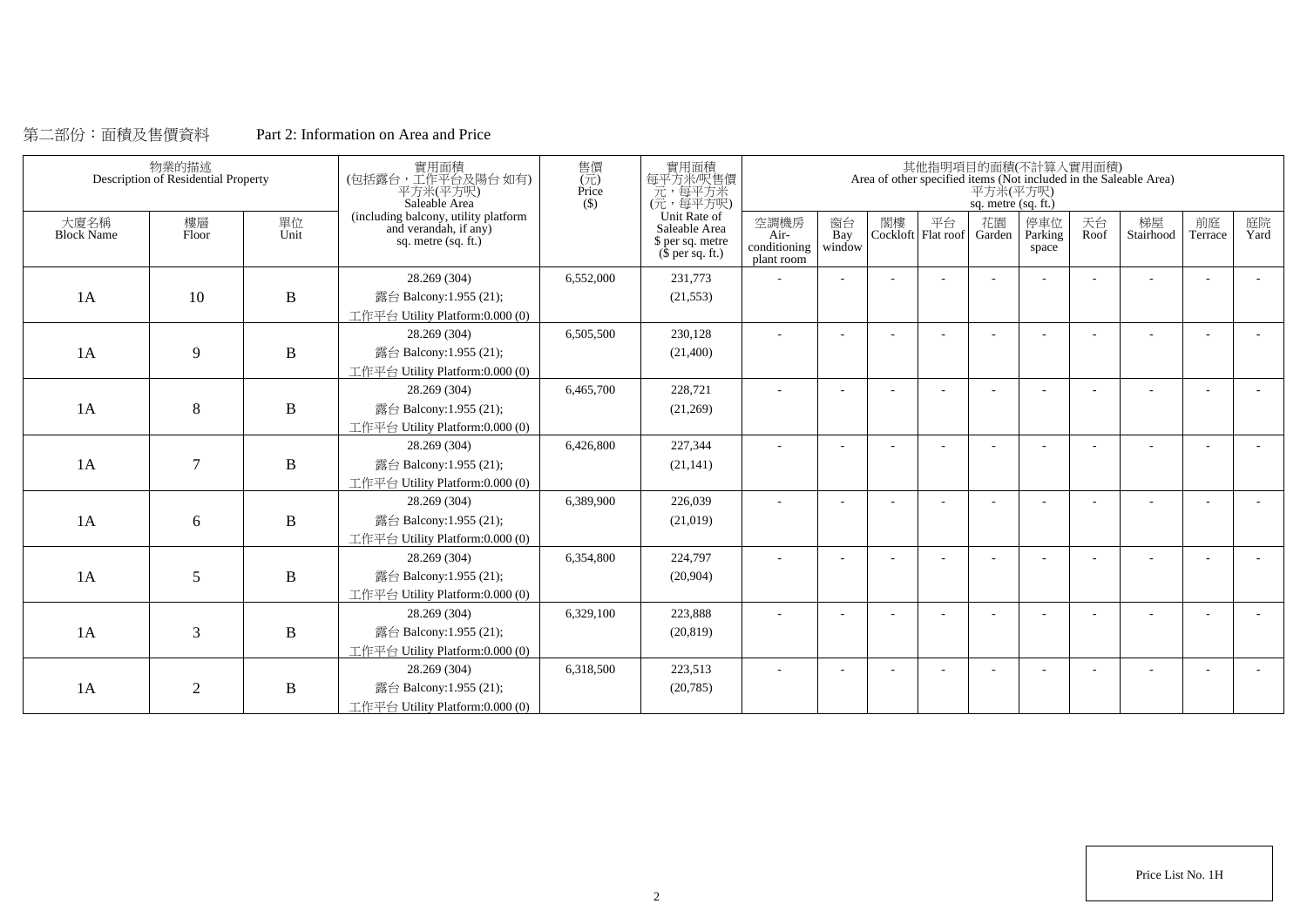|                           | 物業的描述<br>Description of Residential Property |                | 實用面積<br>(包括露台,工作平台及陽台如有)<br>平方米(平方呎)<br>Saleable Area                                | 售價<br>(元)<br>Price<br>$($ \$) | 實用面積<br>每平方米/呎售價<br>元,每平方米<br>(元,每平方呎)                                |                                            |                          |                             | 平方米(平方呎)<br>sq. metre (sq. ft.) | 其他指明項目的面積(不計算入實用面積)      |            | Area of other specified items (Not included in the Saleable Area) |                          |            |
|---------------------------|----------------------------------------------|----------------|--------------------------------------------------------------------------------------|-------------------------------|-----------------------------------------------------------------------|--------------------------------------------|--------------------------|-----------------------------|---------------------------------|--------------------------|------------|-------------------------------------------------------------------|--------------------------|------------|
| 大廈名稱<br><b>Block Name</b> | 樓層<br>Floor                                  | 單位<br>Unit     | (including balcony, utility platform<br>and verandah, if any)<br>sq. metre (sq. ft.) |                               | Unit Rate of<br>Saleable Area<br>\$ per sq. metre<br>$$$ per sq. ft.) | 空調機房<br>Air-<br>conditioning<br>plant room | 窗台<br>Bay<br>window      | 閣樓 平台<br>Cockloft Flat roof | 花園<br>Garden                    | 停車位<br>Parking<br>space  | 天台<br>Roof | 梯屋<br>Stairhood                                                   | 前庭<br>Terrace            | 庭院<br>Yard |
|                           |                                              |                | 28.269 (304)                                                                         | 6,313,400                     | 223,333                                                               |                                            |                          |                             |                                 |                          |            |                                                                   | $\overline{a}$           |            |
| 1A                        |                                              | $\, {\bf B}$   | 露台 Balcony:1.955 (21);                                                               |                               | (20,768)                                                              |                                            |                          |                             |                                 |                          |            |                                                                   |                          |            |
|                           |                                              |                | 工作平台 Utility Platform:0.000 (0)                                                      |                               |                                                                       |                                            |                          |                             |                                 |                          |            |                                                                   |                          |            |
|                           |                                              |                | 42.244 (455)                                                                         | 9,244,800                     | 218,843                                                               | $\sim$                                     |                          |                             |                                 |                          |            |                                                                   | L,                       |            |
| 1A                        | 31                                           | $\mathbf{J}^*$ | 露台 Balcony:2.143 (23);                                                               |                               | (20,318)                                                              |                                            |                          |                             |                                 |                          |            |                                                                   |                          |            |
|                           |                                              |                | 工作平台 Utility Platform:1.500 (16)                                                     |                               |                                                                       |                                            |                          |                             |                                 |                          |            |                                                                   |                          |            |
|                           |                                              |                | 42.244 (455)                                                                         | 9,198,900                     | 217,756                                                               | $\sim$                                     |                          |                             |                                 |                          |            |                                                                   |                          |            |
| 1A                        | 30                                           | $J^*$          | 露台 Balcony:2.143 (23);                                                               |                               | (20,217)                                                              |                                            |                          |                             |                                 |                          |            |                                                                   |                          |            |
|                           |                                              |                | 工作平台 Utility Platform:1.500 (16)                                                     | 9.474.900                     | 224,290                                                               |                                            |                          |                             |                                 |                          |            |                                                                   |                          |            |
|                           |                                              |                |                                                                                      |                               | (20, 824)                                                             |                                            |                          |                             |                                 |                          |            |                                                                   |                          |            |
|                           |                                              |                | 42.244 (455)                                                                         | 9,152,900                     | 216,667                                                               |                                            |                          |                             |                                 |                          |            |                                                                   |                          |            |
| 1A                        | 29                                           | $J^*$          | 露台 Balcony:2.143 (23);                                                               |                               | (20, 116)                                                             |                                            |                          |                             |                                 |                          |            |                                                                   |                          |            |
|                           |                                              |                | 工作平台 Utility Platform:1.500 (16)                                                     |                               |                                                                       |                                            |                          |                             |                                 |                          |            |                                                                   |                          |            |
|                           |                                              |                | 42.244 (455)                                                                         | 9,130,000                     | 216,125                                                               | ٠                                          |                          |                             |                                 |                          |            |                                                                   |                          |            |
| 1A                        | 28                                           | $\mathbf{J}^*$ | 露台 Balcony:2.143 (23);                                                               |                               | (20,066)                                                              |                                            |                          |                             |                                 |                          |            |                                                                   |                          |            |
|                           |                                              |                | 工作平台 Utility Platform: 1.500 (16)                                                    | 9,403,800                     | 222,607                                                               |                                            |                          |                             |                                 |                          |            |                                                                   |                          |            |
|                           |                                              |                |                                                                                      |                               | (20,668)                                                              |                                            |                          |                             |                                 |                          |            |                                                                   |                          |            |
|                           |                                              |                | 42.244 (455)                                                                         | 9,061,100                     | 214,494                                                               |                                            |                          |                             |                                 |                          |            |                                                                   | $\sim$                   |            |
| 1A                        | 27                                           | $J^*$          | 露台 Balcony:2.143 (23);                                                               |                               | (19, 915)                                                             |                                            |                          |                             |                                 |                          |            |                                                                   |                          |            |
|                           |                                              |                | 工作平台 Utility Platform:1.500 (16)                                                     |                               |                                                                       |                                            |                          |                             |                                 |                          |            |                                                                   |                          |            |
|                           |                                              |                | 42.244 (455)                                                                         | 9,015,200                     | 213,408                                                               | $\sim$                                     | $\overline{\phantom{a}}$ |                             |                                 | <b>1</b>                 |            | $\sim$                                                            | $\blacksquare$           |            |
| 1A                        | 26                                           | $J^*$          | 露台 Balcony:2.143 (23);                                                               |                               | (19, 814)                                                             |                                            |                          |                             |                                 |                          |            |                                                                   |                          |            |
|                           |                                              |                | 工作平台 Utility Platform:1.500 (16)                                                     |                               |                                                                       |                                            |                          |                             |                                 |                          |            |                                                                   |                          |            |
|                           |                                              |                | 42.244 (455)                                                                         | 8,969,200                     | 212,319                                                               | $\overline{\phantom{a}}$                   |                          |                             |                                 | $\overline{\phantom{a}}$ |            |                                                                   | $\overline{\phantom{a}}$ |            |
| 1A                        | 25                                           | $J^*$          | 露台 Balcony:2.143 (23);                                                               |                               | (19,713)                                                              |                                            |                          |                             |                                 |                          |            |                                                                   |                          |            |
|                           |                                              |                | 工作平台 Utility Platform:1.500 (16)                                                     |                               |                                                                       |                                            |                          |                             |                                 |                          |            |                                                                   |                          |            |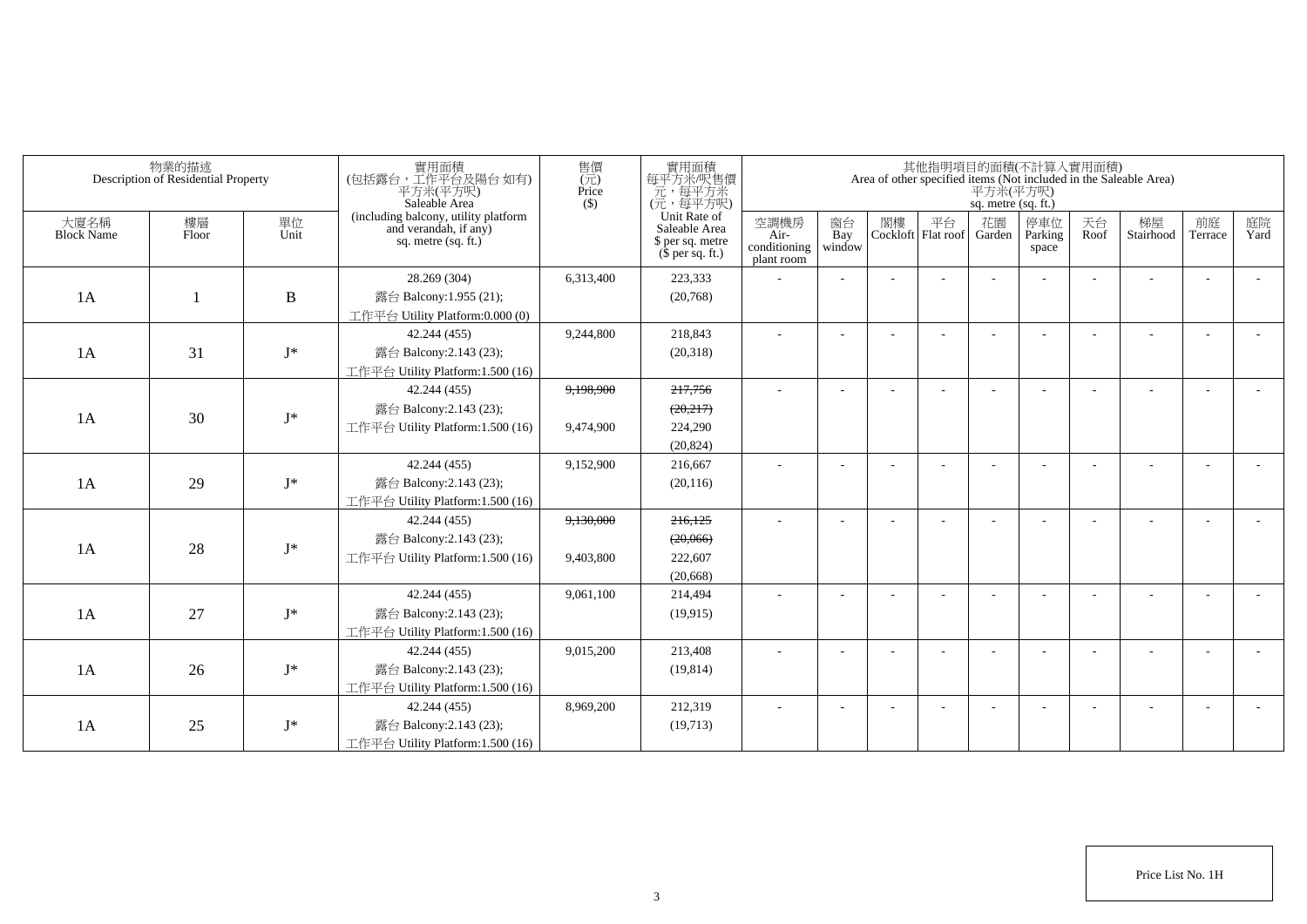|                           | 物業的描述<br>Description of Residential Property |            | 實用面積<br>(包括露台,工作平台及陽台如有)<br>平方米(平方呎)<br>Saleable Area                                  | 售價<br>$(\vec{\pi})$<br>Price<br>$($ \$) | 實用面積<br>每平方米/呎售價<br>一元,每平方米<br>(元,每平方呎)                               |                                            |                          |    |                          | 平方米(平方呎)<br>sq. metre (sq. ft.) | 其他指明項目的面積(不計算入實用面積)     |            | Area of other specified items (Not included in the Saleable Area) |                          |            |
|---------------------------|----------------------------------------------|------------|----------------------------------------------------------------------------------------|-----------------------------------------|-----------------------------------------------------------------------|--------------------------------------------|--------------------------|----|--------------------------|---------------------------------|-------------------------|------------|-------------------------------------------------------------------|--------------------------|------------|
| 大廈名稱<br><b>Block Name</b> | 樓層<br>Floor                                  | 單位<br>Unit | (including balcony, utility platform<br>and verandah, if any)<br>sq. metre $(sq, ft.)$ |                                         | Unit Rate of<br>Saleable Area<br>\$ per sq. metre<br>$$$ per sq. ft.) | 空調機房<br>Air-<br>conditioning<br>plant room | 窗台<br>Bay<br>window      | 閣樓 | 平台<br>Cockloft Flat roof | 花園<br>Garden                    | 停車位<br>Parking<br>space | 天台<br>Roof | 梯屋<br>Stairhood                                                   | 前庭<br>Terrace            | 庭院<br>Yard |
|                           |                                              |            | 42.244 (455)                                                                           | 8,923,400                               | 211,235                                                               |                                            |                          |    |                          |                                 |                         |            |                                                                   |                          |            |
| 1A                        | 23                                           | $I^*$      | 露台 Balcony:2.143 (23);                                                                 |                                         | (19,612)                                                              |                                            |                          |    |                          |                                 |                         |            |                                                                   |                          |            |
|                           |                                              |            | 工作平台 Utility Platform:1.500 (16)                                                       |                                         |                                                                       |                                            |                          |    |                          |                                 |                         |            |                                                                   |                          |            |
|                           |                                              |            | 42.244 (455)                                                                           | 8,877,500                               | 210,148                                                               |                                            |                          |    |                          |                                 |                         |            |                                                                   |                          |            |
| 1A                        | 22                                           | $I^*$      | 露台 Balcony:2.143 (23);                                                                 |                                         | (19,511)                                                              |                                            |                          |    |                          |                                 |                         |            |                                                                   |                          |            |
|                           |                                              |            | 工作平台 Utility Platform:1.500 (16)                                                       |                                         |                                                                       |                                            |                          |    |                          |                                 |                         |            |                                                                   |                          |            |
|                           |                                              |            | 42.244 (455)                                                                           | 8,831,500                               | 209,059                                                               | ٠                                          | $\overline{\phantom{a}}$ |    |                          |                                 |                         |            |                                                                   |                          |            |
| 1A                        | 21                                           | $J^*$      | 露台 Balcony:2.143 (23);                                                                 |                                         | (19, 410)                                                             |                                            |                          |    |                          |                                 |                         |            |                                                                   |                          |            |
|                           |                                              |            | 工作平台 Utility Platform: 1.500 (16)                                                      |                                         |                                                                       |                                            |                          |    |                          |                                 |                         |            |                                                                   |                          |            |
|                           |                                              |            | 42.244 (455)                                                                           | 8,785,700                               | 207,975                                                               |                                            |                          |    |                          |                                 |                         |            |                                                                   |                          |            |
| 1A                        | 20                                           | $J^*$      | 露台 Balcony:2.143 (23);                                                                 |                                         | (19,309)                                                              |                                            |                          |    |                          |                                 |                         |            |                                                                   |                          |            |
|                           |                                              |            | 工作平台 Utility Platform:1.500 (16)                                                       |                                         |                                                                       |                                            |                          |    |                          |                                 |                         |            |                                                                   |                          |            |
|                           |                                              |            | 42.244 (455)                                                                           | 8,739,700                               | 206,886                                                               |                                            |                          |    |                          |                                 |                         |            |                                                                   |                          |            |
| 1A                        | 19                                           | $J^*$      | 露台 Balcony:2.143 (23);                                                                 |                                         | (19,208)                                                              |                                            |                          |    |                          |                                 |                         |            |                                                                   |                          |            |
|                           |                                              |            | 工作平台 Utility Platform: 1.500 (16)                                                      |                                         |                                                                       |                                            |                          |    |                          |                                 |                         |            |                                                                   |                          |            |
|                           |                                              |            | 42.244 (455)                                                                           | 8,726,000                               | 206,562                                                               |                                            |                          |    |                          |                                 |                         |            |                                                                   |                          |            |
| 1A                        | 18                                           | $J^*$      | 露台 Balcony:2.143 (23);                                                                 |                                         | (19, 178)                                                             |                                            |                          |    |                          |                                 |                         |            |                                                                   |                          |            |
|                           |                                              |            | 工作平台 Utility Platform:1.500 (16)                                                       |                                         |                                                                       |                                            |                          |    |                          |                                 |                         |            |                                                                   |                          |            |
|                           |                                              |            | 42.244 (455)                                                                           | 8,666,300                               | 205,149                                                               |                                            |                          |    |                          |                                 |                         |            |                                                                   | $\overline{\phantom{a}}$ |            |
| 1A                        | 17                                           | $J^*$      | 露台 Balcony:2.143 (23);                                                                 |                                         | (19,047)                                                              |                                            |                          |    |                          |                                 |                         |            |                                                                   |                          |            |
|                           |                                              |            | 工作平台 Utility Platform:1.500 (16)                                                       |                                         |                                                                       |                                            |                          |    |                          |                                 |                         |            |                                                                   |                          |            |
|                           |                                              |            | 42.244 (455)                                                                           | 8,629,500                               | 204,278                                                               |                                            |                          |    |                          |                                 |                         |            |                                                                   | <b>.</b>                 |            |
| 1A                        | 16                                           | $J^*$      | 露台 Balcony:2.143 (23);                                                                 |                                         | (18,966)                                                              |                                            |                          |    |                          |                                 |                         |            |                                                                   |                          |            |
|                           |                                              |            | 工作平台 Utility Platform:1.500 (16)                                                       |                                         |                                                                       |                                            |                          |    |                          |                                 |                         |            |                                                                   |                          |            |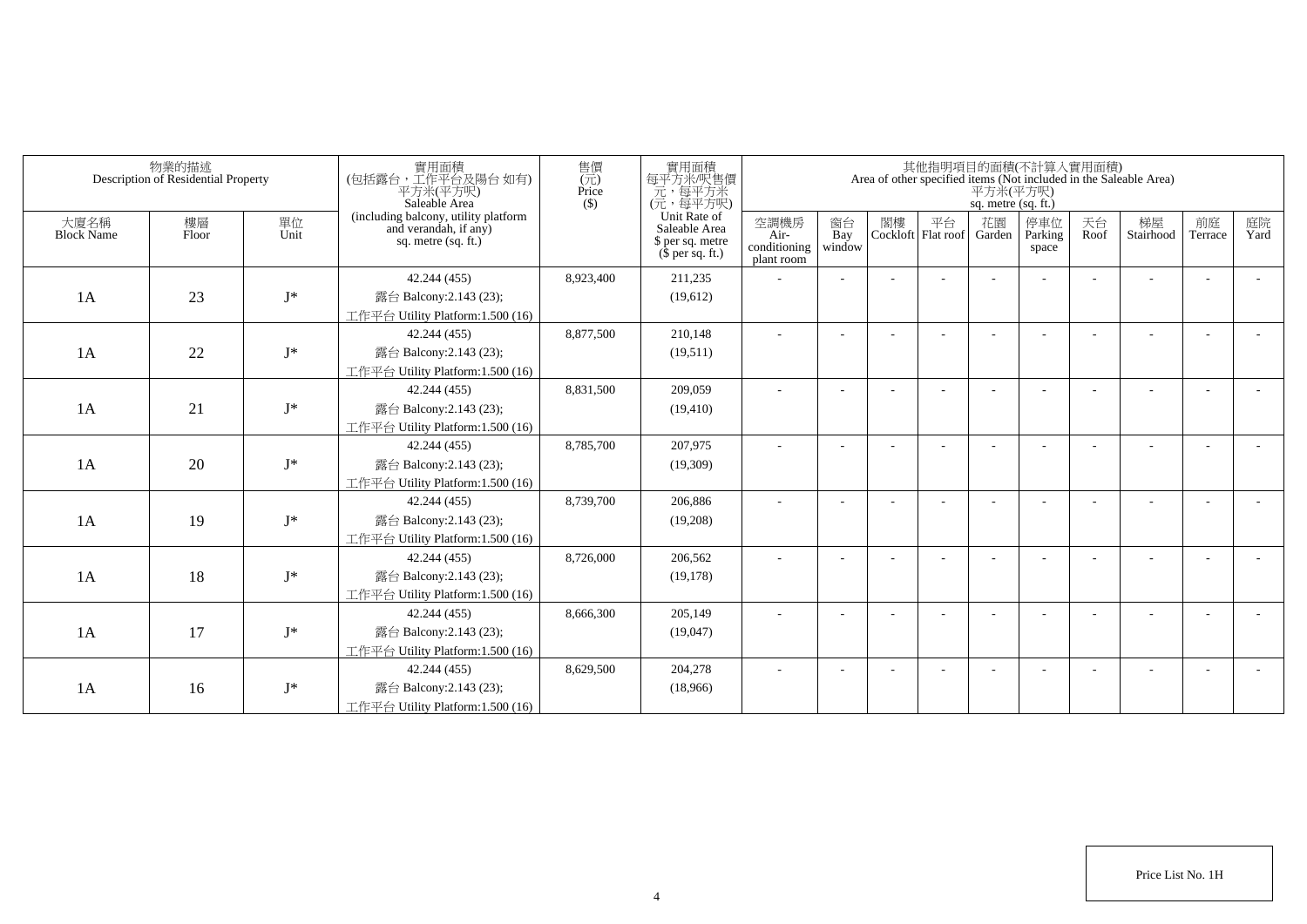|                           | 物業的描述<br>Description of Residential Property |            | 實用面積<br>(包括露台,工作平台及陽台 如有)<br>平方米(平方呎)<br>Saleable Area                                 | 售價<br>$\overline{(\overline{\tau}\overline{\tau})}$<br>Price<br>$($ \$ | 實用面積<br>每平方米/呎售價<br>元,每平方米<br>(元,每平方呎)                                |                                            |                          |    |                                     | 平方米(平方呎)<br>sq. metre (sq. ft.) | 其他指明項目的面積(不計算入實用面積)     |            | Area of other specified items (Not included in the Saleable Area) |                          |            |
|---------------------------|----------------------------------------------|------------|----------------------------------------------------------------------------------------|------------------------------------------------------------------------|-----------------------------------------------------------------------|--------------------------------------------|--------------------------|----|-------------------------------------|---------------------------------|-------------------------|------------|-------------------------------------------------------------------|--------------------------|------------|
| 大廈名稱<br><b>Block Name</b> | 樓層<br>Floor                                  | 單位<br>Unit | (including balcony, utility platform<br>and verandah, if any)<br>sq. metre $(sq, ft.)$ |                                                                        | Unit Rate of<br>Saleable Area<br>\$ per sq. metre<br>$$$ per sq. ft.) | 空調機房<br>Air-<br>conditioning<br>plant room | 窗台<br>Bay<br>window      | 閣樓 | 平台<br>Cockloft   Flat roof   Garden | 花園                              | 停車位<br>Parking<br>space | 天台<br>Roof | 梯屋<br>Stairhood                                                   | 前庭<br>Terrace            | 庭院<br>Yard |
|                           |                                              |            | 42.244 (455)                                                                           | 8,592,800                                                              | 203,409                                                               |                                            |                          |    |                                     |                                 |                         |            |                                                                   | ٠                        |            |
| 1A                        | 15                                           | $J^*$      | 露台 Balcony:2.143 (23);                                                                 |                                                                        | (18, 885)                                                             |                                            |                          |    |                                     |                                 |                         |            |                                                                   |                          |            |
|                           |                                              |            | 工作平台 Utility Platform: 1.500 (16)                                                      |                                                                        |                                                                       |                                            |                          |    |                                     |                                 |                         |            |                                                                   |                          |            |
|                           |                                              |            | 42.244 (455)                                                                           | 8,556,100                                                              | 202,540                                                               | ÷                                          | $\sim$                   |    |                                     |                                 |                         |            |                                                                   | $\overline{\phantom{a}}$ |            |
| 1A                        | 12                                           | $J^*$      | 露台 Balcony:2.143 (23);                                                                 |                                                                        | (18, 805)                                                             |                                            |                          |    |                                     |                                 |                         |            |                                                                   |                          |            |
|                           |                                              |            | 工作平台 Utility Platform:1.500 (16)                                                       |                                                                        |                                                                       |                                            |                          |    |                                     |                                 |                         |            |                                                                   |                          |            |
|                           |                                              |            | 42.244 (455)                                                                           | 8.519.400                                                              | 201.671                                                               | ÷                                          | $\overline{\phantom{a}}$ |    |                                     |                                 |                         |            |                                                                   |                          |            |
| 1A                        | 11                                           | $J^*$      | 露台 Balcony:2.143 (23);                                                                 |                                                                        | (18, 724)                                                             |                                            |                          |    |                                     |                                 |                         |            |                                                                   |                          |            |
|                           |                                              |            | 工作平台 Utility Platform: 1.500 (16)                                                      |                                                                        |                                                                       |                                            |                          |    |                                     |                                 |                         |            |                                                                   |                          |            |
|                           |                                              |            | 42.244 (455)                                                                           | 8,482,600                                                              | 200,800                                                               |                                            |                          |    |                                     |                                 |                         |            |                                                                   |                          |            |
| 1A                        | 10                                           | $J^*$      | 露台 Balcony:2.143 (23);                                                                 |                                                                        | (18, 643)                                                             |                                            |                          |    |                                     |                                 |                         |            |                                                                   |                          |            |
|                           |                                              |            | 工作平台 Utility Platform:1.500 (16)                                                       |                                                                        |                                                                       |                                            |                          |    |                                     |                                 |                         |            |                                                                   |                          |            |
|                           |                                              |            | 42.244 (455)                                                                           | 8,445,900                                                              | 199,931                                                               |                                            |                          |    |                                     |                                 |                         |            |                                                                   | ٠                        |            |
| 1A                        | 9                                            | $J^*$      | 露台 Balcony:2.143 (23);                                                                 |                                                                        | (18, 562)                                                             |                                            |                          |    |                                     |                                 |                         |            |                                                                   |                          |            |
|                           |                                              |            | 工作平台 Utility Platform:1.500 (16)                                                       |                                                                        |                                                                       |                                            |                          |    |                                     |                                 |                         |            |                                                                   |                          |            |
|                           |                                              |            | 42.244 (455)                                                                           | 8,432,200                                                              | 199,607                                                               |                                            |                          |    |                                     |                                 |                         |            |                                                                   |                          |            |
| 1A                        | 8                                            | $J^*$      | 露台 Balcony:2.143 (23);                                                                 |                                                                        | (18, 532)                                                             |                                            |                          |    |                                     |                                 |                         |            |                                                                   |                          |            |
|                           |                                              |            | 工作平台 Utility Platform:1.500 (16)                                                       |                                                                        |                                                                       |                                            |                          |    |                                     |                                 |                         |            |                                                                   |                          |            |
|                           |                                              |            | 42.244 (455)                                                                           | 8,372,400                                                              | 198.191                                                               | ÷                                          | $\overline{\phantom{a}}$ |    |                                     |                                 |                         |            |                                                                   | $\overline{\phantom{a}}$ |            |
| 1A                        | 7                                            | $J^*$      | 露台 Balcony:2.143 (23);                                                                 |                                                                        | (18, 401)                                                             |                                            |                          |    |                                     |                                 |                         |            |                                                                   |                          |            |
|                           |                                              |            | 工作平台 Utility Platform:1.500 (16)                                                       |                                                                        |                                                                       |                                            |                          |    |                                     |                                 |                         |            |                                                                   |                          |            |
|                           |                                              |            | 42.244 (455)                                                                           | 8,335,700                                                              | 197.323                                                               |                                            |                          |    |                                     |                                 |                         |            |                                                                   |                          |            |
| 1A                        | 6                                            | $J^*$      | 露台 Balcony:2.143 (23);                                                                 |                                                                        | (18,320)                                                              |                                            |                          |    |                                     |                                 |                         |            |                                                                   |                          |            |
|                           |                                              |            | 工作平台 Utility Platform: 1.500 (16)                                                      |                                                                        |                                                                       |                                            |                          |    |                                     |                                 |                         |            |                                                                   |                          |            |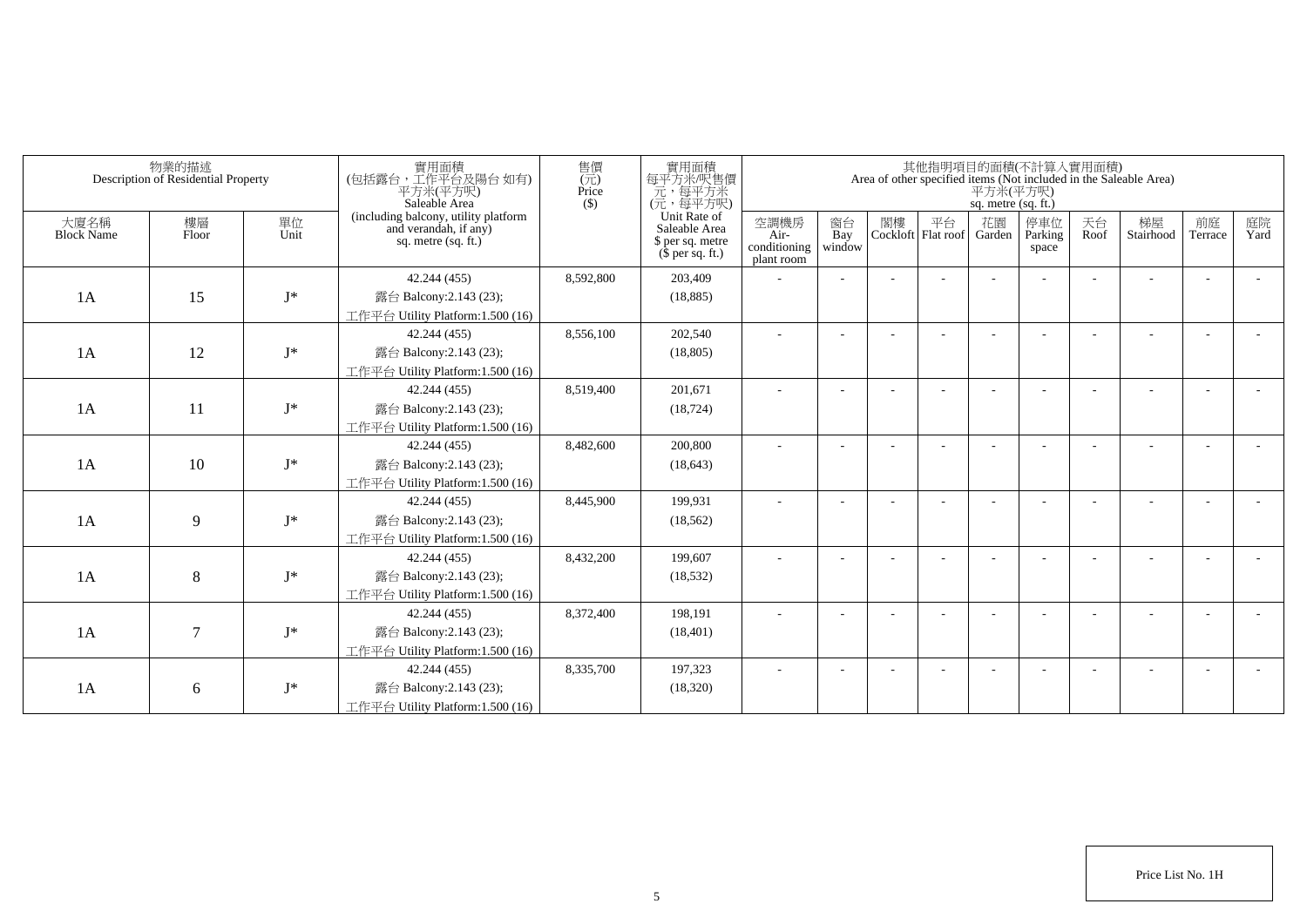|                           | 物業的描述<br>Description of Residential Property |                 | 實用面積<br>(包括露台,工作平台及陽台如有)<br>平方米(平方呎)<br>Saleable Area                                | 售價<br>(元)<br>Price<br>$($ \$) | 實用面積<br>每平方米/呎售價<br>元,每平方米<br>(元,每平方呎)                                |                                            |                     |                             | 平方米(平方呎)<br>sq. metre (sq. ft.) | 其他指明項目的面積(不計算入實用面積)      |            | Area of other specified items (Not included in the Saleable Area) |                          |            |
|---------------------------|----------------------------------------------|-----------------|--------------------------------------------------------------------------------------|-------------------------------|-----------------------------------------------------------------------|--------------------------------------------|---------------------|-----------------------------|---------------------------------|--------------------------|------------|-------------------------------------------------------------------|--------------------------|------------|
| 大廈名稱<br><b>Block Name</b> | 樓層<br>Floor                                  | 單位<br>Unit      | (including balcony, utility platform<br>and verandah, if any)<br>sq. metre (sq. ft.) |                               | Unit Rate of<br>Saleable Area<br>\$ per sq. metre<br>$$$ per sq. ft.) | 空調機房<br>Air-<br>conditioning<br>plant room | 窗台<br>Bay<br>window | 閣樓 平台<br>Cockloft Flat roof | 花園<br>Garden                    | 停車位<br>Parking<br>space  | 天台<br>Roof | 梯屋<br>Stairhood                                                   | 前庭<br>Terrace            | 庭院<br>Yard |
|                           |                                              |                 | 42.244 (455)                                                                         | 8,299,000                     | 196,454                                                               |                                            |                     |                             |                                 |                          |            |                                                                   | $\overline{\phantom{a}}$ |            |
| 1A                        | 5                                            | $\mathbf{J}^*$  | 露台 Balcony:2.143 (23);                                                               |                               | (18,240)                                                              |                                            |                     |                             |                                 |                          |            |                                                                   |                          |            |
|                           |                                              |                 | 工作平台 Utility Platform: 1.500 (16)                                                    |                               |                                                                       |                                            |                     |                             |                                 |                          |            |                                                                   |                          |            |
|                           |                                              |                 | 42.244 (455)                                                                         | 8,262,200                     | 195,583                                                               | $\sim$                                     |                     |                             |                                 |                          |            |                                                                   |                          |            |
| 1A                        | 3                                            | $\mathbf{J}^*$  | 露台 Balcony:2.143 (23);                                                               |                               | (18, 159)                                                             |                                            |                     |                             |                                 |                          |            |                                                                   |                          |            |
|                           |                                              |                 | 工作平台 Utility Platform:1.500 (16)                                                     |                               |                                                                       |                                            |                     |                             |                                 |                          |            |                                                                   |                          |            |
|                           |                                              |                 | 42.244 (455)                                                                         | 8,225,500                     | 194,714                                                               | $\sim$                                     |                     |                             |                                 |                          |            |                                                                   |                          |            |
| 1A                        | $\overline{2}$                               | $\mathbf{J}^*$  | 露台 Balcony:2.143 (23);                                                               |                               | (18,078)                                                              |                                            |                     |                             |                                 |                          |            |                                                                   |                          |            |
|                           |                                              |                 | 工作平台 Utility Platform:1.500 (16)                                                     |                               |                                                                       |                                            |                     |                             |                                 |                          |            |                                                                   |                          |            |
|                           |                                              |                 | 42.244 (455)                                                                         | 8,188,800                     | 193,845                                                               | $\sim$                                     |                     |                             |                                 |                          |            |                                                                   |                          |            |
| 1A                        |                                              | $J^*$           | 露台 Balcony:2.143 (23);                                                               |                               | (17,997)                                                              |                                            |                     |                             |                                 |                          |            |                                                                   |                          |            |
|                           |                                              |                 | 工作平台 Utility Platform: 1.500 (16)                                                    |                               |                                                                       |                                            |                     |                             |                                 |                          |            |                                                                   |                          |            |
|                           |                                              |                 | 42.163(454)                                                                          | 9,058,600                     | 214,847                                                               | ÷.                                         |                     |                             |                                 |                          |            |                                                                   |                          |            |
| 1B                        | 32                                           | $\mathcal{E}^*$ | 露台 Balcony: 2.188 (24);                                                              |                               | (19,953)                                                              |                                            |                     |                             |                                 |                          |            |                                                                   |                          |            |
|                           |                                              |                 | 工作平台 Utility Platform: 1.500 (16)                                                    | 9,285,000                     | 220,217                                                               |                                            |                     |                             |                                 |                          |            |                                                                   |                          |            |
|                           |                                              |                 |                                                                                      |                               | (20, 452)                                                             |                                            |                     |                             |                                 |                          |            |                                                                   |                          |            |
|                           |                                              |                 | 40.369(435)                                                                          | 8,575,100                     | 212,418                                                               |                                            |                     |                             |                                 |                          |            |                                                                   |                          |            |
| 1B                        | 31                                           | $\mathcal{E}^*$ | 露台 Balcony:2.000 (22);                                                               |                               | (19,713)                                                              |                                            |                     |                             |                                 |                          |            |                                                                   |                          |            |
|                           |                                              |                 | 工作平台 Utility Platform: 1.500 (16)                                                    |                               |                                                                       |                                            |                     |                             |                                 |                          |            |                                                                   |                          |            |
|                           |                                              |                 | 40.369(435)                                                                          | 8,531,100                     | 211,328                                                               |                                            |                     |                             |                                 |                          |            |                                                                   |                          |            |
| 1B                        | 30                                           | $\mathcal{E}^*$ | 露台 Balcony:2.000 (22);                                                               |                               | (19,612)                                                              |                                            |                     |                             |                                 |                          |            |                                                                   |                          |            |
|                           |                                              |                 | 工作平台 Utility Platform: 1.500 (16)                                                    | 8,616,300                     | 213,439                                                               |                                            |                     |                             |                                 |                          |            |                                                                   |                          |            |
|                           |                                              |                 |                                                                                      |                               | (19,808)                                                              |                                            |                     |                             |                                 |                          |            |                                                                   |                          |            |
|                           |                                              |                 | 40.369(435)                                                                          | 8,487,300                     | 210,243                                                               | $\overline{\phantom{a}}$                   |                     |                             |                                 | $\overline{\phantom{a}}$ |            |                                                                   | $\overline{\phantom{a}}$ |            |
| 1B                        | 29                                           | $\mathcal{E}^*$ | 露台 Balcony:2.000 (22);                                                               |                               | (19,511)                                                              |                                            |                     |                             |                                 |                          |            |                                                                   |                          |            |
|                           |                                              |                 | 工作平台 Utility Platform:1.500 (16)                                                     |                               |                                                                       |                                            |                     |                             |                                 |                          |            |                                                                   |                          |            |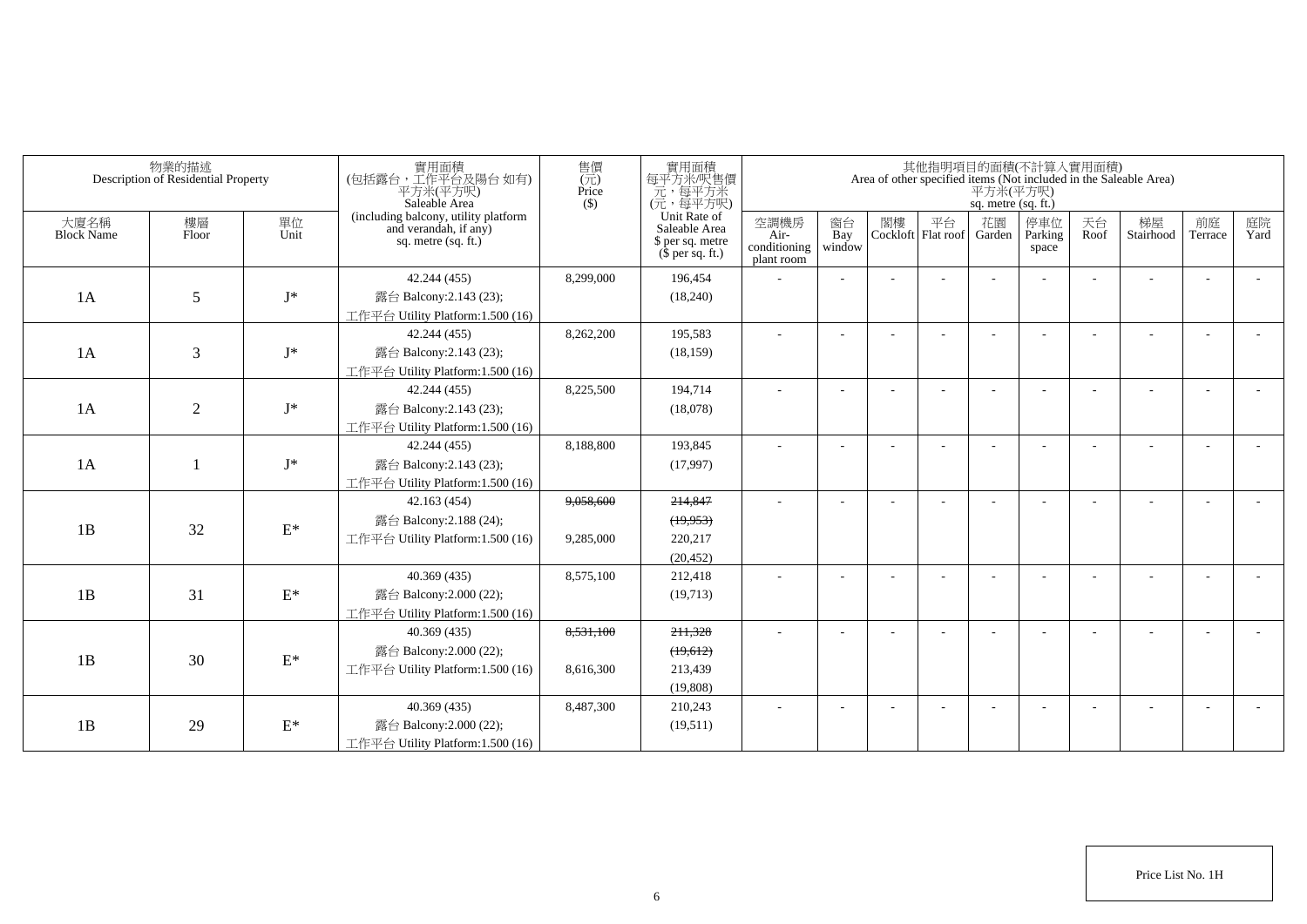|                           | 物業的描述<br>Description of Residential Property |                 | 實用面積<br>(包括露台,工作平台及陽台如有)<br>平方米(平方呎)<br>Saleable Area                                  | 售價<br>$(\vec{\pi})$<br>Price<br>$($ \$) | 實用面積<br>每平方米/呎售價<br>元,每平方米<br>(元,每平方呎)                                |                                            |                     |    |                          | sq. metre (sq. ft.) | 其他指明項目的面積(不計算入實用面積)     |            | Area of other specified items (Not included in the Saleable Area)<br>$\overrightarrow{\mathcal{F}}\vec{\mathcal{F}}\vec{\mathcal{F}}(\overrightarrow{\mathcal{F}}\vec{\mathcal{F}}\vec{\mathcal{F}})$ |               |            |
|---------------------------|----------------------------------------------|-----------------|----------------------------------------------------------------------------------------|-----------------------------------------|-----------------------------------------------------------------------|--------------------------------------------|---------------------|----|--------------------------|---------------------|-------------------------|------------|-------------------------------------------------------------------------------------------------------------------------------------------------------------------------------------------------------|---------------|------------|
| 大廈名稱<br><b>Block Name</b> | 樓層<br>Floor                                  | 單位<br>Unit      | (including balcony, utility platform<br>and verandah, if any)<br>sq. metre $(sq. ft.)$ |                                         | Unit Rate of<br>Saleable Area<br>\$ per sq. metre<br>$$$ per sq. ft.) | 空調機房<br>Air-<br>conditioning<br>plant room | 窗台<br>Bay<br>window | 閣樓 | 平台<br>Cockloft Flat roof | 花園<br>Garden        | 停車位<br>Parking<br>space | 天台<br>Roof | 梯屋<br>Stairhood                                                                                                                                                                                       | 前庭<br>Terrace | 庭院<br>Yard |
|                           |                                              |                 | 40.369(435)                                                                            | 8,465,400                               | 209,701                                                               |                                            |                     |    |                          |                     |                         |            |                                                                                                                                                                                                       |               |            |
| 1B                        | 28                                           | $\mathbf{E}^*$  | 露台 Balcony:2.000 (22);                                                                 |                                         | (19, 461)                                                             |                                            |                     |    |                          |                     |                         |            |                                                                                                                                                                                                       |               |            |
|                           |                                              |                 | 工作平台 Utility Platform: 1.500 (16)                                                      | 8.549.900                               | 211.794                                                               |                                            |                     |    |                          |                     |                         |            |                                                                                                                                                                                                       |               |            |
|                           |                                              |                 |                                                                                        |                                         | (19,655)                                                              |                                            |                     |    |                          |                     |                         |            |                                                                                                                                                                                                       |               |            |
|                           |                                              |                 | 40.369(435)                                                                            | 8,399,400                               | 208,066                                                               |                                            |                     |    |                          |                     |                         |            |                                                                                                                                                                                                       |               |            |
| 1B                        | 27                                           | $\mathcal{E}^*$ | 露台 Balcony:2.000 (22);                                                                 |                                         | (19,309)                                                              |                                            |                     |    |                          |                     |                         |            |                                                                                                                                                                                                       |               |            |
|                           |                                              |                 | 工作平台 Utility Platform:1.500 (16)                                                       |                                         |                                                                       |                                            |                     |    |                          |                     |                         |            |                                                                                                                                                                                                       |               |            |
|                           |                                              |                 | 40.369(435)                                                                            | 8,355,600                               | 206,981                                                               |                                            |                     |    |                          |                     |                         |            |                                                                                                                                                                                                       |               |            |
| 1B                        | 26                                           | $\mathrm{E}^*$  | 露台 Balcony:2.000 (22);                                                                 |                                         | (19,208)                                                              |                                            |                     |    |                          |                     |                         |            |                                                                                                                                                                                                       |               |            |
|                           |                                              |                 | 工作平台 Utility Platform:1.500 (16)                                                       |                                         |                                                                       |                                            |                     |    |                          |                     |                         |            |                                                                                                                                                                                                       |               |            |
|                           |                                              |                 | 40.369(435)                                                                            | 8.311.600                               | 205.891                                                               |                                            |                     |    |                          |                     |                         |            |                                                                                                                                                                                                       |               |            |
| 1B                        | 25                                           | $\mathrm{E}^*$  | 露台 Balcony:2.000 (22);                                                                 |                                         | (19,107)                                                              |                                            |                     |    |                          |                     |                         |            |                                                                                                                                                                                                       |               |            |
|                           |                                              |                 | 工作平台 Utility Platform:1.500 (16)                                                       |                                         |                                                                       |                                            |                     |    |                          |                     |                         |            |                                                                                                                                                                                                       |               |            |
|                           |                                              |                 | 40.369(435)                                                                            | 8.267.800                               | 204.806                                                               |                                            |                     |    |                          |                     |                         |            |                                                                                                                                                                                                       |               |            |
| 1B                        | 23                                           | $\mathcal{E}^*$ | 露台 Balcony:2.000 (22);                                                                 |                                         | (19,006)                                                              |                                            |                     |    |                          |                     |                         |            |                                                                                                                                                                                                       |               |            |
|                           |                                              |                 | 工作平台 Utility Platform: 1.500 (16)                                                      |                                         |                                                                       |                                            |                     |    |                          |                     |                         |            |                                                                                                                                                                                                       |               |            |
|                           |                                              |                 | 40.369(435)                                                                            | 8,223,900                               | 203.718                                                               |                                            |                     |    |                          |                     |                         |            |                                                                                                                                                                                                       |               |            |
| 1B                        | 22                                           | $\mathcal{E}^*$ | 露台 Balcony:2.000 (22);                                                                 |                                         | (18,906)                                                              |                                            |                     |    |                          |                     |                         |            |                                                                                                                                                                                                       |               |            |
|                           |                                              |                 | 工作平台 Utility Platform:1.500 (16)                                                       |                                         |                                                                       |                                            |                     |    |                          |                     |                         |            |                                                                                                                                                                                                       |               |            |
|                           |                                              |                 | 40.369(435)                                                                            | 8.180.000                               | 202.631                                                               |                                            |                     |    |                          |                     |                         |            |                                                                                                                                                                                                       |               |            |
| 1B                        | 21                                           | $\mathrm{E}^*$  | 露台 Balcony:2.000 (22);                                                                 |                                         | (18, 805)                                                             |                                            |                     |    |                          |                     |                         |            |                                                                                                                                                                                                       |               |            |
|                           |                                              |                 | 工作平台 Utility Platform:1.500 (16)                                                       |                                         |                                                                       |                                            |                     |    |                          |                     |                         |            |                                                                                                                                                                                                       |               |            |
|                           |                                              |                 | 40.369(435)                                                                            | 8,136,100                               | 201,543                                                               |                                            |                     |    |                          |                     |                         |            |                                                                                                                                                                                                       |               |            |
| 1B                        | 20                                           | $\mathcal{E}^*$ | 露台 Balcony:2.000 (22);                                                                 |                                         | (18,704)                                                              |                                            |                     |    |                          |                     |                         |            |                                                                                                                                                                                                       |               |            |
|                           |                                              |                 | 工作平台 Utility Platform:1.500 (16)                                                       | 8,217,400                               | 203,557                                                               |                                            |                     |    |                          |                     |                         |            |                                                                                                                                                                                                       |               |            |
|                           |                                              |                 |                                                                                        |                                         | (18.891)                                                              |                                            |                     |    |                          |                     |                         |            |                                                                                                                                                                                                       |               |            |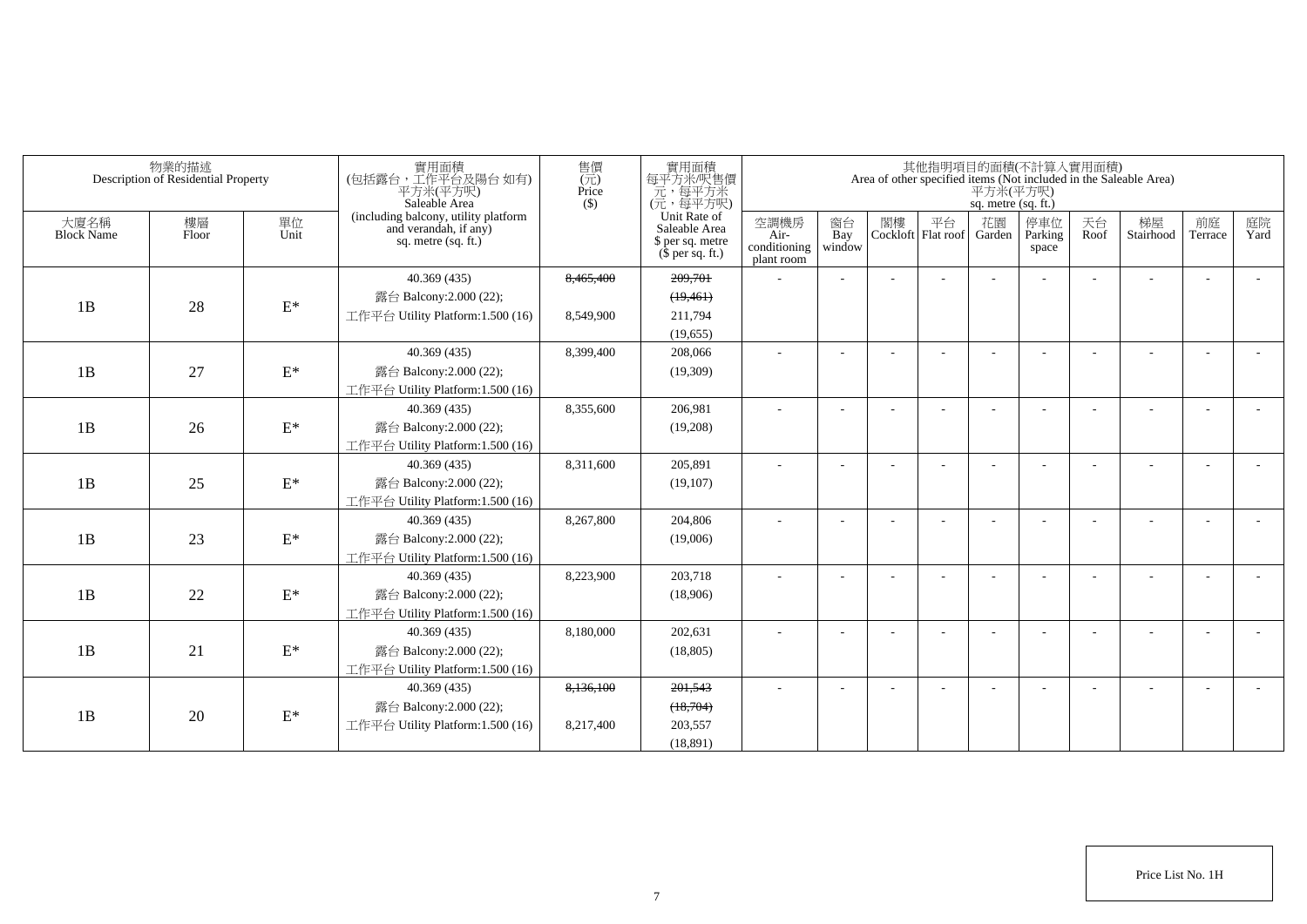|                           | 物業的描述<br>Description of Residential Property |                 | 實用面積<br>(包括露台,工作平台及陽台如有)<br>平方米(平方呎)<br>Saleable Area                                  | 售價<br>$(\vec{\pi})$<br>Price<br>$($ \$) | 實用面積<br>每平方米/呎售價<br>元,每平方米<br>(元,每平方呎)                                |                                            |                          |    |                          | 平方米(平方呎)<br>sq. metre (sq. ft.) | 其他指明項目的面積(不計算入實用面積)     |            | Area of other specified items (Not included in the Saleable Area) |                          |            |
|---------------------------|----------------------------------------------|-----------------|----------------------------------------------------------------------------------------|-----------------------------------------|-----------------------------------------------------------------------|--------------------------------------------|--------------------------|----|--------------------------|---------------------------------|-------------------------|------------|-------------------------------------------------------------------|--------------------------|------------|
| 大廈名稱<br><b>Block Name</b> | 樓層<br>Floor                                  | 單位<br>Unit      | (including balcony, utility platform<br>and verandah, if any)<br>sq. metre $(sq, ft.)$ |                                         | Unit Rate of<br>Saleable Area<br>\$ per sq. metre<br>$$$ per sq. ft.) | 空調機房<br>Air-<br>conditioning<br>plant room | 窗台<br>Bay<br>window      | 閣樓 | 平台<br>Cockloft Flat roof | 花園<br>Garden                    | 停車位<br>Parking<br>space | 天台<br>Roof | 梯屋<br>Stairhood                                                   | 前庭<br>Terrace            | 庭院<br>Yard |
|                           |                                              |                 | 40.369 (435)                                                                           | 8,092,300                               | 200,458                                                               |                                            |                          |    |                          |                                 |                         |            |                                                                   |                          |            |
| 1B                        | 19                                           | $\mathbf{E}^*$  | 露台 Balcony:2.000 (22);                                                                 |                                         | (18,603)                                                              |                                            |                          |    |                          |                                 |                         |            |                                                                   |                          |            |
|                           |                                              |                 | 工作平台 Utility Platform:1.500 (16)                                                       |                                         |                                                                       |                                            |                          |    |                          |                                 |                         |            |                                                                   |                          |            |
|                           |                                              |                 | 40.369(435)                                                                            | 8,079,200                               | 200,134                                                               |                                            |                          |    |                          |                                 |                         |            |                                                                   |                          |            |
| 1B                        | 18                                           | $\mathbf{E}^*$  | 露台 Balcony:2.000 (22);                                                                 |                                         | (18, 573)                                                             |                                            |                          |    |                          |                                 |                         |            |                                                                   |                          |            |
|                           |                                              |                 | 工作平台 Utility Platform:1.500 (16)                                                       |                                         |                                                                       |                                            |                          |    |                          |                                 |                         |            |                                                                   |                          |            |
|                           |                                              |                 | 40.369 (435)                                                                           | 8,022,000                               | 198,717                                                               | ٠                                          | $\overline{\phantom{a}}$ |    |                          |                                 |                         |            |                                                                   | $\overline{\phantom{a}}$ |            |
| 1B                        | 17                                           | $\mathbf{E}^*$  | 露台 Balcony:2.000 (22);                                                                 |                                         | (18, 441)                                                             |                                            |                          |    |                          |                                 |                         |            |                                                                   |                          |            |
|                           |                                              |                 | 工作平台 Utility Platform: 1.500 (16)                                                      |                                         |                                                                       |                                            |                          |    |                          |                                 |                         |            |                                                                   |                          |            |
|                           |                                              |                 | 40.369(435)                                                                            | 7,986,900                               | 197,847                                                               |                                            |                          |    |                          |                                 |                         |            |                                                                   |                          |            |
| 1B                        | 16                                           | $\mathbf{E}^*$  | 露台 Balcony: 2.000 (22);                                                                |                                         | (18, 361)                                                             |                                            |                          |    |                          |                                 |                         |            |                                                                   |                          |            |
|                           |                                              |                 | 工作平台 Utility Platform:1.500 (16)                                                       |                                         |                                                                       |                                            |                          |    |                          |                                 |                         |            |                                                                   |                          |            |
|                           |                                              |                 | 40.369 (435)                                                                           | 7,951,800                               | 196,978                                                               |                                            |                          |    |                          |                                 |                         |            |                                                                   |                          |            |
| 1B                        | 15                                           | $\mathbf{E}^*$  | 露台 Balcony: 2.000 (22);                                                                |                                         | (18,280)                                                              |                                            |                          |    |                          |                                 |                         |            |                                                                   |                          |            |
|                           |                                              |                 | 工作平台 Utility Platform: 1.500 (16)                                                      |                                         |                                                                       |                                            |                          |    |                          |                                 |                         |            |                                                                   |                          |            |
|                           |                                              |                 | 40.369(435)                                                                            | 7,916,600                               | 196,106                                                               |                                            |                          |    |                          |                                 |                         |            |                                                                   |                          |            |
| 1B                        | 12                                           | $\mathcal{E}^*$ | 露台 Balcony: 2.000 (22);                                                                |                                         | (18, 199)                                                             |                                            |                          |    |                          |                                 |                         |            |                                                                   |                          |            |
|                           |                                              |                 | 工作平台 Utility Platform:1.500 (16)                                                       |                                         |                                                                       |                                            |                          |    |                          |                                 |                         |            |                                                                   |                          |            |
|                           |                                              |                 | 40.369 (435)                                                                           | 7,881,600                               | 195,239                                                               |                                            |                          |    |                          |                                 |                         |            |                                                                   | $\overline{\phantom{a}}$ |            |
| 1B                        | 11                                           | $\mathbf{E}^*$  | 露台 Balcony: 2.000 (22);                                                                |                                         | (18, 119)                                                             |                                            |                          |    |                          |                                 |                         |            |                                                                   |                          |            |
|                           |                                              |                 | 工作平台 Utility Platform: 1.500 (16)                                                      |                                         |                                                                       |                                            |                          |    |                          |                                 |                         |            |                                                                   |                          |            |
|                           |                                              |                 | 40.369(435)                                                                            | 7,846,400                               | 194,367                                                               |                                            |                          |    |                          |                                 |                         |            |                                                                   |                          |            |
| 1B                        | 10                                           | $\mathcal{E}^*$ | 露台 Balcony: 2.000 (22);                                                                |                                         | (18,038)                                                              |                                            |                          |    |                          |                                 |                         |            |                                                                   |                          |            |
|                           |                                              |                 | 工作平台 Utility Platform:1.500 (16)                                                       |                                         |                                                                       |                                            |                          |    |                          |                                 |                         |            |                                                                   |                          |            |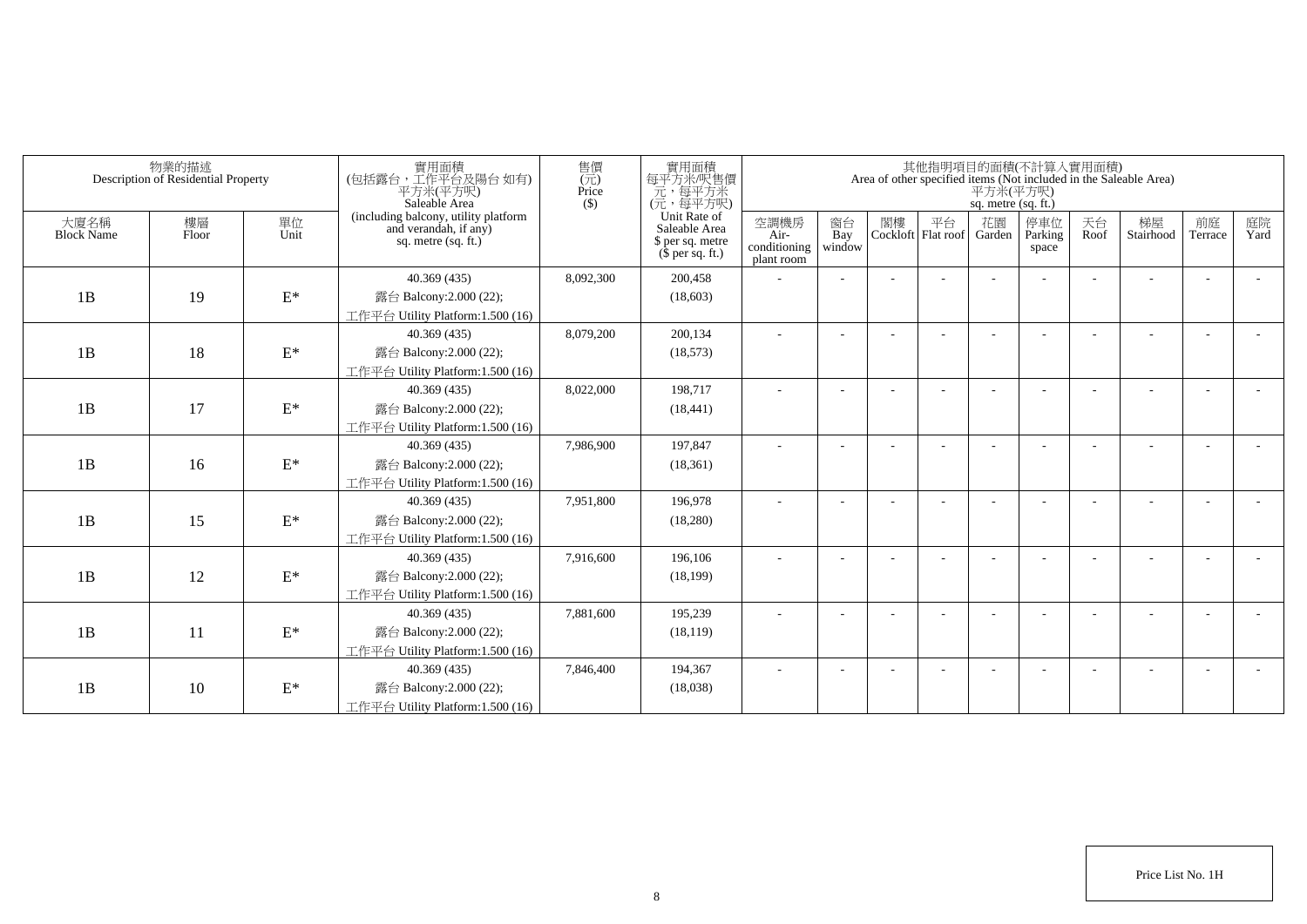|                           | 物業的描述<br>Description of Residential Property |                 | 實用面積<br>(包括露台,工作平台及陽台如有)<br>平方米(平方呎)<br>Saleable Area                                  | 售價<br>(元)<br>Price<br>$($ \$) | 實用面積<br>每平方米吧售價<br>元,每平方米<br>(元,每平方呎)                                 |                                            |                          |    |                          | 平方米(平方呎)<br>sq. metre (sq. ft.) | 其他指明項目的面積(不計算入實用面積)     |            | Area of other specified items (Not included in the Saleable Area) |               |            |
|---------------------------|----------------------------------------------|-----------------|----------------------------------------------------------------------------------------|-------------------------------|-----------------------------------------------------------------------|--------------------------------------------|--------------------------|----|--------------------------|---------------------------------|-------------------------|------------|-------------------------------------------------------------------|---------------|------------|
| 大廈名稱<br><b>Block Name</b> | 樓層<br>Floor                                  | 單位<br>Unit      | (including balcony, utility platform<br>and verandah, if any)<br>sq. metre $(sq, ft.)$ |                               | Unit Rate of<br>Saleable Area<br>\$ per sq. metre<br>$$$ per sq. ft.) | 空調機房<br>Air-<br>conditioning<br>plant room | 窗台<br>Bay<br>window      | 閣樓 | 平台<br>Cockloft Flat roof | 花園<br>Garden                    | 停車位<br>Parking<br>space | 天台<br>Roof | 梯屋<br>Stairhood                                                   | 前庭<br>Terrace | 庭院<br>Yard |
|                           |                                              |                 | 40.369 (435)                                                                           | 7,811,300                     | 193,497                                                               |                                            |                          |    |                          |                                 |                         |            |                                                                   |               |            |
| 1B                        | 9                                            | $\mathbf{E}^*$  | 露台 Balcony:2.000 (22);                                                                 |                               | (17, 957)                                                             |                                            |                          |    |                          |                                 |                         |            |                                                                   |               |            |
|                           |                                              |                 | 工作平台 Utility Platform:1.500 (16)                                                       |                               |                                                                       |                                            |                          |    |                          |                                 |                         |            |                                                                   |               |            |
|                           |                                              |                 | 40.369(435)                                                                            | 7,798,100                     | 193,171                                                               |                                            |                          |    |                          |                                 |                         |            |                                                                   |               |            |
| 1B                        | 8                                            | $\mathbf{E}^*$  | 露台 Balcony:2.000 (22);                                                                 |                               | (17, 927)                                                             |                                            |                          |    |                          |                                 |                         |            |                                                                   |               |            |
|                           |                                              |                 | 工作平台 Utility Platform:1.500 (16)                                                       |                               |                                                                       |                                            |                          |    |                          |                                 |                         |            |                                                                   |               |            |
|                           |                                              |                 | 40.369 (435)                                                                           | 7,741,100                     | 191,759                                                               | $\sim$                                     | $\overline{\phantom{a}}$ |    |                          |                                 |                         |            |                                                                   |               |            |
| 1B                        | $\tau$                                       | $\mathbf{E}^*$  | 露台 Balcony:2.000 (22);                                                                 |                               | (17,796)                                                              |                                            |                          |    |                          |                                 |                         |            |                                                                   |               |            |
|                           |                                              |                 | 工作平台 Utility Platform: 1.500 (16)                                                      |                               |                                                                       |                                            |                          |    |                          |                                 |                         |            |                                                                   |               |            |
|                           |                                              |                 | 40.369(435)                                                                            | 7,705,900                     | 190,887                                                               |                                            |                          |    |                          |                                 |                         |            |                                                                   |               |            |
| 1B                        | 6                                            | $\mathbf{E}^*$  | 露台 Balcony: 2.000 (22);                                                                |                               | (17,715)                                                              |                                            |                          |    |                          |                                 |                         |            |                                                                   |               |            |
|                           |                                              |                 | 工作平台 Utility Platform:1.500 (16)                                                       |                               |                                                                       |                                            |                          |    |                          |                                 |                         |            |                                                                   |               |            |
|                           |                                              |                 | 40.369 (435)                                                                           | 7,670,900                     | 190,020                                                               |                                            |                          |    |                          |                                 |                         |            |                                                                   |               |            |
| 1B                        | 5                                            | $\mathbf{E}^*$  | 露台 Balcony: 2.000 (22);                                                                |                               | (17, 634)                                                             |                                            |                          |    |                          |                                 |                         |            |                                                                   |               |            |
|                           |                                              |                 | 工作平台 Utility Platform: 1.500 (16)                                                      |                               |                                                                       |                                            |                          |    |                          |                                 |                         |            |                                                                   |               |            |
|                           |                                              |                 | 40.369 (435)                                                                           | 7,635,700                     | 189,148                                                               |                                            |                          |    |                          |                                 |                         |            |                                                                   |               |            |
| 1B                        | 3                                            | $\mathcal{E}^*$ | 露台 Balcony: 2.000 (22);                                                                |                               | (17, 553)                                                             |                                            |                          |    |                          |                                 |                         |            |                                                                   |               |            |
|                           |                                              |                 | 工作平台 Utility Platform:1.500 (16)                                                       |                               |                                                                       |                                            |                          |    |                          |                                 |                         |            |                                                                   |               |            |
|                           |                                              |                 | 40.369 (435)                                                                           | 7,600,600                     | 188,278                                                               |                                            |                          |    |                          |                                 |                         |            |                                                                   |               |            |
| 1B                        | $\overline{2}$                               | $\mathbf{E}^*$  | 露台 Balcony: 2.000 (22);                                                                |                               | (17, 473)                                                             |                                            |                          |    |                          |                                 |                         |            |                                                                   |               |            |
|                           |                                              |                 | 工作平台 Utility Platform: 1.500 (16)                                                      |                               |                                                                       |                                            |                          |    |                          |                                 |                         |            |                                                                   |               |            |
|                           |                                              |                 | 40.369(435)                                                                            | 7,565,500                     | 187,409                                                               |                                            |                          |    |                          |                                 |                         |            |                                                                   |               |            |
| 1B                        |                                              | $\mathbf{E}^*$  | 露台 Balcony: 2.000 (22);                                                                |                               | (17, 392)                                                             |                                            |                          |    |                          |                                 |                         |            |                                                                   |               |            |
|                           |                                              |                 | 工作平台 Utility Platform:1.500 (16)                                                       |                               |                                                                       |                                            |                          |    |                          |                                 |                         |            |                                                                   |               |            |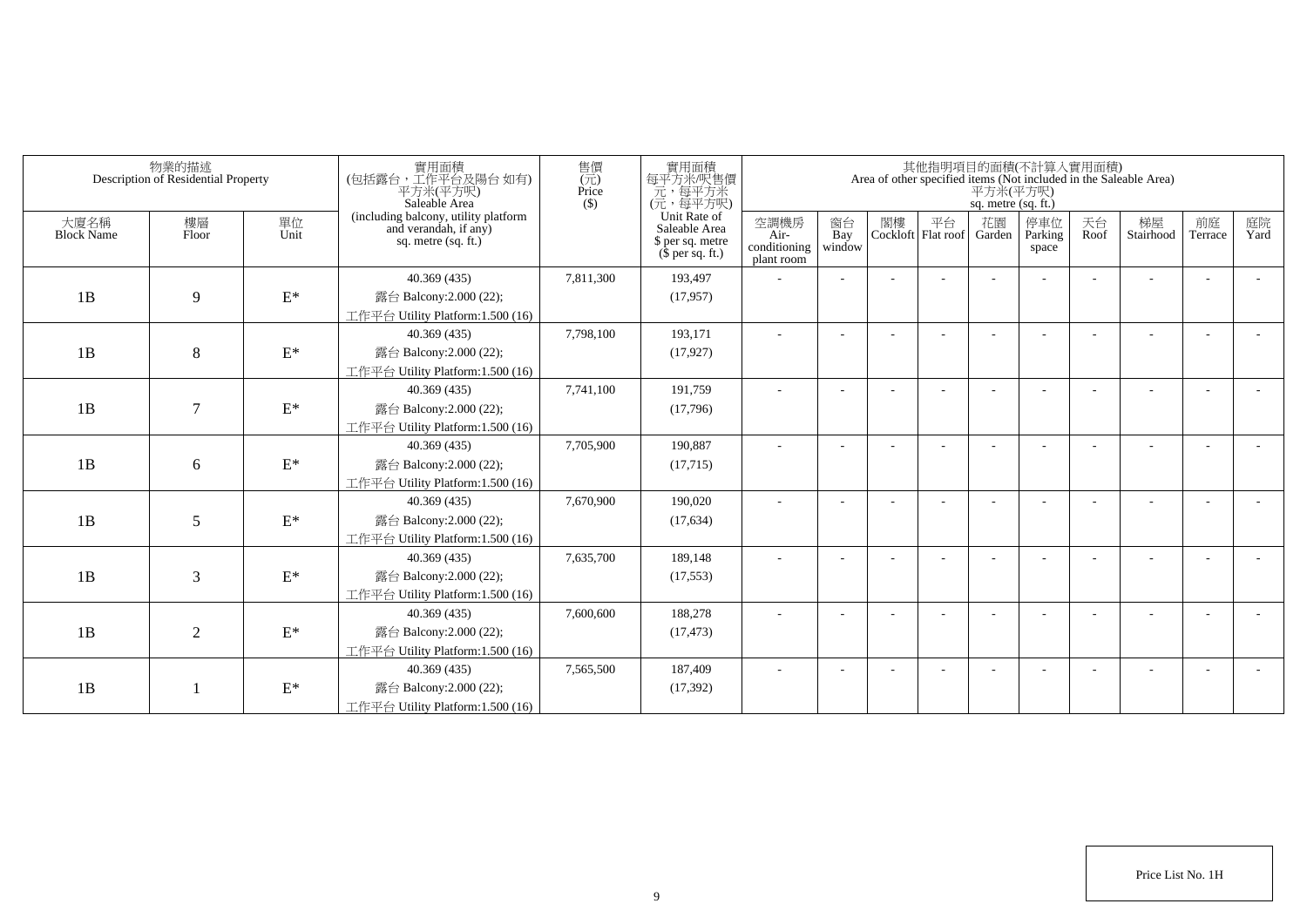|                           | 物業的描述<br>Description of Residential Property |            | 實用面積<br>(包括露台) 工作平台及陽台 如有)<br>平方米(平方呎)<br>Saleable Area                              | 售價<br>(元)<br>Price<br>$($ \$) | 實用面積<br>每平方米/呎售價<br>元,每平方米<br>(元,每平方呎)                                |                                            |                          |    |                          | sq. metre (sq. ft.) | 其他指明項目的面積(不計算入實用面積)      |            | Area of other specified items (Not included in the Saleable Area)<br>$\overline{P} \overline{f} \dot{\mathcal{H}} (\overline{P} \overline{f})$ |                          |                |
|---------------------------|----------------------------------------------|------------|--------------------------------------------------------------------------------------|-------------------------------|-----------------------------------------------------------------------|--------------------------------------------|--------------------------|----|--------------------------|---------------------|--------------------------|------------|------------------------------------------------------------------------------------------------------------------------------------------------|--------------------------|----------------|
| 大廈名稱<br><b>Block Name</b> | 樓層<br>Floor                                  | 單位<br>Unit | (including balcony, utility platform<br>and verandah, if any)<br>sq. metre (sq. ft.) |                               | Unit Rate of<br>Saleable Area<br>\$ per sq. metre<br>$$$ per sq. ft.) | 空調機房<br>Air-<br>conditioning<br>plant room | 窗台<br>Bay<br>window      | 閣樓 | 平台<br>Cockloft Flat roof | 花園<br>Garden        | 停車位<br>Parking<br>space  | 天台<br>Roof | 梯屋<br>Stairhood                                                                                                                                | 前庭<br>Terrace            | 庭院<br>Yard     |
|                           |                                              |            | 35.888 (386)                                                                         | 8,045,400                     | 224,181                                                               |                                            |                          |    |                          |                     |                          |            |                                                                                                                                                | $\overline{\phantom{a}}$ |                |
| 1B                        | 31                                           | $G^*$      | 露台 Balcony:1.955 (21);                                                               |                               | (20, 843)                                                             |                                            |                          |    |                          |                     |                          |            |                                                                                                                                                |                          |                |
|                           |                                              |            | 工作平台 Utility Platform:1.500 (16)                                                     |                               |                                                                       |                                            |                          |    |                          |                     |                          |            |                                                                                                                                                |                          |                |
|                           |                                              |            | 35.888 (386)                                                                         | 8,006,400                     | 223,094                                                               | $\sim$                                     |                          |    |                          |                     |                          |            |                                                                                                                                                | $\overline{\phantom{a}}$ |                |
| 1B                        | 30                                           | $G^*$      | 露台 Balcony:1.955 (21);                                                               |                               | (20,742)                                                              |                                            |                          |    |                          |                     |                          |            |                                                                                                                                                |                          |                |
|                           |                                              |            | 工作平台 Utility Platform: 1.500 (16)                                                    | 8,086,400                     | 225,323                                                               |                                            |                          |    |                          |                     |                          |            |                                                                                                                                                |                          |                |
|                           |                                              |            |                                                                                      |                               | (20,949)                                                              |                                            |                          |    |                          |                     |                          |            |                                                                                                                                                |                          |                |
|                           |                                              |            | 35.888 (386)                                                                         | 7,967,600                     | 222,013                                                               |                                            |                          |    |                          |                     |                          |            |                                                                                                                                                |                          |                |
| 1B                        | 29                                           | $G^*$      | 露台 Balcony:1.955 (21);                                                               |                               | (20, 641)                                                             |                                            |                          |    |                          |                     |                          |            |                                                                                                                                                |                          |                |
|                           |                                              |            | 工作平台 Utility Platform:1.500 (16)                                                     |                               |                                                                       |                                            |                          |    |                          |                     |                          |            |                                                                                                                                                |                          |                |
|                           |                                              |            | 35.888 (386)                                                                         | 7,948,100                     | 221,470                                                               |                                            |                          |    |                          |                     |                          |            |                                                                                                                                                |                          |                |
| 1B                        | 28                                           | $G^*$      | 露台 Balcony:1.955 (21);                                                               |                               | (20, 591)                                                             |                                            |                          |    |                          |                     |                          |            |                                                                                                                                                |                          |                |
|                           |                                              |            | 工作平台 Utility Platform: 1.500 (16)                                                    | 8,027,400                     | 223,679                                                               |                                            |                          |    |                          |                     |                          |            |                                                                                                                                                |                          |                |
|                           |                                              |            |                                                                                      |                               | (20,796)                                                              |                                            |                          |    |                          |                     |                          |            |                                                                                                                                                |                          |                |
|                           |                                              |            | 35.888 (386)                                                                         | 7,889,600                     | 219,840                                                               | $\sim$                                     |                          |    |                          |                     |                          |            |                                                                                                                                                | $\overline{\phantom{a}}$ |                |
| 1B                        | 27                                           | $G^*$      | 露台 Balcony:1.955 (21);                                                               |                               | (20, 439)                                                             |                                            |                          |    |                          |                     |                          |            |                                                                                                                                                |                          |                |
|                           |                                              |            | 工作平台 Utility Platform:1.500 (16)                                                     |                               |                                                                       |                                            |                          |    |                          |                     |                          |            |                                                                                                                                                |                          |                |
|                           |                                              |            | 35.888 (386)                                                                         | 7,850,600                     | 218,753                                                               | ÷                                          |                          |    |                          |                     |                          |            |                                                                                                                                                | ÷                        |                |
| 1B                        | 26                                           | $G^*$      | 露台 Balcony:1.955 (21);                                                               |                               | (20, 338)                                                             |                                            |                          |    |                          |                     |                          |            |                                                                                                                                                |                          |                |
|                           |                                              |            | 工作平台 Utility Platform: 1.500 (16)                                                    |                               |                                                                       |                                            |                          |    |                          |                     |                          |            |                                                                                                                                                |                          |                |
|                           |                                              |            | 35.888 (386)                                                                         | 7.811.800                     | 217,672                                                               | $\sim$                                     | $\overline{\phantom{a}}$ |    |                          |                     | $\overline{\phantom{a}}$ |            | $\sim$                                                                                                                                         | $\sim$                   | $\overline{a}$ |
| 1B                        | 25                                           | $G^*$      | 露台 Balcony:1.955 (21);                                                               |                               | (20, 238)                                                             |                                            |                          |    |                          |                     |                          |            |                                                                                                                                                |                          |                |
|                           |                                              |            | 工作平台 Utility Platform: 1.500 (16)                                                    |                               |                                                                       |                                            |                          |    |                          |                     |                          |            |                                                                                                                                                |                          |                |
|                           |                                              |            | 35.888 (386)                                                                         | 7,772,800                     | 216,585                                                               | $\overline{\phantom{a}}$                   |                          |    |                          |                     | $\overline{\phantom{a}}$ |            |                                                                                                                                                | $\overline{\phantom{a}}$ |                |
| 1B                        | 23                                           | $G^*$      | 露台 Balcony:1.955 (21);                                                               |                               | (20, 137)                                                             |                                            |                          |    |                          |                     |                          |            |                                                                                                                                                |                          |                |
|                           |                                              |            | 工作平台 Utility Platform:1.500 (16)                                                     |                               |                                                                       |                                            |                          |    |                          |                     |                          |            |                                                                                                                                                |                          |                |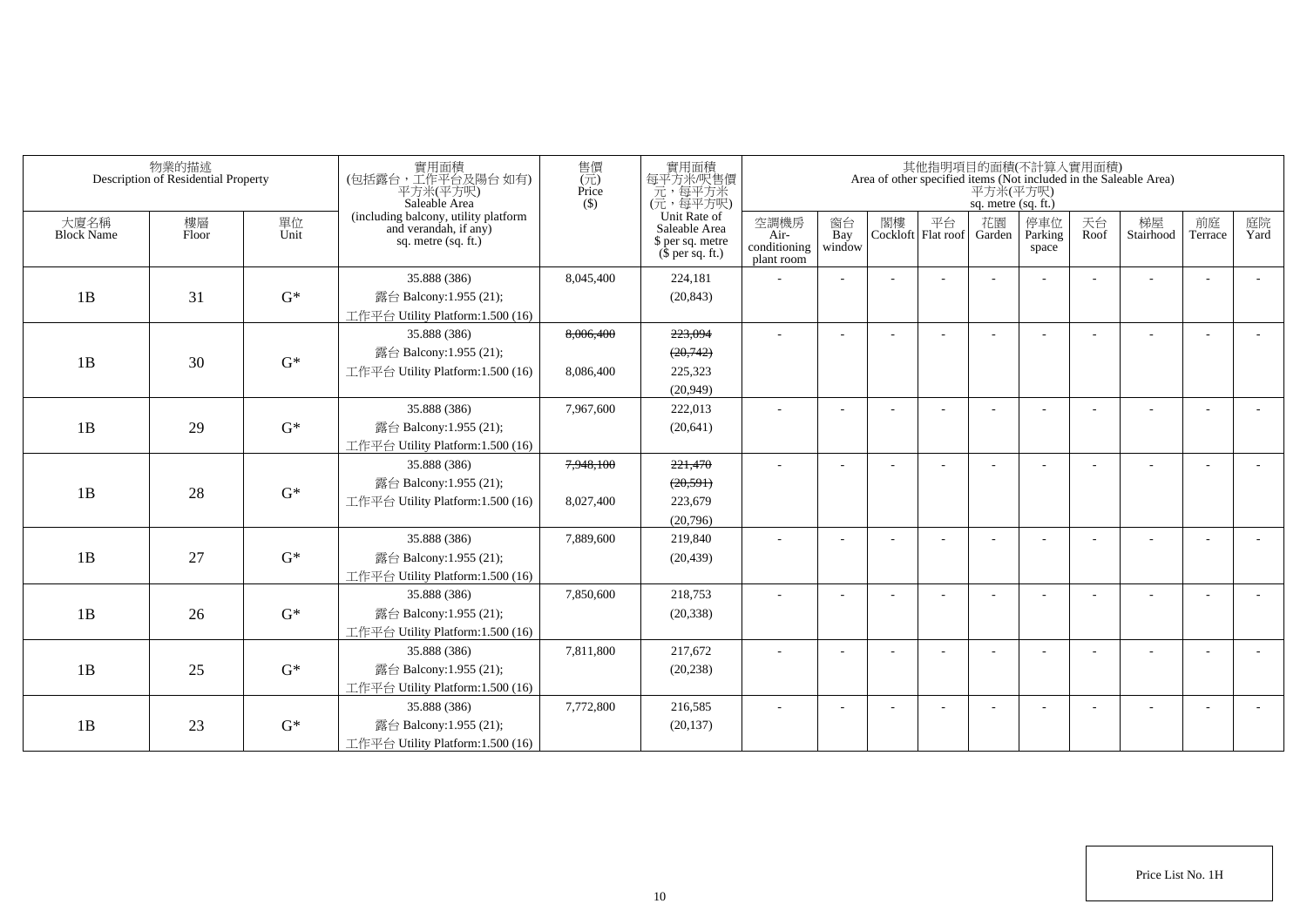|                           | 物業的描述<br>Description of Residential Property |             | 實用面積<br>(包括露台,工作平台及陽台 如有)<br>平方米(平方呎)<br>Saleable Area                                 | 售價<br>(元)<br>Price<br>$($ \$) | 實用面積<br>每平方米/呎售價<br>一元,每平方米<br>(元,每平方呎)                               |                                            |                          |    |                          | 平方米(平方呎)<br>sq. metre (sq. ft.) | 其他指明項目的面積(不計算入實用面積)     |            | Area of other specified items (Not included in the Saleable Area) |                          |            |
|---------------------------|----------------------------------------------|-------------|----------------------------------------------------------------------------------------|-------------------------------|-----------------------------------------------------------------------|--------------------------------------------|--------------------------|----|--------------------------|---------------------------------|-------------------------|------------|-------------------------------------------------------------------|--------------------------|------------|
| 大廈名稱<br><b>Block Name</b> | 樓層<br>Floor                                  | 單位<br>Unit  | (including balcony, utility platform<br>and verandah, if any)<br>sq. metre $(sq, ft.)$ |                               | Unit Rate of<br>Saleable Area<br>\$ per sq. metre<br>$$$ per sq. ft.) | 空調機房<br>Air-<br>conditioning<br>plant room | 窗台<br>Bay<br>window      | 閣樓 | 平台<br>Cockloft Flat roof | 花園<br>Garden                    | 停車位<br>Parking<br>space | 天台<br>Roof | 梯屋<br>Stairhood                                                   | 前庭<br>Terrace            | 庭院<br>Yard |
|                           |                                              |             | 35.888 (386)                                                                           | 7,733,800                     | 215,498                                                               |                                            |                          |    |                          |                                 |                         |            |                                                                   |                          |            |
| 1B                        | 22                                           | $G^*$       | 露台 Balcony:1.955 (21);                                                                 |                               | (20,036)                                                              |                                            |                          |    |                          |                                 |                         |            |                                                                   |                          |            |
|                           |                                              |             | 工作平台 Utility Platform:1.500 (16)                                                       |                               |                                                                       |                                            |                          |    |                          |                                 |                         |            |                                                                   |                          |            |
|                           |                                              |             | 35.888 (386)                                                                           | 7,694,800                     | 214,412                                                               |                                            |                          |    |                          |                                 |                         |            |                                                                   |                          |            |
| 1B                        | 21                                           | $G^*$       | 露台 Balcony:1.955 (21);                                                                 |                               | (19,935)                                                              |                                            |                          |    |                          |                                 |                         |            |                                                                   |                          |            |
|                           |                                              |             | 工作平台 Utility Platform:1.500 (16)                                                       |                               |                                                                       |                                            |                          |    |                          |                                 |                         |            |                                                                   |                          |            |
|                           |                                              |             | 35.888 (386)                                                                           | 7,656,000                     | 213,330                                                               | ٠                                          | $\overline{\phantom{a}}$ |    |                          |                                 |                         |            |                                                                   |                          |            |
| 1B                        | 20                                           | $G^*$       | 露台 Balcony:1.955 (21);                                                                 |                               | (19, 834)                                                             |                                            |                          |    |                          |                                 |                         |            |                                                                   |                          |            |
|                           |                                              |             | 工作平台 Utility Platform: 1.500 (16)                                                      |                               |                                                                       |                                            |                          |    |                          |                                 |                         |            |                                                                   |                          |            |
|                           |                                              |             | 35.888 (386)                                                                           | 7,617,000                     | 212,244                                                               |                                            |                          |    |                          |                                 |                         |            |                                                                   |                          |            |
| 1B                        | 19                                           | G           | 露台 Balcony:1.955 (21);                                                                 |                               | (19, 733)                                                             |                                            |                          |    |                          |                                 |                         |            |                                                                   |                          |            |
|                           |                                              |             | 工作平台 Utility Platform:1.500 (16)                                                       |                               |                                                                       |                                            |                          |    |                          |                                 |                         |            |                                                                   |                          |            |
|                           |                                              |             | 35.888 (386)                                                                           | 7,605,300                     | 211,918                                                               |                                            |                          |    |                          |                                 |                         |            |                                                                   |                          |            |
| 1B                        | 18                                           | $\mathbf G$ | 露台 Balcony:1.955 (21);                                                                 |                               | (19,703)                                                              |                                            |                          |    |                          |                                 |                         |            |                                                                   |                          |            |
|                           |                                              |             | 工作平台 Utility Platform: 1.500 (16)                                                      |                               |                                                                       |                                            |                          |    |                          |                                 |                         |            |                                                                   |                          |            |
|                           |                                              |             | 35.888 (386)                                                                           | 7,554,600                     | 210,505                                                               |                                            |                          |    |                          |                                 |                         |            |                                                                   |                          |            |
| 1B                        | 17                                           | G           | 露台 Balcony:1.955 (21);                                                                 |                               | (19,572)                                                              |                                            |                          |    |                          |                                 |                         |            |                                                                   |                          |            |
|                           |                                              |             | 工作平台 Utility Platform: 1.500 (16)                                                      |                               |                                                                       |                                            |                          |    |                          |                                 |                         |            |                                                                   |                          |            |
|                           |                                              |             | 35.888 (386)                                                                           | 7,523,400                     | 209,636                                                               |                                            |                          |    |                          |                                 |                         |            |                                                                   | $\overline{\phantom{a}}$ |            |
| 1B                        | 16                                           | ${\bf G}$   | 露台 Balcony:1.955 (21);                                                                 |                               | (19, 491)                                                             |                                            |                          |    |                          |                                 |                         |            |                                                                   |                          |            |
|                           |                                              |             | 工作平台 Utility Platform: 1.500 (16)<br>35.888 (386)                                      | 7,492,300                     | 208,769                                                               |                                            |                          |    |                          |                                 |                         |            |                                                                   |                          |            |
| 1B                        | 15                                           | G           | 露台 Balcony:1.955 (21);                                                                 |                               | (19, 410)                                                             |                                            |                          |    |                          |                                 |                         |            |                                                                   |                          |            |
|                           |                                              |             | 工作平台 Utility Platform:1.500 (16)                                                       |                               |                                                                       |                                            |                          |    |                          |                                 |                         |            |                                                                   |                          |            |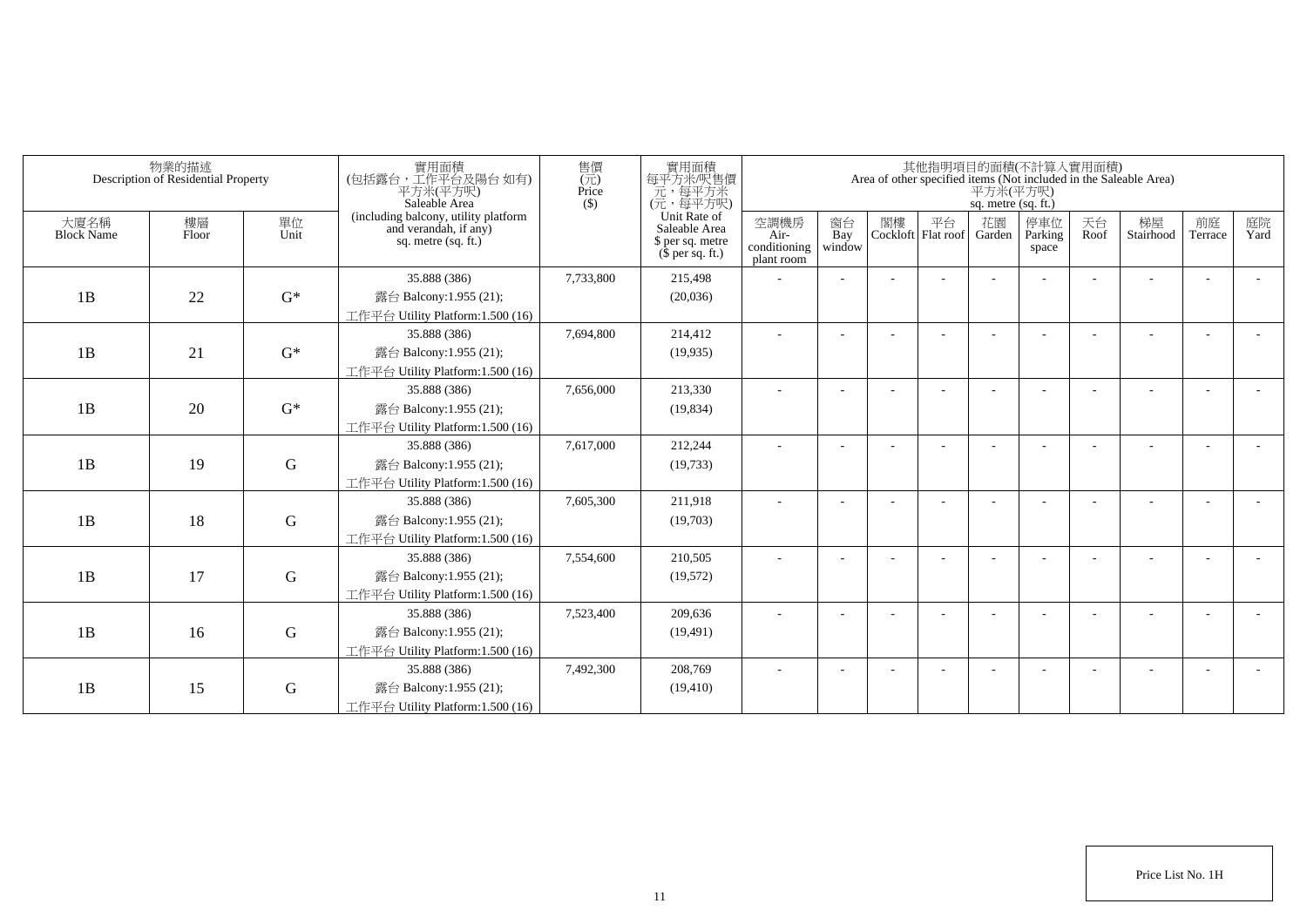|                           | 物業的描述<br>Description of Residential Property |             | 實用面積<br>(包括露台,工作平台及陽台 如有)<br>平方米(平方呎)<br>Saleable Area                                 | 售價<br>(元)<br>Price<br>$($ \$) | 實用面積<br>每平方米/呎售價<br>一元,每平方米<br>(元,每平方呎)                               |                                            |                          |    |                          | 平方米(平方呎)<br>sq. metre (sq. ft.) | 其他指明項目的面積(不計算入實用面積)     |            | Area of other specified items (Not included in the Saleable Area) |               |            |
|---------------------------|----------------------------------------------|-------------|----------------------------------------------------------------------------------------|-------------------------------|-----------------------------------------------------------------------|--------------------------------------------|--------------------------|----|--------------------------|---------------------------------|-------------------------|------------|-------------------------------------------------------------------|---------------|------------|
| 大廈名稱<br><b>Block Name</b> | 樓層<br>Floor                                  | 單位<br>Unit  | (including balcony, utility platform<br>and verandah, if any)<br>sq. metre $(sq, ft.)$ |                               | Unit Rate of<br>Saleable Area<br>\$ per sq. metre<br>$$$ per sq. ft.) | 空調機房<br>Air-<br>conditioning<br>plant room | 窗台<br>Bay<br>window      | 閣樓 | 平台<br>Cockloft Flat roof | 花園<br>Garden                    | 停車位<br>Parking<br>space | 天台<br>Roof | 梯屋<br>Stairhood                                                   | 前庭<br>Terrace | 庭院<br>Yard |
|                           |                                              |             | 35.888 (386)                                                                           | 7,461,200                     | 207,902                                                               |                                            |                          |    |                          |                                 |                         |            |                                                                   |               |            |
| 1B                        | 12                                           | $\mathbf G$ | 露台 Balcony:1.955 (21);                                                                 |                               | (19,330)                                                              |                                            |                          |    |                          |                                 |                         |            |                                                                   |               |            |
|                           |                                              |             | 工作平台 Utility Platform:1.500 (16)                                                       |                               |                                                                       |                                            |                          |    |                          |                                 |                         |            |                                                                   |               |            |
|                           |                                              |             | 35.888 (386)                                                                           | 7,430,000                     | 207,033                                                               |                                            |                          |    |                          |                                 |                         |            |                                                                   |               |            |
| 1B                        | 11                                           | $\mathbf G$ | 露台 Balcony:1.955 (21);                                                                 |                               | (19,249)                                                              |                                            |                          |    |                          |                                 |                         |            |                                                                   |               |            |
|                           |                                              |             | 工作平台 Utility Platform:1.500 (16)                                                       |                               |                                                                       |                                            |                          |    |                          |                                 |                         |            |                                                                   |               |            |
|                           |                                              |             | 35.888 (386)                                                                           | 7,398,800                     | 206,164                                                               | ٠                                          | $\overline{\phantom{a}}$ |    |                          |                                 |                         |            |                                                                   |               |            |
| 1B                        | 10                                           | $\mathbf G$ | 露台 Balcony:1.955 (21);                                                                 |                               | (19, 168)                                                             |                                            |                          |    |                          |                                 |                         |            |                                                                   |               |            |
|                           |                                              |             | 工作平台 Utility Platform: 1.500 (16)                                                      |                               |                                                                       |                                            |                          |    |                          |                                 |                         |            |                                                                   |               |            |
|                           |                                              |             | 35.888 (386)                                                                           | 7,367,600                     | 205,294                                                               |                                            |                          |    |                          |                                 |                         |            |                                                                   |               |            |
| 1B                        | 9                                            | G           | 露台 Balcony:1.955 (21);                                                                 |                               | (19,087)                                                              |                                            |                          |    |                          |                                 |                         |            |                                                                   |               |            |
|                           |                                              |             | 工作平台 Utility Platform:1.500 (16)                                                       |                               |                                                                       |                                            |                          |    |                          |                                 |                         |            |                                                                   |               |            |
|                           |                                              |             | 35.888 (386)                                                                           | 7,356,000                     | 204,971                                                               |                                            |                          |    |                          |                                 |                         |            |                                                                   |               |            |
| 1B                        | 8                                            | $\mathbf G$ | 露台 Balcony:1.955 (21);                                                                 |                               | (19,057)                                                              |                                            |                          |    |                          |                                 |                         |            |                                                                   |               |            |
|                           |                                              |             | 工作平台 Utility Platform: 1.500 (16)<br>35.888 (386)                                      | 7,305,400                     | 203,561                                                               |                                            |                          |    |                          |                                 |                         |            |                                                                   |               |            |
| 1B                        | 7                                            | G           | 露台 Balcony:1.955 (21);                                                                 |                               | (18,926)                                                              |                                            |                          |    |                          |                                 |                         |            |                                                                   |               |            |
|                           |                                              |             | 工作平台 Utility Platform:1.500 (16)                                                       |                               |                                                                       |                                            |                          |    |                          |                                 |                         |            |                                                                   |               |            |
|                           |                                              |             | 35.888 (386)                                                                           | 7,274,200                     | 202,692                                                               |                                            |                          |    |                          |                                 |                         |            |                                                                   |               |            |
| 1B                        | 6                                            | ${\bf G}$   | 露台 Balcony:1.955 (21);                                                                 |                               | (18, 845)                                                             |                                            |                          |    |                          |                                 |                         |            |                                                                   |               |            |
|                           |                                              |             | 工作平台 Utility Platform: 1.500 (16)                                                      |                               |                                                                       |                                            |                          |    |                          |                                 |                         |            |                                                                   |               |            |
|                           |                                              |             | 35.888 (386)                                                                           | 7,243,000                     | 201,822                                                               |                                            |                          |    |                          |                                 |                         |            |                                                                   |               |            |
| 1B                        | 5                                            | G           | 露台 Balcony:1.955 (21);                                                                 |                               | (18, 764)                                                             |                                            |                          |    |                          |                                 |                         |            |                                                                   |               |            |
|                           |                                              |             | 工作平台 Utility Platform:1.500 (16)                                                       |                               |                                                                       |                                            |                          |    |                          |                                 |                         |            |                                                                   |               |            |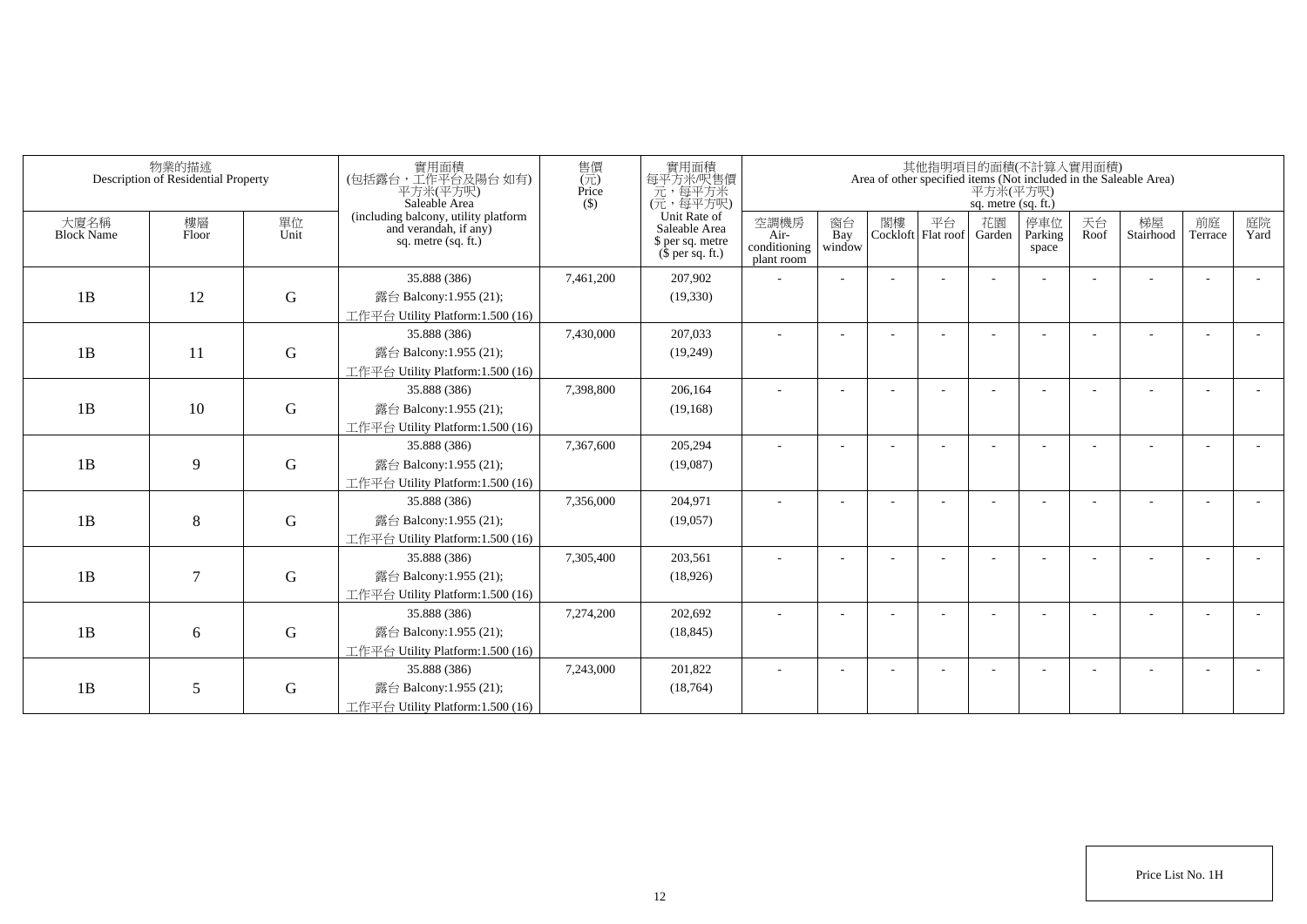| 物業的描述<br>Description of Residential Property |                |                | 實用面積<br>(包括露台,工作平台及陽台如有)<br>平方米(平方呎)<br>Saleable Area                                  | 售價<br>(元)<br>Price<br>$($ \$) | 實用面積<br>每平方米/呎售價<br>元,每平方米<br>(元,每平方呎)                                |                                            | 其他指明項目的面積(不計算入實用面積)<br>Area of other specified items (Not included in the Saleable Area)<br>$\overline{P}$ $\overline{\mathcal{H}}$ $\mathcal{H}(\overline{P})$<br>sq. metre (sq. ft.) |    |                            |              |                         |            |                 |                          |            |  |
|----------------------------------------------|----------------|----------------|----------------------------------------------------------------------------------------|-------------------------------|-----------------------------------------------------------------------|--------------------------------------------|----------------------------------------------------------------------------------------------------------------------------------------------------------------------------------------|----|----------------------------|--------------|-------------------------|------------|-----------------|--------------------------|------------|--|
| 大廈名稱<br><b>Block Name</b>                    | 樓層<br>Floor    | 單位<br>Unit     | (including balcony, utility platform<br>and verandah, if any)<br>sq. metre $(sq. ft.)$ |                               | Unit Rate of<br>Saleable Area<br>\$ per sq. metre<br>$$$ per sq. ft.) | 空調機房<br>Air-<br>conditioning<br>plant room | 窗台<br>Bay<br>window                                                                                                                                                                    | 閣樓 | 平台<br>Cockloft   Flat roof | 花園<br>Garden | 停車位<br>Parking<br>space | 天台<br>Roof | 梯屋<br>Stairhood | 前庭<br>Terrace            | 庭院<br>Yard |  |
|                                              |                |                | 35.888 (386)                                                                           | 7,211,800                     | 200,953                                                               |                                            |                                                                                                                                                                                        |    |                            |              |                         |            |                 |                          |            |  |
| 1B                                           | 3              | ${\bf G}$      | 露台 Balcony:1.955 (21);                                                                 |                               | (18,683)                                                              |                                            |                                                                                                                                                                                        |    |                            |              |                         |            |                 |                          |            |  |
|                                              |                |                | 工作平台 Utility Platform:1.500 (16)                                                       |                               |                                                                       |                                            |                                                                                                                                                                                        |    |                            |              |                         |            |                 |                          |            |  |
|                                              |                |                | 35.888 (386)                                                                           | 7,180,700                     | 200,086                                                               | ÷                                          |                                                                                                                                                                                        |    |                            |              |                         |            |                 |                          |            |  |
| 1B                                           | $\overline{2}$ | ${\bf G}$      | 露台 Balcony:1.955 (21);                                                                 |                               | (18,603)                                                              |                                            |                                                                                                                                                                                        |    |                            |              |                         |            |                 |                          |            |  |
|                                              |                |                | 工作平台 Utility Platform:1.500 (16)                                                       |                               |                                                                       |                                            |                                                                                                                                                                                        |    |                            |              |                         |            |                 |                          |            |  |
|                                              |                |                | 35.888 (386)                                                                           | 7,149,600                     | 199,220                                                               | $\sim$                                     |                                                                                                                                                                                        |    |                            |              |                         |            |                 |                          |            |  |
| 1B                                           |                | ${\bf G}$      | 露台 Balcony:1.955 (21);                                                                 |                               | (18, 522)                                                             |                                            |                                                                                                                                                                                        |    |                            |              |                         |            |                 |                          |            |  |
|                                              |                |                | 工作平台 Utility Platform:1.500 (16)                                                       |                               |                                                                       |                                            |                                                                                                                                                                                        |    |                            |              |                         |            |                 |                          |            |  |
|                                              |                |                | 35.888 (386)                                                                           | 8,045,400                     | 224,181                                                               | $\sim$                                     |                                                                                                                                                                                        |    |                            |              |                         |            |                 |                          |            |  |
| 1B                                           | 31             | $H^*$          | 露台 Balcony:1.955 (21);                                                                 |                               | (20, 843)                                                             |                                            |                                                                                                                                                                                        |    |                            |              |                         |            |                 |                          |            |  |
|                                              |                |                | 工作平台 Utility Platform:1.500 (16)                                                       |                               |                                                                       |                                            |                                                                                                                                                                                        |    |                            |              |                         |            |                 |                          |            |  |
|                                              |                |                | 35.888 (386)                                                                           | 8.006.400                     | 223,094                                                               |                                            |                                                                                                                                                                                        |    |                            |              |                         |            |                 |                          |            |  |
| 1B                                           | 30             | $H^*$          | 露台 Balcony:1.955 (21);                                                                 |                               | (20,742)                                                              |                                            |                                                                                                                                                                                        |    |                            |              |                         |            |                 |                          |            |  |
|                                              |                |                | 工作平台 Utility Platform: 1.500 (16)                                                      | 8,086,400                     | 225,323                                                               |                                            |                                                                                                                                                                                        |    |                            |              |                         |            |                 |                          |            |  |
|                                              |                |                |                                                                                        |                               | (20,949)                                                              |                                            |                                                                                                                                                                                        |    |                            |              |                         |            |                 |                          |            |  |
|                                              |                |                | 35.888 (386)                                                                           | 7,967,600                     | 222,013                                                               |                                            |                                                                                                                                                                                        |    |                            |              |                         |            |                 |                          |            |  |
| 1B                                           | 29             | $H^*$          | 露台 Balcony:1.955 (21);                                                                 |                               | (20, 641)                                                             |                                            |                                                                                                                                                                                        |    |                            |              |                         |            |                 |                          |            |  |
|                                              |                |                | 工作平台 Utility Platform:1.500 (16)                                                       |                               |                                                                       |                                            |                                                                                                                                                                                        |    |                            |              |                         |            |                 |                          |            |  |
|                                              |                |                | 35.888 (386)                                                                           | 7,948,100                     | 221,470                                                               |                                            |                                                                                                                                                                                        |    |                            |              |                         |            |                 |                          |            |  |
| 1B                                           | 28             | $\mathrm{H}^*$ | 露台 Balcony:1.955 (21);                                                                 |                               | (20, 591)                                                             |                                            |                                                                                                                                                                                        |    |                            |              |                         |            |                 |                          |            |  |
|                                              |                |                | 工作平台 Utility Platform:1.500 (16)                                                       | 8,027,400                     | 223,679                                                               |                                            |                                                                                                                                                                                        |    |                            |              |                         |            |                 |                          |            |  |
|                                              |                |                |                                                                                        |                               | (20,796)                                                              |                                            |                                                                                                                                                                                        |    |                            |              |                         |            |                 |                          |            |  |
|                                              |                |                | 35.888 (386)                                                                           | 7,889,600                     | 219,840                                                               | $\sim$                                     |                                                                                                                                                                                        |    |                            |              | <b>1</b>                |            |                 | $\overline{\phantom{a}}$ |            |  |
| 1B                                           | 27             | $H^*$          | 露台 Balcony:1.955 (21);                                                                 |                               | (20, 439)                                                             |                                            |                                                                                                                                                                                        |    |                            |              |                         |            |                 |                          |            |  |
|                                              |                |                | 工作平台 Utility Platform:1.500 (16)                                                       |                               |                                                                       |                                            |                                                                                                                                                                                        |    |                            |              |                         |            |                 |                          |            |  |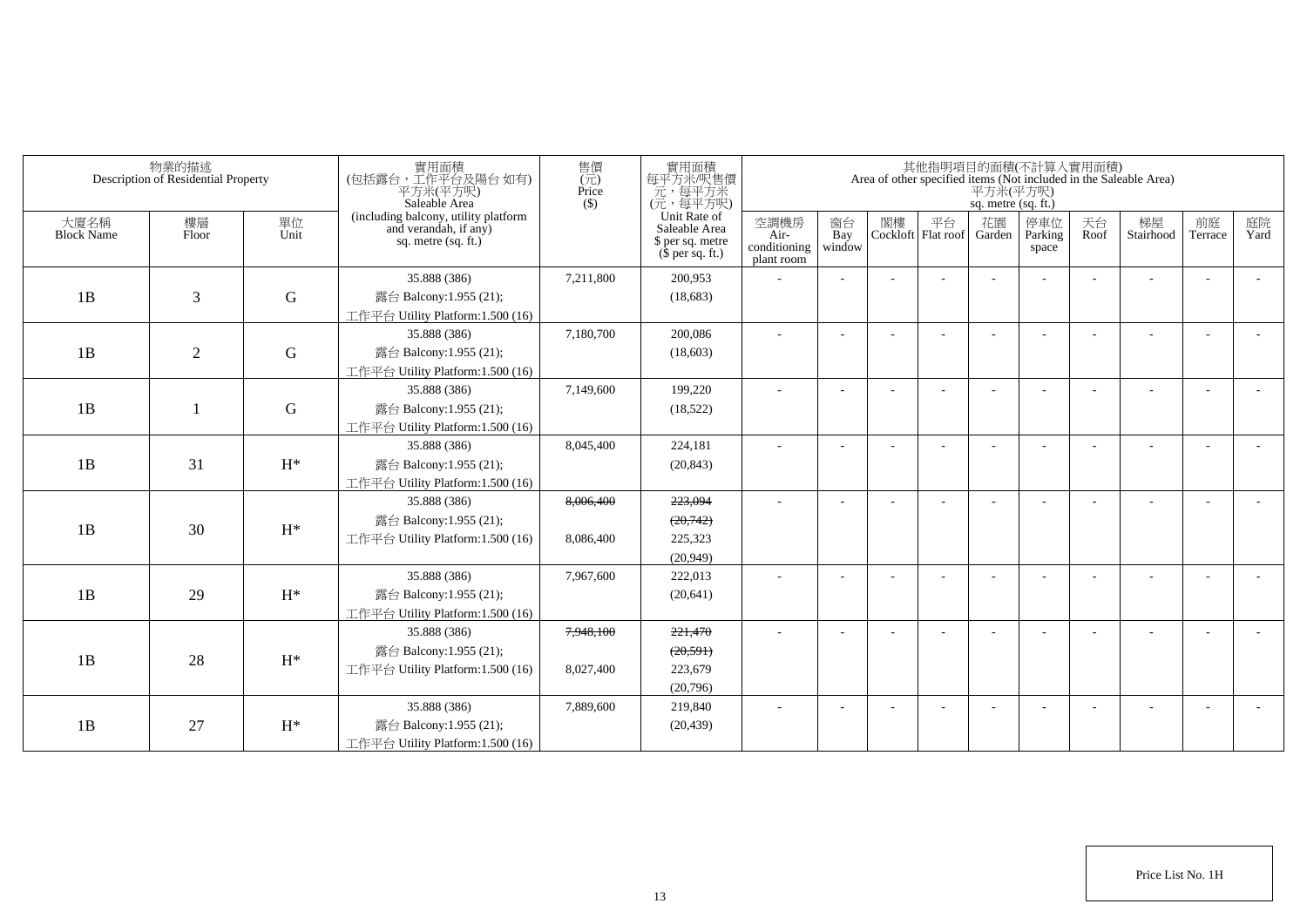|                           | 物業的描述<br>Description of Residential Property |                           | 實用面積<br>(包括露台,工作平台及陽台如有)<br>平方米(平方呎)<br>Saleable Area                                  | 售價<br>(元)<br>Price<br>$($ \$) | 實用面積<br>每平方米呎售價<br>一元<br>(元,每平方米)<br>(元,每平方呎)                         |                                            |                     |    | 其他指明項目的面積(不計算入實用面積)      | 平方米(平方呎)<br>sq. metre (sq. ft.) |                         |            | Area of other specified items (Not included in the Saleable Area) |                          |            |
|---------------------------|----------------------------------------------|---------------------------|----------------------------------------------------------------------------------------|-------------------------------|-----------------------------------------------------------------------|--------------------------------------------|---------------------|----|--------------------------|---------------------------------|-------------------------|------------|-------------------------------------------------------------------|--------------------------|------------|
| 大廈名稱<br><b>Block Name</b> | 樓層<br>Floor                                  | 單位<br>Unit                | (including balcony, utility platform<br>and verandah, if any)<br>sq. metre $(sq, ft.)$ |                               | Unit Rate of<br>Saleable Area<br>\$ per sq. metre<br>$$$ per sq. ft.) | 空調機房<br>Air-<br>conditioning<br>plant room | 窗台<br>Bay<br>window | 閣樓 | 平台<br>Cockloft Flat roof | 花園<br>Garden                    | 停車位<br>Parking<br>space | 天台<br>Roof | 梯屋<br>Stairhood                                                   | 前庭<br>Terrace            | 庭院<br>Yard |
|                           |                                              |                           | 35.888 (386)                                                                           | 7,850,600                     | 218,753                                                               |                                            |                     |    |                          |                                 |                         |            |                                                                   |                          |            |
| 1B                        | 26                                           | $H^*$                     | 露台 Balcony:1.955 (21);                                                                 |                               | (20, 338)                                                             |                                            |                     |    |                          |                                 |                         |            |                                                                   |                          |            |
|                           |                                              |                           | 工作平台 Utility Platform:1.500 (16)                                                       |                               |                                                                       |                                            |                     |    |                          |                                 |                         |            |                                                                   |                          |            |
|                           |                                              |                           | 35.888 (386)                                                                           | 7,811,800                     | 217,672                                                               |                                            |                     |    |                          |                                 |                         |            |                                                                   |                          |            |
| 1B                        | 25                                           | $H^*$                     | 露台 Balcony:1.955 (21);                                                                 |                               | (20, 238)                                                             |                                            |                     |    |                          |                                 |                         |            |                                                                   |                          |            |
|                           |                                              |                           | 工作平台 Utility Platform: 1.500 (16)                                                      |                               |                                                                       |                                            |                     |    |                          |                                 |                         |            |                                                                   |                          |            |
|                           |                                              |                           | 35.888 (386)                                                                           | 7,772,800                     | 216,585                                                               |                                            |                     |    |                          |                                 |                         |            |                                                                   |                          |            |
| 1B                        | 23                                           | $H^*$                     | 露台 Balcony:1.955 (21);                                                                 |                               | (20, 137)                                                             |                                            |                     |    |                          |                                 |                         |            |                                                                   |                          |            |
|                           |                                              |                           | 工作平台 Utility Platform:1.500 (16)                                                       |                               |                                                                       |                                            |                     |    |                          |                                 |                         |            |                                                                   |                          |            |
|                           |                                              |                           | 35.888 (386)                                                                           | 7,733,800                     | 215,498                                                               |                                            |                     |    |                          |                                 |                         |            |                                                                   |                          |            |
| 1B                        | 22                                           | $H^*$                     | 露台 Balcony:1.955 (21);                                                                 |                               | (20,036)                                                              |                                            |                     |    |                          |                                 |                         |            |                                                                   |                          |            |
|                           |                                              |                           | 工作平台 Utility Platform:1.500 (16)                                                       |                               |                                                                       |                                            |                     |    |                          |                                 |                         |            |                                                                   |                          |            |
|                           |                                              |                           | 35.888 (386)                                                                           | 7,694,800                     | 214,412                                                               | ٠                                          |                     |    |                          |                                 |                         |            |                                                                   | $\overline{\phantom{a}}$ |            |
| 1B                        | 21                                           | $H^*$                     | 露台 Balcony:1.955 (21);                                                                 |                               | (19, 935)                                                             |                                            |                     |    |                          |                                 |                         |            |                                                                   |                          |            |
|                           |                                              |                           | 工作平台 Utility Platform:1.500 (16)                                                       |                               |                                                                       |                                            |                     |    |                          |                                 |                         |            |                                                                   |                          |            |
|                           |                                              |                           | 35.888 (386)                                                                           | 7,656,000                     | 213,330                                                               |                                            |                     |    |                          |                                 |                         |            |                                                                   |                          |            |
| 1B                        | 20                                           | $H^*$                     | 露台 Balcony:1.955 (21);                                                                 |                               | (19, 834)                                                             |                                            |                     |    |                          |                                 |                         |            |                                                                   |                          |            |
|                           |                                              |                           | 工作平台 Utility Platform:1.500 (16)                                                       |                               |                                                                       |                                            |                     |    |                          |                                 |                         |            |                                                                   |                          |            |
|                           |                                              |                           | 35.888 (386)                                                                           | 7,617,000                     | 212,244                                                               |                                            |                     |    |                          |                                 |                         |            |                                                                   | ٠                        |            |
| 1B                        | 19                                           | $\boldsymbol{\mathrm{H}}$ | 露台 Balcony:1.955 (21);                                                                 |                               | (19, 733)                                                             |                                            |                     |    |                          |                                 |                         |            |                                                                   |                          |            |
|                           |                                              |                           | 工作平台 Utility Platform:1.500 (16)                                                       |                               |                                                                       |                                            |                     |    |                          |                                 |                         |            |                                                                   |                          |            |
|                           |                                              |                           | 35.888 (386)                                                                           | 7,605,300                     | 211,918                                                               |                                            |                     |    |                          |                                 |                         |            |                                                                   | ÷                        |            |
| 1B                        | 18                                           | Η                         | 露台 Balcony:1.955 (21);                                                                 |                               | (19,703)                                                              |                                            |                     |    |                          |                                 |                         |            |                                                                   |                          |            |
|                           |                                              |                           | 工作平台 Utility Platform:1.500 (16)                                                       |                               |                                                                       |                                            |                     |    |                          |                                 |                         |            |                                                                   |                          |            |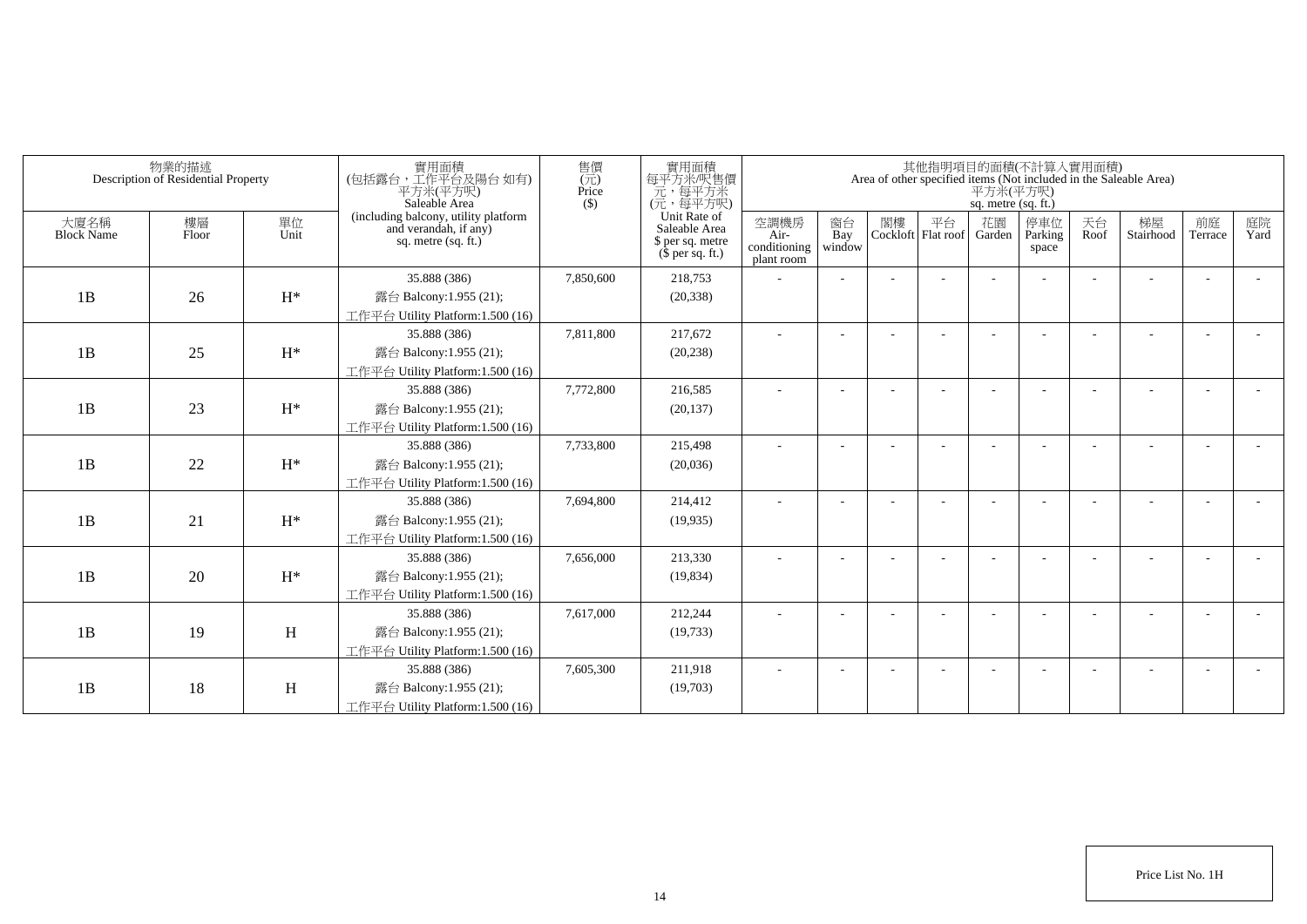| Area of other specified items (Not included in the Saleable Area) | 平方米(平方呎)<br>sq. metre (sq. ft.) | 其他指明項目的面積(不計算入實用面積)      |    |                          |                                            | 實用面積<br>每平方米/呎售價                                                                                                                                         | 售價<br>$(\vec{\pi})$<br>Price<br>$($ \$)                       | 實用面積<br>(包括露台,工作平台及陽台 如有)<br>平方米(平方呎)<br>Saleable Area                                                                                                                                                                                                                                                                                                                                                                                                                                                                                        |                            | 物業的描述<br>Description of Residential Property |                                        |
|-------------------------------------------------------------------|---------------------------------|--------------------------|----|--------------------------|--------------------------------------------|----------------------------------------------------------------------------------------------------------------------------------------------------------|---------------------------------------------------------------|-----------------------------------------------------------------------------------------------------------------------------------------------------------------------------------------------------------------------------------------------------------------------------------------------------------------------------------------------------------------------------------------------------------------------------------------------------------------------------------------------------------------------------------------------|----------------------------|----------------------------------------------|----------------------------------------|
| 天台<br>停車位<br>Parking<br>Roof<br>space                             | 花園<br>Garden                    | 平台<br>Cockloft Flat roof | 閣樓 | 窗台<br>Bay<br>window      | 空調機房<br>Air-<br>conditioning<br>plant room | Saleable Area<br>\$ per sq. metre<br>$$$ per sq. ft.)                                                                                                    |                                                               | sq. metre $(sq, ft.)$                                                                                                                                                                                                                                                                                                                                                                                                                                                                                                                         | 單位<br>Unit                 | 樓層<br>Floor                                  | 大廈名稱<br><b>Block Name</b>              |
|                                                                   |                                 |                          |    |                          |                                            | 210,505                                                                                                                                                  | 7,554,600                                                     | 35.888 (386)                                                                                                                                                                                                                                                                                                                                                                                                                                                                                                                                  |                            |                                              |                                        |
|                                                                   |                                 |                          |    |                          |                                            | (19, 572)                                                                                                                                                |                                                               | 露台 Balcony:1.955 (21);                                                                                                                                                                                                                                                                                                                                                                                                                                                                                                                        | H                          | 17                                           | 1B                                     |
|                                                                   |                                 |                          |    |                          |                                            |                                                                                                                                                          |                                                               | 工作平台 Utility Platform:1.500 (16)                                                                                                                                                                                                                                                                                                                                                                                                                                                                                                              |                            |                                              |                                        |
|                                                                   |                                 |                          |    |                          |                                            | 209,636                                                                                                                                                  | 7,523,400                                                     | 35.888 (386)                                                                                                                                                                                                                                                                                                                                                                                                                                                                                                                                  |                            |                                              |                                        |
|                                                                   |                                 |                          |    |                          |                                            | (19, 491)                                                                                                                                                |                                                               | 露台 Balcony:1.955 (21);                                                                                                                                                                                                                                                                                                                                                                                                                                                                                                                        | H                          | 16                                           |                                        |
|                                                                   |                                 |                          |    |                          |                                            |                                                                                                                                                          |                                                               |                                                                                                                                                                                                                                                                                                                                                                                                                                                                                                                                               |                            |                                              |                                        |
|                                                                   |                                 |                          |    | $\overline{\phantom{a}}$ | ٠                                          | 208,769                                                                                                                                                  | 7,492,300                                                     | 35.888 (386)                                                                                                                                                                                                                                                                                                                                                                                                                                                                                                                                  |                            |                                              |                                        |
|                                                                   |                                 |                          |    |                          |                                            | (19, 410)                                                                                                                                                |                                                               | 露台 Balcony:1.955 (21);                                                                                                                                                                                                                                                                                                                                                                                                                                                                                                                        |                            |                                              |                                        |
|                                                                   |                                 |                          |    |                          |                                            |                                                                                                                                                          |                                                               |                                                                                                                                                                                                                                                                                                                                                                                                                                                                                                                                               |                            |                                              |                                        |
|                                                                   |                                 |                          |    |                          |                                            |                                                                                                                                                          |                                                               |                                                                                                                                                                                                                                                                                                                                                                                                                                                                                                                                               |                            |                                              |                                        |
|                                                                   |                                 |                          |    |                          |                                            |                                                                                                                                                          |                                                               |                                                                                                                                                                                                                                                                                                                                                                                                                                                                                                                                               |                            |                                              |                                        |
|                                                                   |                                 |                          |    |                          |                                            |                                                                                                                                                          |                                                               |                                                                                                                                                                                                                                                                                                                                                                                                                                                                                                                                               |                            |                                              |                                        |
|                                                                   |                                 |                          |    |                          |                                            |                                                                                                                                                          |                                                               |                                                                                                                                                                                                                                                                                                                                                                                                                                                                                                                                               |                            |                                              |                                        |
|                                                                   |                                 |                          |    |                          |                                            |                                                                                                                                                          |                                                               |                                                                                                                                                                                                                                                                                                                                                                                                                                                                                                                                               |                            |                                              |                                        |
|                                                                   |                                 |                          |    |                          |                                            |                                                                                                                                                          |                                                               |                                                                                                                                                                                                                                                                                                                                                                                                                                                                                                                                               |                            |                                              |                                        |
|                                                                   |                                 |                          |    |                          |                                            |                                                                                                                                                          |                                                               |                                                                                                                                                                                                                                                                                                                                                                                                                                                                                                                                               |                            |                                              |                                        |
|                                                                   |                                 |                          |    |                          |                                            |                                                                                                                                                          |                                                               |                                                                                                                                                                                                                                                                                                                                                                                                                                                                                                                                               |                            |                                              |                                        |
|                                                                   |                                 |                          |    |                          |                                            |                                                                                                                                                          |                                                               |                                                                                                                                                                                                                                                                                                                                                                                                                                                                                                                                               |                            |                                              |                                        |
|                                                                   |                                 |                          |    |                          |                                            |                                                                                                                                                          |                                                               |                                                                                                                                                                                                                                                                                                                                                                                                                                                                                                                                               |                            |                                              |                                        |
|                                                                   |                                 |                          |    |                          |                                            |                                                                                                                                                          |                                                               |                                                                                                                                                                                                                                                                                                                                                                                                                                                                                                                                               |                            |                                              |                                        |
|                                                                   |                                 |                          |    |                          |                                            |                                                                                                                                                          |                                                               |                                                                                                                                                                                                                                                                                                                                                                                                                                                                                                                                               |                            |                                              |                                        |
|                                                                   |                                 |                          |    |                          |                                            |                                                                                                                                                          |                                                               |                                                                                                                                                                                                                                                                                                                                                                                                                                                                                                                                               |                            |                                              |                                        |
|                                                                   |                                 |                          |    |                          |                                            |                                                                                                                                                          |                                                               |                                                                                                                                                                                                                                                                                                                                                                                                                                                                                                                                               |                            |                                              |                                        |
|                                                                   |                                 |                          |    |                          |                                            | 一元,每平方米<br>(元,每平方呎)<br>Unit Rate of<br>207,902<br>(19, 330)<br>207,033<br>(19,249)<br>206,164<br>(19, 168)<br>205,294<br>(19,087)<br>204,971<br>(19,057) | 7,461,200<br>7,430,000<br>7,398,800<br>7,367,600<br>7,356,000 | (including balcony, utility platform<br>and verandah, if any)<br>工作平台 Utility Platform:1.500 (16)<br>工作平台 Utility Platform:1.500 (16)<br>35.888 (386)<br>露台 Balcony:1.955 (21);<br>工作平台 Utility Platform:1.500 (16)<br>35.888 (386)<br>露台 Balcony:1.955 (21);<br>工作平台 Utility Platform: 1.500 (16)<br>35.888 (386)<br>露台 Balcony:1.955 (21);<br>工作平台 Utility Platform:1.500 (16)<br>35.888 (386)<br>露台 Balcony:1.955 (21);<br>工作平台 Utility Platform: 1.500 (16)<br>35.888 (386)<br>露台 Balcony:1.955 (21);<br>工作平台 Utility Platform:1.500 (16) | H<br>H<br>H<br>H<br>H<br>H | 15<br>12<br>11<br>10<br>9<br>8               | 1B<br>1B<br>1B<br>1B<br>1B<br>1B<br>1B |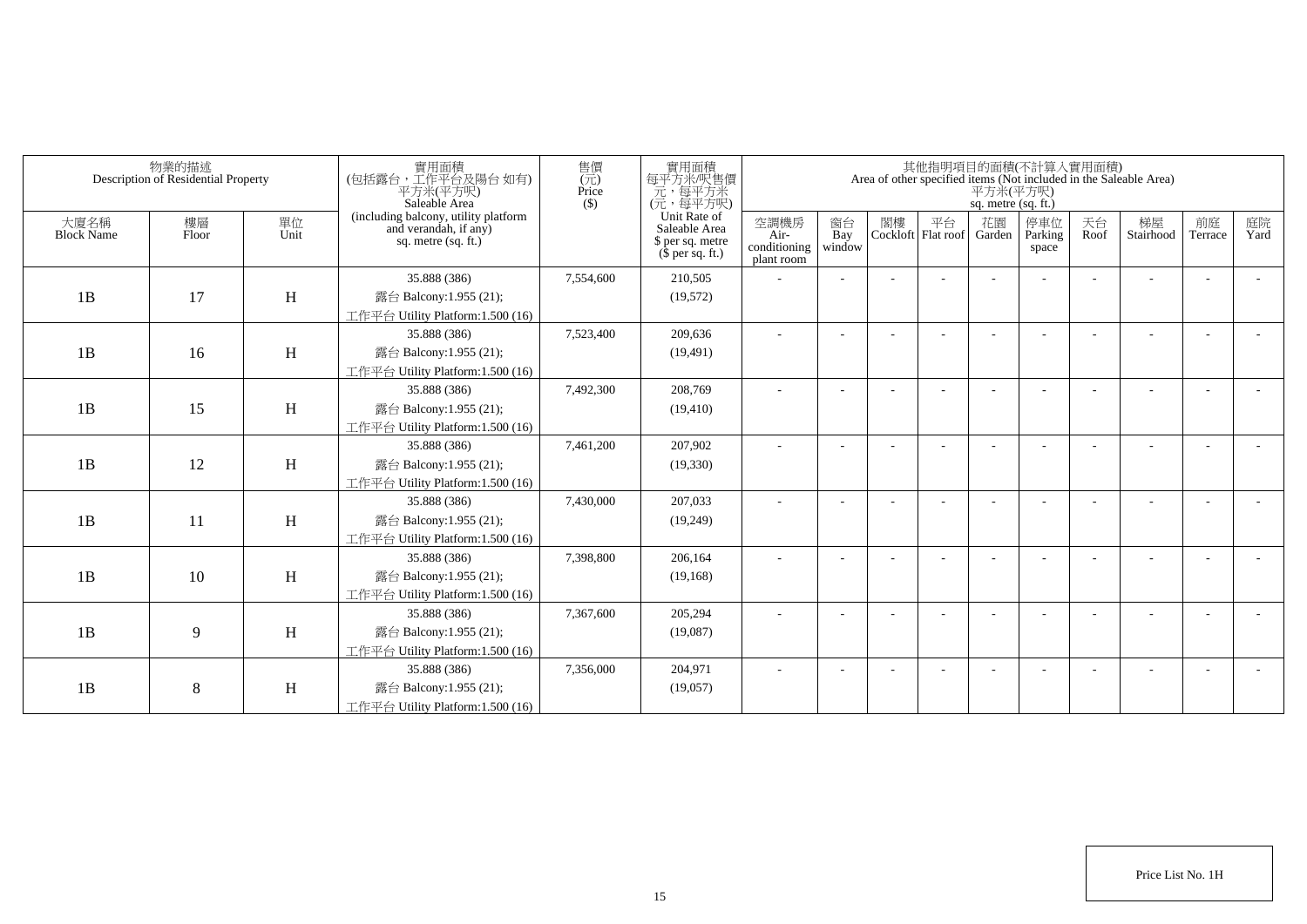|                           | 物業的描述<br>Description of Residential Property |            | 實用面積<br>(包括露台,工作平台及陽台如有)<br>平方米(平方呎)<br>Saleable Area                                | 實用面積<br>售價<br>每平方米/呎售價<br>$(\vec{\pi})$<br>元,每平方米<br>Price<br>(元,每平方呎)<br>$($ \$) |                                                                       |                                            |                          |    |                          |              | 其他指明項目的面積(不計算入實用面積)<br>Area of other specified items (Not included in the Saleable Area)<br>平方米(平方呎)<br>sq. metre (sq. ft.) |            |                 |               |            |  |  |  |  |  |
|---------------------------|----------------------------------------------|------------|--------------------------------------------------------------------------------------|-----------------------------------------------------------------------------------|-----------------------------------------------------------------------|--------------------------------------------|--------------------------|----|--------------------------|--------------|-----------------------------------------------------------------------------------------------------------------------------|------------|-----------------|---------------|------------|--|--|--|--|--|
| 大廈名稱<br><b>Block Name</b> | 樓層<br>Floor                                  | 單位<br>Unit | (including balcony, utility platform<br>and verandah, if any)<br>sq. metre (sq. ft.) |                                                                                   | Unit Rate of<br>Saleable Area<br>\$ per sq. metre<br>$$$ per sq. ft.) | 空調機房<br>Air-<br>conditioning<br>plant room | 窗台<br>Bay<br>window      | 閣樓 | 平台<br>Cockloft Flat roof | 花園<br>Garden | 停車位<br>Parking<br>space                                                                                                     | 天台<br>Roof | 梯屋<br>Stairhood | 前庭<br>Terrace | 庭院<br>Yard |  |  |  |  |  |
| 1B                        | $\tau$                                       | H          | 35.888 (386)<br>露台 Balcony:1.955 (21);<br>工作平台 Utility Platform:1.500 (16)           | 7,305,400                                                                         | 203,561<br>(18,926)                                                   |                                            |                          |    |                          |              |                                                                                                                             |            |                 |               |            |  |  |  |  |  |
| 1B                        | 6                                            | H          | 35.888 (386)<br>露台 Balcony:1.955 (21);<br>工作平台 Utility Platform:1.500 (16)           | 7,274,200                                                                         | 202,692<br>(18, 845)                                                  |                                            |                          |    |                          |              |                                                                                                                             |            |                 |               |            |  |  |  |  |  |
| 1B                        | 5                                            | H          | 35.888 (386)<br>露台 Balcony:1.955 (21);<br>工作平台 Utility Platform:1.500 (16)           | 7,243,000                                                                         | 201,822<br>(18, 764)                                                  |                                            |                          |    |                          |              |                                                                                                                             |            |                 |               |            |  |  |  |  |  |
| 1B                        | 3                                            | H          | 35.888 (386)<br>露台 Balcony:1.955 (21);<br>工作平台 Utility Platform:1.500 (16)           | 7,211,800                                                                         | 200,953<br>(18,683)                                                   |                                            |                          |    |                          |              |                                                                                                                             |            |                 |               |            |  |  |  |  |  |
| 1B                        | $\overline{2}$                               | H          | 35.888 (386)<br>露台 Balcony:1.955 (21);<br>工作平台 Utility Platform:1.500 (16)           | 7,180,700                                                                         | 200,086<br>(18,603)                                                   |                                            |                          |    |                          |              |                                                                                                                             |            |                 |               |            |  |  |  |  |  |
| 1B                        |                                              | H          | 35.888 (386)<br>露台 Balcony:1.955 (21);<br>工作平台 Utility Platform:1.500 (16)           | 7,149,600<br>7.364,000                                                            | 199.220<br>(18, 522)<br>205.194<br>(19,078)                           | $\sim$                                     | $\overline{\phantom{a}}$ |    |                          |              |                                                                                                                             |            |                 |               |            |  |  |  |  |  |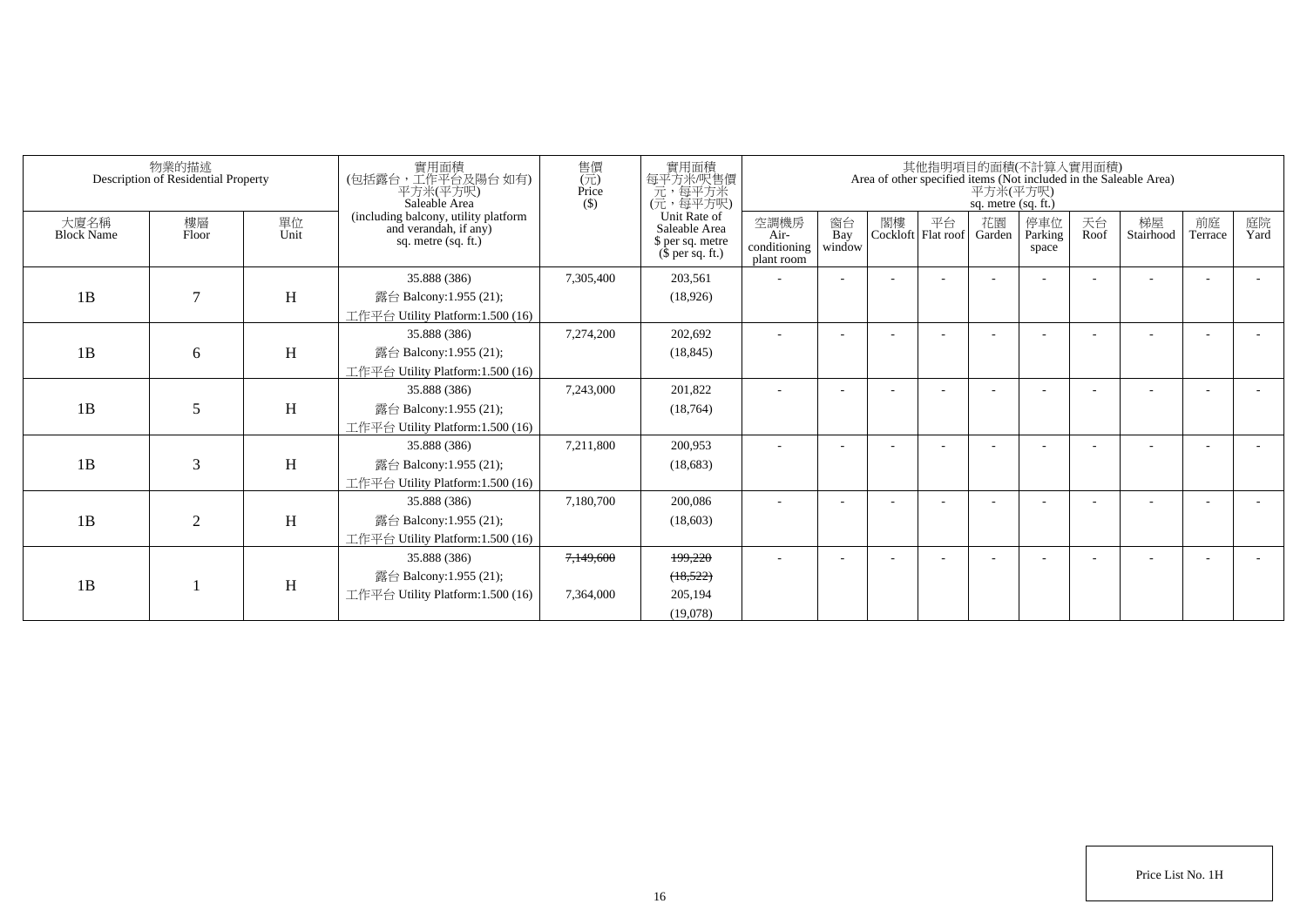#### 第三部份:其他資料 Part 3:Other Information

# (1) 準買家應參閱該期數的售樓說明書,以了解該期數的資料。

Prospective purchasers are advised to refer to the sales brochure for the Phase for information on the Phase.

(2) 根據 《一手住宅物業銷售條例》第 52(1)條及第 53(2)及(3)條,-

According to sections 52(1) and 53(2) and (3) of the Residential Properties (First-hand Sales) Ordinance,-

#### 第 52(1)條 / Section 52(1)

在某人就指明住宅物業與擁有人訂立臨時買賣合約時,該人須向擁有人支付售價的 5%的臨時訂金。

A preliminary deposit of 5% of the purchase price is payable by a person to the owner on entering into a preliminary agreement for sale and purchase in respect of the specified residential property with the owner.

#### 第 53(2)條 / Section 53(2)

如某人於某日期訂立臨時買賣合約,並於該日期後的5個工作日内,就有關住宅物業簽立買賣合約,則擁有人必須在該日期後的8個工作日内,簽立該買賣合約。

If a person executes an agreement for sale and purchase in respect of the residential property within 5 working days after the date on which the person enters into the preliminary agreement for sale and purchase, the owner must execute the agreement for sale and purchase within 8 working days after that date.

#### 第 53(3) 條 / Section 53(3)

如某人於某日期訂立臨時買賣合約,但沒有於該日期後的 5 個工作日内,就有關住宅物業簽立買賣合約,則 – (i) 該臨時合約即告終止; (ii) 有關的臨時訂金即予沒收; 及 (iii) 擁有人不得就該人沒有簽立買賣合約而針對該人提出進一步申索。

If a person does not execute an agreement for sale and purchase in respect of the residential property within 5 working days after the date on which the person enters into the preliminary agreement for sale and purchase – (i) the preliminary agreement is terminated; (ii) the preliminary deposit is forfeited; and (iii) the owner does not have any further claim against the person for the failure.

(3) 實用面積及屬該住宅物業其他指明項目的面積是按 《一手住宅物業銷售條例》第 8 條及附表二第 2 部的計算得出的。

The saleable area and area of other specified items of the residential property are calculated in accordance with section 8 and Part 2 of Schedule 2 to the Residential Properties (First-hand Sales) Ordinance.

(4) 註:『售價』指本價單第二部份中所列之住宅物業的售價,而『樓價』指臨時買賣合約(或買賣合約或經修訂的買賣合約)中訂明的住宅物業的實際售價。因應相關折扣 (如 有) 按售價計算得出之價目,皆以向下捨入方式換算至百位數作為樓價。買方須為於同一份臨時買賣合約下購買的所有住宅物業選擇相同的付款計劃。 Note: "price" means the price of the residential property set out in Part 2 of this price list, and "purchase price" means the actual price of the residential property set out in the preliminary agreement for sale and purchase (or the agreement for sale and purchase or the amended agreement for sale and purchase). The price obtained after applying the relevant discount(s) (if any) on the price will be rounded down to the nearest hundred to determine the purchase price. The Purchaser must choose the same payment plan for all the residential properties purchased under the same preliminary agreement for sale and purchase.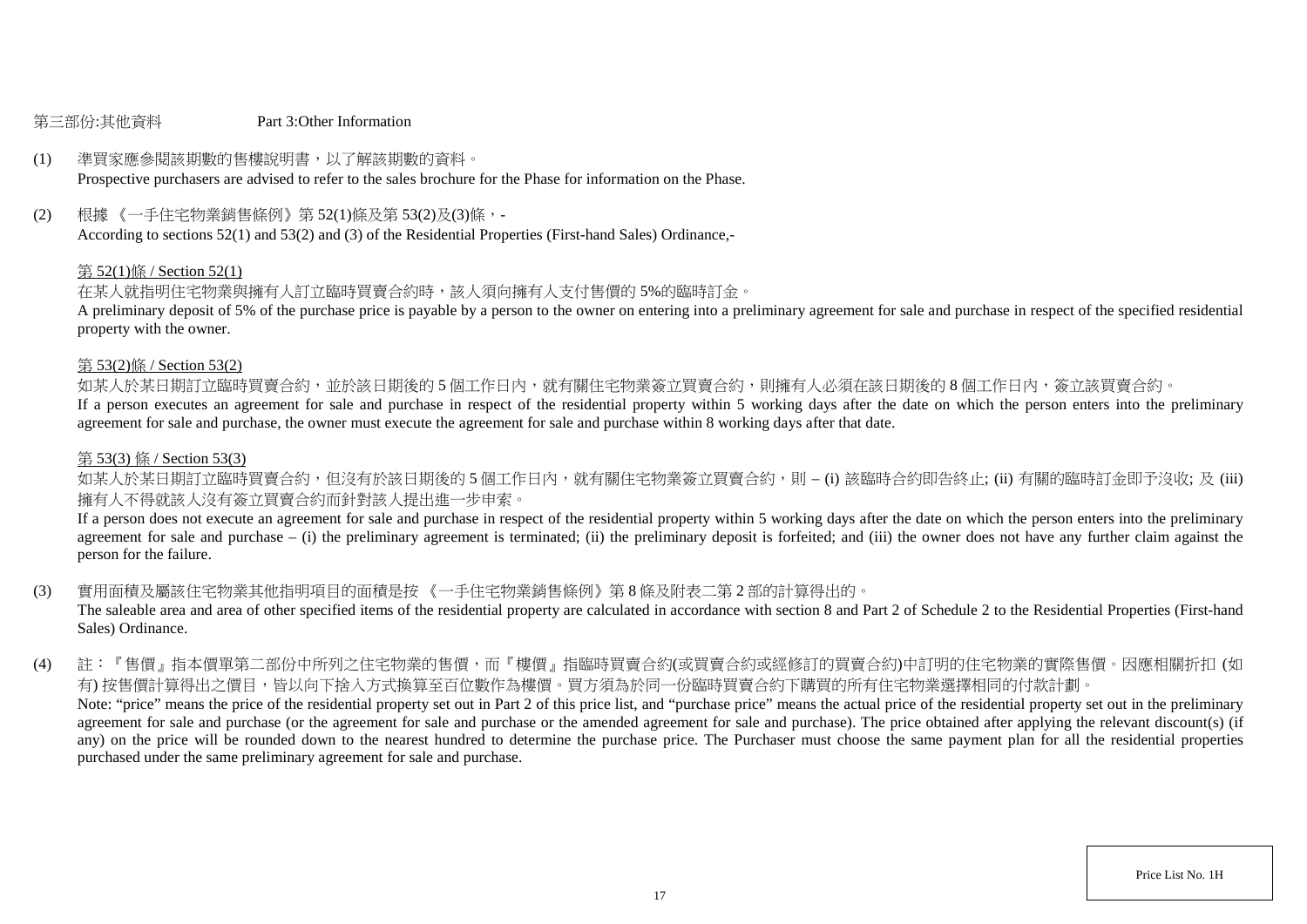- (4)(A3) 現金付款計劃 Cash Payment Plan
	- (i) 支付條款 The Terms of Payment

買方於簽署臨時買賣合約時須繳付相等於樓價 5%之金額作為臨時訂金,其中港幣\$100,000 作爲部分臨時訂金必須以銀行本票支付,臨時訂金的餘額可以支票及/ 或銀行本票支付,本票及支票抬頭請寫『胡關李羅律師行』。

Upon signing of the preliminary agreement for sale and purchase, the Purchaser shall pay the preliminary deposit which is equivalent to 5% of the purchase price. HK\$100,000 being part of the preliminary deposit must be paid by cashier order(s) and the balance of the preliminary deposit may be paid by cheque(s) and/or cashier order(s). The cashier order(s) and cheque(s) should be made payable to "Woo Kwan Lee & Lo".

1. 臨時訂金即樓價 5% (『臨時訂金』)於簽署臨時買賣合約時繳付,買方須於簽署臨時買賣合約的日期後 5 個工作日內簽署買賣合約。

A preliminary deposit equivalent to 5% of the purchase price ("preliminary deposit") shall be paid upon signing of the preliminary agreement for sale and purchase. The agreement for sale and purchase shall be signed by the Purchaser within 5 working days after the date of signing of the preliminary agreement for sale and purchase.

2. 樓價 5%於簽署臨時買賣合約的日期後 90 日内,或於賣方就其有能力將該期數中的指明物業有效地轉讓予買方一事向買方發出通知的日期後的 14 日內繳付, 以較早者為準。

5% of the purchase price shall be paid within 90 days after the date of signing of the preliminary agreement for sale and purchase, or within 14 days after the date of the notification to the Purchaser that the Vendor is in a position validly to assign the specified residential property in the Phase to the Purchaser, whichever is earlier.

3. 樓價90%(樓價餘額)於簽署臨時買賣合約的日期後 180 日内,或於賣方就其有能力將該期數中的指明物業有效地轉讓予買方一事向買方發出涌知的日期後的 14 日內繳付,以較早者為準。

90% of the purchase price (balance of purchase price) shall be paid within 180 days after the date of signing of the preliminary agreement for sale and purchase, or within 14 days after the date of the notification to the Purchaser that the Vendor is in a position validly to assign the specified residential property in the Phase to the Purchaser. whichever is earlier.

(ii) 售價獲得折扣的基礎

The basis on which any discount on the price is available

1. 付款計劃優惠

Payment Plan Benefit

選擇第(4)(A3)段所述的付款計劃之買方,可獲 5%售價折扣優惠。

A 5% discount on the price would be offered to the Purchaser if the Purchaser elects the payment plan stated in paragraph (4)(A3).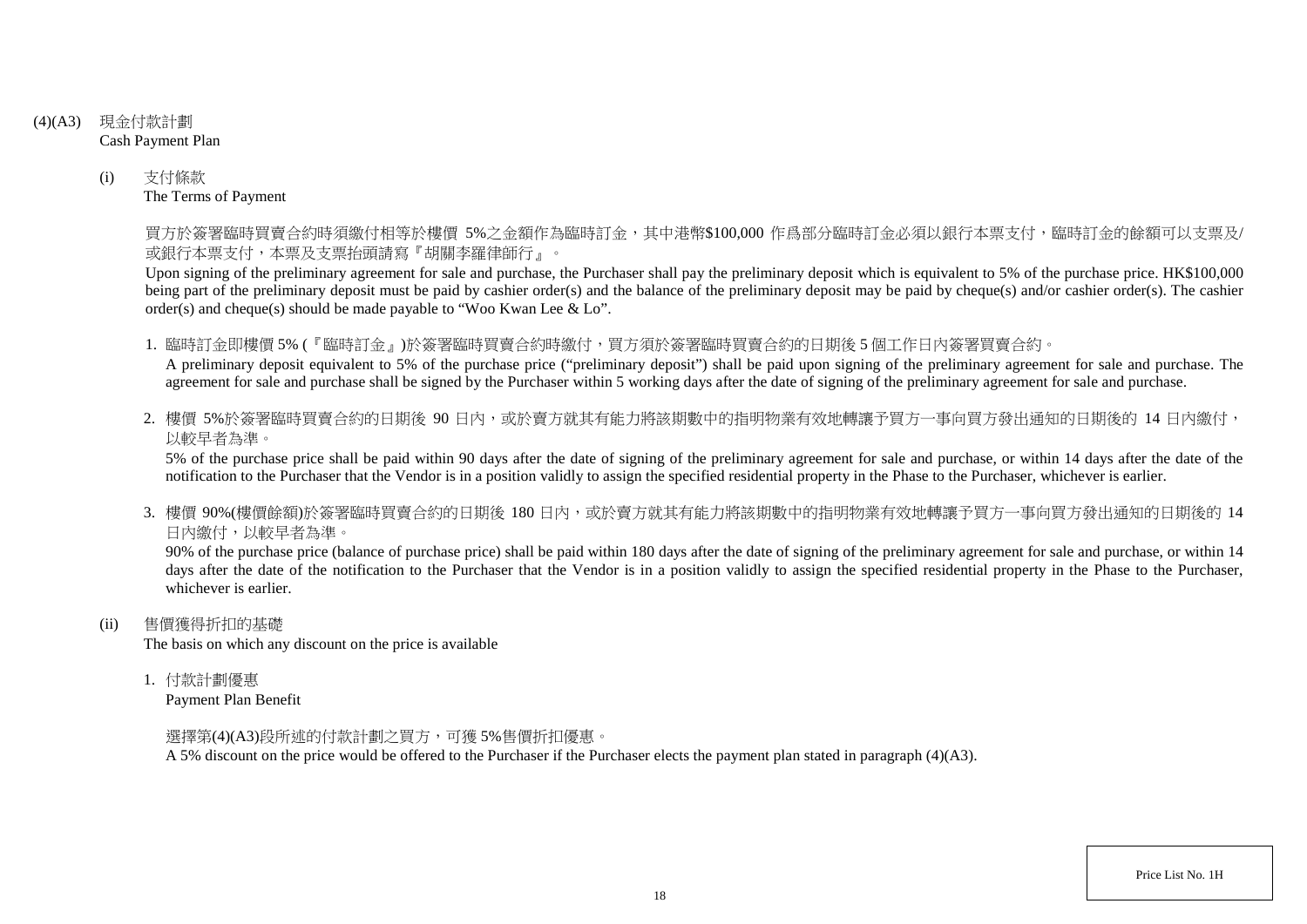#### 2. 置業售價折扣

Home Purchase Price Discount

在本價單之生效日起簽署臨時買賣合約,買方可獲8%售價折扣優惠。

Where the preliminary agreement for sale and purchase is signed on or after the effective date of this Price List, the Purchaser will be offered 8% discount on the price.

3. 特別折扣

Special Discount

- (a) 如買方於簽署臨時買賣合約時選擇特別折扣,買方可獲7%售價折扣優惠。 If the Purchaser chooses the Special Discount upon the signing of preliminary agreement for sale and purchase, the Purchaser will be offered 7% discount on the price.
- (b) 如買方為個人及於簽署臨時買賣合約時不選擇特別折扣,買方可申請第(4)(A3)(iii)2(d)段所述之3年免息貸款計劃。為免疑問,就購買每個住宅物業,買方 只可享有:
	- 特別折扣;或
	- 申請 3 年免息貸款計劃的權利或(如買方沒有使用 3 年免息貸款計劃並符合相關要求)第(4)(A3)(iii)1 段所述之特別現金回贈的其中一項。

買方須為於同一份臨時買賣合約下購買的所有住宅物業選擇相同之優惠。

If the Purchaser is individual(s) and does not choose the Special Discount upon the signing of preliminary agreement for sale and purchase, the Purchaser may apply for  $\overline{3}$  Years Interest-free Loan Plan as set out in paragraph  $(4)(A3)(iii)2(d)$ . For the avoidance of doubt, for the purchase of each residential property, the Purchaser is only entitled to either:

- the Special Discount; or
- the right to apply for 3 Years Interest-free Loan Plan or (if the Purchaser has not utilized 3 Years Interest-free Loan Plan and met the relevant requirement) a Special Cash Rebate as set out in paragraph (4)(A3)(iii)1.

The Purchaser must choose the same offer for all the residential properties purchased under the same preliminary agreement for sale and purchase.

# 4. 新地會會員售價折扣優惠

Price Discount Offer for SHKP Club Member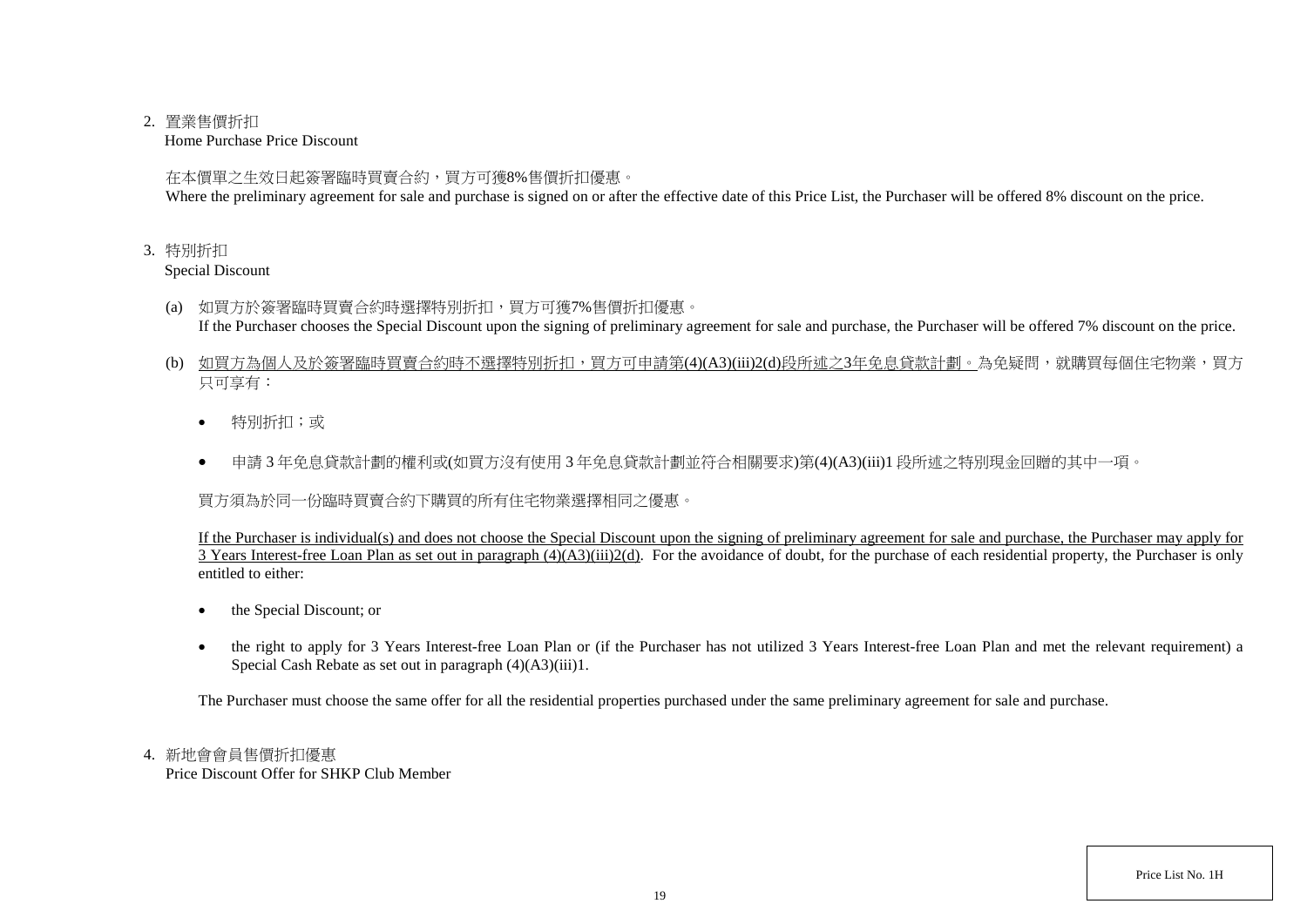在本價單之生效日起簽署臨時買賣合約,如買方為新地會會員 (即在簽署臨時買賣合約當日或之前,最少一位個人買方 (如買方是以個人名義) 或最少一位 買方 之董事 (如買方是以公司名義) 須為新地會會員),買方可獲1%售價折扣優惠。

Where the preliminary agreement for sale and purchase is signed on or after the effective date of this Price List,, if the Purchaser is a SHKP Club member (i.e. at least one individual Purchaser (if the Purchaser is an individual(s)) or at least one director of the Purchaser (if the Purchaser is a corporation) is a SHKP Club member on or before the date of signing the preliminary agreement for sale and purchase), the Purchaser will be offered 1% discount on the price.

### (iii) 可就購買該期數中的指明住宅物業而連帶獲得的任何贈品、財務優惠或利益

Any gift, or any financial advantage or benefit, to be made available in connection with the purchase of a specified residential property in the Phase

1. 特別現金回贈

Special Cash Rebate

如買方: Where the Purchaser:

- 於簽署臨時買賣合約時不選擇第(4)(A3)(ii)3段所述之特別折扣;及 does not choose the Special Discount as set out in paragraph (4)(A3)(ii)3 upon the signing of preliminary agreement for sale and purchase; and
- 沒有使用第(4)(A3)(iii)2(d)段所述的3年免息貸款計劃;及 has not utilized 3 Years Interest-free Loan Plan as set out in paragraph (4)(A3)(iii)2(d); and
- 按買賣合約付清樓價餘額, settles the balance of the purchase price in accordance with the agreement for sale and purchase,

### 買方可獲賣方送出特別現金回贈(『特別現金回贈』)。特別現金回贈的金額相等於樓價7%。

the Purchaser shall be entitled to a Special Cash Rebate ("Special Cash Rebate") offered by the Vendor. The amount of the Special Cash Rebate shall be equal to 7% of the purchase price.

買方須於付清樓價餘額之日或(如適用)買賣合約內訂明的該期數的預計關鍵日期(以較早者為準)前最少30日以書面向賣方申請特別現金回贈,賣方會於收到申請 並證實有關資料無誤後將特別現金回贈直接用於支付部份樓價餘額。

The Purchaser shall apply to the Vendor in writing for the Special Cash Rebate at least 30 days before the date of settlement of the balance of the purchase price or (if applicable) the estimated material date for the Phase as specified in the agreement for sale and purchase (whichever is earlier). After the Vendor has received the application and duly verified the information to be correct, the Vendor will apply the Special Cash Rebate for part payment of the balance of the purchase price directly.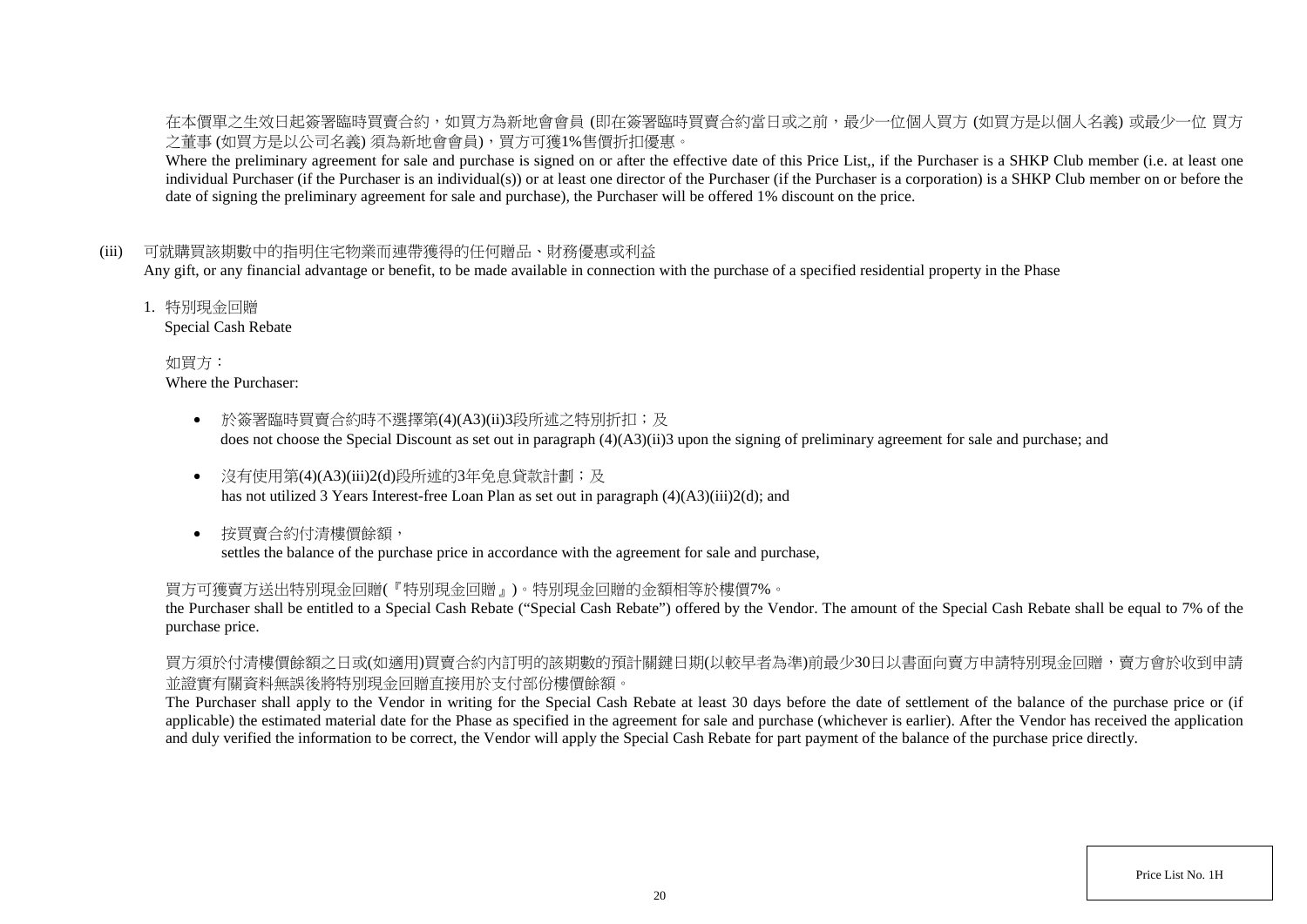# 2. 貸款優惠

Loan Benefit

### 買方可向賣方的指定財務機構申請以下其中一項貸款優惠:

The Purchaser may apply for ONLY ONE of the following loan benefits from the Vendor's designated financing company:

(a) 備用第一按揭貸款(只適用於買方為個人或香港註冊成立的有限公司及其所有股東及董事均為個人)

Standby First Mortgage Loan (only applicable to the Purchaser who is individual or limited company incorporated in Hong Kong with all its shareholder(s) and director(s) being individual(s))

備用第一按揭貸款的最高金額為淨樓價的80%,惟貸款金額不可超過應繳付之樓價餘額。詳情請參閱附錄2(a) 。

The maximum Standby First Mortgage Loan amount shall be 80% of the net purchase price, provided that the loan amount shall not exceed the balance of purchase price payable. Please see Annex 2(a) for details.

(b) 備用第二按揭貸款(只適用於買方為個人或香港註冊成立的有限公司及其所有股東及董事均為個人)

Standby Second Mortgage Loan (only applicable to the Purchaser who is individual or limited company incorporated in Hong Kong with all its shareholder(s) and director(s) being individual(s))

備用第二按揭貸款的最高金額為淨樓價的25%,惟第一按揭貸款(由第一按揭銀行提供)及備用第二按揭貸款總金額不可超過淨樓價的80%,或應繳付之樓 價餘額,以較低者為準。詳情請參閱附錄2(b) 。

The maximum Standby Second Mortgage Loan amount shall be 25% of the net purchase price, provided that the total amount of first mortgage loan (offered by the first mortgagee bank) and the Standby Second Mortgage Loan shall not exceed 80% of the net purchase price, or the balance of purchase price payable, whichever is lower. Please see Annex 2(b) for details.

(c) Regency 120 Plus(只適用於個人名義買方) Regency 120 Plus (applicable only to the Purchaser(s) who is/are individual(s))

Regency 120 Plus 的最高貸款金額為樓價 120%。詳情請參閱附錄 2(c) 。 The maximum loan amount of Regency 120 Plus shall be 120% of the purchase price. Please see Annex 2(c) for details.

(d) 3年免息貸款計劃(只適用於個人名義買方)

3 Years Interest-free Loan Plan (applicable only to the Purchaser(s) who is/are individual(s))

如買方於簽署臨時買賣合約時不選擇第(4)(A3)(ii)3段所述之特別折扣,則買方可申請3年免息貸款計劃。3年免息貸款計劃的最高貸款金額為淨樓價的80%, 惟貸款金額不可超過應繳付之樓價餘額。如買方使用3年免息貸款計劃,買方將不會享有第(4)(A3)(iii)1段所述的特別現金回贈。如買方符合相關要求,將 獲**(i)**豁免貸款利息及**/**或**(ii)**提前償還現金回贈。相關要求及詳情請參閱附錄2(d) 。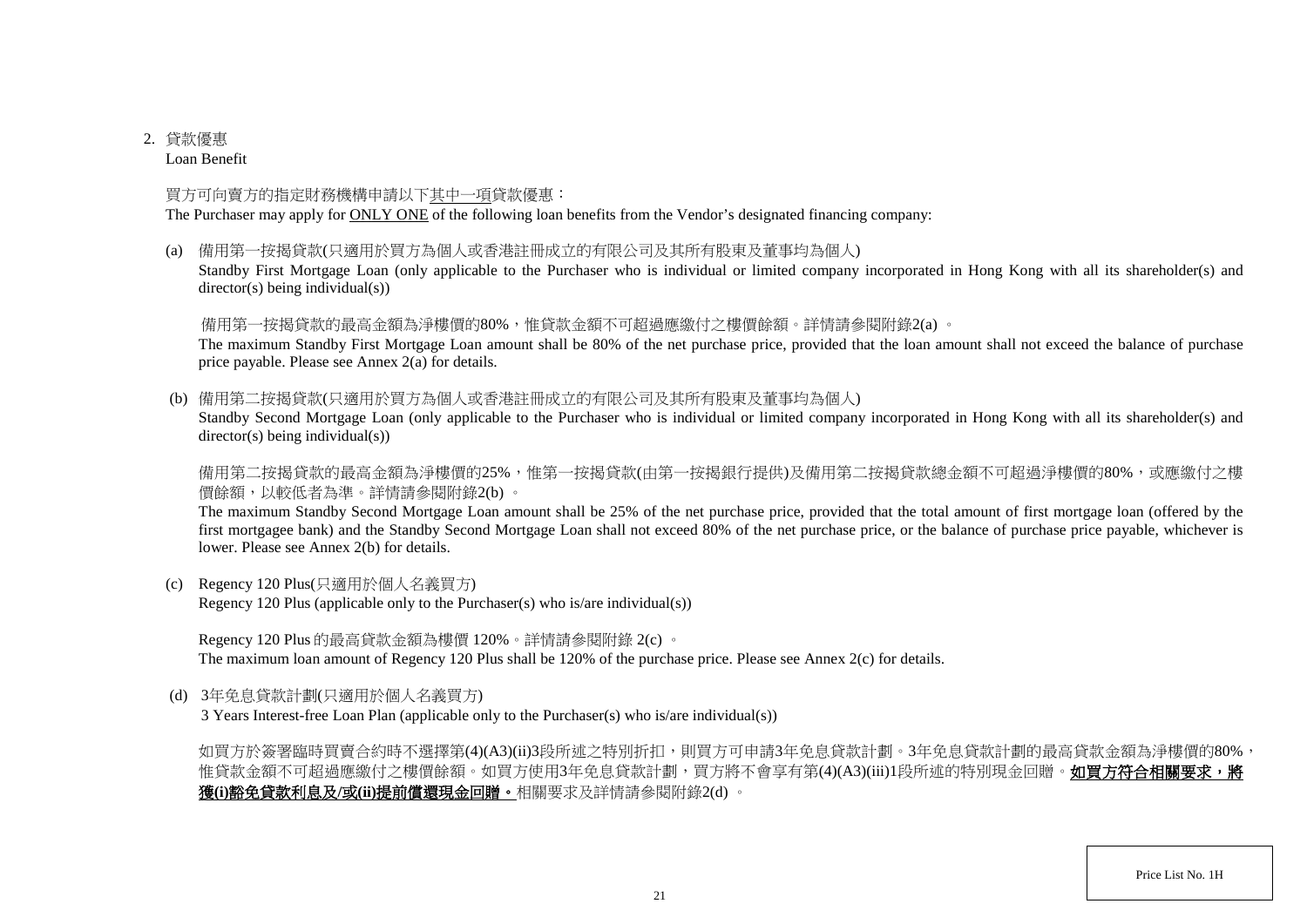If the Purchaser does not choose the Special Discount as set out in paragraph  $(4)(A3)(ii)$  upon the signing of preliminary agreement for sale and purchase, then the Purchaser may apply for 3 Years Interest-free Loan Plan. The maximum loan amount of 3 Years Interest-free Loan Plan shall be 80% of the net purchase price, provided that the loan amount shall not exceed the balance of purchase price payable. If the Purchaser has utilized the 3 Years Interest-free Loan Plan, then the Purchaser shall not be entitled to the Special Cash Rebate as set out in paragraph (4)(A3)(iii)1. **If the Purchaser complies with the relevant requirements, (i) the** interest on loan will be waived and/or (ii) the Purchaser shall be entitled to the Early Repayment Cash Rebate. Please see Annex 2(d) for the relevant requirements and details.

#### 上文『淨樓價』一詞指扣除第(4)(A3)(iii)1段所述的特別現金回贈(如有)後的住宅物業之樓價。

The term "net purchase price" above means the amount of the purchase price of the residential property after deducting the Special Cash Rebate (if any) as set out in paragraph  $(4)(\overrightarrow{A3})(iii)1$ .

3. 首 3 年保修優惠

### First 3 Years Warranty Offer

在不影響買方於買賣合約下之權利的前提下,凡住宅物業(但不包括園景及盆栽(如有))有欠妥之處(正常損耗除外),而該欠妥之處並非由任何人之行為或疏忽造 成,買方可於該期數的滿意紙或轉讓同意書發出日(以較早者計)起計 3 年内向賣方發出書面通知,賣方須在收到書面通知後在合理地切實可行的範圍内盡快自 費作出修補。首 3 年保修優惠受其他條款及細則約束。

Without affecting the Purchaser's rights under the agreement for sale and purchase, the Vendor shall at its own cost and as soon as reasonably practicable after receipt of a written notice served by the Purchaser within 3 years from the date of issuance of the certificate of compliance or consent to assign in respect of the Phase (whichever is earlier) rectify any defects (fair wear and tear excepted) to the residential property (excluding the landscape area and potted plants (if any)) caused otherwise than by the act or neglect of any person. The First 3 Years Warranty Offer is subject to other terms and conditions.

### 4. 住戶停車位優惠

Offer of Residential Car Parking Space(s)

(a) 選購於價單上設有符號"#"之住宅物業之買方,可享有認購該期數或其他地政總署署長屆時已發出預售樓花同意書或轉讓同意書的期數內的一個住戶停車 位的權利。買方可根據賣方日後公佈的住戶停車位之銷售安排所規定的時限及方法行使其認購住戶停車位的權利。賣方不作出任何陳述、承諾或保證買方 會獲認購與住宅物業相同期數內的住戶停車位。

The Purchaser of a residential property that is marked with a "#" in the price list is entitled to have an option to purchase one residential car parking space in the Phase or other Phase(s) in respect of which presale consent(s) or consent(s) to assign has/have been issued by the Director of Lands. The Purchaser can exercise his/her/its option to purchase a residential car parking space in accordance with time limit and manner as prescribed by the sales arrangement of the residential car parking spaces to be announced by the Vendor. The Vendor makes no representation, warranty or guarantee that the Purchaser will be offered a residential car parking space within the same Phase as the residential property.

(b) 如買方不根據賣方日後公佈的住戶停車位之銷售安排行使其認購住戶停車位的權利,其認購住戶停車位的權利將會自動失效,買方不會為此獲得任何補償。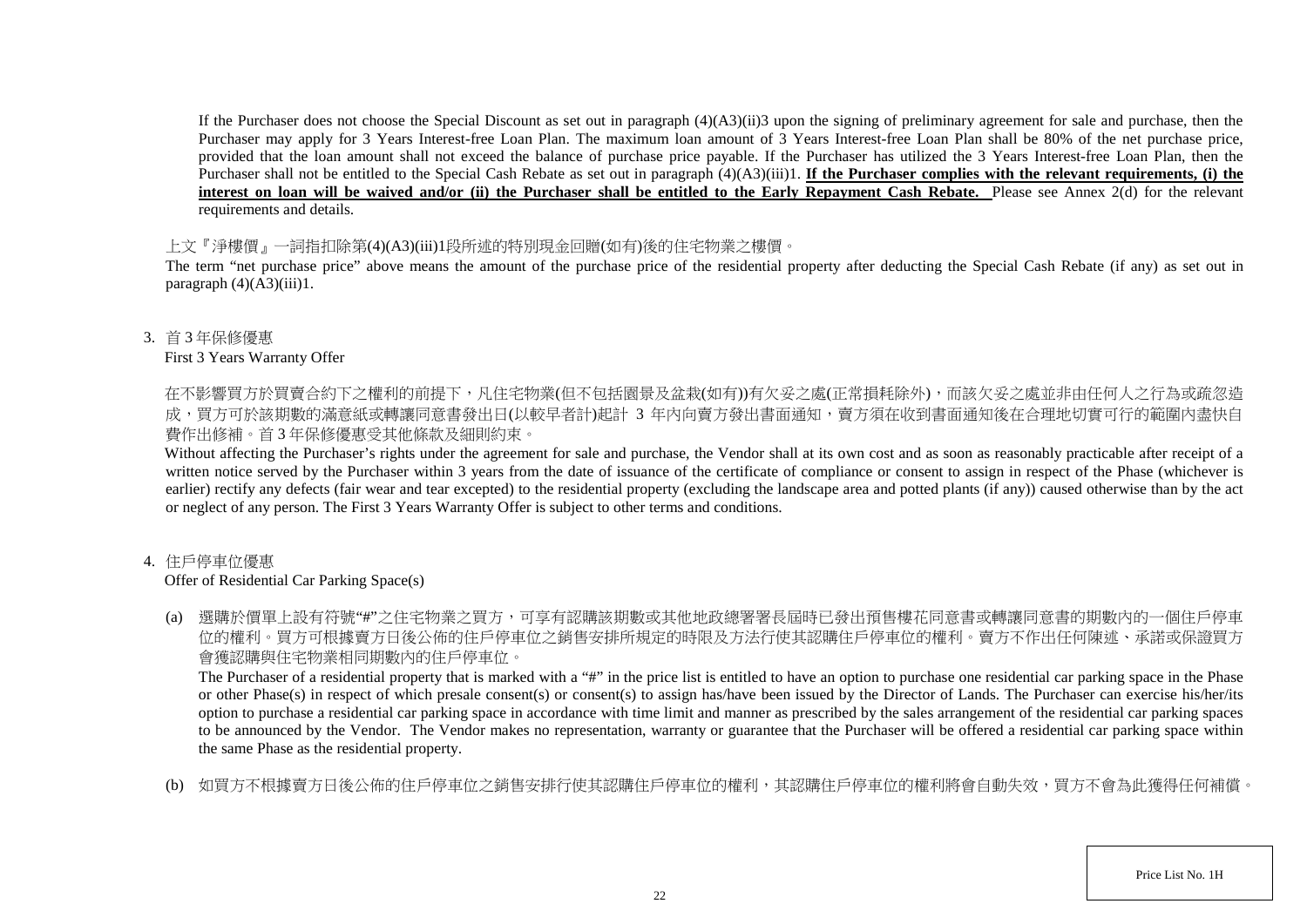If the Purchaser does not exercise the option to purchase a residential car parking space in accordance with time limit and manner prescribed by the sales arrangement of the residential car parking spaces to be announced by the Vendor, the option to purchase a residential car parking space shall lapse automatically and the Purchaser shall not be entitled to any compensation therefor.

(c) 住戶停車位的售價及銷售安排詳情將由賣方全權及絕對酌情決定,並容後公佈。

The price and sales arrangement details of residential car parking spaces will be determined by the Vendor at its sole and absolute discretion and will be announced later.

(d) 住戶停車位優惠受其他條款及細則(包括但不限於土地批出的條款及細則) 約束。

Offer of Residential Car Parking Space(s) is subject to other terms and conditions (including but not limited to terms and conditions of land grant).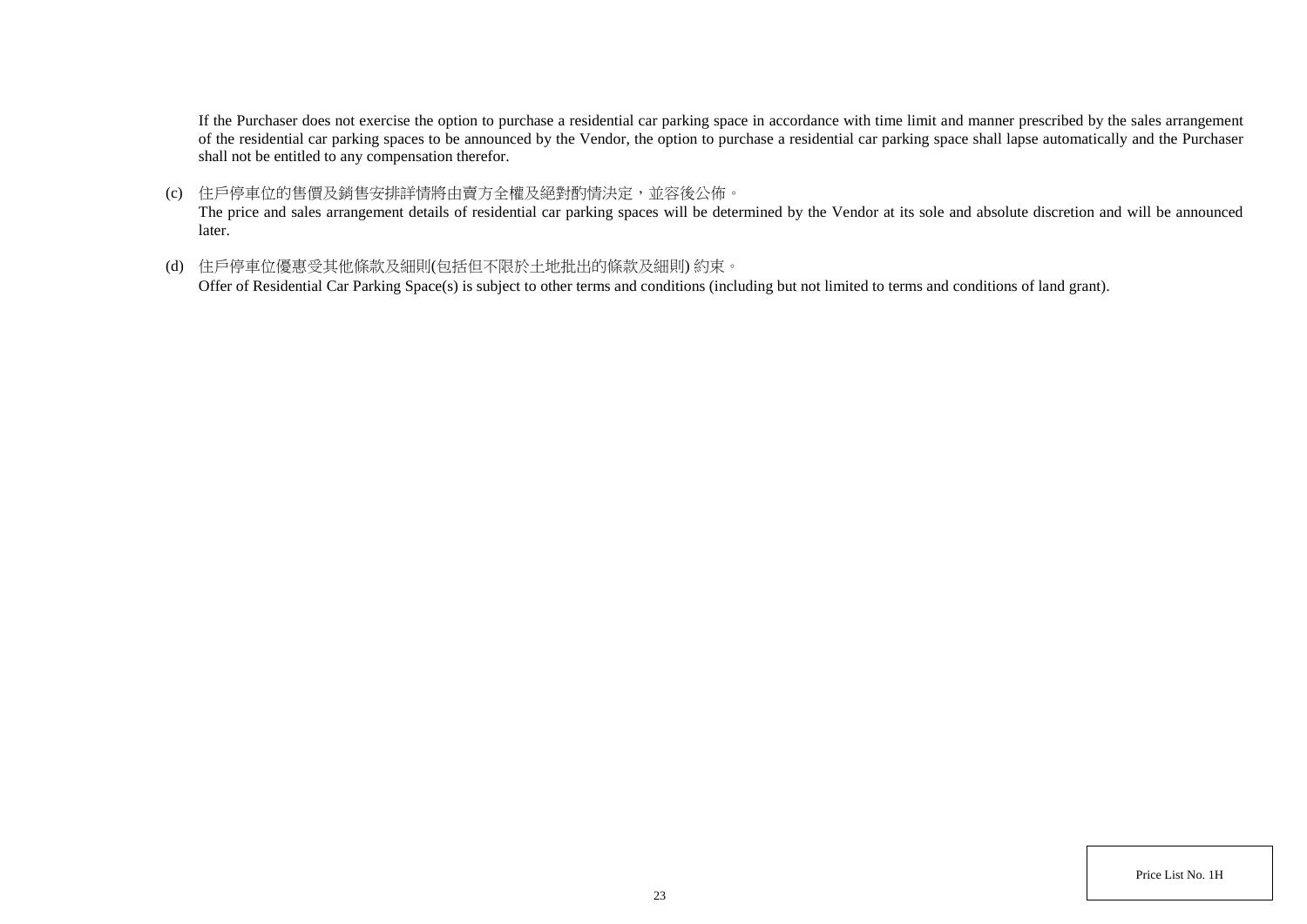- (4)(B4) 現金 Plus 付款計劃 Cash Plus Payment Plan
	- (i) 支付條款 The Terms of Payment

買方於簽署臨時買賣合約時須繳付相等於樓價 5%之金額作為臨時訂金,其中港幣\$100,000 作爲部分臨時訂金必須以銀行本票支付,臨時訂金的餘額可以支票及/ 或銀行本票支付,本票及支票抬頭請寫『胡關李羅律師行』。

Upon signing of the preliminary agreement for sale and purchase, the Purchaser shall pay the preliminary deposit which is equivalent to 5% of the purchase price. HK\$100,000 being part of the preliminary deposit must be paid by cashier order(s) and the balance of the preliminary deposit may be paid by cheque(s) and/or cashier order(s). The cashier order(s) and cheque(s) should be made payable to "Woo Kwan Lee & Lo".

1. 臨時訂金即樓價 5% (『臨時訂金』)於簽署臨時買賣合約時繳付,買方須於簽署臨時買賣合約的日期後 5 個工作日內簽署買賣合約。

A preliminary deposit equivalent to 5% of the purchase price ("preliminary deposit") shall be paid upon signing of the preliminary agreement for sale and purchase. The agreement for sale and purchase shall be signed by the Purchaser within 5 working days after the date of signing of the preliminary agreement for sale and purchase.

2. 加付訂金即樓價 5%於簽署臨時買賣合約的日期後 90 日内,或於賣方就其有能力將該期數中的指明物業有效地轉讓予買方一事向買方發出通知的日期後的 14 日內繳付,以較早者為準。

A further deposit equivalent to 5% of the purchase price shall be paid within 90 days after the date of signing of the preliminary agreement for sale and purchase, or within 14 days after the date of the notification to the Purchaser that the Vendor is in a position validly to assign the specified residential property in the Phase to the Purchaser, whichever is earlier.

3. 樓價 90%(樓價餘額)於簽署臨時買賣合約的日期後 300 日内,或於賣方就其有能力將該期數中的指明物業有效地轉讓予買方一事向買方發出涌知的日期後的 14 日內繳付,以較早者為準。

90% of the purchase price (balance of purchase price) shall be paid within 300 days after the date of signing of the preliminary agreement for sale and purchase, or within 14 days after the date of the notification to the Purchaser that the Vendor is in a position validly to assign the specified residential property in the Phase to the Purchaser, whichever is earlier.

(ii) 售價獲得折扣的基礎

The basis on which any discount on the price is available

1. 付款計劃優惠

Payment Plan Benefit

選擇第(4)( B4)段所述的付款計劃之買方,可獲 4%售價折扣優惠。

A 4% discount on the price would be offered to the Purchaser if the Purchaser elects the payment plan stated in paragraph (4)( B4).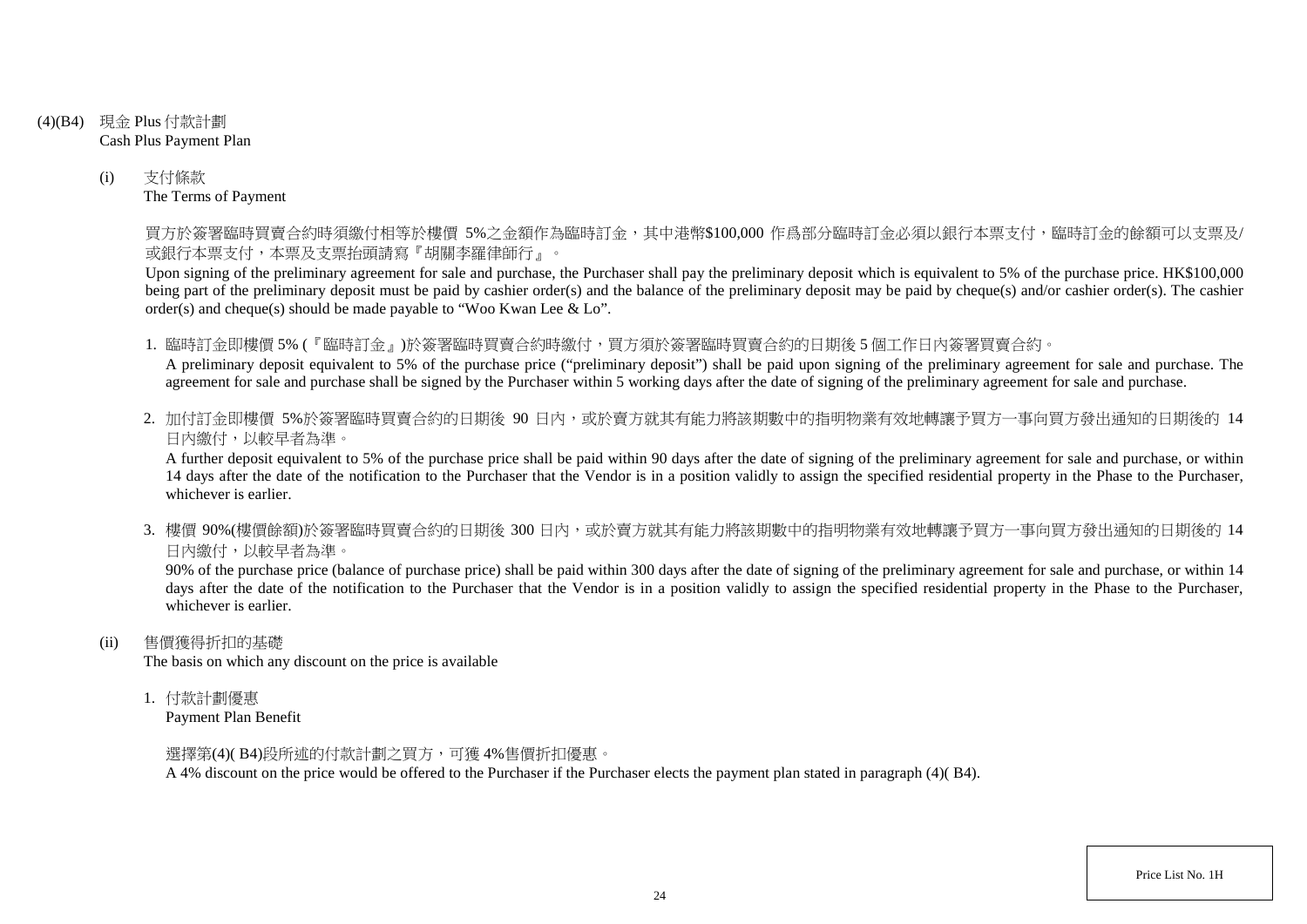# 2. 特別折扣

Special Discount

- (a) 如買方於簽署臨時買賣合約時選擇特別折扣,買方可獲7%售價折扣優惠。 If the Purchaser chooses the Special Discount upon the signing of preliminary agreement for sale and purchase, the Purchaser will be offered 7% discount on the price.
- (b) 如買方為個人及於簽署臨時買賣合約時不選擇特別折扣,買方可申請第(4)( B4)(iii)3(d)段所述之3年免息貸款計劃。為免疑問,就購買每個住宅物業,買方 只可享有:
	- 特別折扣;或
	- 申請 3 年免息貸款計劃的權利或(如買方沒有使用 3 年免息貸款計劃並符合相關要求)第(4)( B4)(iii)2 段所述之特別現金回贈的其中一項。

買方須為於同一份臨時買賣合約下購買的所有住宅物業選擇相同之優惠。

If the Purchaser is individual(s) and does not choose the Special Discount upon the signing of preliminary agreement for sale and purchase, the Purchaser may apply for 3 Years Interest-free Loan Plan as set out in paragraph (4)( B4)(iii)3(d). For the avoidance of doubt, for the purchase of each residential property, the Purchaser is only entitled to either:

- the Special Discount; or
- the right to apply for 3 Years Interest-free Loan Plan or (if the Purchaser has not utilized 3 Years Interest-free Loan Plan and met the relevant requirement) a Special Cash Rebate as set out in paragraph (4)( B4)(iii)2.

The Purchaser must choose the same offer for all the residential properties purchased under the same preliminary agreement for sale and purchase.

3. 新地會會員售價折扣優惠

Price Discount Offer for SHKP Club Member

在本價單之生效日起簽署臨時買賣合約,如買方為新地會會員 (即在簽署臨時買賣合約當日或之前,最少一位個人買方 (如買方是以個人名義) 或最少一位 買方 之董事 (如買方是以公司名義) 須為新地會會員),買方可獲1%售價折扣優惠。

Where the preliminary agreement for sale and purchase is signed on or after the effective date of this Price List,, if the Purchaser is a SHKP Club member (i.e. at least one individual Purchaser (if the Purchaser is an individual(s)) or at least one director of the Purchaser (if the Purchaser is a corporation) is a SHKP Club member on or before the date of signing the preliminary agreement for sale and purchase), the Purchaser will be offered 1% discount on the price.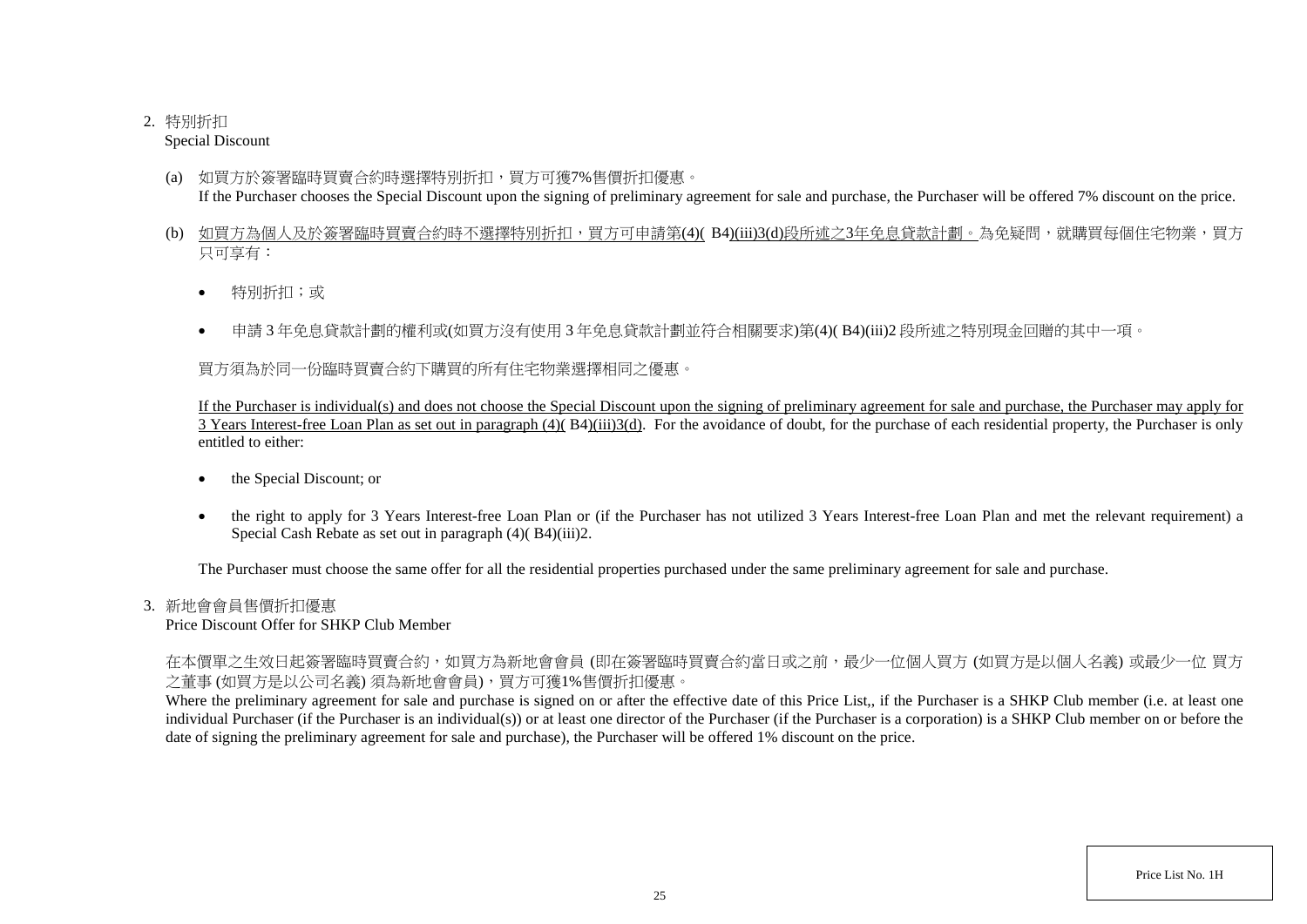(iii) 可就購買該期數中的指明住宅物業而連帶獲得的任何贈品、財務優惠或利益

Any gift, or any financial advantage or benefit, to be made available in connection with the purchase of a specified residential property in the Phase

## 1. 印花稅優惠

Stamp Duty Offer(s)

# 買方可獲下述印花稅優惠:

The Purchaser will be offered the following Stamp Duty Offer(s):

(a) 印花稅現金回贈

Stamp Duty Cash Rebate

# 買方在按買賣合約付清樓價餘額的情況下,可獲賣方提供印花稅現金回贈。印花稅現金回贈的金額相等於(視情況而定):

Subject to settlement of the balance of the purchase price in accordance with the agreement for sale and purchase, the Purchaser shall be entitled to a Stamp Duty Cash Rebate offered by the Vendor which amount shall be equal to (as the case may be):

- (i) (就從價印花稅以較高稅率(第1標準)計算)就買賣合約應付的從價印花稅的70%,上限為樓價的10.5%;或 (if ad valorem stamp duty at higher rates (Scale 1) applies) 70% of the ad valorem stamp duty chargeable on the agreement for sale and purchase, subject to a cap of 10.5% of the purchase price; or
- (ii) (就從價印花稅以較低稅率(第2標準)計算)就買賣合約應付的從價印花稅的100%加上樓價的4.25%,上限為樓價的8%。

(if ad valorem stamp duty at lower rates (Scale 2) applies) 100% of the ad valorem stamp duty chargeable on the agreement for sale and purchase plus 4.25% of the purchase price, subject to a cap of 8% of the purchase price.

詳情請參閱附錄1(a)。 Please see Annex 1(a) for details.

(b) 過渡性貸款(只適用於買方為個人或香港註冊成立的有限公司及其所有股東及董事均為個人)

Transitional Loan (only applicable to the Purchaser who is individual or limited company incorporated in Hong Kong with all its shareholder(s) and director(s) being individual(s))

買方可向賣方的指定財務機構申請過渡性貸款或(如買方沒有使用過渡性貸款)可獲港幣\$5,000現金回贈,過渡性貸款的最高金額相等於(視情況而定): The Purchaser may apply for a Transitional Loan from the Vendor's designated financing company or (if the Purchaser has not utilized the Transitional Loan) shall be entitled to a HK\$5,000 Cash Rebate. The maximum Transitional Loan amount shall be equal to (as the case may be):

(i) (就從價印花稅以較高稅率(第1標準)計算)就買賣合約應付的從價印花稅的70%,上限為樓價的10.5%;或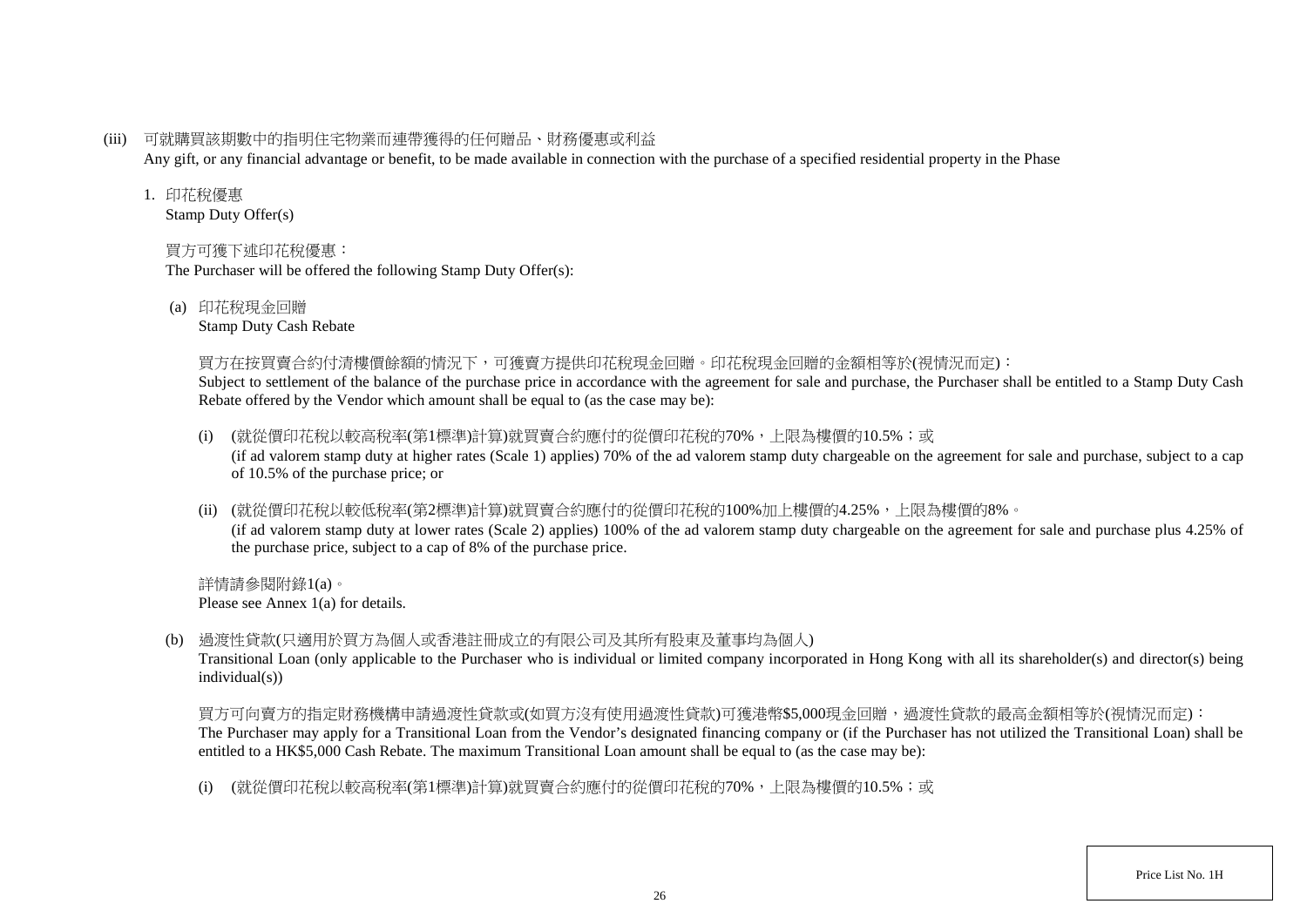(if ad valorem stamp duty at higher rates (Scale 1) applies) 70% of the ad valorem stamp duty chargeable on the agreement for sale and purchase, subject to a cap of 10.5% of the purchase price; or

(ii) (就從價印花稅以較低稅率(第2標準)計算)就買賣合約應付的從價印花稅的70%,上限為樓價的2.625%。

(if ad valorem stamp duty at lower rates (Scale 2) applies) 70% of the ad valorem stamp duty chargeable on the agreement for sale and purchase, subject to a cap of 2.625% of the purchase price.

詳情請參閱附錄1(b)。 Please see Annex 1(b) for details.

2. 特別現金回贈 Special Cash Rebate

> 如買方: Where the Purchaser:

- 於簽署臨時買賣合約時不選擇第(4)( B4)(ii)2段所述之特別折扣;及 does not choose the Special Discount as set out in paragraph (4)( B4)(ii)2 upon the signing of preliminary agreement for sale and purchase; and
- 沒有使用第(4)(B4)(iii)3(d)段所述的3年免息貸款計劃;及 has not utilized 3 Years Interest-free Loan Plan as set out in paragraph (4)( B4)(iii)3(d); and
- 按買賣合約付清樓價餘額, settles the balance of the purchase price in accordance with the agreement for sale and purchase,

買方可獲賣方送出特別現金回贈(『特別現金回贈』)。特別現金回贈的金額相等於樓價7%。

the Purchaser shall be entitled to a Special Cash Rebate ("Special Cash Rebate") offered by the Vendor. The amount of the Special Cash Rebate shall be equal to 7% of the purchase price.

買方須於付清樓價餘額之日或(如適用)買賣合約內訂明的該期數的預計關鍵日期(以較早者為準)前最少30日以書面向賣方申請特別現金回贈,賣方會於收到申請 並證實有關資料無誤後將特別現金回贈直接用於支付部份樓價餘額。

The Purchaser shall apply to the Vendor in writing for the Special Cash Rebate at least 30 days before the date of settlement of the balance of the purchase price or (if applicable) the estimated material date for the Phase as specified in the agreement for sale and purchase (whichever is earlier). After the Vendor has received the application and duly verified the information to be correct, the Vendor will apply the Special Cash Rebate for part payment of the balance of the purchase price directly.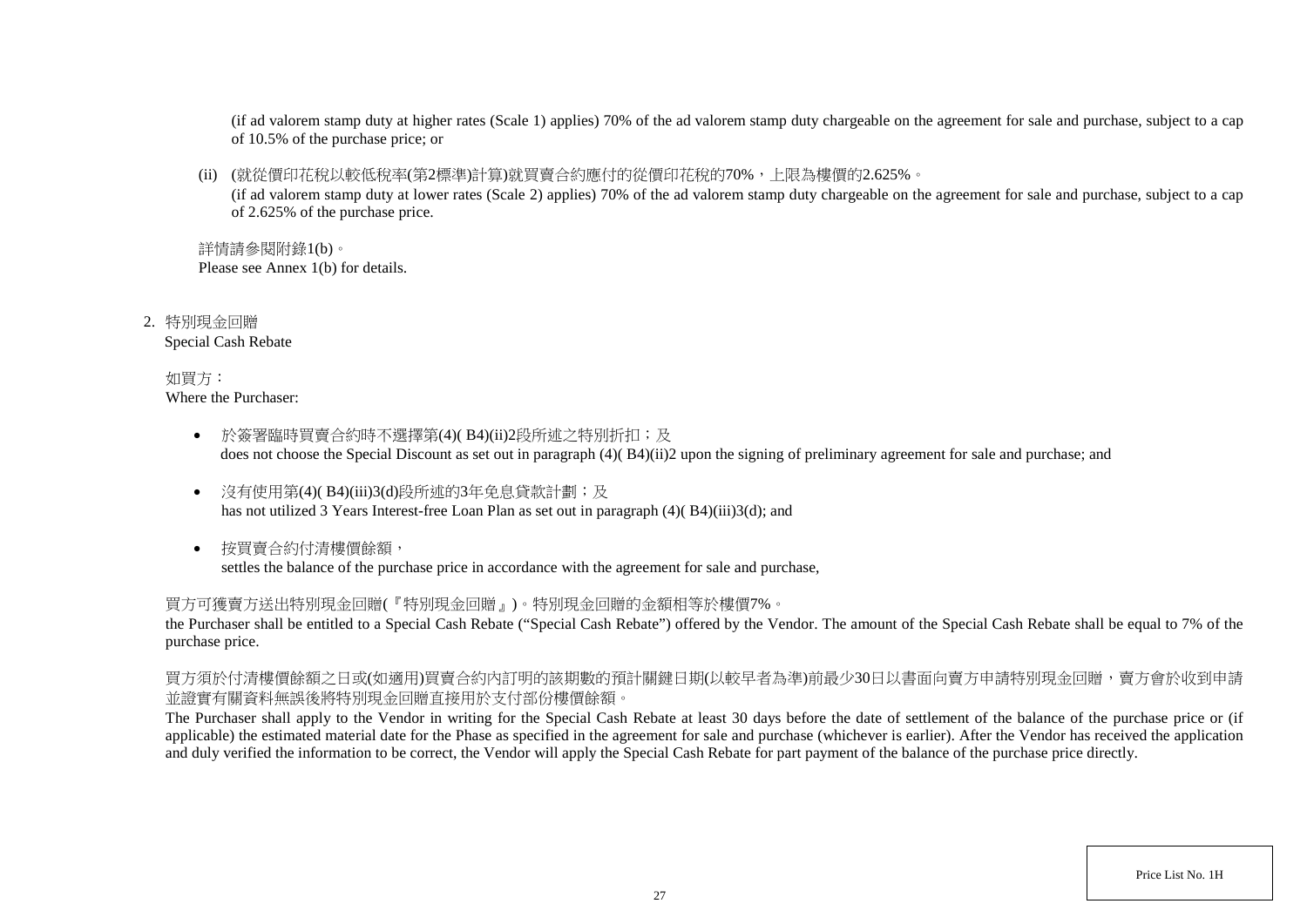# 3. 貸款優惠

Loan Benefit

### 買方可向賣方的指定財務機構申請以下其中一項貸款優惠:

The Purchaser may apply for ONLY ONE of the following loan benefits from the Vendor's designated financing company:

(a) 備用第一按揭貸款(只適用於買方為個人或香港註冊成立的有限公司及其所有股東及董事均為個人)

Standby First Mortgage Loan (only applicable to the Purchaser who is individual or limited company incorporated in Hong Kong with all its shareholder(s) and director(s) being individual(s))

備用第一按揭貸款的最高金額為淨樓價的80%,惟貸款金額不可超過應繳付之樓價餘額。詳情請參閱附錄2(a) 。

The maximum Standby First Mortgage Loan amount shall be 80% of the net purchase price, provided that the loan amount shall not exceed the balance of purchase price payable. Please see Annex 2(a) for details.

(b) 備用第二按揭貸款(只適用於買方為個人或香港註冊成立的有限公司及其所有股東及董事均為個人)

Standby Second Mortgage Loan (only applicable to the Purchaser who is individual or limited company incorporated in Hong Kong with all its shareholder(s) and director(s) being individual(s))

備用第二按揭貸款的最高金額為淨樓價的25%,惟第一按揭貸款(由第一按揭銀行提供)及備用第二按揭貸款總金額不可超過淨樓價的80%,或應繳付之樓 價餘額,以較低者為準。詳情請參閱附錄2(b) 。

The maximum Standby Second Mortgage Loan amount shall be 25% of the net purchase price, provided that the total amount of first mortgage loan (offered by the first mortgagee bank) and the Standby Second Mortgage Loan shall not exceed 80% of the net purchase price, or the balance of purchase price payable, whichever is lower. Please see Annex 2(b) for details.

(c) Regency 120 Plus(只適用於個人名義買方) Regency 120 Plus (applicable only to the Purchaser(s) who is/are individual(s))

Regency 120 Plus 的最高貸款金額為樓價 120%。詳情請參閱附錄 2(c) 。 The maximum loan amount of Regency 120 Plus shall be 120% of the purchase price. Please see Annex 2(c) for details.

(d) 3年免息貸款計劃(只適用於個人名義買方)

3 Years Interest-free Loan Plan (applicable only to the Purchaser(s) who is/are individual(s))

如買方於簽署臨時買賣合約時不選擇第(4)(B4)(ii)2段所述之特別折扣,則買方可申請3年免息貸款計劃。3年免息貸款計劃的最高貸款金額為淨樓價的80%, 惟貸款金額不可超過應繳付之樓價餘額。如買方使用3年免息貸款計劃,買方將不會享有第(4)( B4)(iii)2段所述的特別現金回贈。如買方符合相關要求,將 獲**(i)**豁免貸款利息及**/**或**(ii)**提前償還現金回贈。相關要求及詳情請參閱附錄2(d) 。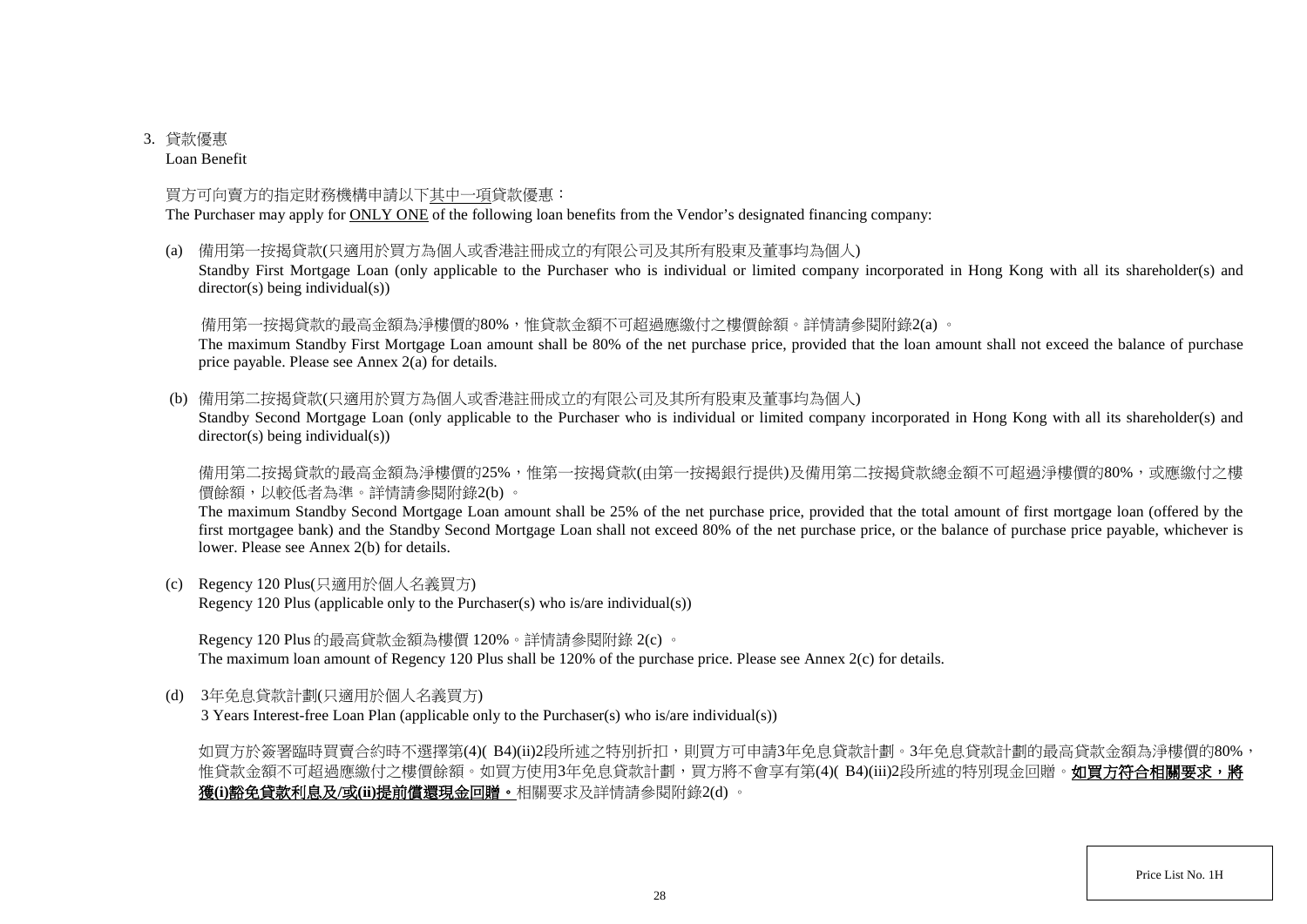If the Purchaser does not choose the Special Discount as set out in paragraph (4)( B4)(ii)2 upon the signing of preliminary agreement for sale and purchase, then the Purchaser may apply for 3 Years Interest-free Loan Plan. The maximum loan amount of 3 Years Interest-free Loan Plan shall be 80% of the net purchase price, provided that the loan amount shall not exceed the balance of purchase price payable. If the Purchaser has utilized the 3 Years Interest-free Loan Plan, then the Purchaser shall not be entitled to the Special Cash Rebate as set out in paragraph (4)( B4)(iii)2. **If the Purchaser complies with the relevant requirements, (i) the interest on loan will be waived and/or (ii) the Purchaser shall be entitled to the Early Repayment Cash Rebate.** Please see Annex 2(d) for the relevant requirements and details.

上文『淨樓價』一詞指扣除第(4)( B4)(iii)1(a)段所述的印花稅現金回贈、第(4)( B4)(iii)1(b)段所述的港幣\$5,000現金回贈(如有)及第(4)( B4)(iii)2段所述的特別現 金回贈(如有)後的住宅物業之樓價。

The term "net purchase price" above means the amount of the purchase price of the residential property after deducting the Stamp Duty Cash Rebate (if any) as set out in paragraph (4)( B4)(iii)1(a), the HK\$5,000 Cash Rebate (if any) as set out in paragraph (4)( B4)(iii)1(b) and the Special Cash Rebate (if any) as set out in paragraph  $(4)$  $(B4)$  $(iii)$  $2$ .

4. 首 3 年保修優惠

First 3 Years Warranty Offer

在不影響買方於買賣合約下之權利的前提下,凡住宅物業(但不包括園景及盆栽(如有))有欠妥之處(正常損耗除外),而該欠妥之處並非由任何人之行為或疏忽造 成,買方可於該期數的滿意紙或轉讓同意書發出日(以較早者計)起計 3 年内向賣方發出書面通知,賣方須在收到書面通知後在合理地切實可行的範圍內盡快自 費作出修補。首 3 年保修優惠受其他條款及細則約束。

Without affecting the Purchaser's rights under the agreement for sale and purchase, the Vendor shall at its own cost and as soon as reasonably practicable after receipt of a written notice served by the Purchaser within 3 years from the date of issuance of the certificate of compliance or consent to assign in respect of the Phase (whichever is earlier) rectify any defects (fair wear and tear excepted) to the residential property (excluding the landscape area and potted plants (if any)) caused otherwise than by the act or neglect of any person. The First 3 Years Warranty Offer is subject to other terms and conditions.

# 5. 住戶停車位優惠

Offer of Residential Car Parking Space(s)

(a) 選購於價單上設有符號"#"之住宅物業之買方,可享有認購該期數或其他地政總署署長屆時已發出預售樓花同意書或轉讓同意書的期數內的一個住戶停車 位的權利。買方可根據賣方日後公佈的住戶停車位之銷售安排所規定的時限及方法行使其認購住戶停車位的權利。賣方不作出任何陳述、承諾或保證買方 會獲認購與住宅物業相同期數內的住戶停車位。

The Purchaser of a residential property that is marked with a "#" in the price list is entitled to have an option to purchase one residential car parking space in the Phase or other Phase(s) in respect of which presale consent(s) or consent(s) to assign has/have been issued by the Director of Lands. The Purchaser can exercise his/her/its option to purchase a residential car parking space in accordance with time limit and manner as prescribed by the sales arrangement of the residential car parking spaces to be announced by the Vendor. The Vendor makes no representation, warranty or guarantee that the Purchaser will be offered a residential car parking space within the same Phase as the residential property.

(b) 如買方不根據賣方日後公佈的住戶停車位之銷售安排行使其認購住戶停車位的權利,其認購住戶停車位的權利將會自動失效,買方不會為此獲得任何補償。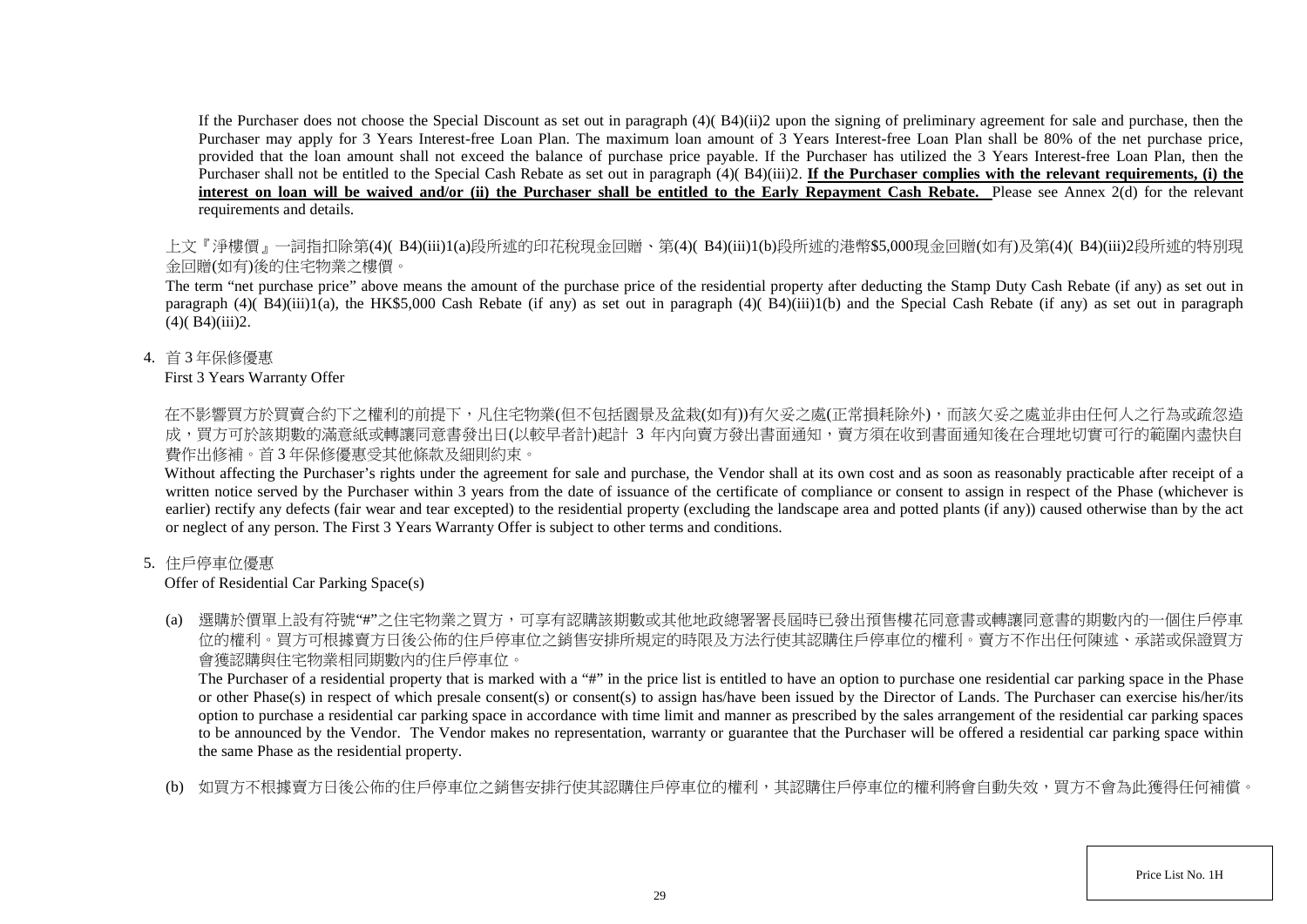If the Purchaser does not exercise the option to purchase a residential car parking space in accordance with time limit and manner prescribed by the sales arrangement of the residential car parking spaces to be announced by the Vendor, the option to purchase a residential car parking space shall lapse automatically and the Purchaser shall not be entitled to any compensation therefor.

(c) 住戶停車位的售價及銷售安排詳情將由賣方全權及絕對酌情決定,並容後公佈。

The price and sales arrangement details of residential car parking spaces will be determined by the Vendor at its sole and absolute discretion and will be announced later.

(d) 住戶停車位優惠受其他條款及細則(包括但不限於土地批出的條款及細則) 約束。

Offer of Residential Car Parking Space(s) is subject to other terms and conditions (including but not limited to terms and conditions of land grant).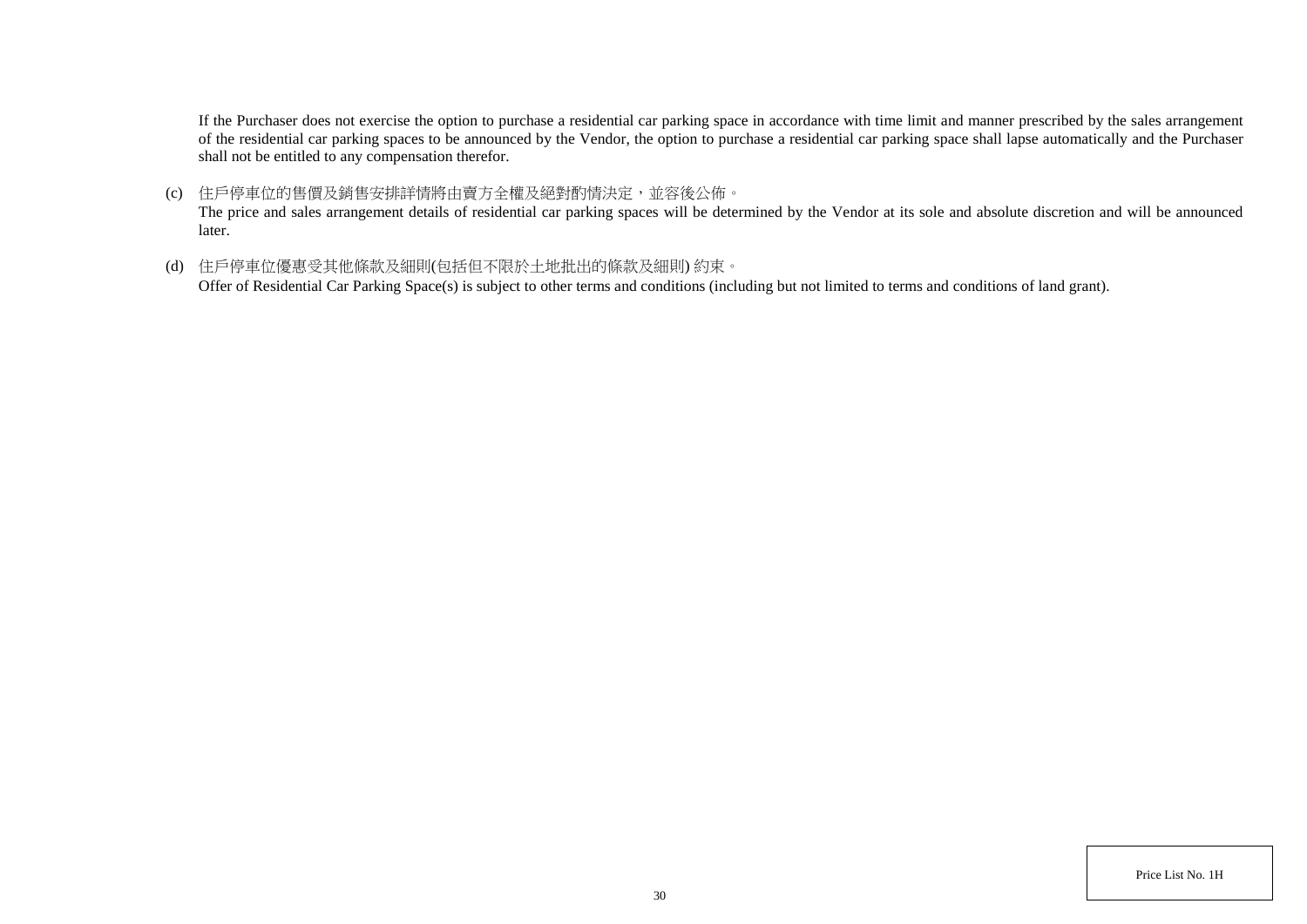- (4)(C5) 靈活 Easy 付款計劃 Flexible Easy Payment Plan
	- (i) 支付條款 The Terms of Payment

買方於簽署臨時買賣合約時須繳付相等於樓價 5%之金額作為臨時訂金,其中港幣\$100,000 作爲部分臨時訂金必須以銀行本票支付,臨時訂金的餘額可以支票及/ 或銀行本票支付,本票及支票抬頭請寫『胡關李羅律師行』。

Upon signing of the preliminary agreement for sale and purchase, the Purchaser shall pay the preliminary deposit which is equivalent to 5% of the purchase price. HK\$100,000 being part of the preliminary deposit must be paid by cashier order(s) and the balance of the preliminary deposit may be paid by cheque(s) and/or cashier order(s). The cashier order(s) and cheque(s) should be made payable to "Woo Kwan Lee & Lo".

1. 臨時訂金即樓價 5% (『臨時訂金』)於簽署臨時買賣合約時繳付,買方須於簽署臨時買賣合約的日期後 5 個工作日內簽署買賣合約。

A preliminary deposit equivalent to 5% of the purchase price ("preliminary deposit") shall be paid upon signing of the preliminary agreement for sale and purchase. The agreement for sale and purchase shall be signed by the Purchaser within 5 working days after the date of signing of the preliminary agreement for sale and purchase.

2. 加付訂金即樓價 5%分五期 (於簽署臨時買賣合約的日期後 150、180、210、240及 270日內) 繳付, 每期為樓價 1%; 或於賣方就其有能力將該期數中的指明物 業有效地轉讓予買方一事向買方發出通知的日期後的14日內繳付,以較早者為準。

A further deposit equivalent to 5% of the purchase price shall be paid by 5 instalments (within 150, 180, 210, 240 and 270 days after the date of signing of the preliminary agreement for sale and purchase) at 1% of the purchase price for each instalment; or within 14 days after the date of the notification to the Purchaser that the Vendor is in a position validly to assign the specified residential property in the Phase to the Purchaser, whichever is earlier.

3. 樓價 5%於簽署臨時買賣合約的日期後 300 日内,或於賣方就其有能力將該期數中的指明物業有效地轉讓予買方一事向買方發出通知的日期後的 14 日內繳付, 以較早者為準。

5% of the purchase price shall be paid within 300 days after the date of signing of the preliminary agreement for sale and purchase, or within 14 days after the date of the notification to the Purchaser that the Vendor is in a position validly to assign the specified residential property in the Phase to the Purchaser, whichever is earlier.

4. 樓價 85%(樓價餘額)於賣方就其有能力將該期數中的指明物業有效地轉讓予買方一事向買方發出通知的日期後的 14 日內繳付。

85% of the purchase price (balance of purchase price) shall be paid within 14 days after the date of the notification to the Purchaser that the Vendor is in a position validly to assign the specified residential property in the Phase to the Purchaser.

- (ii) 售價獲得折扣的基礎 The basis on which any discount on the price is available
	- 1. 置業售價折扣 Home Purchase Price Discount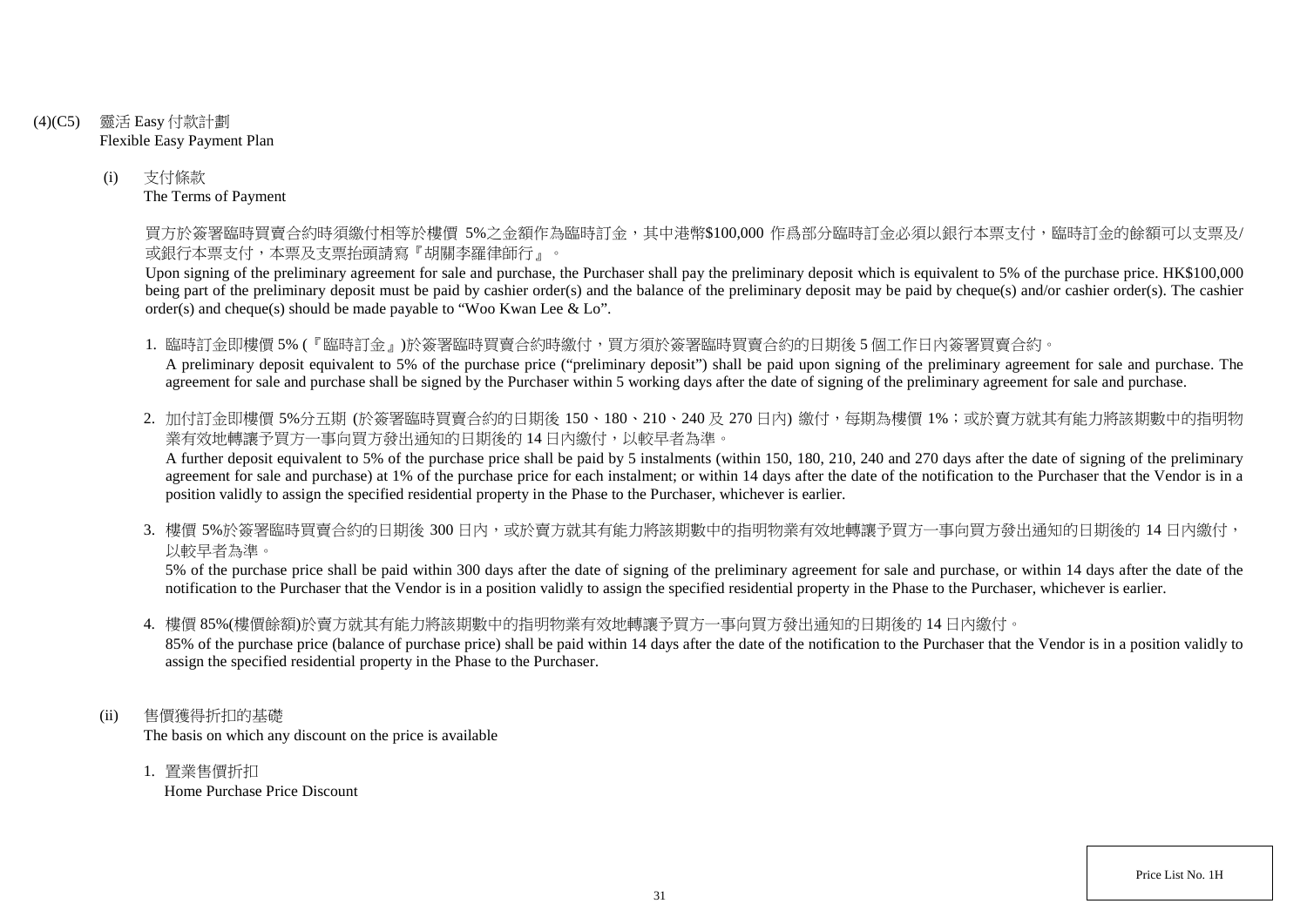在本價單之生效日起簽署臨時買賣合約,買方可獲8%售價折扣優惠。

Where the preliminary agreement for sale and purchase is signed on or after the effective date of this Price List, the Purchaser will be offered 8% discount on the price.

#### 2. 特別折扣

#### Special Discount

(a) 如買方於簽署臨時買賣合約時選擇特別折扣,買方可獲7%售價折扣優惠。

If the Purchaser chooses the Special Discount upon the signing of preliminary agreement for sale and purchase, the Purchaser will be offered 7% discount on the price.

- (b) 如買方為個人及於簽署臨時買賣合約時不選擇特別折扣,買方可申請第(4)(C5)(iii)3(d)段所述之3年免息貸款計劃。為免疑問,就購買每個住宅物業,買方 只可享有:
	- 特別折扣;或
	- 申請 3 年免息貸款計劃的權利或(如買方沒有使用 3 年免息貸款計劃並符合相關要求)第(4)(C5)(iii)2 段所述之特別現金回贈的其中一項。

買方須為於同一份臨時買賣合約下購買的所有住宅物業選擇相同之優惠。

If the Purchaser is individual(s) and does not choose the Special Discount upon the signing of preliminary agreement for sale and purchase, the Purchaser may apply for  $\overline{3}$  Years Interest-free Loan Plan as set out in paragraph  $(4)(C5)(iii)3(d)$ . For the avoidance of doubt, for the purchase of each residential property, the Purchaser is only entitled to either:

- the Special Discount; or
- the right to apply for 3 Years Interest-free Loan Plan or (if the Purchaser has not utilized 3 Years Interest-free Loan Plan and met the relevant requirement) a Special Cash Rebate as set out in paragraph (4)(C5)(iii)2.

The Purchaser must choose the same offer for all the residential properties purchased under the same preliminary agreement for sale and purchase.

### 3. 新地會會員售價折扣優惠

Price Discount Offer for SHKP Club Member

在本價單之生效日起簽署臨時買賣合約,如買方為新地會會員 (即在簽署臨時買賣合約當日或之前,最少一位個人買方 (如買方是以個人名義) 或最少一位 買方 之董事 (如買方是以公司名義) 須為新地會會員),買方可獲1%售價折扣優惠。

Where the preliminary agreement for sale and purchase is signed on or after the effective date of this Price List,, if the Purchaser is a SHKP Club member (i.e. at least one individual Purchaser (if the Purchaser is an individual(s)) or at least one director of the Purchaser (if the Purchaser is a corporation) is a SHKP Club member on or before the date of signing the preliminary agreement for sale and purchase), the Purchaser will be offered 1% discount on the price.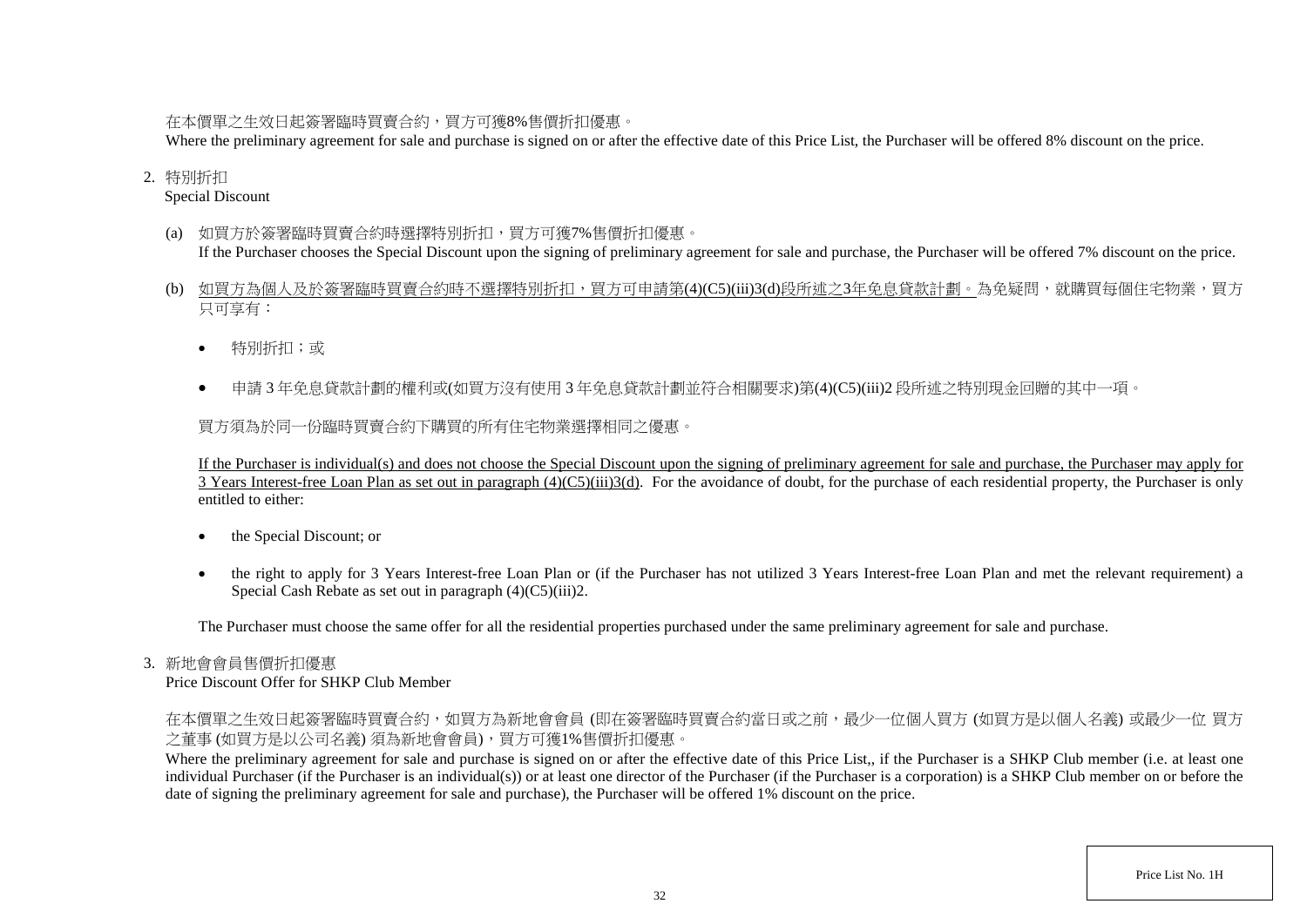(iii) 可就購買該期數中的指明住宅物業而連帶獲得的任何贈品、財務優惠或利益

Any gift, or any financial advantage or benefit, to be made available in connection with the purchase of a specified residential property in the Phase

#### 1. 提前付清樓價現金回贈

Early Settlement Cash Rebate

如買方於以下列表指明的期間内付清樓價餘額(早於買賣合約訂明的付款限期日),可根據以下列表獲賣方送出提前付清樓價現金回贈(『提前付清樓價現金回 贈』)。付清樓價日期以賣方代表律師收到所有樓價款項日期為準。如訂明的期限的最後一日不是工作日(按《一手住宅物業銷售條例》第2(1)條所定義),則該 日定為下一個工作日。

Where the Purchaser settles the balance of the purchase price within the period(s) specified in the table below (which is earlier than the due date of payment specified in the agreement for sale and purchase), the Purchaser shall be entitled to an Early Settlement Cash Rebate ("Early Settlement Cash Rebate") offered by the Vendor according to the table below. The date of settlement of the purchase price shall be the date on which all the purchase price is received by the Vendor's solicitors. If the last day of the period is not a working day (as defined in section 2(1) of the Residential Properties (First-hand Sales) Ordinance), the said day shall fall on the next working day.

#### 提前付清樓價現金回贈列表

### Early Settlement Cash Rebate Table

| 付清樓價餘額日期                                                                                     | 提前付清樓價現金回贈金額                        |
|----------------------------------------------------------------------------------------------|-------------------------------------|
| Date of settlement of the balance of the purchase price                                      | Early Settlement Cash Rebate amount |
| 簽署臨時買賣合約的日期後 180日內                                                                           | 樓價 5%                               |
| Within 180 days after the date of signing of the preliminary agreement for sale and purchase | 5% of the purchase price            |
| 簽署臨時買賣合約的日期後 181日至 300日期間内                                                                   | 樓價 4%                               |
| Within the period from 181 days to 300 days after the date of signing of the preliminary     | 4% of the purchase price            |
| agreement for sale and purchase                                                              |                                     |

買方須於付清樓價餘額之日或(如適用)買賣合約內訂明的該期數的預計關鍵日期(以較早者為準)前最少30日以書面向賣方申請提前付清樓價現金回贈,賣方會於 收到申請並證實有關資料無誤後將提前付清樓價現金回贈直接用於支付部份樓價餘額。

The Purchaser shall apply to the Vendor in writing for the Early Settlement Cash Rebate at least 30 days before the date of settlement of the balance of the purchase price or (if applicable) the estimated material date for the Phase as specified in the agreement for sale and purchase (whichever is earlier). After the Vendor has received the application and duly verified the information to be correct, the Vendor will apply the Early Settlement Cash Rebate for part payment of the balance of the purchase price directly.

2. 特別現金回贈

Special Cash Rebate

如買方: Where the Purchaser: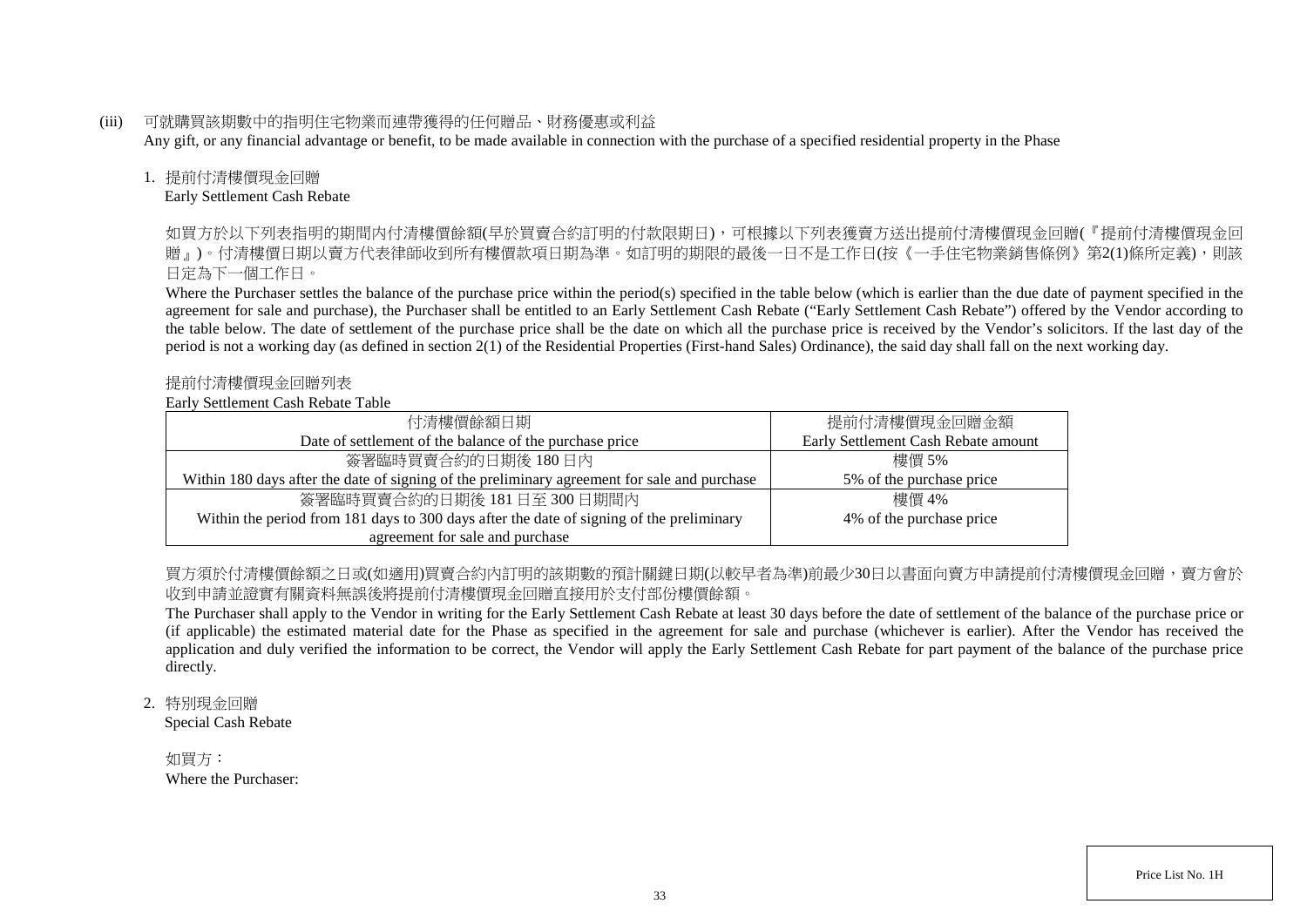- 於簽署臨時買賣合約時不選擇第(4)(C5)(ii)2段所述之特別折扣;及 does not choose the Special Discount as set out in paragraph (4)(C5)(ii)2 upon the signing of preliminary agreement for sale and purchase; and
- 沒有使用第(4)(C5)(iii)3(d)段所述的3年免息貸款計劃;及 has not utilized 3 Years Interest-free Loan Plan as set out in paragraph (4)(C5)(iii)3(d); and
- 按買賣合約付清樓價餘額, settles the balance of the purchase price in accordance with the agreement for sale and purchase,

## 買方可獲賣方送出特別現金回贈(『特別現金回贈』)。特別現金回贈的金額相等於樓價7%。

the Purchaser shall be entitled to a Special Cash Rebate ("Special Cash Rebate") offered by the Vendor. The amount of the Special Cash Rebate shall be equal to 7% of the purchase price.

買方須於付清樓價餘額之日或(如適用)買賣合約內訂明的該期數的預計關鍵日期(以較早者為準)前最少30日以書面向賣方申請特別現金回贈,賣方會於收到申請 並證實有關資料無誤後將特別現金回贈直接用於支付部份樓價餘額。

The Purchaser shall apply to the Vendor in writing for the Special Cash Rebate at least 30 days before the date of settlement of the balance of the purchase price or (if applicable) the estimated material date for the Phase as specified in the agreement for sale and purchase (whichever is earlier). After the Vendor has received the application and duly verified the information to be correct, the Vendor will apply the Special Cash Rebate for part payment of the balance of the purchase price directly.

3. 貸款優惠

Loan Benefit

# 買方可向賣方的指定財務機構申請以下其中一項貸款優惠:

The Purchaser may apply for ONLY ONE of the following loan benefits from the Vendor's designated financing company:

(a) 備用第一按揭貸款(只適用於買方為個人或香港註冊成立的有限公司及其所有股東及董事均為個人)

Standby First Mortgage Loan (only applicable to the Purchaser who is individual or limited company incorporated in Hong Kong with all its shareholder(s) and director(s) being individual(s))

### 備用第一按揭貸款的最高金額為淨樓價的80%,惟貸款金額不可超過應繳付之樓價餘額。詳情請參閱附錄2(a) 。

The maximum Standby First Mortgage Loan amount shall be 80% of the net purchase price, provided that the loan amount shall not exceed the balance of purchase price payable. Please see Annex 2(a) for details.

(b) 備用第二按揭貸款(只適用於買方為個人或香港註冊成立的有限公司及其所有股東及董事均為個人)

Standby Second Mortgage Loan (only applicable to the Purchaser who is individual or limited company incorporated in Hong Kong with all its shareholder(s) and director(s) being individual(s))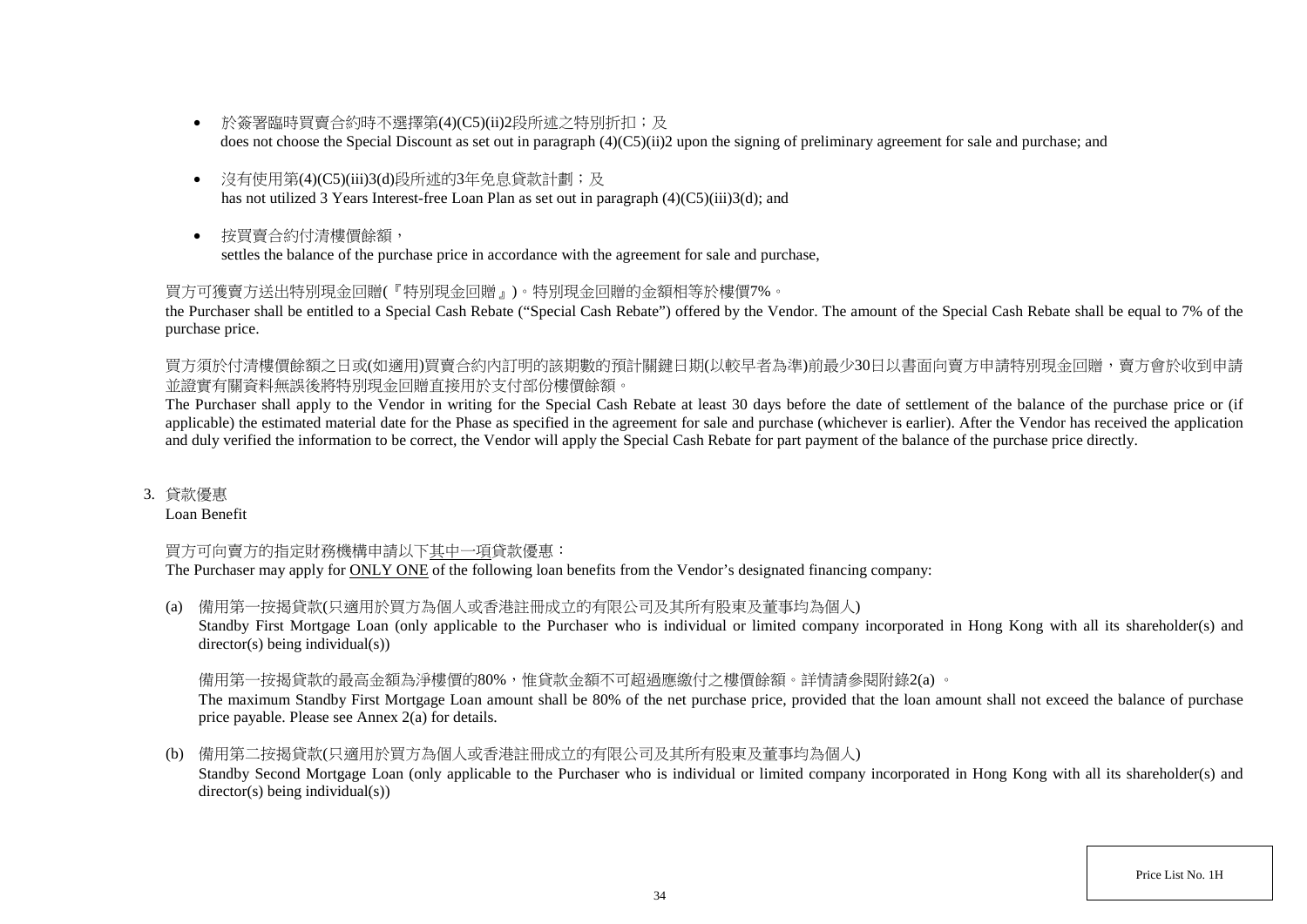備用第二按揭貸款的最高金額為淨樓價的25%,惟第一按揭貸款(由第一按揭銀行提供)及備用第二按揭貸款總金額不可超過淨樓價的80%,或應繳付之樓 價餘額,以較低者為準。詳情請參閱附錄2(b) 。

The maximum Standby Second Mortgage Loan amount shall be 25% of the net purchase price, provided that the total amount of first mortgage loan (offered by the first mortgagee bank) and the Standby Second Mortgage Loan shall not exceed 80% of the net purchase price, or the balance of purchase price payable, whichever is lower. Please see Annex 2(b) for details.

(c) Regency 120 Plus(只適用於個人名義買方) Regency 120 Plus (applicable only to the Purchaser(s) who is/are individual(s))

Regency 120 Plus 的最高貸款金額為樓價 120%。詳情請參閱附錄 2(c) 。 The maximum loan amount of Regency 120 Plus shall be 120% of the purchase price. Please see Annex 2(c) for details.

(d) 3年免息貸款計劃(只適用於個人名義買方)

3 Years Interest-free Loan Plan (applicable only to the Purchaser(s) who is/are individual(s))

如買方於簽署臨時買賣合約時不選擇第(4)(C5)(ii)2段所述之特別折扣,則買方可申請3年免息貸款計劃。3年免息貸款計劃的最高貸款金額為淨樓價的80%, 惟貸款金額不可超過應繳付之樓價餘額。如買方使用3年免息貸款計劃,買方將不會享有第(4)(C5)(iii)2段所述的特別現金回贈。如**買方符合相關要求,將** 獲**(i)**豁免貸款利息及**/**或**(ii)**提前償還現金回贈。相關要求及詳情請參閱附錄2(d) 。

If the Purchaser does not choose the Special Discount as set out in paragraph (4)(C5)(ii)2 upon the signing of preliminary agreement for sale and purchase, then the Purchaser may apply for 3 Years Interest-free Loan Plan. The maximum loan amount of 3 Years Interest-free Loan Plan shall be 80% of the net purchase price, provided that the loan amount shall not exceed the balance of purchase price payable. If the Purchaser has utilized the 3 Years Interest-free Loan Plan, then the Purchaser shall not be entitled to the Special Cash Rebate as set out in paragraph (4)(C5)(iii)2. **If the Purchaser complies with the relevant requirements, (i) the interest on loan will be waived and/or (ii) the Purchaser shall be entitled to the Early Repayment Cash Rebate.** Please see Annex 2(d) for the relevant requirements and details.

上文『淨樓價』一詞指扣除第(4)(C5)(iii)1段所述的提前付清樓價現金回贈(如有) 及第(4)(C5)(iii)2段所述的特別現金回贈(如有)後的住宅物業之樓價。 The term "net purchase price" above means the amount of the purchase price of the residential property after deducting the Early Settlement Cash Rebate (if any) as set out in paragraph  $(4)(C5)(iii)1$  and the Special Cash Rebate (if any) as set out in paragraph  $(4)(C5)(iii)2$ .

4. 首 3 年保修優惠

First 3 Years Warranty Offer

在不影響買方於買賣合約下之權利的前提下,凡住宅物業(但不包括園景及盆栽(如有))有欠妥之處(正常損耗除外),而該欠妥之處並非由任何人之行為或疏忽造 成,買方可於該期數的滿意紙或轉讓同意書發出日(以較早者計)起計 3 年内向賣方發出書面通知,賣方須在收到書面通知後在合理地切實可行的範圍內盡快自 費作出修補。首 3 年保修優惠受其他條款及細則約束。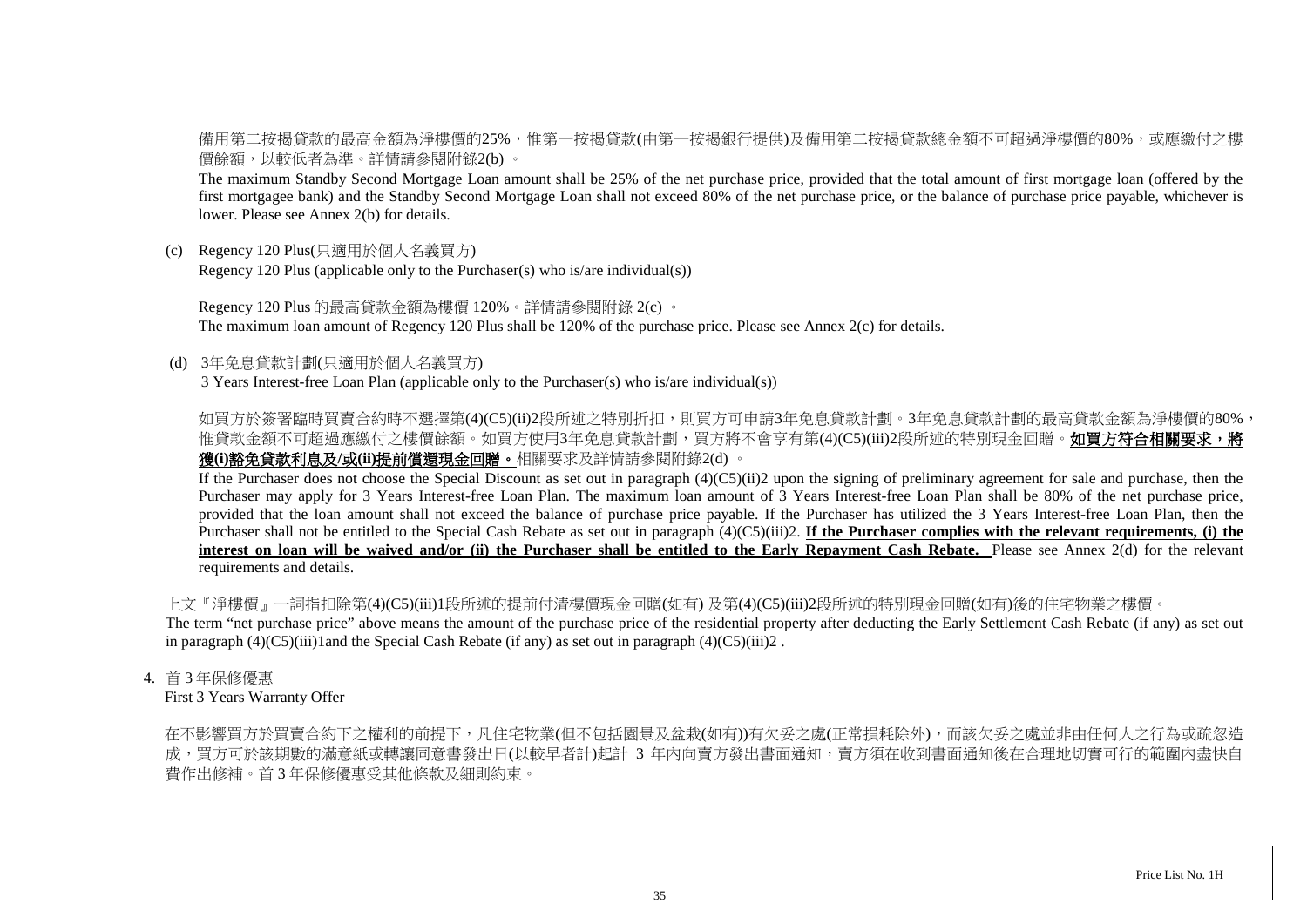Without affecting the Purchaser's rights under the agreement for sale and purchase, the Vendor shall at its own cost and as soon as reasonably practicable after receipt of a written notice served by the Purchaser within 3 years from the date of issuance of the certificate of compliance or consent to assign in respect of the Phase (whichever is earlier) rectify any defects (fair wear and tear excepted) to the residential property (excluding the landscape area and potted plants (if any)) caused otherwise than by the act or neglect of any person. The First 3 Years Warranty Offer is subject to other terms and conditions.

#### 5 住戶停車位優惠

Offer of Residential Car Parking Space(s)

(a) 選購於價單上設有符號"#"之住宅物業之買方,可享有認購該期數或其他地政總署署長屆時已發出預售樓花同意書或轉讓同意書的期數內的一個住戶停車 位的權利。買方可根據賣方日後公佈的住戶停車位之銷售安排所規定的時限及方法行使其認購住戶停車位的權利。賣方不作出任何陳述、承諾或保證買方 會獲認購與住宅物業相同期數內的住戶停車位。

The Purchaser of a residential property that is marked with a "#" in the price list is entitled to have an option to purchase one residential car parking space in the Phase or other Phase(s) in respect of which presale consent(s) or consent(s) to assign has/have been issued by the Director of Lands. The Purchaser can exercise his/her/its option to purchase a residential car parking space in accordance with time limit and manner as prescribed by the sales arrangement of the residential car parking spaces to be announced by the Vendor. The Vendor makes no representation, warranty or guarantee that the Purchaser will be offered a residential car parking space within the same Phase as the residential property.

(b) 如買方不根據賣方日後公佈的住戶停車位之銷售安排行使其認購住戶停車位的權利,其認購住戶停車位的權利將會自動失效,買方不會為此獲得任何補償。 If the Purchaser does not exercise the option to purchase a residential car parking space in accordance with time limit and manner prescribed by the sales arrangement of the residential car parking spaces to be announced by the Vendor, the option to purchase a residential car parking space shall lapse automatically and the Purchaser shall not be entitled to any compensation therefor.

### (c) 住戶停車位的售價及銷售安排詳情將由賣方全權及絕對酌情決定,並容後公佈。

The price and sales arrangement details of residential car parking spaces will be determined by the Vendor at its sole and absolute discretion and will be announced later.

(d) 住戶停車位優惠受其他條款及細則(包括但不限於土地批出的條款及細則) 約束。 Offer of Residential Car Parking Space(s) is subject to other terms and conditions (including but not limited to terms and conditions of land grant).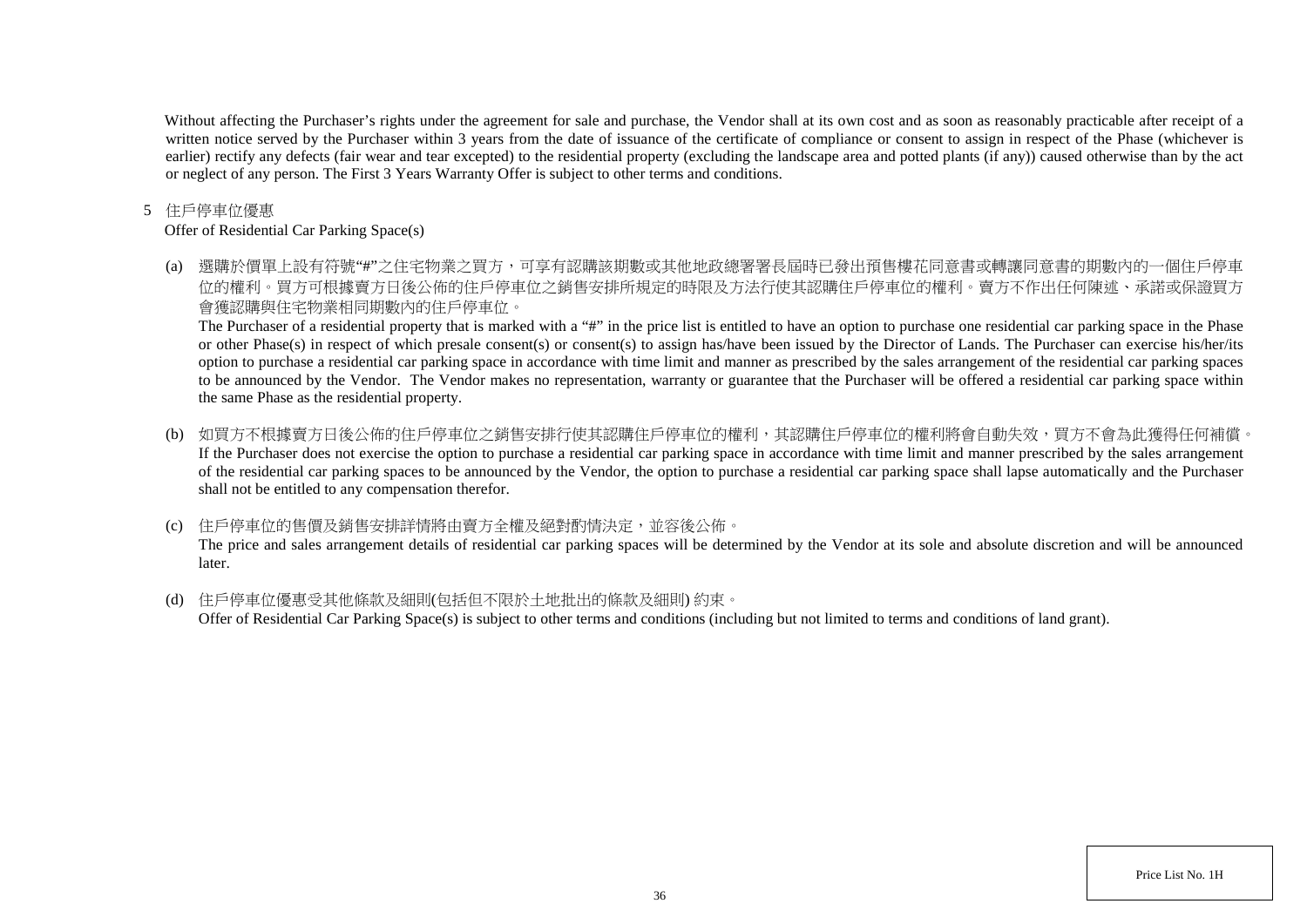## (4)(D5) 靈活付款計劃

Flexible Payment Plan

(i) 支付條款 The Terms of Payment

> 買方於簽署臨時買賣合約時須繳付相等於樓價 5%之金額作為臨時訂金,其中港幣\$100,000 作爲部分臨時訂金必須以銀行本票支付,臨時訂金的餘額可以支票及/ 或銀行本票支付,本票及支票抬頭請寫『胡關李羅律師行』。

> Upon signing of the preliminary agreement for sale and purchase, the Purchaser shall pay the preliminary deposit which is equivalent to 5% of the purchase price. HK\$100,000 being part of the preliminary deposit must be paid by cashier order(s) and the balance of the preliminary deposit may be paid by cheque(s) and/or cashier order(s). The cashier order(s) and cheque(s) should be made payable to "Woo Kwan Lee & Lo".

1. 臨時訂金即樓價 5% (『臨時訂金』)於簽署臨時買賣合約時繳付,買方須於簽署臨時買賣合約的日期後 5 個工作日內簽署買賣合約。

A preliminary deposit equivalent to 5% of the purchase price ("preliminary deposit") shall be paid upon signing of the preliminary agreement for sale and purchase. The agreement for sale and purchase shall be signed by the Purchaser within 5 working days after the date of signing of the preliminary agreement for sale and purchase.

2. 加付訂金即樓價 5%於簽署臨時買賣合約的日期後 90 日内,或於賣方就其有能力將該期數中的指明物業有效地轉讓予買方一事向買方發出通知的日期後的 14 日內繳付,以較早者為準。

A further deposit equivalent to 5% of the purchase price shall be paid within 90 days after the date of signing of the preliminary agreement for sale and purchase, or within 14 days after the date of the notification to the Purchaser that the Vendor is in a position validly to assign the specified residential property in the Phase to the Purchaser, whichever is earlier.

3. 樓價 5%於簽署臨時買賣合約的日期後 300 日内,或於賣方就其有能力將該期數中的指明物業有效地轉讓予買方一事向買方發出通知的日期後的 14 日內繳付, 以較早者為準。

5% of the purchase price shall be paid within 300 days after the date of signing of the preliminary agreement for sale and purchase, or within 14 days after the date of the notification to the Purchaser that the Vendor is in a position validly to assign the specified residential property in the Phase to the Purchaser, whichever is earlier.

4. 樓價 85%(樓價餘額)於賣方就其有能力將該期數中的指明物業有效地轉讓予買方一事向買方發出通知的日期後的 14 日內繳付。

85% of the purchase price (balance of purchase price) shall be paid within 14 days after the date of the notification to the Purchaser that the Vendor is in a position validly to assign the specified residential property in the Phase to the Purchaser.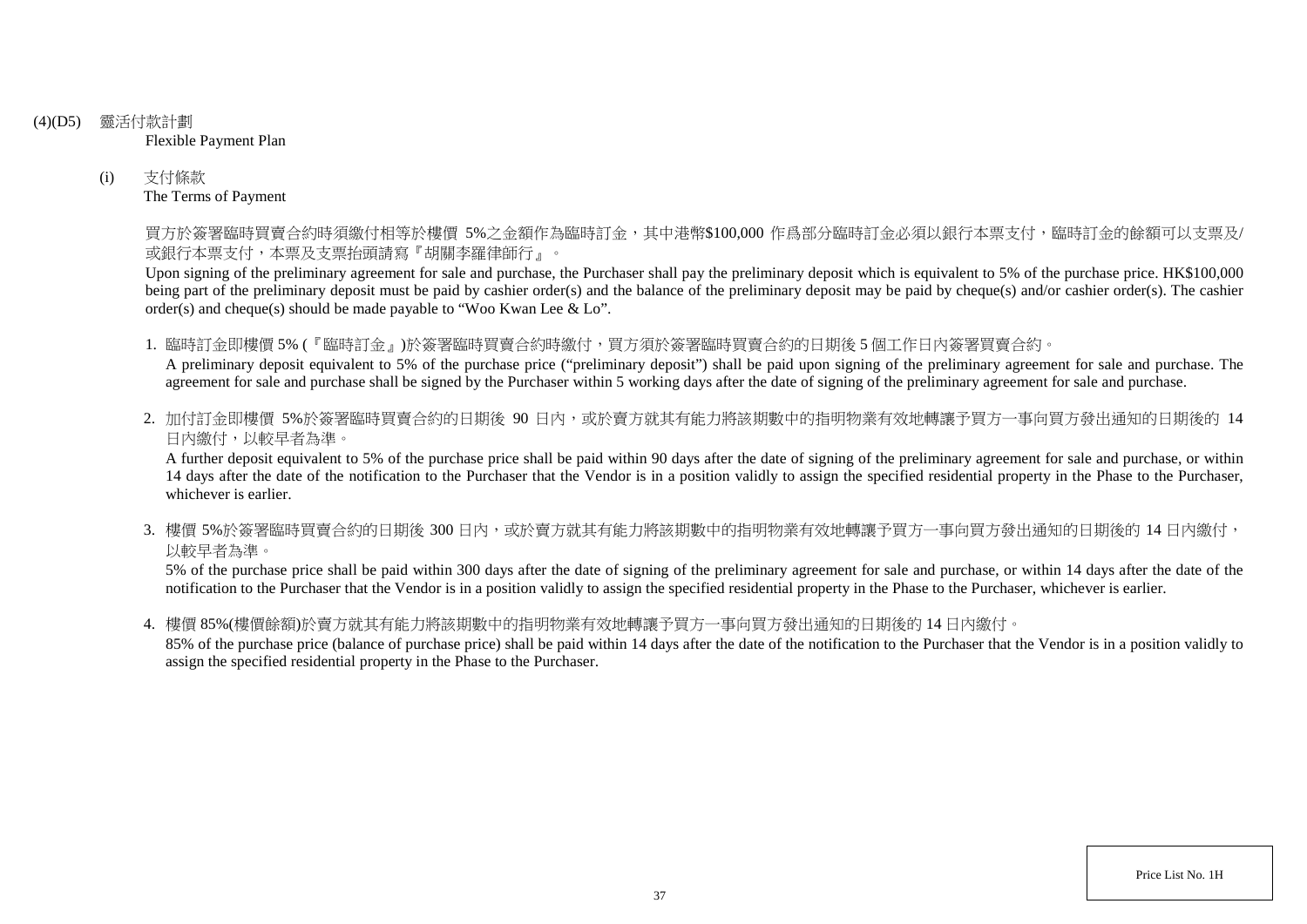(ii) 售價獲得折扣的基礎

The basis on which any discount on the price is available

1. 特別折扣

## Special Discount

- (a) 如買方於簽署臨時買賣合約時選擇特別折扣,買方可獲7%售價折扣優惠。 If the Purchaser chooses the Special Discount upon the signing of preliminary agreement for sale and purchase, the Purchaser will be offered 7% discount on the price.
- (b) 如買方為個人及於簽署臨時買賣合約時不選擇特別折扣,買方可申請第(4)( D5)(iii)4(d)段所述之3年免息貸款計劃。為免疑問,就購買每個住宅物業,買方 只可享有:
	- 特別折扣;或
	- 申請 3 年免息貸款計劃的權利或(如買方沒有使用 3 年免息貸款計劃並符合相關要求)第(4)( D5)(iii)3 段所述之特別現金回贈的其中一項。

買方須為於同一份臨時買賣合約下購買的所有住宅物業選擇相同之優惠。

If the Purchaser is individual(s) and does not choose the Special Discount upon the signing of preliminary agreement for sale and purchase, the Purchaser may apply for  $\overline{3}$  Years Interest-free Loan Plan as set out in paragraph (4)( $\overline{D5}$ )(iii)4(d). For the avoidance of doubt, for the purchase of each residential property, the Purchaser is only entitled to either:

- the Special Discount; or
- the right to apply for 3 Years Interest-free Loan Plan or (if the Purchaser has not utilized 3 Years Interest-free Loan Plan and met the relevant requirement) a Special Cash Rebate as set out in paragraph (4)( D5)(iii)3.

The Purchaser must choose the same offer for all the residential properties purchased under the same preliminary agreement for sale and purchase.

## 2. 新地會會員售價折扣優惠

Price Discount Offer for SHKP Club Member

在本價單之生效日起簽署臨時買賣合約,如買方為新地會會員 (即在簽署臨時買賣合約當日或之前,最少一位個人買方 (如買方是以個人名義) 或最少一位 買方 之董事 (如買方是以公司名義) 須為新地會會員),買方可獲1%售價折扣優惠。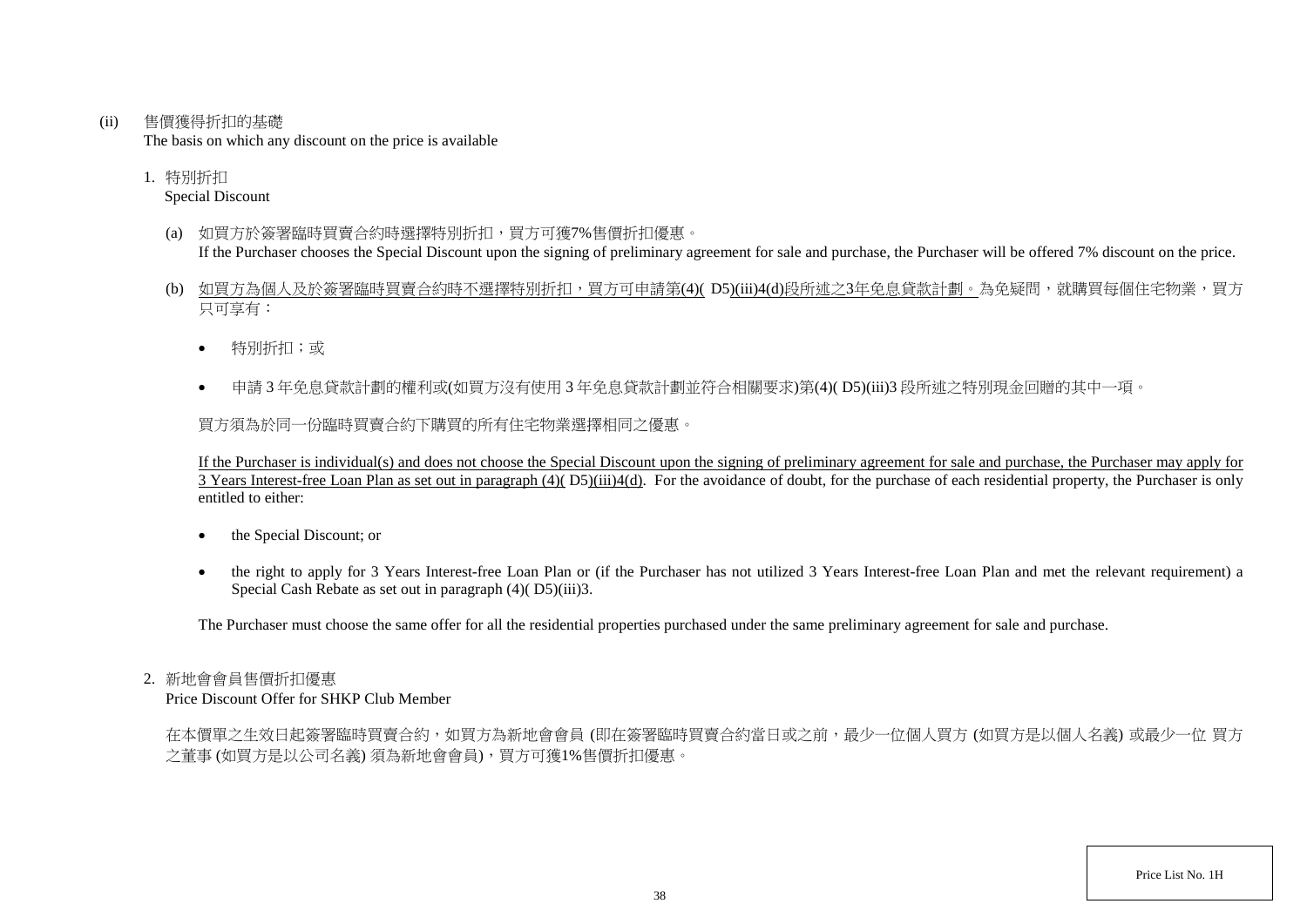Where the preliminary agreement for sale and purchase is signed on or after the effective date of this Price List,, if the Purchaser is a SHKP Club member (i.e. at least one individual Purchaser (if the Purchaser is an individual(s)) or at least one director of the Purchaser (if the Purchaser is a corporation) is a SHKP Club member on or before the date of signing the preliminary agreement for sale and purchase), the Purchaser will be offered 1% discount on the price.

## (iii) 可就購買該期數中的指明住宅物業而連帶獲得的任何贈品、財務優惠或利益

Any gift, or any financial advantage or benefit, to be made available in connection with the purchase of a specified residential property in the Phase

1. 印花稅優惠

Stamp Duty Offer(s)

## 買方可獲下述印花稅優惠:

The Purchaser will be offered the following Stamp Duty Offer(s):

(a) 印花稅現金回贈

Stamp Duty Cash Rebate

買方在按買賣合約付清樓價餘額的情況下,可獲賣方提供印花稅現金回贈。印花稅現金回贈的金額相等於(視情況而定):

Subject to settlement of the balance of the purchase price in accordance with the agreement for sale and purchase, the Purchaser shall be entitled to a Stamp Duty Cash Rebate offered by the Vendor which amount shall be equal to (as the case may be):

(i) (就從價印花稅以較高稅率(第1標準)計算)就買賣合約應付的從價印花稅的70%,上限為樓價的10.5%;或

(if ad valorem stamp duty at higher rates (Scale 1) applies) 70% of the ad valorem stamp duty chargeable on the agreement for sale and purchase, subject to a cap of 10.5% of the purchase price; or

(ii) (就從價印花稅以較低稅率(第2標準)計算)就買賣合約應付的從價印花稅的100%加上樓價的4.25%,上限為樓價的8%。

(if ad valorem stamp duty at lower rates (Scale 2) applies) 100% of the ad valorem stamp duty chargeable on the agreement for sale and purchase plus 4.25% of the purchase price, subject to a cap of 8% of the purchase price.

詳情請參閱附錄1(a)。 Please see Annex 1(a) for details.

(b) 過渡性貸款(只適用於買方為個人或香港註冊成立的有限公司及其所有股東及董事均為個人)

Transitional Loan (only applicable to the Purchaser who is individual or limited company incorporated in Hong Kong with all its shareholder(s) and director(s) being individual(s))

買方可向賣方的指定財務機構申請過渡性貸款或(如買方沒有使用過渡性貸款)可獲港幣\$5,000現金回贈,過渡性貸款的最高金額相等於(視情況而定): The Purchaser may apply for a Transitional Loan from the Vendor's designated financing company or (if the Purchaser has not utilized the Transitional Loan) shall be entitled to a HK\$5,000 Cash Rebate. The maximum Transitional Loan amount shall be equal to (as the case may be):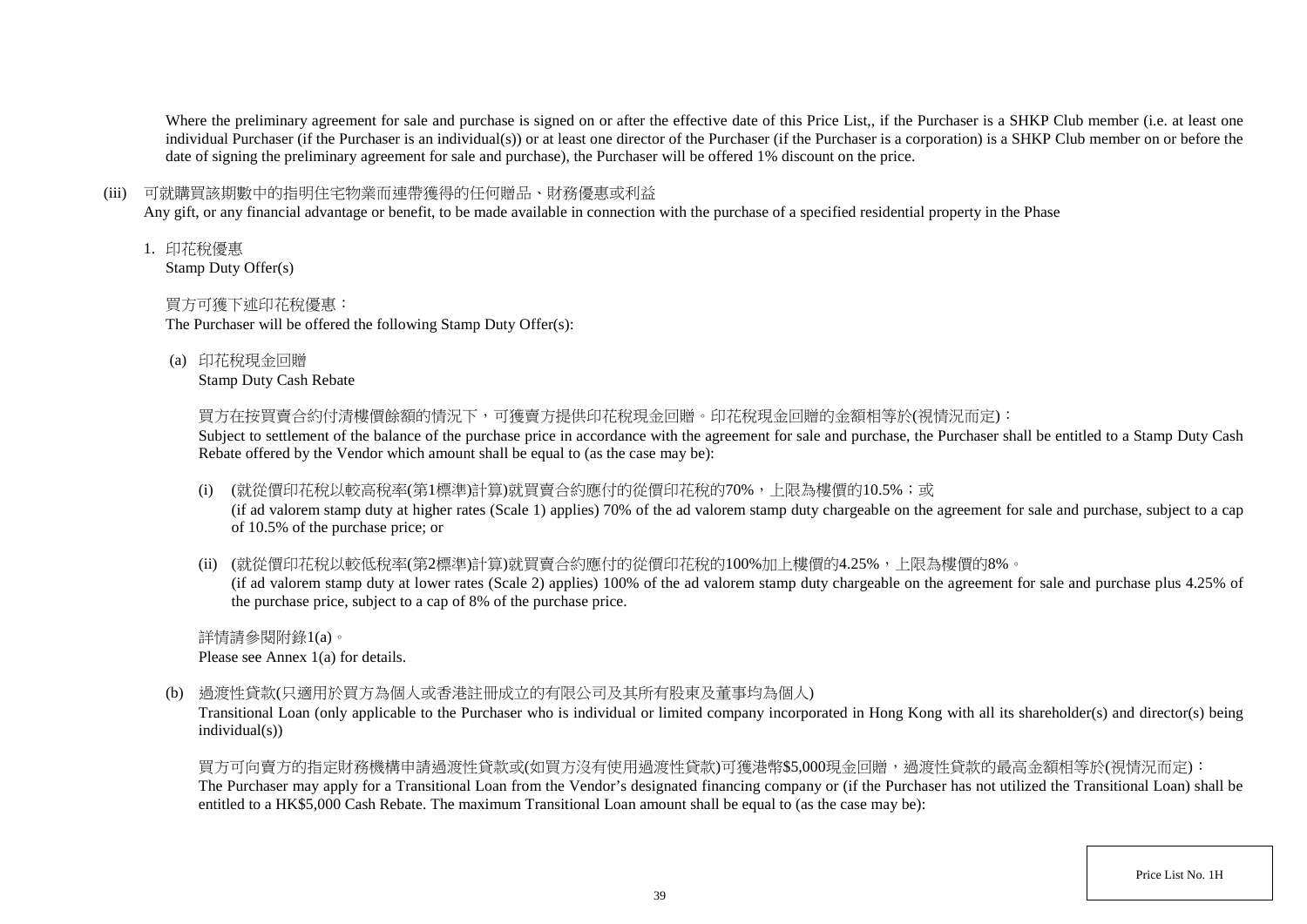- (i) (就從價印花稅以較高稅率(第1標準)計算)就買賣合約應付的從價印花稅的70%,上限為樓價的10.5%;或 (if ad valorem stamp duty at higher rates (Scale 1) applies) 70% of the ad valorem stamp duty chargeable on the agreement for sale and purchase, subject to a cap of 10.5% of the purchase price; or
- (ii) (就從價印花稅以較低稅率(第2標準)計算)就買賣合約應付的從價印花稅的70%,上限為樓價的2.625%。

(if ad valorem stamp duty at lower rates (Scale 2) applies) 70% of the ad valorem stamp duty chargeable on the agreement for sale and purchase, subject to a cap of 2.625% of the purchase price.

詳情請參閱附錄1(b)。 Please see Annex 1(b) for details.

2. 提前付清樓價現金回贈

#### Early Settlement Cash Rebate

如買方於以下列表指明的期間内付清樓價餘額(早於買賣合約訂明的付款限期日),可根據以下列表獲賣方送出提前付清樓價現金回贈(『提前付清樓價現金回 贈」)。付清樓價日期以賣方代表律師收到所有樓價款項日期為準。如訂明的期限的最後一日不是工作日(按《一手住宅物業銷售條例》第2(1)條所定義),則該 日定為下一個工作日。

Where the Purchaser settles the balance of the purchase price within the period(s) specified in the table below (which is earlier than the due date of payment specified in the agreement for sale and purchase), the Purchaser shall be entitled to an Early Settlement Cash Rebate ("Early Settlement Cash Rebate") offered by the Vendor according to the table below. The date of settlement of the purchase price shall be the date on which all the purchase price is received by the Vendor's solicitors. If the last day of the period is not a working day (as defined in section 2(1) of the Residential Properties (First-hand Sales) Ordinance), the said day shall fall on the next working day. 提前付清樓價現金回贈列表

Early Settlement Cash Rebate Table

| 付清樓價餘額日期                                                                                     | 提前付清樓價現金回贈金額                        |
|----------------------------------------------------------------------------------------------|-------------------------------------|
| Date of settlement of the balance of the purchase price                                      | Early Settlement Cash Rebate amount |
| 簽署臨時買賣合約的日期後 300日內                                                                           | 樓價 4%                               |
| Within 300 days after the date of signing of the preliminary agreement for sale and purchase | 4\% of the purchase price           |

買方須於付清樓價餘額之日或(如適用)買賣合約內訂明的該期數的預計關鍵日期(以較早者為準)前最少30日以書面向賣方申請提前付清樓價現金回贈,賣方會於 收到申請並證實有關資料無誤後將提前付清樓價現金回贈直接用於支付部份樓價餘額。

The Purchaser shall apply to the Vendor in writing for the Early Settlement Cash Rebate at least 30 days before the date of settlement of the balance of the purchase price or (if applicable) the estimated material date for the Phase as specified in the agreement for sale and purchase (whichever is earlier). After the Vendor has received the application and duly verified the information to be correct, the Vendor will apply the Early Settlement Cash Rebate for part payment of the balance of the purchase price directly.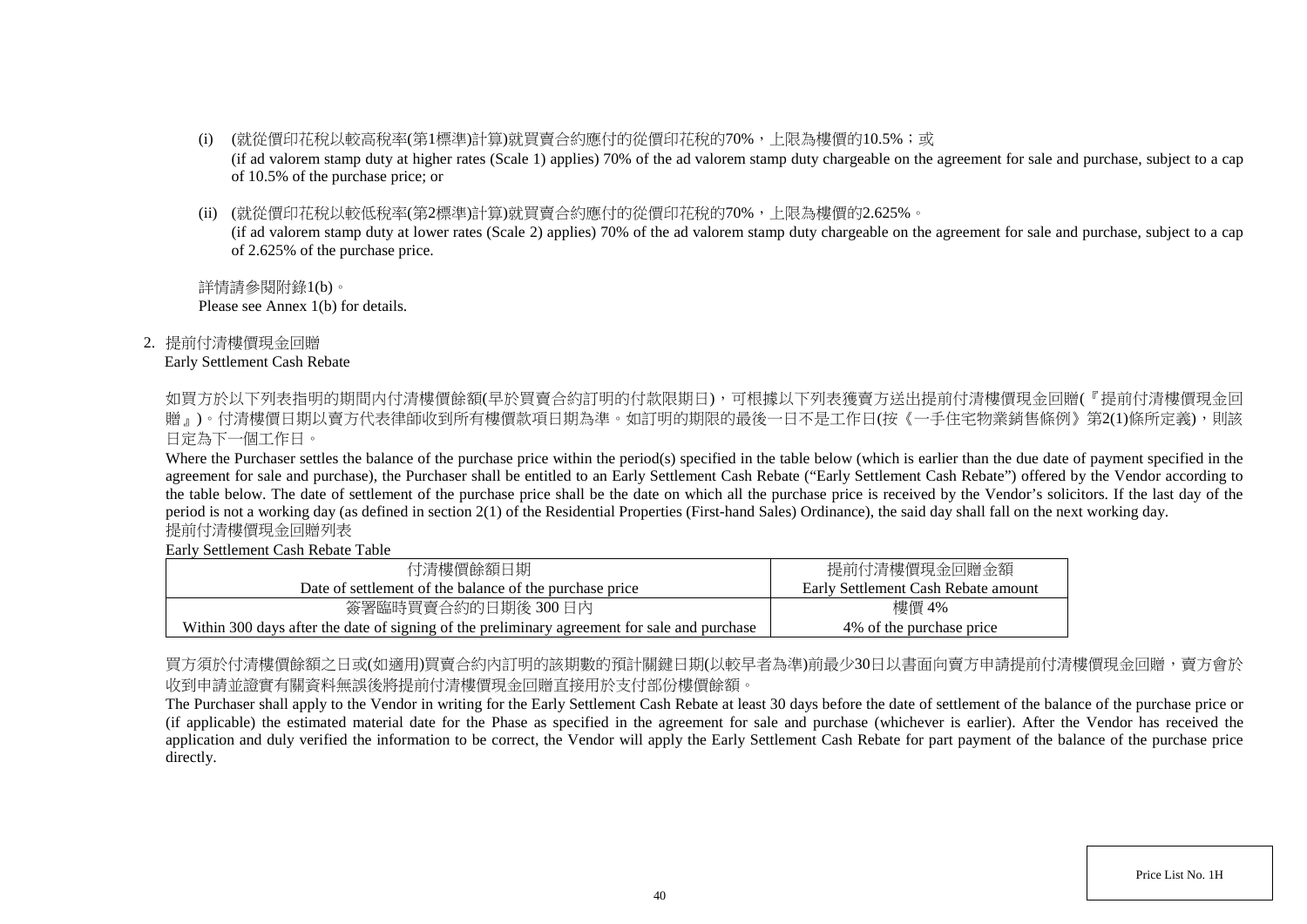3. 特別現金回贈 Special Cash Rebate

## 如買方:

Where the Purchaser:

- 於簽署臨時買賣合約時不選擇第(4)( D5)(ii)1段所述之特別折扣;及 does not choose the Special Discount as set out in paragraph (4)( D5)(ii)1 upon the signing of preliminary agreement for sale and purchase; and
- 沒有使用第(4)( D5)(iii)4(d)段所述的3年免息貸款計劃;及 has not utilized 3 Years Interest-free Loan Plan as set out in paragraph (4)( D5)(iii)4(d); and
- 按買賣合約付清樓價餘額, settles the balance of the purchase price in accordance with the agreement for sale and purchase,

# 買方可獲賣方送出特別現金回贈(『特別現金回贈』)。特別現金回贈的金額相等於樓價7%。

the Purchaser shall be entitled to a Special Cash Rebate ("Special Cash Rebate") offered by the Vendor. The amount of the Special Cash Rebate shall be equal to 7% of the purchase price.

買方須於付清樓價餘額之日或(如適用)買賣合約內訂明的該期數的預計關鍵日期(以較早者為準)前最少30日以書面向賣方申請特別現金回贈,賣方會於收到申請 並證實有關資料無誤後將特別現金回贈直接用於支付部份樓價餘額。

The Purchaser shall apply to the Vendor in writing for the Special Cash Rebate at least 30 days before the date of settlement of the balance of the purchase price or (if applicable) the estimated material date for the Phase as specified in the agreement for sale and purchase (whichever is earlier). After the Vendor has received the application and duly verified the information to be correct, the Vendor will apply the Special Cash Rebate for part payment of the balance of the purchase price directly.

4. 貸款優惠

Loan Benefit

# 買方可向賣方的指定財務機構申請以下其中一項貸款優惠:

The Purchaser may apply for **ONLY ONE** of the following loan benefits from the Vendor's designated financing company:

(a) 備用第一按揭貸款(只適用於買方為個人或香港註冊成立的有限公司及其所有股東及董事均為個人)

Standby First Mortgage Loan (only applicable to the Purchaser who is individual or limited company incorporated in Hong Kong with all its shareholder(s) and director(s) being individual(s))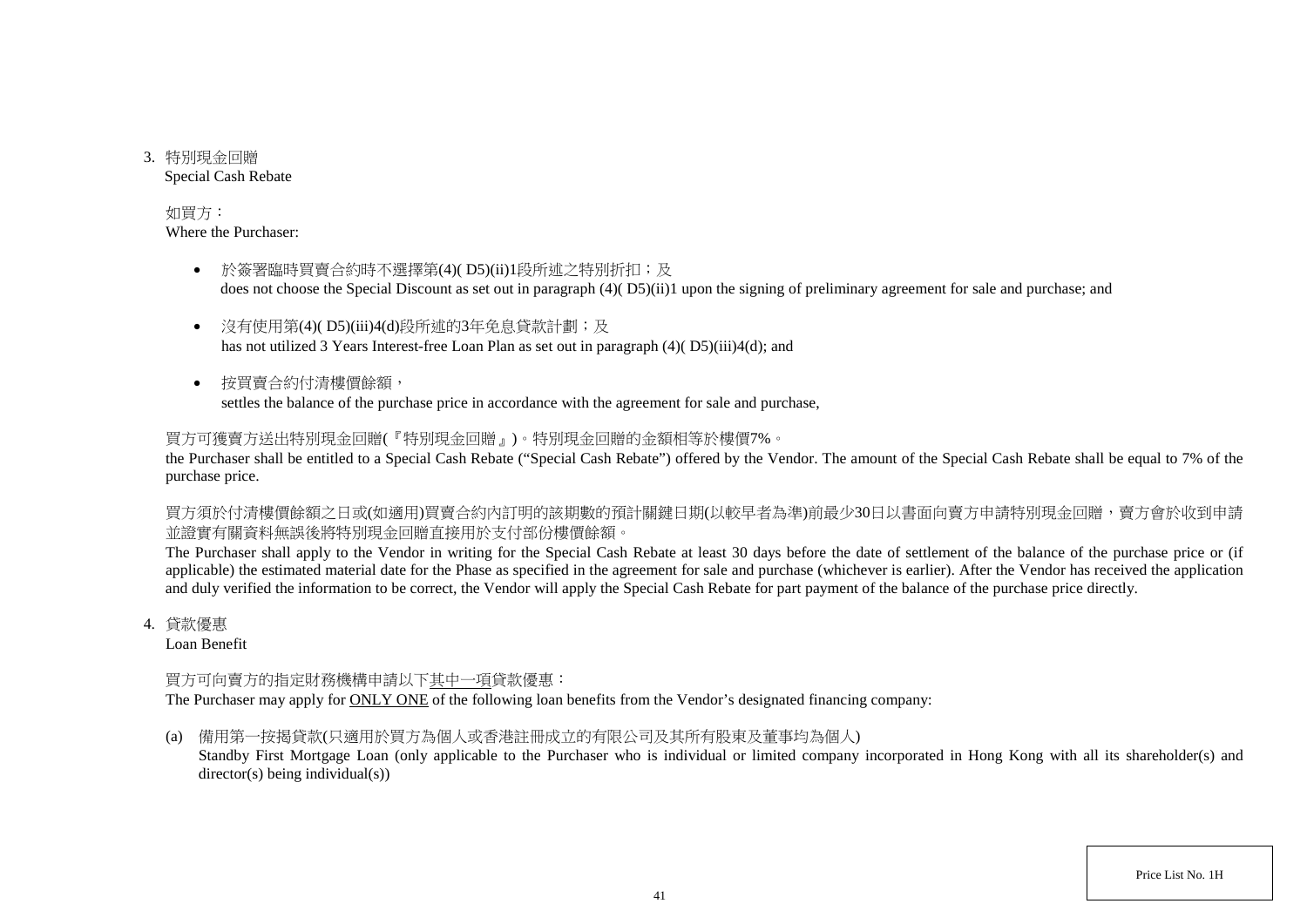備用第一按揭貸款的最高金額為淨樓價的80%,惟貸款金額不可超過應繳付之樓價餘額。詳情請參閱附錄2(a) 。

The maximum Standby First Mortgage Loan amount shall be 80% of the net purchase price, provided that the loan amount shall not exceed the balance of purchase price payable. Please see Annex 2(a) for details.

#### (b) 備用第二按揭貸款(只適用於買方為個人或香港註冊成立的有限公司及其所有股東及董事均為個人)

Standby Second Mortgage Loan (only applicable to the Purchaser who is individual or limited company incorporated in Hong Kong with all its shareholder(s) and director(s) being individual(s))

備用第二按揭貸款的最高金額為淨樓價的25%,惟第一按揭貸款(由第一按揭銀行提供)及備用第二按揭貸款總金額不可超過淨樓價的80%,或應繳付之樓 價餘額,以較低者為準。詳情請參閱附錄2(b) 。

The maximum Standby Second Mortgage Loan amount shall be 25% of the net purchase price, provided that the total amount of first mortgage loan (offered by the first mortgagee bank) and the Standby Second Mortgage Loan shall not exceed 80% of the net purchase price, or the balance of purchase price payable, whichever is lower. Please see Annex 2(b) for details.

(c) Regency 120 Plus(只適用於個人名義買方) Regency 120 Plus (applicable only to the Purchaser(s) who is/are individual(s))

Regency 120 Plus 的最高貸款金額為樓價 120%。詳情請參閱附錄 2(c) 。 The maximum loan amount of Regency 120 Plus shall be 120% of the purchase price. Please see Annex 2(c) for details.

(d) 3年免息貸款計劃(只適用於個人名義買方)

3 Years Interest-free Loan Plan (applicable only to the Purchaser(s) who is/are individual(s))

如買方於簽署臨時買賣合約時不選擇第(4)( D5)(ii)1段所述之特別折扣,則買方可申請3年免息貸款計劃。3年免息貸款計劃的最高貸款金額為淨樓價的80%, 惟貸款金額不可超過應繳付之樓價餘額。如買方使用3年免息貸款計劃,買方將不會享有第(4)( D5)(iii)3段所述的特別現金回贈。**如買方符合相關要求,將** 獲**(i)**豁免貸款利息及**/**或**(ii)**提前償還現金回贈。相關要求及詳情請參閱附錄2(d) 。

If the Purchaser does not choose the Special Discount as set out in paragraph (4)( D5)(ii)1 upon the signing of preliminary agreement for sale and purchase, then the Purchaser may apply for 3 Years Interest-free Loan Plan. The maximum loan amount of 3 Years Interest-free Loan Plan shall be 80% of the net purchase price, provided that the loan amount shall not exceed the balance of purchase price payable. If the Purchaser has utilized the 3 Years Interest-free Loan Plan, then the Purchaser shall not be entitled to the Special Cash Rebate as set out in paragraph (4)( D5)(iii)3. If the Purchaser complies with the relevant requirements, (i) the **interest on loan will be waived and/or (ii) the Purchaser shall be entitled to the Early Repayment Cash Rebate.** Please see Annex 2(d) for the relevant requirements and details.

上文『淨樓價』一詞指扣除第(4)( D5)(iii)1(a)段所述的印花稅現金回贈、第(4)( D5)(iii)1(b)段所述的港幣\$5,000現金回贈(如有)、第(4)( D5)(iii)2段所述的提前付 清樓價現金回贈(如有) 及第(4)( D5)(iii)3段所述的特別現金回贈(如有)後的住宅物業之樓價。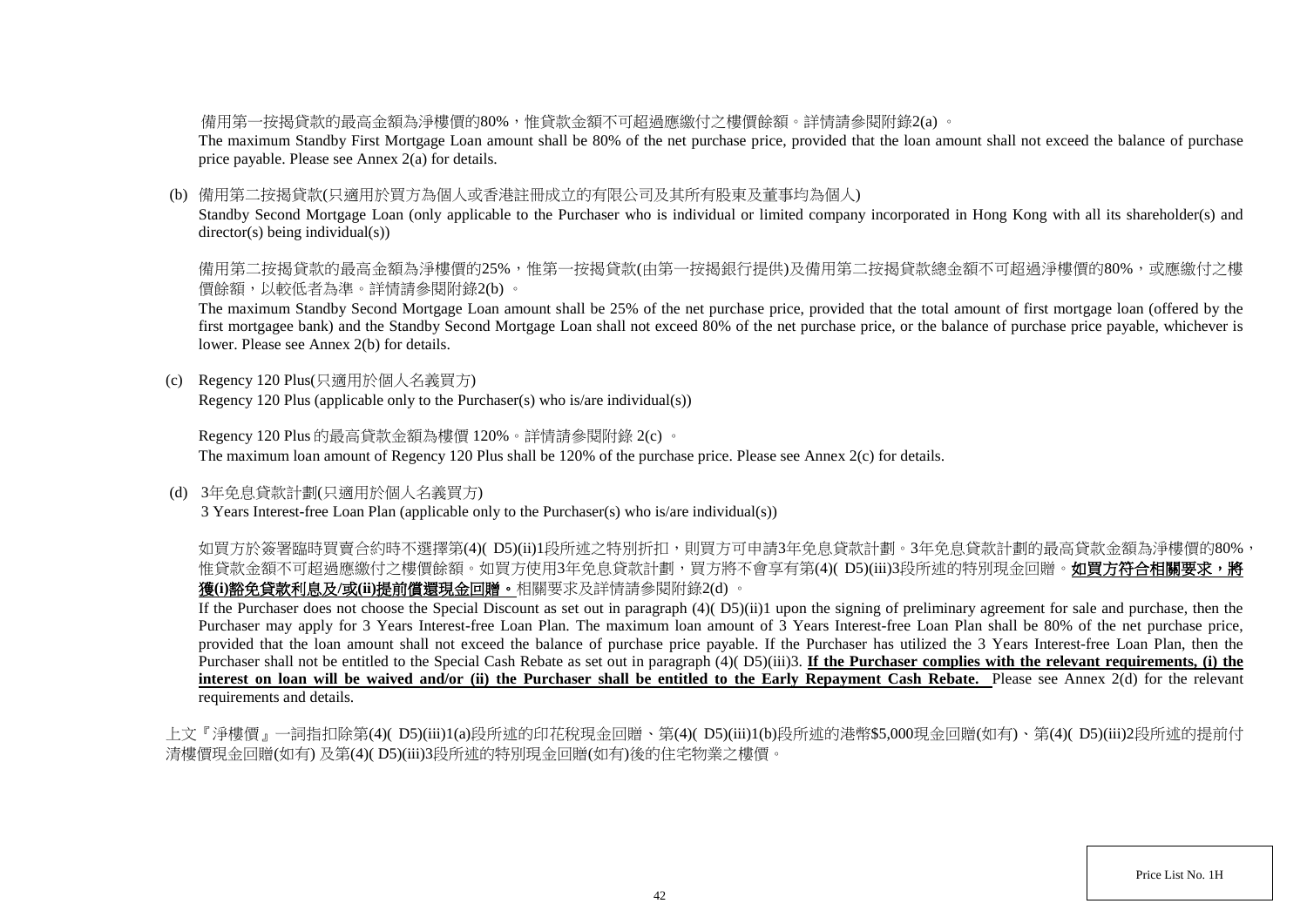The term "net purchase price" above means the amount of the purchase price of the residential property after deducting the Stamp Duty Cash Rebate (if any) as set out in paragraph (4)( D5)(iii)1(a), the HK\$5,000 Cash Rebate (if any) as set out in paragraph (4)( D5)(iii)1(b), the Early Settlement Cash Rebate (if any) as set out in paragraph  $(4)(D5)(iii)$  and the Special Cash Rebate (if any) as set out in paragraph  $(4)(D5)(iii)$ 3.

#### 5. 首 3 年保修優惠

#### First 3 Years Warranty Offer

在不影響買方於買賣合約下之權利的前提下,凡住宅物業(但不包括園景及盆栽(如有))有欠妥之處(正常損耗除外),而該欠妥之處並非由任何人之行為或疏忽造 成,買方可於該期數的滿意紙或轉讓同意書發出日(以較早者計)起計 3 年内向賣方發出書面通知,賣方須在收到書面通知後在合理地切實可行的範圍內盡快自 費作出修補。首 3 年保修優惠受其他條款及細則約束。

Without affecting the Purchaser's rights under the agreement for sale and purchase, the Vendor shall at its own cost and as soon as reasonably practicable after receipt of a written notice served by the Purchaser within 3 years from the date of issuance of the certificate of compliance or consent to assign in respect of the Phase (whichever is earlier) rectify any defects (fair wear and tear excepted) to the residential property (excluding the landscape area and potted plants (if any)) caused otherwise than by the act or neglect of any person. The First 3 Years Warranty Offer is subject to other terms and conditions.

## 6. 住戶停車位優惠

Offer of Residential Car Parking Space(s)

(a) 選購於價單上設有符號"#"之住宅物業之買方,可享有認購該期數或其他地政總署署長屆時已發出預售樓花同意書或轉讓同意書的期數內的一個住戶停車 位的權利。買方可根據賣方日後公佈的住戶停車位之銷售安排所規定的時限及方法行使其認購住戶停車位的權利。賣方不作出任何陳述、承諾或保證買方 會獲認購與住宅物業相同期數內的住戶停車位。

The Purchaser of a residential property that is marked with a "#" in the price list is entitled to have an option to purchase one residential car parking space in the Phase or other Phase(s) in respect of which presale consent(s) or consent(s) to assign has/have been issued by the Director of Lands. The Purchaser can exercise his/her/its option to purchase a residential car parking space in accordance with time limit and manner as prescribed by the sales arrangement of the residential car parking spaces to be announced by the Vendor. The Vendor makes no representation, warranty or guarantee that the Purchaser will be offered a residential car parking space within the same Phase as the residential property.

- (b) 如買方不根據賣方日後公佈的住戶停車位之銷售安排行使其認購住戶停車位的權利,其認購住戶停車位的權利將會自動失效,買方不會為此獲得任何補償。 If the Purchaser does not exercise the option to purchase a residential car parking space in accordance with time limit and manner prescribed by the sales arrangement of the residential car parking spaces to be announced by the Vendor, the option to purchase a residential car parking space shall lapse automatically and the Purchaser shall not be entitled to any compensation therefor.
- (c) 住戶停車位的售價及銷售安排詳情將由賣方全權及絕對酌情決定,並容後公佈。

The price and sales arrangement details of residential car parking spaces will be determined by the Vendor at its sole and absolute discretion and will be announced later.

(d) 住戶停車位優惠受其他條款及細則(包括但不限於土地批出的條款及細則) 約束。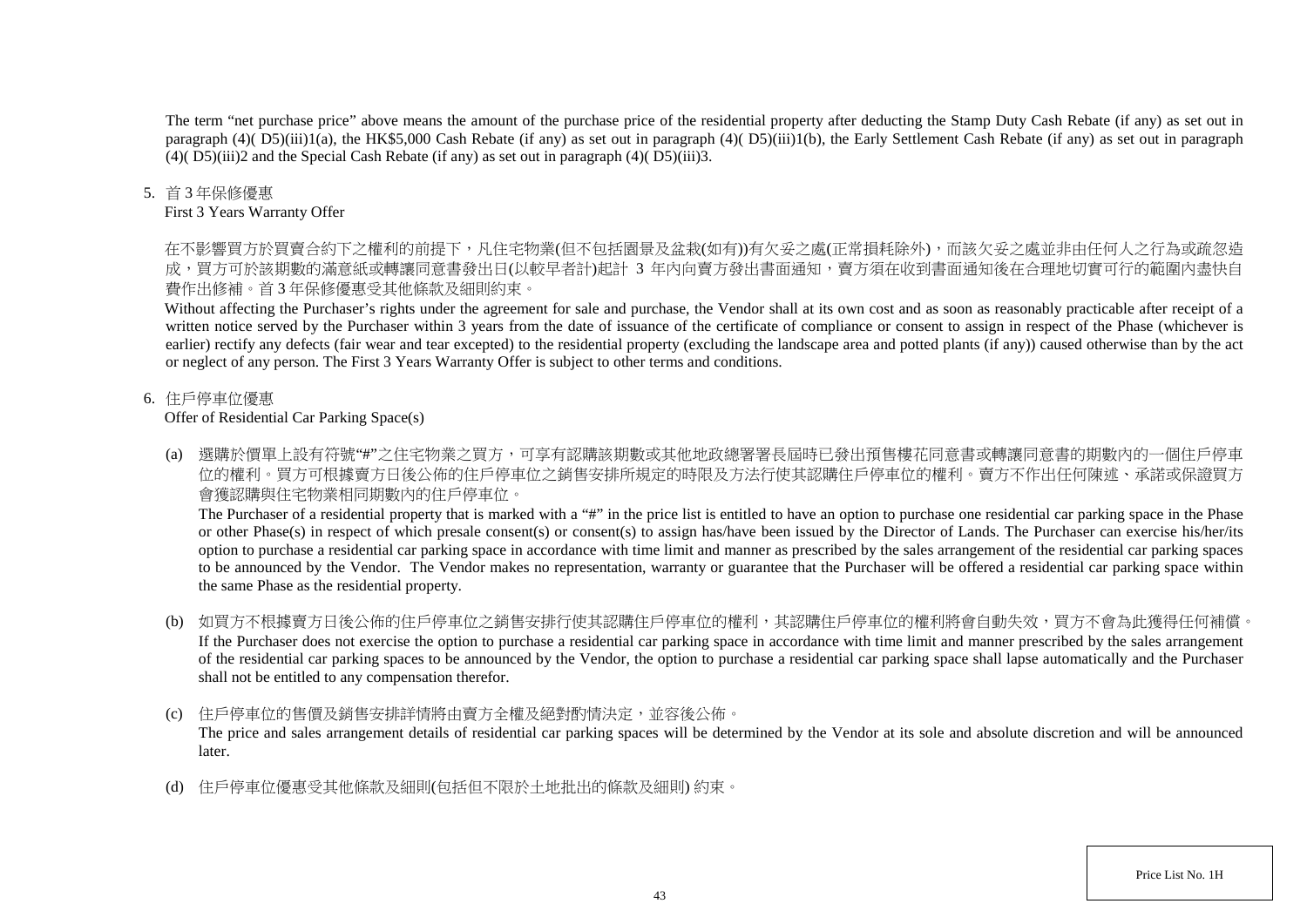Offer of Residential Car Parking Space(s) is subject to other terms and conditions (including but not limited to terms and conditions of land grant).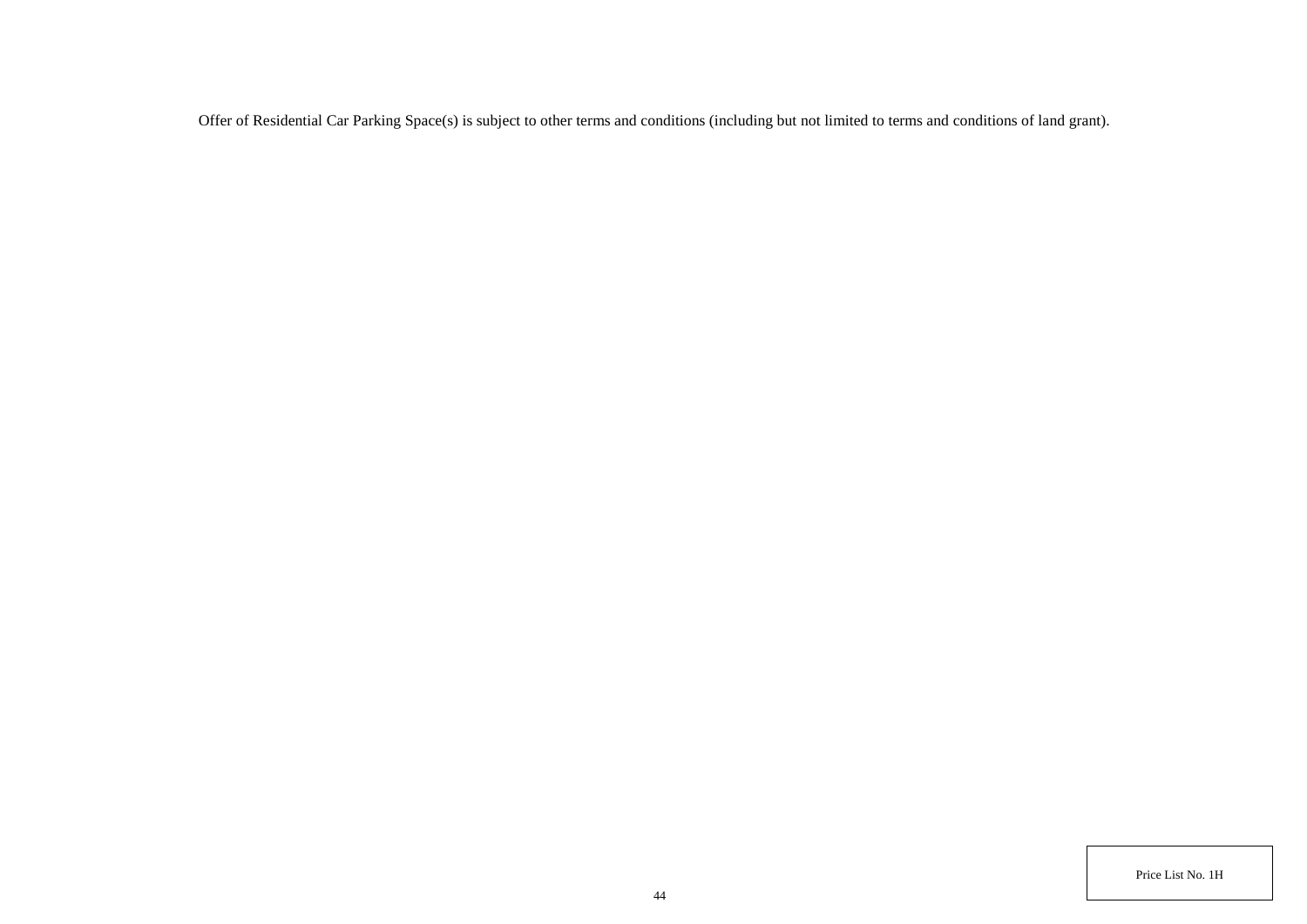#### (4)(E9) 卓越靈活付款計劃 Premier Flexible Payment Plan

此付款計劃只適用於同一份臨時買賣合約下購買最少一間指定住宅物業(指價單上設有符號"\*"之住宅物業)之買方,及為免疑問,買方亦可選擇第(4)(A3)段、第(4)( B4)段、 第(4)(C5)段及第(4)( D5)段所述的任何一種付款計劃。

This payment plan is only applicable to the Purchaser who purchases at least one designated residential property (refer to a residential property that is marked a "\*" in the price list) under the same preliminary agreement for sale and purchase, and for the avoidance of doubt, the Purchaser may also choose any one of the payment plans stated in paragraph (4)(A3), paragraph $(4)$ ( $B$ 4), paragraph  $(4)$ ( $C$ 5) and paragraph  $(4)$ ( $D$ 5).

#### (i) 支付條款

The Terms of Payment

買方於簽署臨時買賣合約時須繳付相等於樓價 5%之金額作為臨時訂金,其中港幣\$100,000 作爲部分臨時訂金必須以銀行本票支付,臨時訂金的餘額可以支票及/ 或銀行本票支付,本票及支票抬頭請寫『胡關李羅律師行』。

Upon signing of the preliminary agreement for sale and purchase, the Purchaser shall pay the preliminary deposit which is equivalent to 5% of the purchase price. HK\$100,000 being part of the preliminary deposit must be paid by cashier order(s) and the balance of the preliminary deposit may be paid by cheque(s) and/or cashier order(s). The cashier order(s) and cheque(s) should be made payable to "Woo Kwan Lee & Lo".

1. 臨時訂金即樓價 5% (『臨時訂金』)於簽署臨時買賣合約時繳付,買方須於簽署臨時買賣合約的日期後 5 個工作日內簽署買賣合約。

A preliminary deposit equivalent to 5% of the purchase price ("preliminary deposit") shall be paid upon signing of the preliminary agreement for sale and purchase. The agreement for sale and purchase shall be signed by the Purchaser within 5 working days after the date of signing of the preliminary agreement for sale and purchase.

2. 加付訂金即樓價 5%分 5 期 (於簽署臨時買賣合約的日期後 150、180、210、240 及 270 日内) 繳付,每期為樓價 1%;或於賣方就其有能力將該期數中的指明物 業有效地轉讓予買方一事向買方發出通知的日期後的 14 日内繳付,以較早者為準。

A further deposit equivalent to 5% of the purchase price shall be paid by 5 instalments (within 150, 180, 210, 240 and 270 days after the date of signing of the preliminary agreement for sale and purchase) at 1% of the purchase price for each instalment; or within 14 days after the date of the notification to the Purchaser that the Vendor is in a position validly to assign the specified residential property in the Phase to the Purchaser, whichever is earlier.

3. 樓價 5%於簽署臨時買賣合約的日期後 300 日内,或於賣方就其有能力將該期數中的指明物業有效地轉讓予買方一事向買方發出通知的日期後的 14 日內繳付, 以較早者為準。

5% of the purchase price shall be paid within 300 days after the date of signing of the preliminary agreement for sale and purchase, or within 14 days after the date of the notification to the Purchaser that the Vendor is in a position validly to assign the specified residential property in the Phase to the Purchaser, whichever is earlier.

4. 樓價 85%(樓價餘額)於賣方就其有能力將該期數中的指明物業有效地轉讓予買方一事向買方發出通知的日期後的 14 日內繳付。

85% of the purchase price (balance of purchase price) shall be paid within 14 days after the date of the notification to the Purchaser that the Vendor is in a position validly to assign the specified residential property in the Phase to the Purchaser.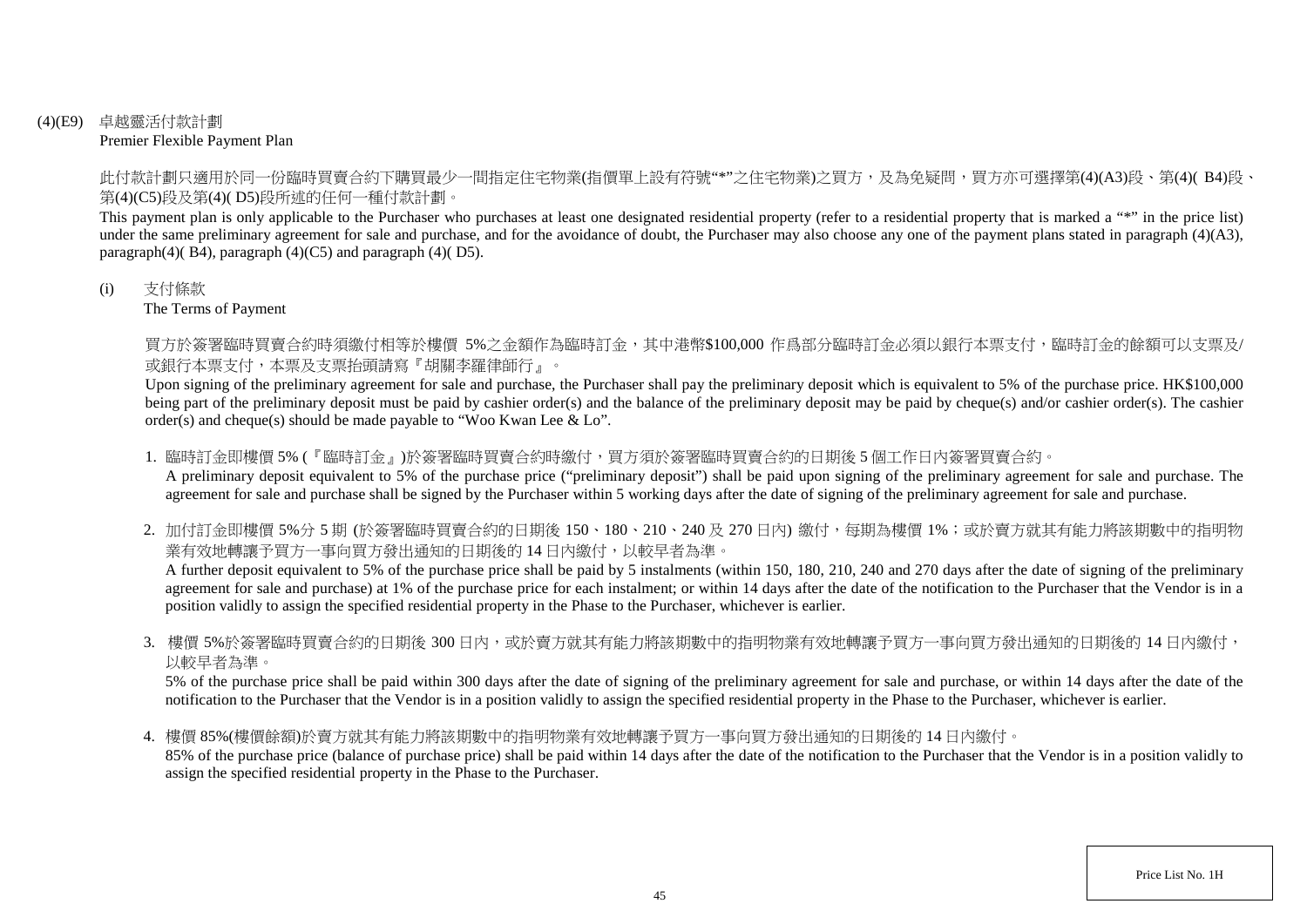(ii) 售價獲得折扣的基礎

The basis on which any discount on the price is available

1. 置業售價折扣

Home Purchase Price Discount

## 在本價單之生效日起簽署臨時買賣合約,買方可獲8%售價折扣優惠。

Where the preliminary agreement for sale and purchase is signed on or after the effective date of this Price List, the Purchaser will be offered 8% discount on the price.

- 2. 特別折扣
	- Special Discount
	- (a) 如買方於簽署臨時買賣合約時選擇特別折扣,買方可獲7%售價折扣優惠。 If the Purchaser chooses the Special Discount upon the signing of preliminary agreement for sale and purchase, the Purchaser will be offered 7% discount on the price.
	- (b) 如買方為個人及於簽署臨時買賣合約時不選擇特別折扣,買方可申請第(4)( E9)(iii)3(d)段所述之3年免息貸款計劃。為免疑問,就購買每個住宅物業,買方 只可享有:
		- 特別折扣;或
		- 申請 3 年免息貸款計劃的權利或(如買方沒有使用 3 年免息貸款計劃並符合相關要求)第(4)( E9)(iii)2 段所述之特別現金回贈的其中一項。

買方須為於同一份臨時買賣合約下購買的所有住宅物業選擇相同之優惠。

If the Purchaser is individual(s) and does not choose the Special Discount upon the signing of preliminary agreement for sale and purchase, the Purchaser may apply for  $\overline{3}$  Years Interest-free Loan Plan as set out in paragraph (4)(E9)(iii)3(d). For the avoidance of doubt, for the purchase of each residential property, the Purchaser is only entitled to either:

- the Special Discount; or
- the right to apply for 3 Years Interest-free Loan Plan or (if the Purchaser has not utilized 3 Years Interest-free Loan Plan and met the relevant requirement) a Special Cash Rebate as set out in paragraph (4)( E9)(iii)2.

The Purchaser must choose the same offer for all the residential properties purchased under the same preliminary agreement for sale and purchase.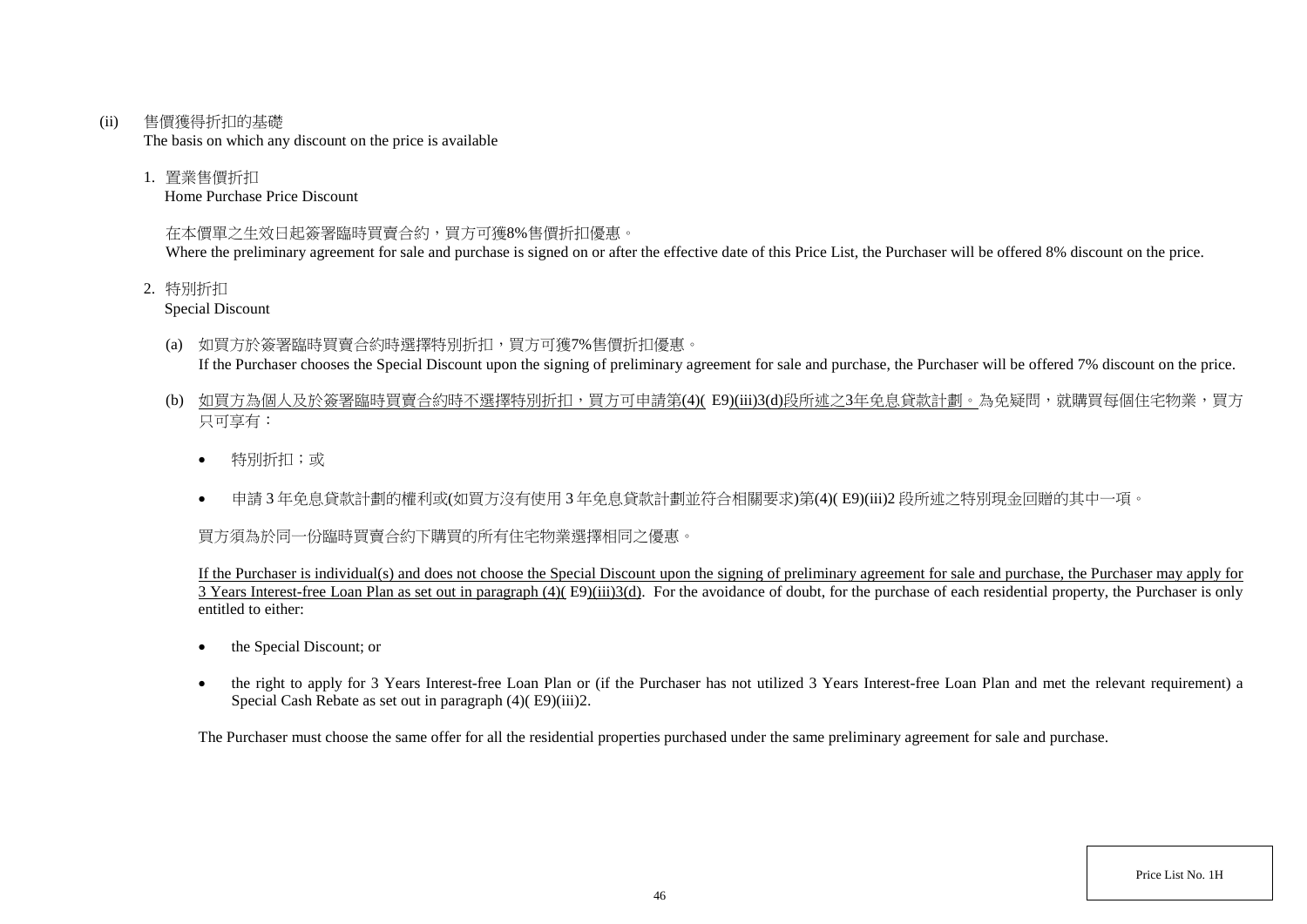#### 3. 新地會會員售價折扣優惠

Price Discount Offer for SHKP Club Member

在本價單之生效日起簽署臨時買賣合約,如買方為新地會會員 (即在簽署臨時買賣合約當日或之前,最少一位個人買方 (如買方是以個人名義) 或最少一位 買方 之董事 (如買方是以公司名義) 須為新地會會員),買方可獲 1%售價折扣優惠。

Where the preliminary agreement for sale and purchase is signed on or after the effective date of this Price List,, if the Purchaser is a SHKP Club member (i.e. at least one individual Purchaser (if the Purchaser is an individual(s)) or at least one director of the Purchaser (if the Purchaser is a corporation) is a SHKP Club member on or before the date of signing the preliminary agreement for sale and purchase), the Purchaser will be offered 1% discount on the price.

#### (iii) 可就購買該期數中的指明住宅物業而連帶獲得的任何贈品、財務優惠或利益

Any gift, or any financial advantage or benefit, to be made available in connection with the purchase of a specified residential property in the Phase

## 1. 提前付清樓價現金回贈

Early Settlement Cash Rebate

如買方於以下列表指明的期間内付清樓價餘額(早於買賣合約訂明的付款限期日),可根據以下列表獲賣方送出提前付清樓價現金回贈(『提前付清樓價現金回 贈」)。付清樓價日期以賣方代表律師收到所有樓價款項日期為準。如訂明的期限的最後一日不是工作日(按《一手住宅物業銷售條例》第2(1)條所定義),則該 日定為下一個工作日。

Where the Purchaser settles the balance of the purchase price within the period(s) specified in the table below (which is earlier than the due date of payment specified in the agreement for sale and purchase), the Purchaser shall be entitled to an Early Settlement Cash Rebate ("Early Settlement Cash Rebate") offered by the Vendor according to the table below. The date of settlement of the purchase price shall be the date on which all the purchase price is received by the Vendor's solicitors. If the last day of the period is not a working day (as defined in section 2(1) of the Residential Properties (First-hand Sales) Ordinance), the said day shall fall on the next working day.

#### 提前付清樓價現金回贈列表

Early Settlement Cash Rebate Table

| 付清樓價餘額日期                                                                                     | 提前付清樓價現金回贈金額                        |
|----------------------------------------------------------------------------------------------|-------------------------------------|
| Date of settlement of the balance of the purchase price                                      | Early Settlement Cash Rebate amount |
| 簽署臨時買賣合約的日期後150日內                                                                            | 樓價 6.5%                             |
| Within 150 days after the date of signing of the preliminary agreement for sale and purchase | 6.5% of the purchase price          |
| 簽署臨時買賣合約的日期後 151日至 180日期間內                                                                   | 樓價 5%                               |
| Within the period from 151 days to 180 days after the date of signing of the preliminary     | 5% of the purchase price            |
| agreement for sale and purchase                                                              |                                     |
| 簽署臨時買賣合約的日期後 181日至300日期間內                                                                    | 樓價 4%                               |
| Within the period from 181 days to 300 days after the date of signing of the preliminary     | 4% of the purchase price            |
| agreement for sale and purchase                                                              |                                     |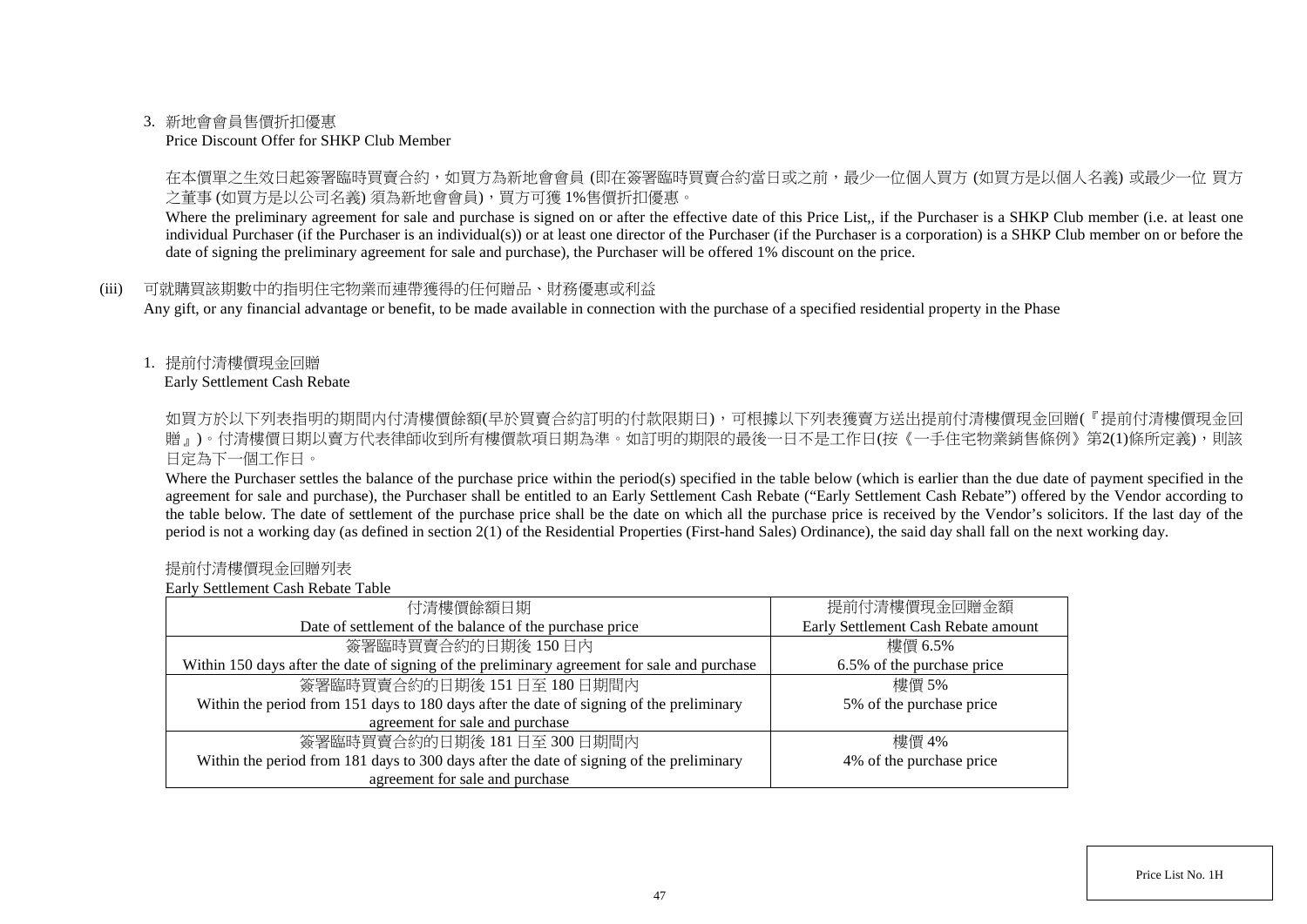買方須於付清樓價餘額之日或(如適用)買賣合約內訂明的該期數的預計關鍵日期(以較早者為準)前最少30日以書面向賣方申請提前付清樓價現金回贈,賣方會於 收到申請並證實有關資料無誤後將提前付清樓價現金回贈直接用於支付部份樓價餘額。

The Purchaser shall apply to the Vendor in writing for the Early Settlement Cash Rebate at least 30 days before the date of settlement of the balance of the purchase price or (if applicable) the estimated material date for the Phase as specified in the agreement for sale and purchase (whichever is earlier). After the Vendor has received the application and duly verified the information to be correct, the Vendor will apply the Early Settlement Cash Rebate for part payment of the balance of the purchase price directly.

#### 2. 特別現金回贈

Special Cash Rebate

#### 如買方:

Where the Purchaser:

- 於簽署臨時買賣合約時不選擇第(4)( E9)(ii)2段所述之特別折扣;及 does not choose the Special Discount as set out in paragraph (4)(E9)(ii)2 upon the signing of preliminary agreement for sale and purchase; and
- 沒有使用第(4)(E9)(iii)3(d)段所述的3年免息貸款計劃;及 has not utilized 3 Years Interest-free Loan Plan as set out in paragraph (4)(E9)(iii)3(d); and
- 按買賣合約付清樓價餘額, settles the balance of the purchase price in accordance with the agreement for sale and purchase,

## 買方可獲賣方送出特別現金回贈(『特別現金回贈』)。特別現金回贈的金額相等於樓價7%。

the Purchaser shall be entitled to a Special Cash Rebate ("Special Cash Rebate") offered by the Vendor. The amount of the Special Cash Rebate shall be equal to 7% of the purchase price.

## 買方須於付清樓價餘額之日或(如適用)買賣合約內訂明的該期數的預計關鍵日期(以較早者為準)前最少30日以書面向賣方申請特別現金回贈,賣方會於收到申請 並證實有關資料無誤後將特別現金回贈直接用於支付部份樓價餘額。

The Purchaser shall apply to the Vendor in writing for the Special Cash Rebate at least 30 days before the date of settlement of the balance of the purchase price or (if applicable) the estimated material date for the Phase as specified in the agreement for sale and purchase (whichever is earlier). After the Vendor has received the application and duly verified the information to be correct, the Vendor will apply the Special Cash Rebate for part payment of the balance of the purchase price directly.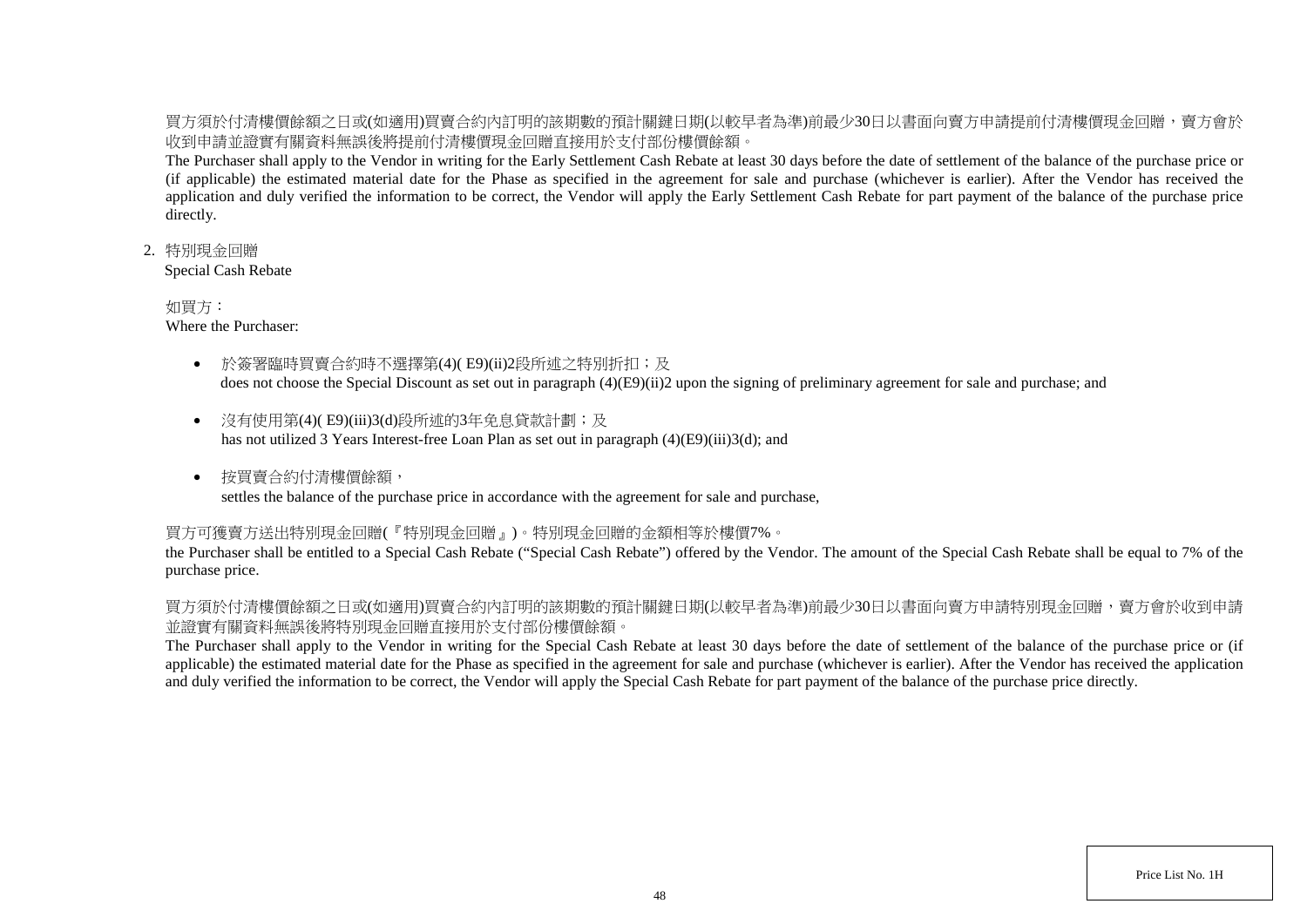## 3. 貸款優惠

Loan Benefit

## 買方可向賣方的指定財務機構申請以下其中一項貸款優惠:

The Purchaser may apply for ONLY ONE of the following loan benefits from the Vendor's designated financing company:

(a) 備用第一按揭貸款(只適用於買方為個人或香港註冊成立的有限公司及其所有股東及董事均為個人)

Standby First Mortgage Loan (only applicable to the Purchaser who is individual or limited company incorporated in Hong Kong with all its shareholder(s) and director(s) being individual(s))

## 備用第一按揭貸款的最高金額為淨樓價的80%,惟貸款金額不可超過應繳付之樓價餘額。詳情請參閱附錄2(a) 。

The maximum Standby First Mortgage Loan amount shall be 80% of the net purchase price, provided that the loan amount shall not exceed the balance of purchase price payable. Please see Annex 2(a) for details.

(b) 備用第二按揭貸款(只適用於買方為個人或香港註冊成立的有限公司及其所有股東及董事均為個人)

Standby Second Mortgage Loan (only applicable to the Purchaser who is individual or limited company incorporated in Hong Kong with all its shareholder(s) and director(s) being individual(s))

備用第二按揭貸款的最高金額為淨樓價的25%,惟第一按揭貸款(由第一按揭銀行提供)及備用第二按揭貸款總金額不可超過淨樓價的80%,或應繳付之樓 價餘額,以較低者為準。詳情請參閱附錄2(b) 。

The maximum Standby Second Mortgage Loan amount shall be 25% of the net purchase price, provided that the total amount of first mortgage loan (offered by the first mortgagee bank) and the Standby Second Mortgage Loan shall not exceed 80% of the net purchase price, or the balance of purchase price payable, whichever is lower. Please see Annex 2(b) for details.

(c) Regency 120 Plus(只適用於個人名義買方) Regency 120 Plus (applicable only to the Purchaser(s) who is/are individual(s))

Regency 120 Plus 的最高貸款金額為樓價 120%。詳情請參閱附錄 2(c) 。 The maximum loan amount of Regency 120 Plus shall be 120% of the purchase price. Please see Annex 2(c) for details.

(d) 3年免息貸款計劃(只適用於個人名義買方)

3 Years Interest-free Loan Plan (applicable only to the Purchaser(s) who is/are individual(s))

如買方於簽署臨時買賣合約時不選擇第(4)(E9)(ii)2段所述之特別折扣,則買方可申請3年免息貸款計劃。3年免息貸款計劃的最高貸款金額為淨樓價的80%, 惟貸款金額不可超過應繳付之樓價餘額。如買方使用3年免息貸款計劃,買方將不會享有第(4)( E9)(iii)2段所述的特別現金回贈。如**買方符合相關要求,將** 獲**(i)**豁免貸款利息及**/**或**(ii)**提前償還現金回贈。相關要求及詳情請參閱附錄2(d) 。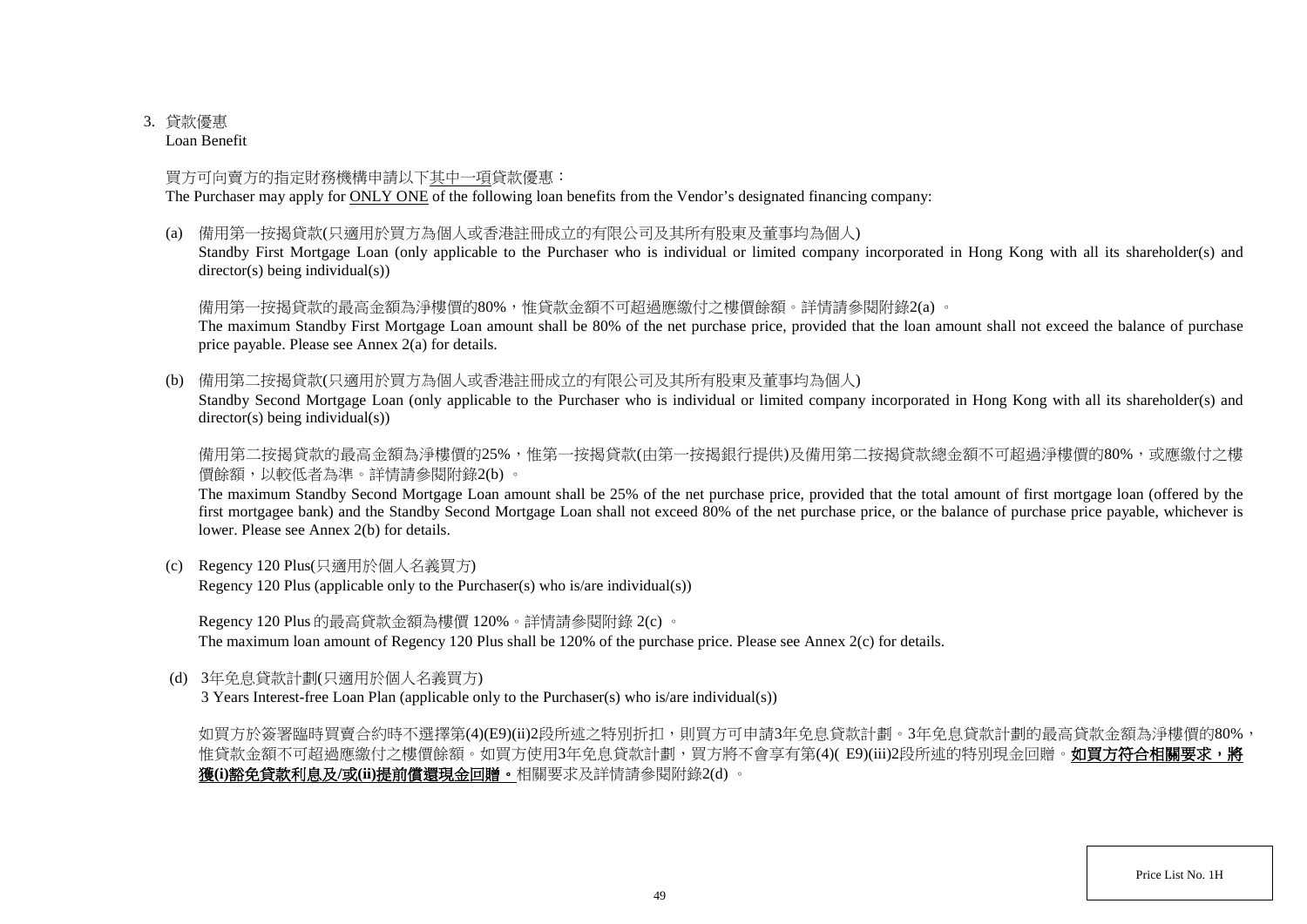If the Purchaser does not choose the Special Discount as set out in paragraph (4)( E9)(ii)2 upon the signing of preliminary agreement for sale and purchase, then the Purchaser may apply for 3 Years Interest-free Loan Plan. The maximum loan amount of 3 Years Interest-free Loan Plan shall be 80% of the net purchase price, provided that the loan amount shall not exceed the balance of purchase price payable. If the Purchaser has utilized the 3 Years Interest-free Loan Plan, then the Purchaser shall not be entitled to the Special Cash Rebate as set out in paragraph (4)( E9)(iii)2. If the Purchaser complies with the relevant requirements, (i) the **interest on loan will be waived and/or (ii) the Purchaser shall be entitled to the Early Repayment Cash Rebate.** Please see Annex 2(d) for the relevant requirements and details.

上文『淨樓價』一詞指扣除第(4)( E9)(iii)1段所述的提前付清樓價現金回贈(如有)及第(4)( E9)(iii)2段所述的特別現金回贈(如有)後的住宅物業之樓價。

The term "net purchase price" above means the amount of the purchase price of the residential property after deducting the Early Settlement Cash Rebate (if any) as set out in paragraph  $(4)$ ( E9)(iii)1 and the Special Cash Rebate (if any) as set out in paragraph (4)( E9)(iii)2.

#### 4. 首 3 年保修優惠

First 3 Years Warranty Offer

在不影響買方於買賣合約下之權利的前提下,凡住宅物業(但不包括園景及盆栽(如有))有欠妥之處(正常損耗除外),而該欠妥之處並非由任何人之行為或疏忽造 成,買方可於該期數的滿意紙或轉讓同意書發出日(以較早者計)起計 3 年内向賣方發出書面通知,賣方須在收到書面通知後在合理地切實可行的範圍內盡快自 費作出修補。首 3 年保修優惠受其他條款及細則約束。

Without affecting the Purchaser's rights under the agreement for sale and purchase, the Vendor shall at its own cost and as soon as reasonably practicable after receipt of a written notice served by the Purchaser within 3 years from the date of issuance of the certificate of compliance or consent to assign in respect of the Phase (whichever is earlier) rectify any defects (fair wear and tear excepted) to the residential property (excluding the landscape area and potted plants (if any)) caused otherwise than by the act or neglect of any person. The First 3 Years Warranty Offer is subject to other terms and conditions.

## 5. 住戶停車位優惠

Offer of Residential Car Parking Space(s)

(a) 選購於價單上設有符號"#"之住宅物業之買方,可享有認購該期數或其他地政總署署長屆時已發出預售樓花同意書或轉讓同意書的期數內的一個住戶停車 位的權利。買方可根據賣方日後公佈的住戶停車位之銷售安排所規定的時限及方法行使其認購住戶停車位的權利。賣方不作出任何陳述、承諾或保證買方 會獲認購與住宅物業相同期數內的住戶停車位。

The Purchaser of a residential property that is marked with a "#" in the price list is entitled to have an option to purchase one residential car parking space in the Phase or other Phase(s) in respect of which presale consent(s) or consent(s) to assign has/have been issued by the Director of Lands. The Purchaser can exercise his/her/its option to purchase a residential car parking space in accordance with time limit and manner as prescribed by the sales arrangement of the residential car parking spaces to be announced by the Vendor. The Vendor makes no representation, warranty or guarantee that the Purchaser will be offered a residential car parking space within the same Phase as the residential property.

(b) 如買方不根據賣方日後公佈的住戶停車位之銷售安排行使其認購住戶停車位的權利,其認購住戶停車位的權利將會自動失效,買方不會為此獲得任何補償。 If the Purchaser does not exercise the option to purchase a residential car parking space in accordance with time limit and manner prescribed by the sales arrangement of the residential car parking spaces to be announced by the Vendor, the option to purchase a residential car parking space shall lapse automatically and the Purchaser shall not be entitled to any compensation therefor.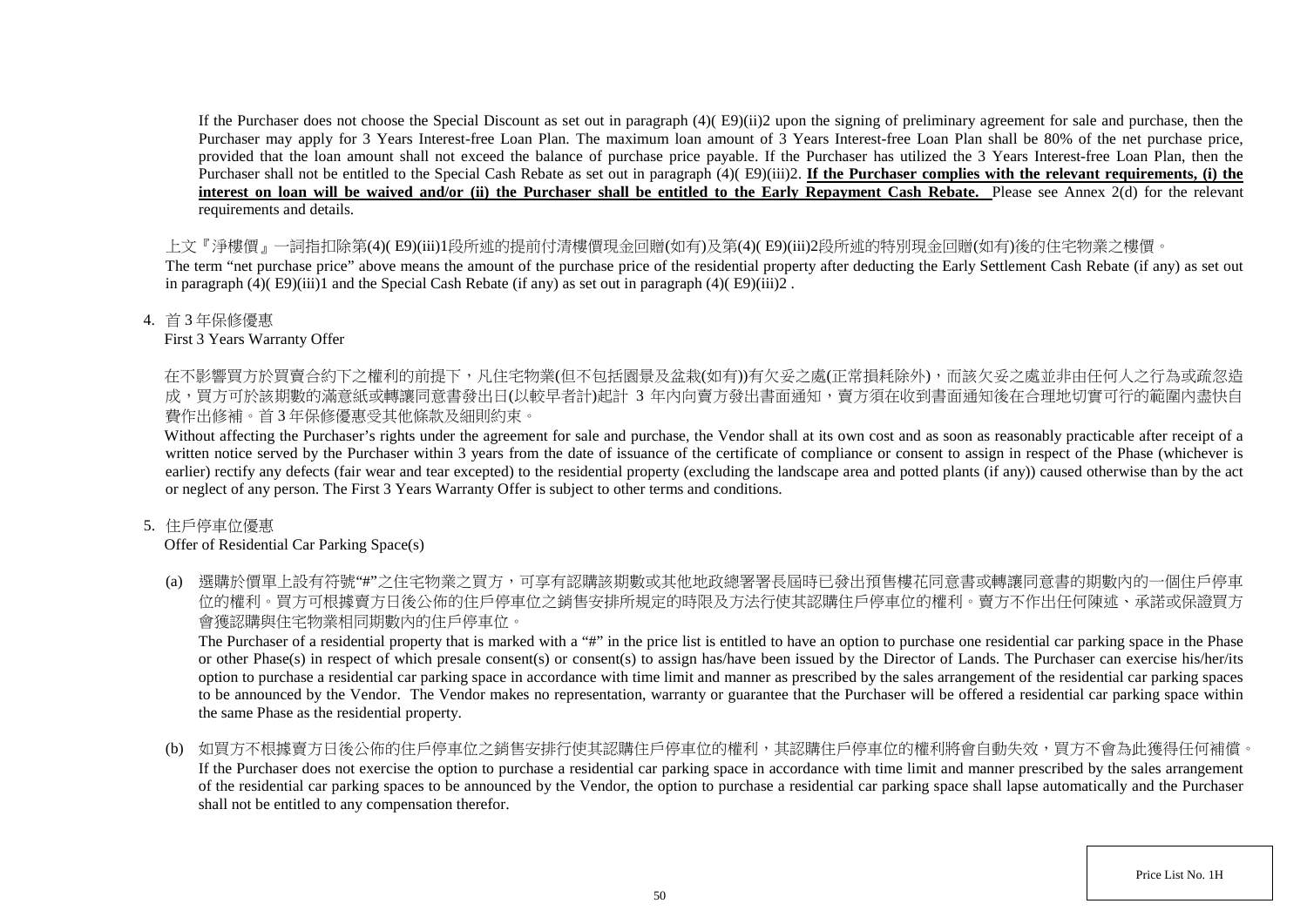- (c) 住戶停車位的售價及銷售安排詳情將由賣方全權及絕對酌情決定,並容後公佈。 The price and sales arrangement details of residential car parking spaces will be determined by the Vendor at its sole and absolute discretion and will be announced later.
- (d) 住戶停車位優惠受其他條款及細則(包括但不限於土地批出的條款及細則) 約束。 Offer of Residential Car Parking Space(s) is subject to other terms and conditions (including but not limited to terms and conditions of land grant).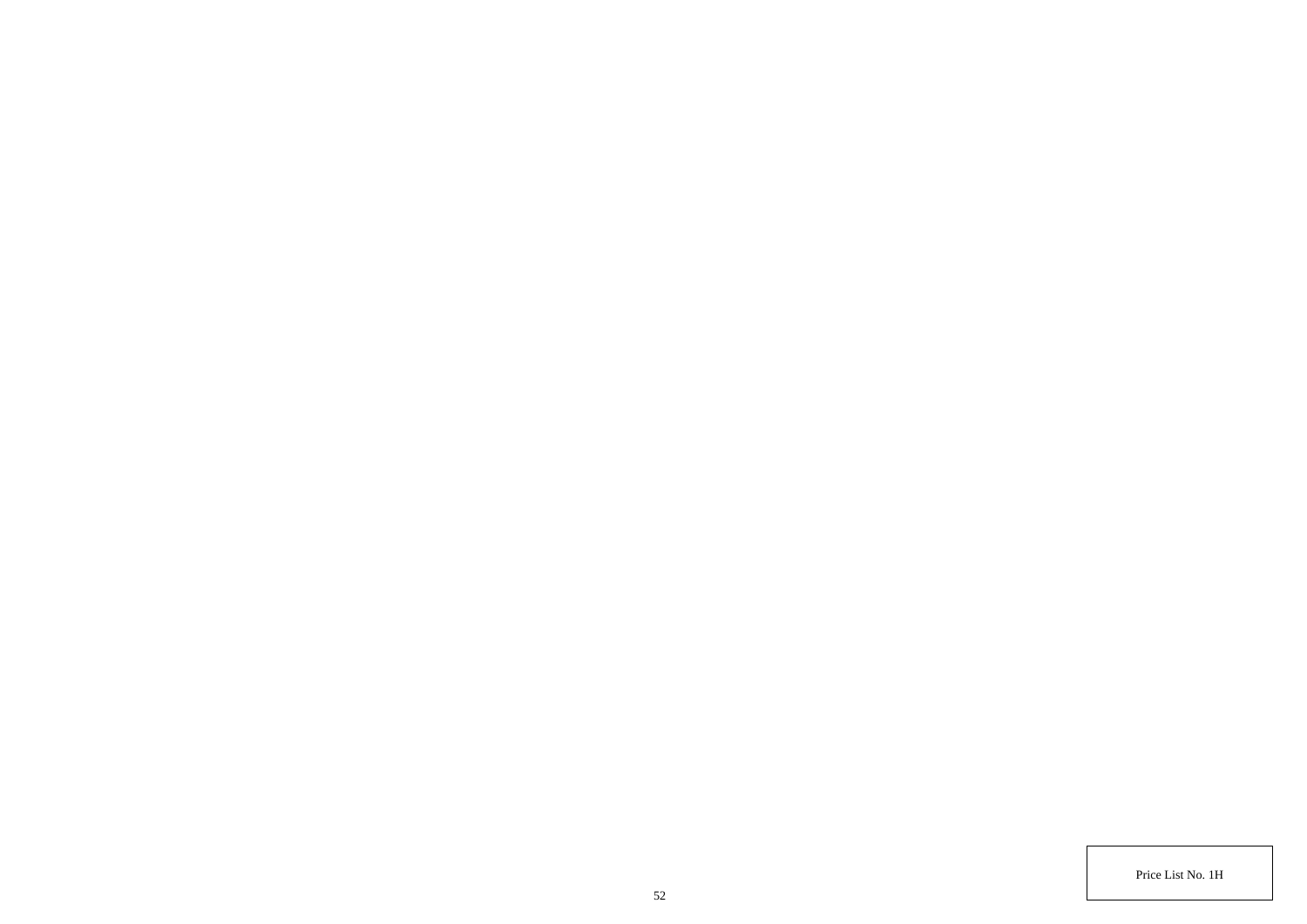(4)(iv) 誰人負責支付買賣該期數中的指明住宅物業的有關律師費及印花稅

Who is liable to pay the solicitors' fees and stamp duty in connection with the sale and purchase of a specified residential property in the Phase

1. 如買方選用賣方指定之代表律師作為買方之代表律師處理其買賣合約及轉讓契,買方原須支付買賣合約及轉讓契兩項法律文件之律師費用(不包括雜費, 雜費須由買方支付)將獲豁免。

If the Purchaser appoints the Vendor's solicitors to act on his/her behalf in the agreement for sale and purchase and the assignment in relation to the purchase, the legal cost (excluding disbursements, which shall be paid by the Purchaser) of the agreement for sale and purchase and the assignment to be borne by the Purchaser shall be waived.

- 2. 如買方選擇另聘代表律師為買方之代表律師處理其買賣合約及轉讓契,買賣雙方須各自負責有關買賣合約及轉讓契兩項法律文件之律師費用。 If the Purchaser chooses to instruct his/her/its own solicitors to act for him/her/it in relation to the agreement for sale and purchase and the assignment, each of the Vendor and the Purchaser shall pay his/her/its own solicitors' legal fees in respect of the agreement for sale and purchase and the assignment.
- 3. 買方須支付一概有關臨時買賣合約、買賣合約及轉讓契之印花稅(包括但不限於任何買方提名書或轉售的印花稅、任何從價印花稅、額外印花稅、買家印 花稅及任何與過期繳付任何印花稅有關的罰款、利息及附加費用)。

All stamp duty on the preliminary agreement for sale and purchase, the agreement for sale and purchase and the assignment (including without limitation any stamp duty on any nomination or sub-sale, any ad valorem stamp duty, special stamp duty, buyer's stamp duty and any penalty, interest and surcharge, etc. for late payment of any stamp duty) shall be borne by the Purchaser.

## (4)(v) 買方須為就買賣該期數中的指明住宅物業簽立任何文件而支付的費用

Any charges that are payable by a Purchaser for execution of any document in relation to the sale and purchase of a specified residential property in the Phase.

製作、登記及完成公契及管理協議、副公契(如有)及管理協議及分副公契(如有)(統稱『公契』)之費用及附於公契之圖則費用的適當分攤、所購物業的業權契據 及文件認證副本之費用、所購物業的買賣合約及轉讓契之圖則費、為申請豁免買家印花稅及/或從價印花稅較高稅率而須作出的任何法定聲明的費用、所購住宅 的按揭(如有)之法律及其他費用及代墊付費用及其他有關所購物業的買賣的文件的所有法律及其他實際支出,均由買方負責。

The Purchaser shall bear and pay a due proportion of the costs for the preparation, registration and completion of the Deed of Mutual Covenant and Management Agreement and the Sub-Deed of Mutual Covenant and Management Agreement (if any) and the Sub-Sub-Deed of Mutual Covenant (if any) (collectively the "DMC") and the plans attached to the DMC, all costs for preparing certified copies of title deeds and documents of the property purchased, all plan fees for plans to be annexed to the agreement for sale and purchase and the assignment of the property purchased, the costs of any statutory declaration required for application for exemption of buyer's stamp duty and/or higher rates of ad valorem stamp duty, all legal and other costs and disbursements in respect of any mortgage (if any) in respect of the property purchased and all legal costs and charges of any other documents relating to the sale and purchase of the property purchased.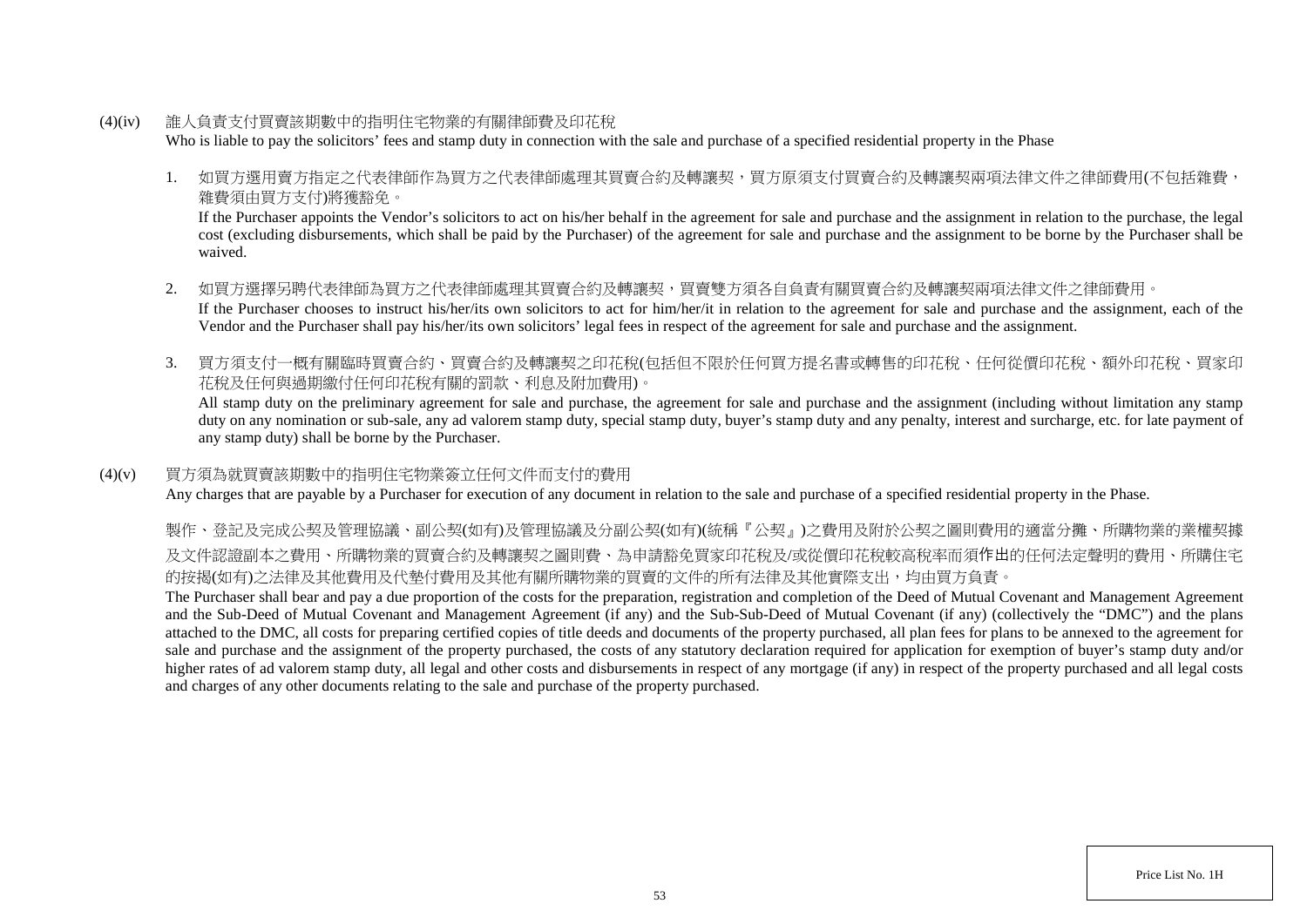# 備註:

Notes:

- 1. 根據香港金融管理局指引,銀行於計算按揭貸款成數時,必須先從樓價中扣除所有提供予買方就購買住宅物業而連帶獲得的全部現金回贈或其他形式的金錢獎賞或 優惠 (如有);而有關還款能力之要求(包括但不限於供款與入息比率之上限)將按個別銀行及香港金融管理局不時公佈之指引而變更。詳情請向有關銀行查詢。 According to Hong Kong Monetary Authority guidelines, the value of all cash rebates or other forms of monetary incentives or benefits (if any) made to the Purchaser in connection with the purchase of a residential property will be deducted from the purchase price when calculating the loan-to-value ratio by the bank; and the relevant repayment ability requirement (including but not limited to the cap of debt servicing ratio) may vary according to the banks themselves and the guidelines announced from time to time by Hong Kong Monetary Authority. For details, please enquire with the banks.
- 2. 所有就購買該期數中的指明住宅物業而連帶獲得的任何折扣、贈品、財務優惠或利益均只提供予臨時買賣合約中訂明的一手買方及不可轉讓。賣方有絕對酌情權決 定買方是否符合資格可獲得該等折扣、贈品、財務優惠或利益。賣方亦保留解釋該等折扣、贈品、財務優惠或利益的相關條款的權利。如有任何爭議,賣方之決定 為最終並對買方有約束力。

All of the discount, gift, financial advantage or benefit to be made available in connection with the purchase of a specified residential property in the Phase are offered to firsthand Purchaser as specified in the preliminary agreement for sale and purchase only and shall not be transferable. The Vendor has absolute discretion in deciding whether a Purchaser is entitled to those discount, gift, financial advantage or benefit. The Vendor also reserves the right to interpret the relevant terms and conditions of those discount, gift, financial advantage or benefit. In case of dispute, the Vendor's decision shall be final and binding on the Purchasers.

3. 如買方希望更改付款計劃或更改任何已選擇之折扣、贈品、財務優惠或利益而須更新成交記錄冊內的記錄,可於不早於簽署臨時買賣合約後30日但不遲於付清樓價 餘額之日或(如滴用)買賣合約內訂明的該期數的預計關鍵日期 (以較早者為進)前30日向賣方提出申請,並須向賣方繳付手續費\$5,000及承擔有關律師費用及雜費(如 有)。對前述更改之申請及申請條件的批准與否,視乎有關付款計劃、折扣、贈品、財務優惠或利益的有效性和賣方的最終決定。

If the Purchaser wishes to change the payment plan or change any of the selected discount(s), gift(s), financial advantage(s) or benefit(s) which requires update to the entry(ies) in the Register of Transactions , the Purchaser can apply to the Vendor for such change not earlier than 30 days after the date of signing of the preliminary agreement for sale and purchase but not later than 30 days before the date of settlement of the balance of the purchase price or (if applicable) the estimated material date for the Phase as specified in the agreement for sale and purchase (whichever is earlier), and pay a handling fee of \$5,000 to the Vendor and bear all related solicitor's costs and disbursements (if any). The approval or disapproval of the aforesaid application for change and the application conditions are subject to the availability of the relevant payment plan(s), discount(s), gift(s), financial advantage(s) or benefit(s) and the final decision of the Vendor.

4. 所有由賣方將提供用以支付樓價餘額部份的現金回贈(以向上捨入方式換算至整數),在符合提供現金回贈的相關先決條件的情況下,賣方保留權利以其他方法及形 式將現金回贈支付予買方。

For all cash rebate(s) (rounded up to the nearest integer) that will be offered by the Vendor for part payment of the balance of purchase price, subject to the relevant prerequisite for provision the cash rebate(s) being satisfied, the Vendor reserves the right to pay the cash rebate(s) to the Purchaser by other method(s) and in other manner.

5. 賣方的指定財務機構沒有亦將不會委任任何人士(第三方)處理就向任何擬借款人或任何指明類別的擬借款人批出貸款,無論是促致、洽商、取得或申請貸款,或是 擔保或保證該筆貸款的償還或有關事宜。

The Vendor's designated financing company has not and will not appoint any person (third party) for or in relation to granting a loan to any intending borrower or any specified class of intending borrower, whether as to the procuring, negotiation, obtaining, application, guaranteeing or securing the repayment of such a loan.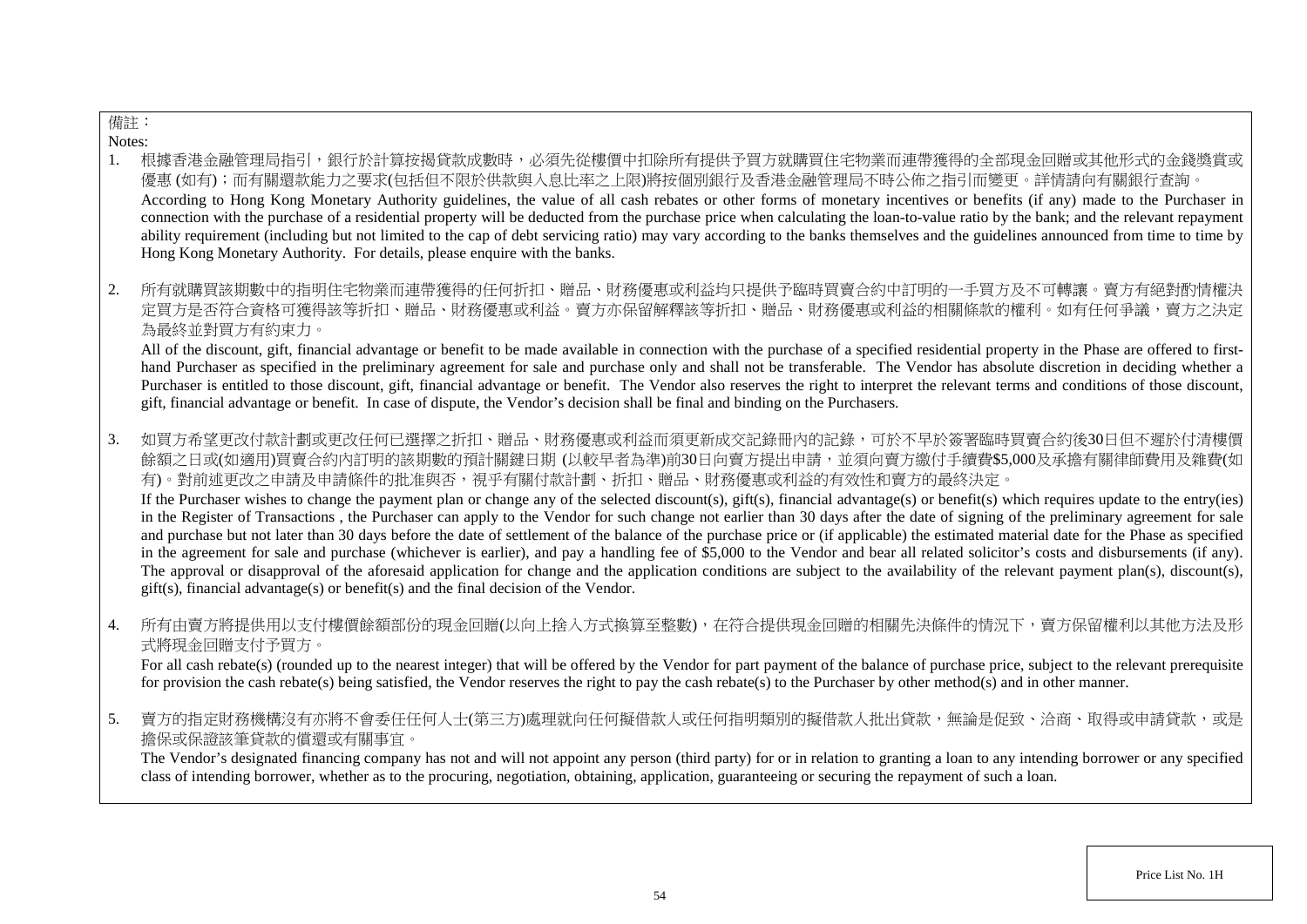6. 由賣方之指定財務機構提供的任何貸款,其最高貸款金額、息率及條款僅供參考,買方實際可獲得的貸款金額、息率及條款須視乎指定財務機構的獨立批核結果而 定,而且可能受法例及政府、香港金融管理局、銀行及相關監管機構不時發出之指引、公布、備忘等(不論是否對指定財務機構有約束力)影響。買方必須提供指定 財務機構所要求的資料及文件,否則貸款將不會獲批核。

The maximum loan amount, interest rate and terms of any loan to be offered by the Vendor's designated financing company are for reference only. The actual loan amount, interest rate and terms to be offered to the Purchaser shall be subject to the independent approval of the designated financing company, and may be affected by the laws and the guidelines, announcement, memorandum, etc. (whether the same is binding on the designated financing company) issued by the Government, Hong Kong Monetary Authority, banks and relevant regulatory authorities from time to time. The Purchaser shall provide information and documents requested from the designated financing company, otherwise, the loan shall not be approved.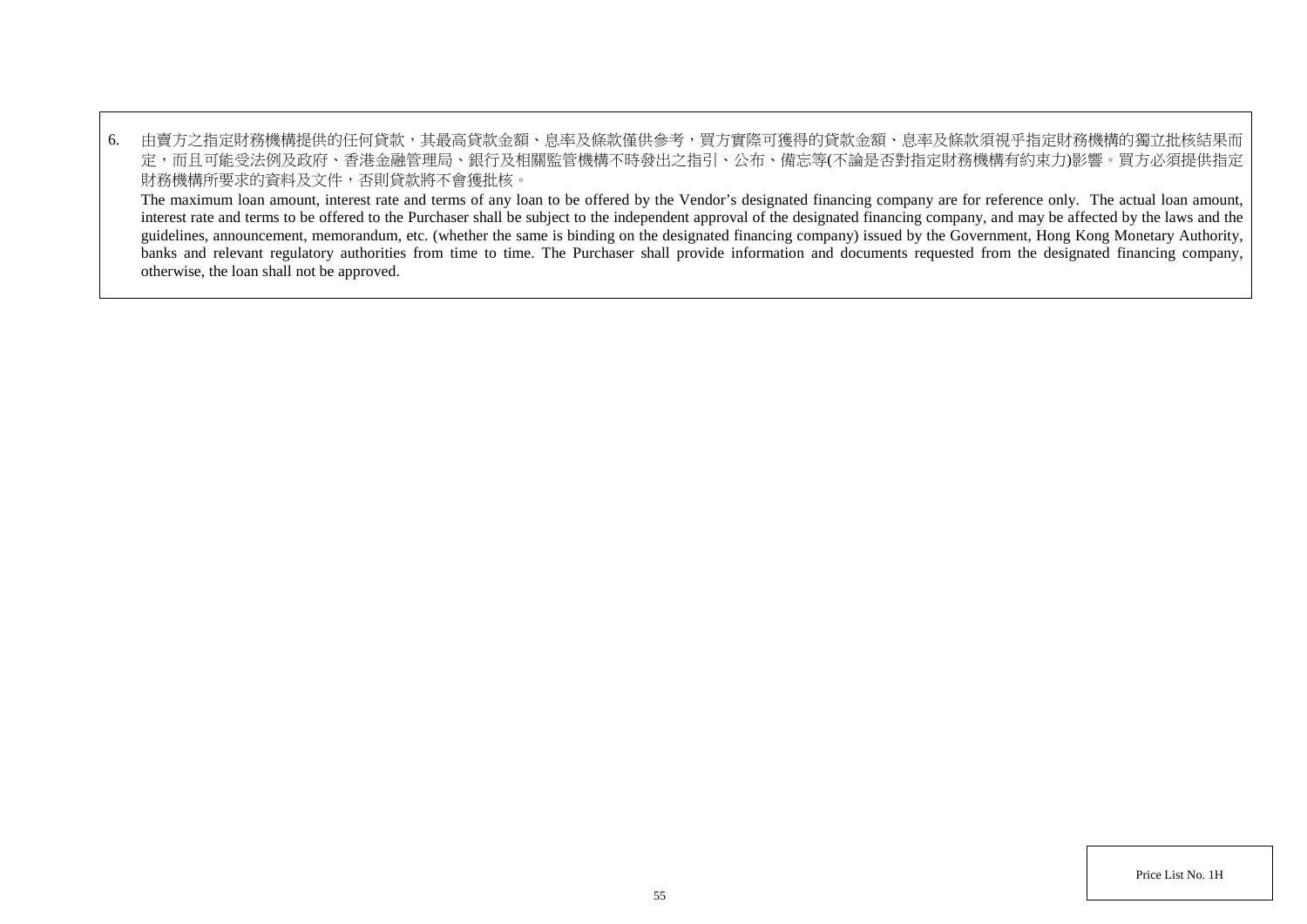附錄 1(a) 印花稅現金回贈

Annex 1(a) Stamp Duty Cash Rebate

(I) 買方須於付清樓價餘額之日或(如適用)買賣合約內訂明的該期數的預計關鍵日期(以較早者為準)前最少30日以書面((如需要)連同就買賣合約應付的所有印花稅的正 式繳付收據及(如賣方要求)賣方代表律師樓的相關收據)向賣方申請印花稅現金回贈,賣方會於收到申請並證實有關資料無誤後將印花稅現金回贈直接用於支付部 份樓價餘額。

The Purchaser shall apply to the Vendor in writing ((if necessary) accompanied with the official receipt(s) for payment of all stamp duty payable on the agreement for sale and purchase and (if the Vendor requests) the relevant receipt(s) of the Vendor's solicitors) for the Stamp Duty Cash Rebate at least 30 days before the date of settlement of the balance of the purchase price or (if applicable) the estimated material date for the Phase as specified in the agreement for sale and purchase (whichever is earlier). After the Vendor has received the application and duly verified the information to be correct, the Vendor will apply the Stamp Duty Cash Rebate for part payment of the balance of the purchase price directly.

(II) 如買方已從賣方的指定財務機構(『指定財務機構』)獲得過渡性貸款(詳情請參閱附錄1(b)),則印花稅現金回贈會首先支付予指定財務機構用作償還過渡性貸款的 未償還欠款,餘款(如有)才會用於支付部份樓價餘額。

If the Purchaser has obtained the Transitional Loan from the Vendor's designated financing company ("designated financing company") (please see Annex 1(b) for details), then the Stamp Duty Cash Rebate will first be paid to the designated financing company for repayment of any amount outstanding under the Transitional Loan and the balance (if any) will be applied for part payment of the balance of the purchase price.

- (III) 在賣方支付印花稅現金回贈金額後,(如滴用)即使實際就買賣合約應繳付的相關印花稅金額大於計算印花稅現金回贈所依據的金額,賣方亦無須再向買方支付任何 其他或額外印花稅現金回贈。若有爭議,賣方有權決定印花稅現金回贈的金額,有關決定為最終決定並對買方具有約束力。 After the Vendor has paid the amount of the Stamp Duty Cash Rebate, (if applicable) if the amount of the relevant stamp duty actually payable on the agreement for sale and purchase exceeds the amount based on which the Stamp Duty Cash Rebate is calculated, the Vendor is not required to pay any other or additional Stamp Duty Cash Rebate to the Purchaser. In case of dispute, the Vendor has the right to determine the amount of the Stamp Duty Cash Rebate, and such determination shall be final and binding on the Purchaser.
- (IV) 印花稅現金回贈受其他條款及細則約束。

The Stamp Duty Cash Rebate is subject to other terms and conditions.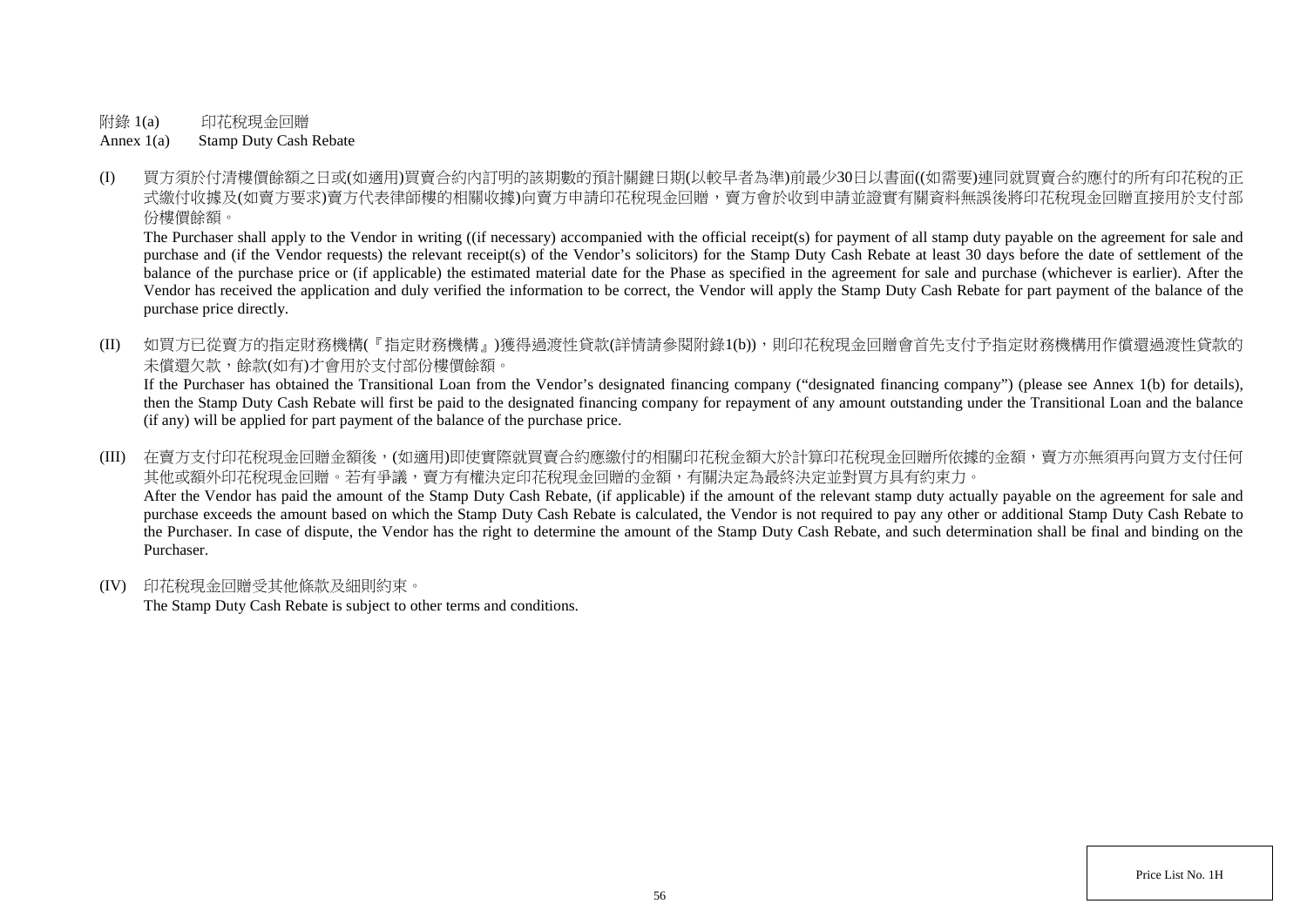#### 附錄 1(b) 過渡性貸款(只適用於買方為個人或香港註冊成立的有限公司及其所有股東及董事均為個人)

Annex 1(b) Transitional Loan (only applicable to the Purchaser who is individual or limited company incorporated in Hong Kong with all its shareholder(s) and director(s) being individual(s))

## 買方可向賣方的指定財務機構(『指定財務機構』)申請過渡性貸款(『過渡性貸款』),主要條款如下:

The Purchaser can apply to the Vendor's designated financing company ("designated financing company") for a Transitional Loan ("Transitional Loan"). Key terms are as follows:

- (I) 買方須於簽署臨時買賣合約時同時申請過渡性貸款。 The Purchaser shall make the application for the Transitional Loan at the same time as the signing of the preliminary agreement for sale and purchase.
- (II) 買方須提供指定財務機構所要求的財務資料及文件。 The Purchaser shall provide financial information and documents upon request from the designated financing company.
- (III) 過渡性貸款的到期日為按買賣合約付清樓價餘額的日期。

The maturity date of the Transitional Loan is the date of settlement of the balance of the purchase price in accordance with the agreement for sale and purchase.

- (IV) 利率為5%p.a.。如買方在到期日或之前準時還清過渡性貸款,將獲豁免貸款利息。 Interest rate shall be 5%p.a.. **If the Purchaser shall duly repay the Transitional Loan on or before the maturity date, interest on the Transitional Loan will be waived.**
- (V) 所有過渡性貸款的法律文件須由賣方代表律師準備,並於賣方代表律師的辦事處簽署。買方無須支付任何申請貸款的手續費或法律費用。如買方就過渡性貸款另 行自聘律師作為其代表律師,買方須負責其代表律師有關費用及雜費。 All legal documents of the Transitional Loan shall be prepared by the Vendor's solicitors and signed at the office of the Vendor's solicitors. The Purchaser will not be charged any handling fee or legal fee for processing the loan application. If the Purchaser shall instruct his/her/its own solicitors to act for him/her/it for the Transitional Loan, the Purchaser shall bear his/her/its own solicitors' relevant costs and disbursements.
- (VI) 在簽署買賣合約之時,買方須向賣方代表律師存放一筆款項,以使賣方代表律師安排在印花稅條例訂明的時限內讓印花稅署署長為買賣合約及(如印花稅條例要求) 臨時買賣合約加蓋印花。該筆款項金額相等於買賣合約(包括加蓋買賣合約副本的定額費用)及(如印花稅條例要求)臨時買賣合約的從價印花稅及(如適用)買家印花 稅的總額,減過渡性貸款的金額。

Upon signing of the agreement for sale and purchase, the Purchaser shall deposit with the Vendor's solicitors a fund for the Vendor's solicitors to arrange for the agreement for sale and purchase and (where required by the Stamp Duty Ordinance) the preliminary agreement for sale and purchase to be stamped by the Collector of Stamp Revenue within the time limit prescribed by the Stamp Duty Ordinance. The amount of the fund is equal to the total amount of ad valorem stamp duty on the agreement for sale and purchase (including the fixed fee for stamping a counterpart of the agreement for sale and purchase) and (where required by the Stamp Duty Ordinance) the preliminary agreement for sale and purchase and (if applicable) the amount of buyer's stamp duty, less the Transitional Loan amount.

(VII) 買方敬請向指定財務機構查詢有關貸款用途及詳情。貸款批出與否及其條款,指定財務機構有最終決定權。不論貸款獲批與否,買方仍須按買賣合約完成住宅物 業的交易及繳付住宅物業的樓價全數。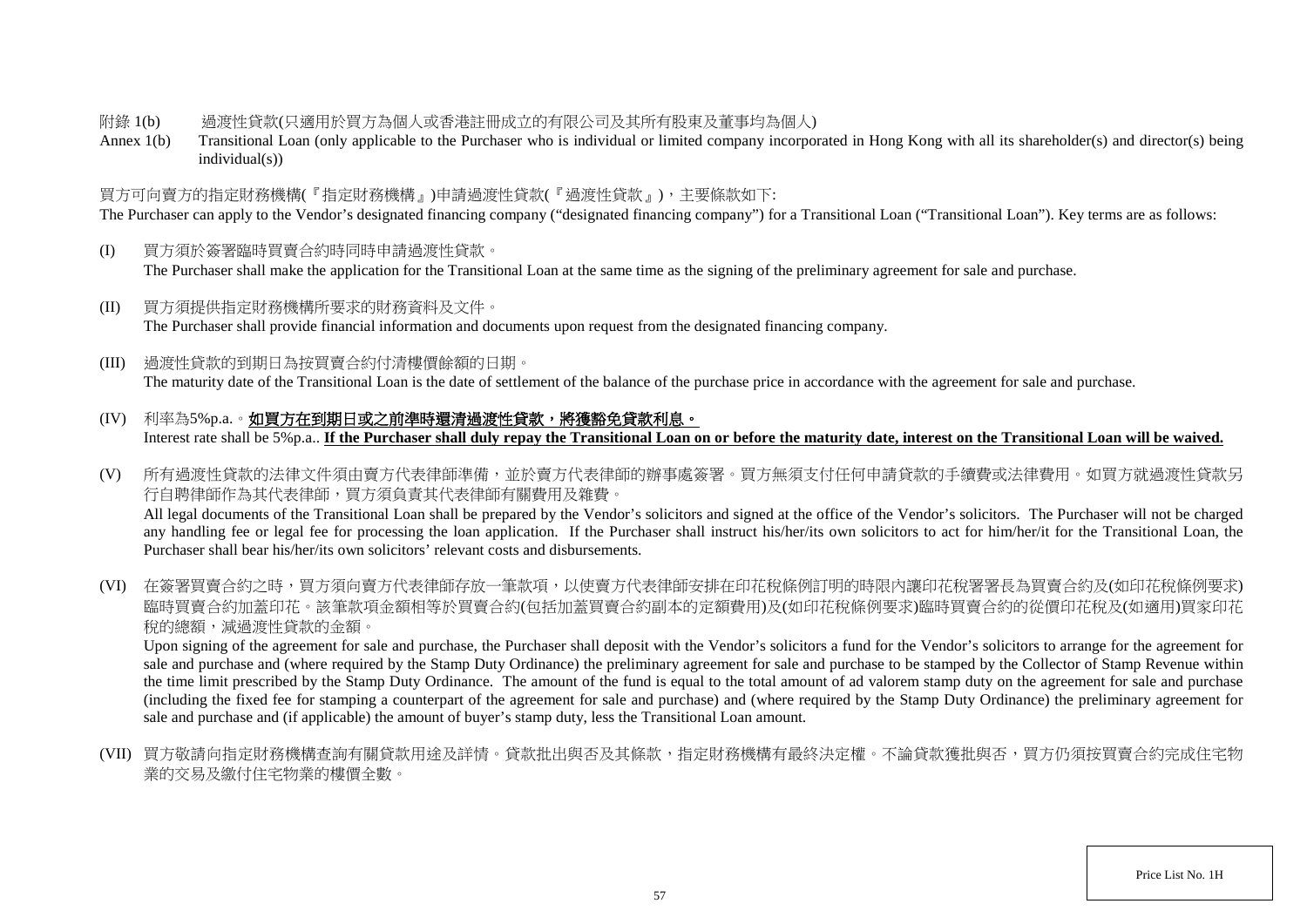The Purchaser is advised to enquire with the designated financing company about the purpose and details of the loan. The approval or disapproval of the loan and the terms thereof are subject to the final decision of the designated financing company. Irrespective of whether the loan is approved or not, the Purchaser shall complete the purchase of the residential property and shall pay the full purchase price of the residential property in accordance with the agreement for sale and purchase.

(VIII) 此貸款受其他條款及細則約束。

This loan is subject to other terms and conditions.

(IX) 賣方無給予或視之為已給予任何就過渡性貸款之批核的陳述或保證。

No representation or warranty is given or shall be deemed to have been given by the Vendor as to the approval of the Transitional Loan.

1. 如買方享有印花稅現金回贈但沒有使用過渡性貸款,在買方按買賣合約付清樓價餘額的情況下,可就每個住宅物業獲港幣\$5,000現金回贈(『港幣\$5,000現金回 贈』)。

If the Purchaser is entitled to the Stamp Duty Cash Rebate but has not utilized the Transitional Loan, subject to settlement of the balance of the purchase price in accordance with the agreement for sale and purchase, a cash rebate of HK\$5,000 for each residential property ("HK\$5,000 Cash Rebate") would be offered to the Purchaser.

2. 買方須於付清樓價餘額之日或(如適用)買賣合約內訂明的該期數的預計關鍵日期(以較早者為準)前最少30日,以書面向賣方申請港幣\$5,000現金回贈,賣方會於收 到申請並證實有關資料無誤後將港幣\$5,000現金回贈直接用於支付部份樓價餘額。

The Purchaser shall apply to the Vendor in writing for the HK\$5,000 Cash Rebate at least 30 days before the date of settlement of balance of purchase price or (if applicable) the estimated material date for the Phase as specified in the agreement for sale and purchase (whichever is earlier). After the Vendor has received the application and duly verified the information to be correct, the Vendor will apply the HK\$5,000 Cash Rebate for part payment of the balance of the purchase price directly.

3. 為免疑問,就購買每個住宅物業,買方只可選擇使用過渡性貸款或獲得港幣\$5,000現金回贈的其中一項。買方須為於同一份臨時買賣合約下購買的所有住宅物業選 擇相同之優惠。

For the avoidance of doubt, for each purchase of a residential property, the Purchaser can only choose either to utilize the Transitional Loan or to obtain the HK\$5,000 Cash Rebate. The Purchaser must choose the same offer for all the residential properties purchased under the same preliminary agreement for sale and purchase.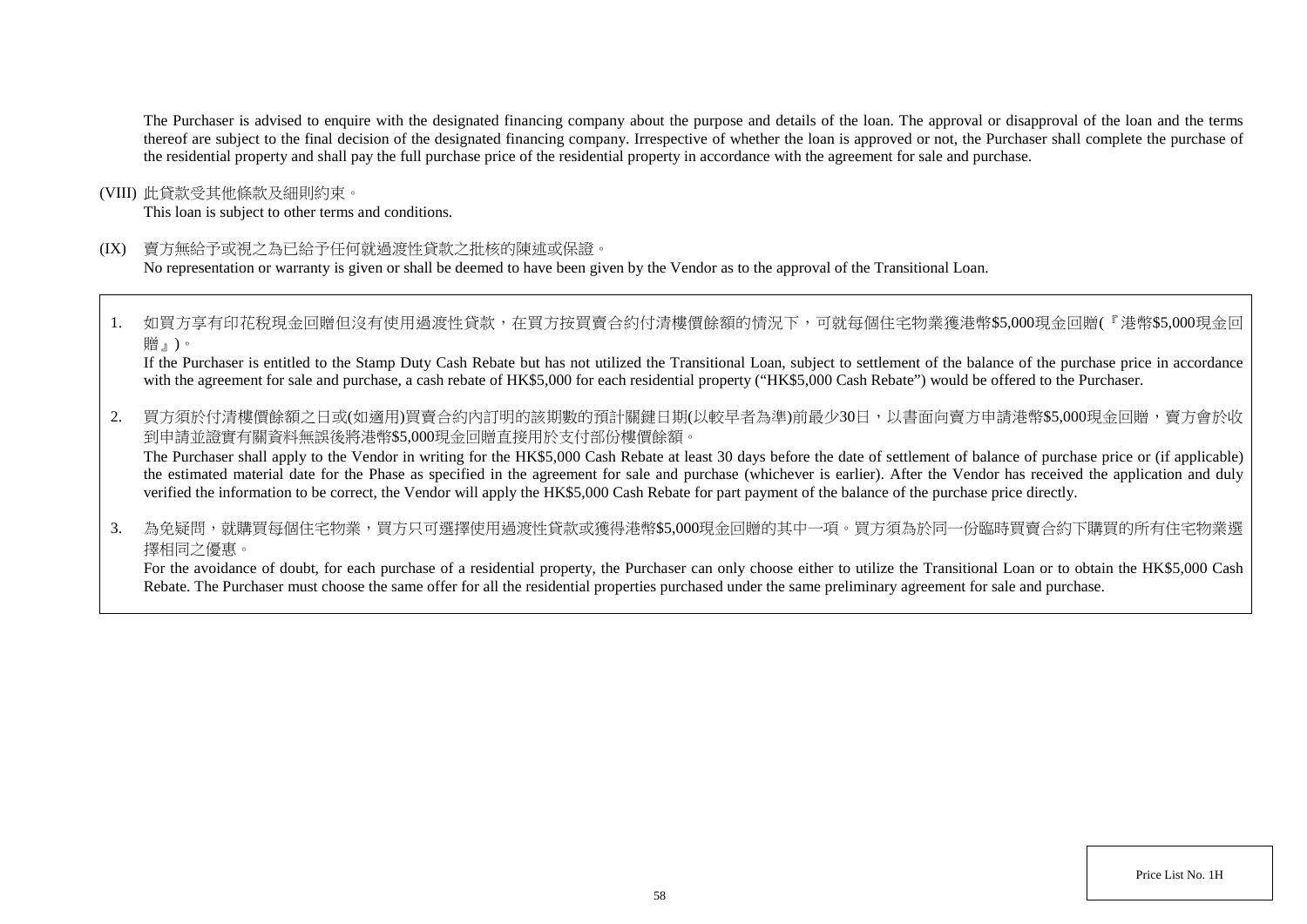- 附錄 2(a) 備用第一按揭貸款(只適用於買方為個人或香港註冊成立的有限公司及其所有股東及董事均為個人)
- Annex 2(a) Standby First Mortgage Loan (only applicable to the Purchaser who is individual or limited company incorporated in Hong Kong with all its shareholder(s) and director(s) being individual(s))

# 賣方的指定財務機構(『指定財務機構』)提供備用第一按揭貸款 (『第一按揭貸款』) 之主要條款如下:

The key terms of a Standby First Mortgage Loan ("First Mortgage Loan") offered by the Vendor's designated financing company ("designated financing company") are as follows:

(I) 買方必須於付清樓價餘額之日或(如適用)買賣合約內訂明的該期數的預計關鍵日期(以較早者為準)前最少60日以書面向指定財務機構申請第一按揭貸款。 The Purchaser shall make a written application to the designated financing company for a First Mortgage Loan not less than 60 days before date of settlement of the balance of the purchase price or (if applicable) the estimated material date for the Phase as specified in the agreement for sale and purchase (whichever is earlier).

# (II) 指定財務機構會因應買方及其擔保人**(**如有**)**的信貸審查及評估結果,對有關付款計劃所述的貸款條款**(**包括但不限於貸款金額、利率、年期及**/**或其他條件**)**作出 調整。

In accordance with the result of credit check and assessment of the Purchaser and his/her/its guarantor(s) (if any), the designated financing company will adjust **the loan term(s) (including without limitation the loan amount, the interest rate, the tenor and/ or the other conditions) as set out in the relevant payment plan.**

- (III) 第一按揭貸款的最高金額為有關付款計劃所述之淨樓價的80%,惟貸款金額不可超過應繳付之樓價餘額。指定財務機構會因應買方及其擔保人(如有)的信貸評 估,對貸款金額作出調整。因應不同付款計劃的支付條款,如買方意欲申請最高貸款金額,可能須提前支付樓價餘額。 The maximum First Mortgage Loan amount shall be 80% of the net purchase price as mentioned in the relevant payment plan, provided that the loan amount shall not exceed the balance of purchase price payable. The designated financing company will adjust the loan amount in accordance with the credit assessment of the Purchaser and his/her/its guarantor (if any). Depending on the different terms of payment of the payment plans, the Purchaser intending to apply for the maximum loan amount may have to early settle the balance of purchase price.
- (IV) 第一按揭貸款以該住宅物業之第一法定按揭作抵押。 The First Mortgage Loan shall be secured by a first legal mortgage over the residential property.
- (V) 該住宅物業只可供買方自住。 The residential property shall only be self-occupied by the Purchaser.
- (VI) 第一按揭貸款年期最長為25年。 The maximum tenor of First Mortgage Loan shall be 25 years.
- (VII) 首24個月之按揭利率為香港上海匯豐銀行有限公司不時報價之港元最優惠利率 (『港元最優惠利率』) 減2.85% p.a.,其後之按揭利率為港元最優惠利率加1% p.a.,利率浮動。最終利率以指定財務機構審批結果而定。

Interest rate for the first 24 months shall be Hong Kong Dollar Best Lending Rate quoted from time to time by The Hongkong and Shanghai Banking Corporation Limited ("Hong Kong Dollar Best Lending Rate") minus 2.85% p.a., thereafter at Hong Kong Dollar Best Lending Rate plus 1% p.a., subject to fluctuation. The final interest rate will be subject to approval by the designated financing company.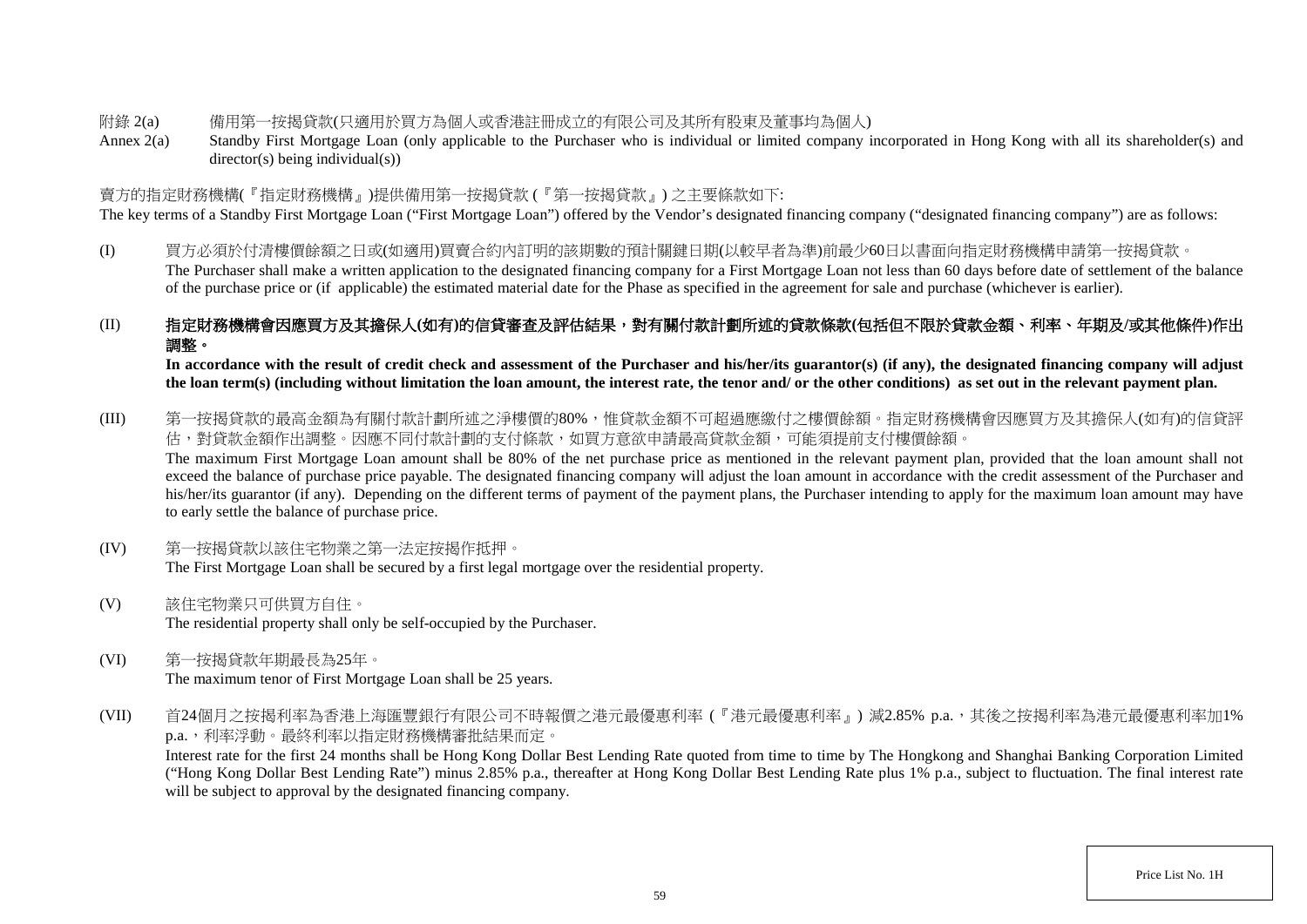- (VIII) 買方須以按月分期償還第一按揭貸款。 The Purchaser shall repay the First Mortgage Loan by monthly instalments.
- (IX) 買方及其擔保人(如有)須提供足夠文件證明其還款能力,包括但不限於在指定財務機構要求下提供信貸報告、最近2年的稅單、其他收入證明及/或銀行紀錄。 指定財務機構會對買方及其擔保人(如有)進行信貸審查及評估。

The Purchaser and his/her/its guarantor (if any) shall provide sufficient documents to prove his/her/its repayment ability, including without limitation the provision of credit report, Tax Demand Notes of latest 2 years, other income proof and/or banking record upon request from the designated financing company. The designated financing company will conduct credit check and assessment on the Purchaser and his/her/its guarantor (if any).

- (X) 第一按揭貸款申請須由指定財務機構獨立審批。 The First Mortgage Loan shall be approved by the designated financing company independently.
- (XI) 買方須就申請第一按揭貸款支付港幣\$5,000不可退還的申請手續費。 The Purchaser shall pay HK\$5,000 being the non-refundable application fee for the First Mortgage Loan.
- (XII) 所有第一按揭貸款法律文件須由賣方代表律師辦理,並由買方負責有關律師費用及雜費。買方可選擇另行自聘律師作為買方代表律師,在此情況下,買方亦須 負責其代表律師有關第一按揭貸款的律師費用及雜費。

All legal documents of First Mortgage Loan shall be handled by the Vendor's solicitors and all the costs and disbursements relating thereto shall be borne by the Purchaser. The Purchaser can choose to instruct his/her/its own solicitors to act for him/her/it, and in such event, the Purchaser shall also bear his/her/its own solicitors' costs and disbursements relating to the First Mortgage Loan.

(XIII) 買方敬請向指定財務機構查詢有關第一按揭貸款用途及詳情。第一按揭貸款批出與否、批出貸款金額及其條款,指定財務機構有最終決定權。不論審批結果如 何,買方仍須按買賣合約完成住宅物業的交易及繳付住宅物業的樓價全數。

The Purchaser is advised to enquire with the designated financing company about the purpose and the details of the First Mortgage Loan. The approval, disapproval or the approved loan amount of the First Mortgage Loan and the terms thereof are subject to the final decision of the designated financing company. Irrespective of the assessment result, the Purchaser shall complete the purchase of the residential property and shall pay the full purchase price of the residential property in accordance with the agreement for sale and purchase.

- (XIV) 第一按揭貸款受其他條款及細則約束。 The First Mortgage Loan is subject to other terms and conditions.
- (XV) 賣方無給予或視之為已給予任何就第一按揭貸款之安排及批核的陳述或保證。 No representation or warranty is given or shall be deemed to have been given by the Vendor as to the arrangement and the approval of the First Mortgage Loan.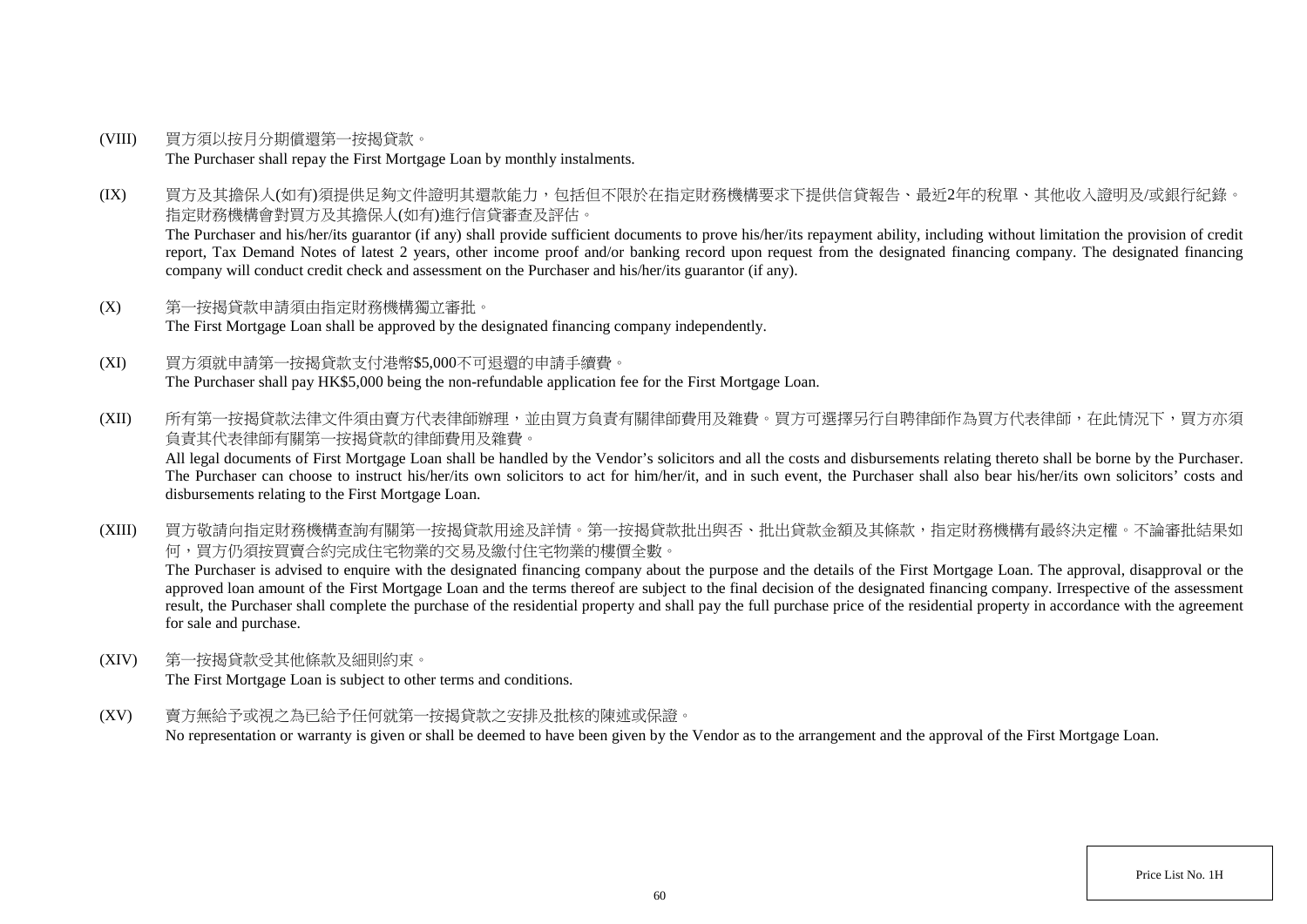附錄 2(b) 備用第二按揭貸款(只適用於買方為個人或香港註冊成立的有限公司及其所有股東及董事均為個人)

Annex 2(b) Standby Second Mortgage Loan (only applicable to the Purchaser who is individual or limited company incorporated in Hong Kong with all its shareholder(s) and director(s) being individual(s))

## 賣方的指定財務機構(『指定財務機構』)提供備用第二按揭貸款 (『第二按揭貸款』) 之主要條款如下:

The key terms of a Standby Second Mortgage Loan ("Second Mortgage Loan") offered by the Vendor's designated financing company ("designated financing company") are as follows:

(I) 買方必須於付清樓價餘額之日或(如適用)買賣合約內訂明的該期數的預計關鍵日期(以較早者為準)前最少60日以書面向指定財務機構申請第二按揭貸款。 The Purchaser shall make a written application to the designated financing company for a Second Mortgage Loan not less than 60 days before the date of settlement of the balance of the purchase price or (if applicable) the estimated material date for the Phase as specified in the agreement for sale and purchase (whichever is earlier).

# (II) 指定財務機構會因應買方及其擔保人**(**如有**)**的信貸審查及評估結果,對有關付款計劃所述的貸款條款**(**包括但不限於貸款金額、利率、年期及**/**或其他條件**)**作出 調整。

In accordance with the result of credit check and assessment of the Purchaser and his/her/its guarantor(s) (if any), the designated financing company will adjust **the loan term(s) (including without limitation the loan amount, the interest rate, the tenor and/ or the other conditions) as set out in the relevant payment plan.**

(III) 第二按揭貸款的最高金額為有關付款計劃所述之淨樓價的25%,惟第一按揭貸款(由第一按揭銀行提供)及第二按揭貸款總金額不可超過淨樓價的80%,或應繳付 之樓價餘額,以較低者為準。指定財務機構會因應買方及其擔保人(如有)的信貸評估,對貸款金額作出調整。 The maximum Second Mortgage Loan amount shall be 25% of the net purchase price as mentioned in the relevant payment plan, provided that the total amount of first mortgage loan (offered by the first mortgagee bank) and the Second Mortgage Loan shall not exceed 80% of the net purchase price, or the balance of purchase price payable, whichever is lower. The designated financing company will adjust the loan amount in accordance with the credit assessment of the Purchaser and his/her/its guarantor (if any).

- (IV) 第二按揭貸款以該住宅物業之法定按揭作抵押。 The Second Mortgage Loan shall be secured by a legal mortgage over the residential property.
- (V) 該住宅物業只可供買方自住。 The residential property shall only be self-occupied by the Purchaser.
- (VI) 第二按揭貸款年期最長為25年,或第一按揭貸款(由第一按揭銀行提供)之年期,以較短者為準。 The maximum tenor of Second Mortgage Loan shall be 25 years or the tenor of first mortgage loan (offered by the first mortgagee bank), whichever is shorter.
- (VII) 首24個月之按揭利率為香港上海匯豐銀行有限公司不時報價之港元最優惠利率(『港元最優惠利率』)減2.85% p.a. 其後之按揭利率為港元最優惠利率加1% p.a., 利率浮動。最終利率以指定財務機構審批結果而定。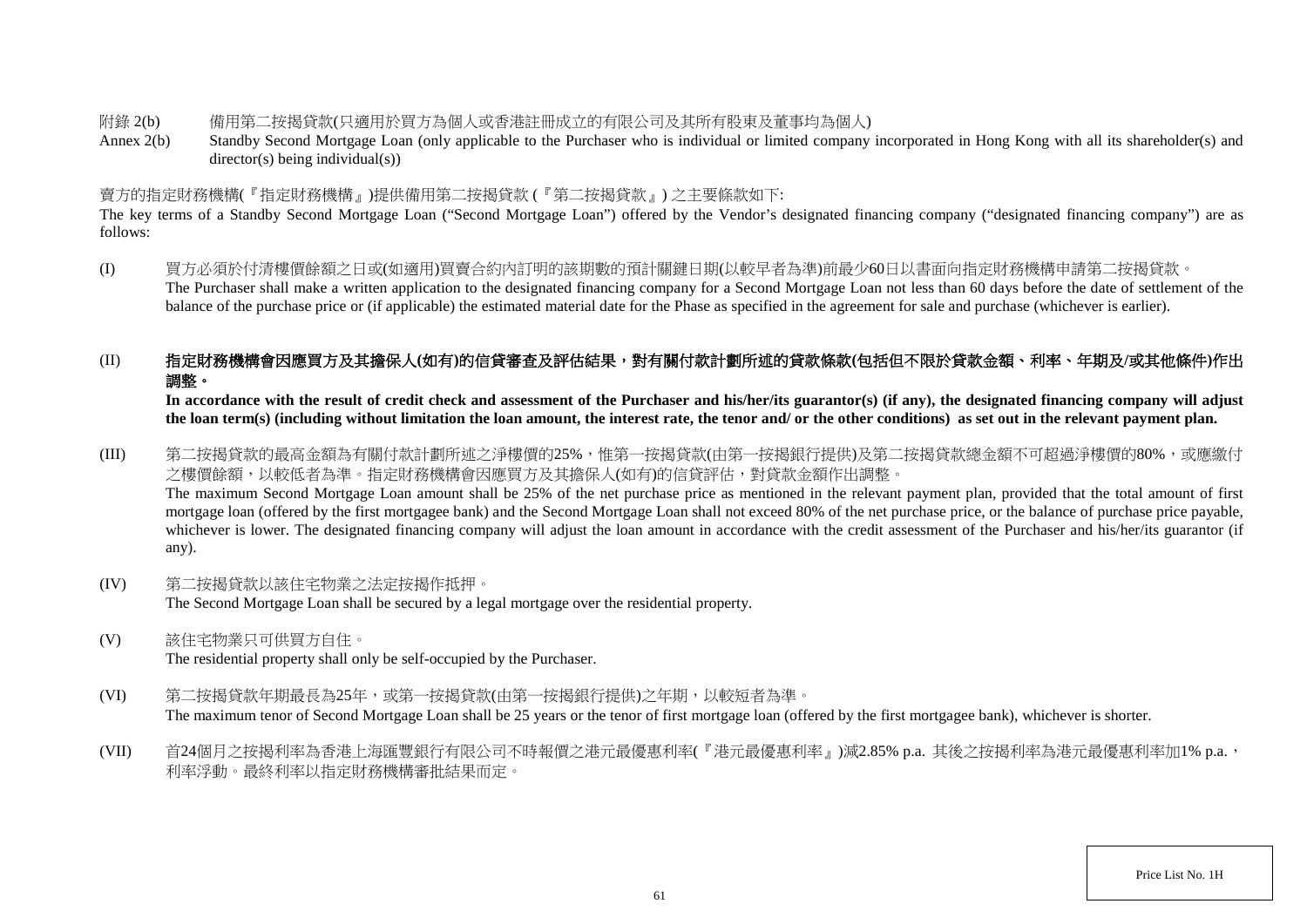Interest rate for the first 24 months shall be Hong Kong Dollar Best Lending Rate quoted from time to time by The Hongkong and Shanghai Banking Corporation Limited ("Hong Kong Dollar Best Lending Rate") minus 2.85% p.a., thereafter at Hong Kong Dollar Best Lending Rate plus 1% p.a., subject to fluctuation. The final interest rate will be subject to approval by the designated financing company.

(VIII) 買方須以按月分期償還第二按揭貸款。

The Purchaser shall repay the Second Mortgage Loan by monthly instalments.

(IX) 買方及其擔保人(如有)須提供足夠文件證明其還款能力,包括但不限於在指定財務機構要求下提供信貸報告、最近2年的稅單、其他收入證明及/或銀行紀錄。 指定財務機構會對買方及其擔保人(如有)進行信貸審查及評估。

The Purchaser and his/her/its guarantor (if any) shall provide sufficient documents to prove his/her/its repayment ability, including without limitation the provision of credit report, Tax Demand Notes of latest 2 years, other income proof and/or banking record upon request from the designated financing company. The designated financing company will conduct credit check and assessment on the Purchaser and his/her/its guarantor (if any).

(X) 第一按揭銀行須為指定財務機構所指定及轉介之銀行,買方並且須首先得到該銀行同意辦理第二按揭貸款。

The first mortgagee bank shall be nominated and referred by the designated financing company and the Purchaser shall obtain prior consent from the first mortgagee bank to apply for the Second Mortgage Loan.

- (XI) 第一按揭貸款(由第一按揭銀行提供)及第二按揭貸款須由有關承按機構獨立審批。 The first mortgage loan (offered by the first mortgagee bank) and the Second Mortgage Loan shall be approved by the relevant mortgagees independently.
- (XII) 所有第二按揭貸款法律文件須由賣方代表律師辦理,並由買方負責有關律師費用及雜費。買方可選擇另行自聘律師作為買方代表律師,在此情況下,買方亦須 負責其代表律師有關第二按揭貸款的律師費用及雜費。

All legal documents of the Second Mortgage Loan shall be handled by the Vendor's solicitors and all the costs and disbursements relating thereto shall be borne by the Purchaser. The Purchaser can choose to instruct his/her/its own solicitors to act for him/her/it, and in such event, the Purchaser shall also bear his/her/its own solicitors' costs and disbursements relating to the Second Mortgage Loan.

- (XIII) 買方須就申請第二按揭貸款支付港幣\$5,000不可退還的申請手續費。 The Purchaser shall pay HK\$5,000 being the non-refundable application fee for the Second Mortgage Loan.
- (XIV) 買方敬請向指定財務機構查詢有關第二按揭貸款用途及詳情。第二按揭貸款批出與否、批出貸款金額及其條款,指定財務機構有最終決定權。不論審批結果如 何,買方仍須按買賣合約完成住宅物業的交易及繳付住宅物業的樓價全數。

The Purchaser is advised to enquire with the designated financing company about the purpose and the details of the Second Mortgage Loan. The approval, disapproval or the approved loan amount of the Second Mortgage Loan and the terms thereof are subject to the final decision of the designated financing company. Irrespective of the assessment result, the Purchaser shall complete the purchase of the residential property and shall pay the full purchase price of the residential property in accordance with the agreement for sale and purchase.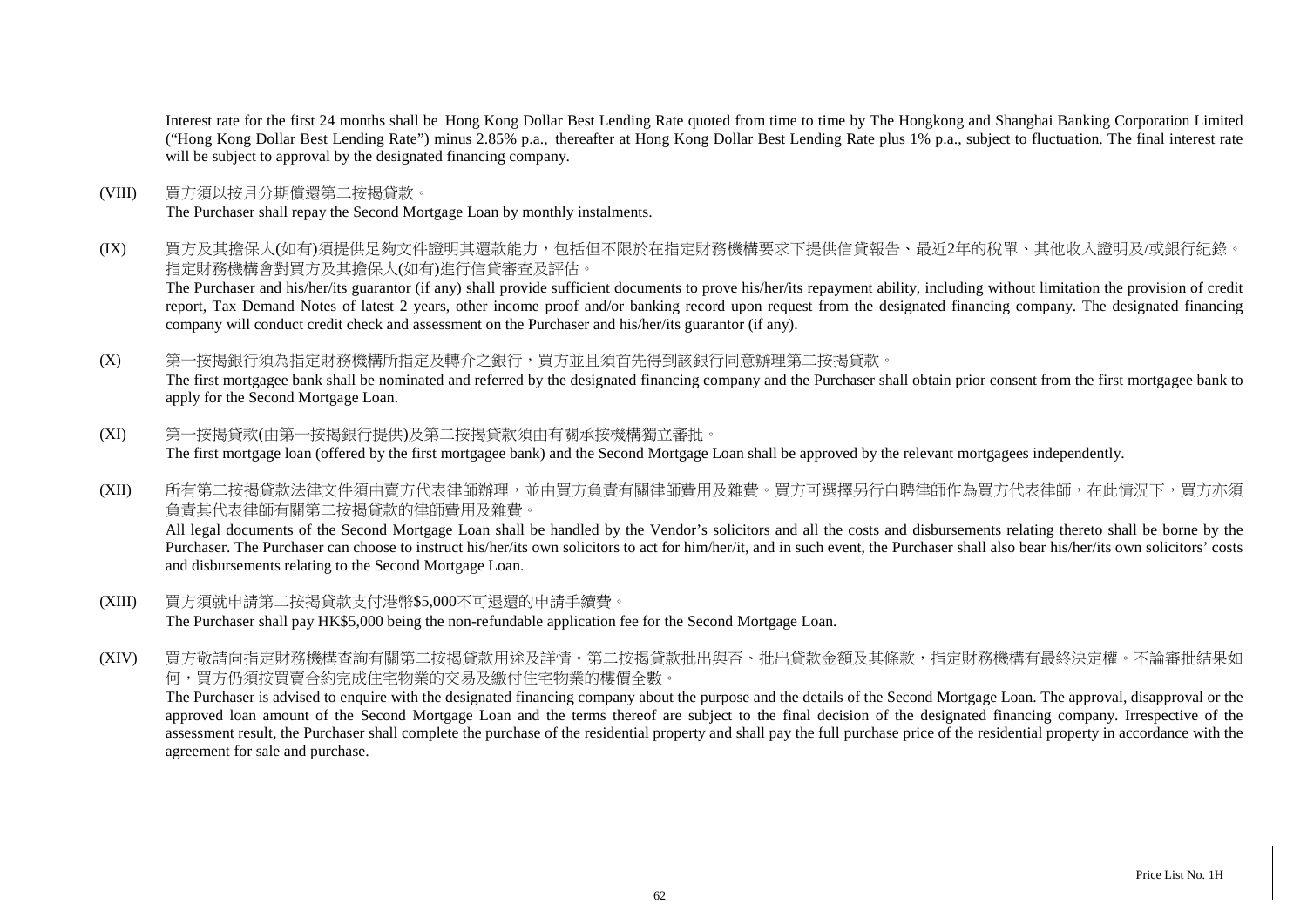- (XV) 此第二按揭貸款受其他條款及細則約束。 This Second Mortgage Loan is subject to other terms and conditions.
- (XVI) 賣方無給予或視之為已給予任何就第二按揭貸款之安排及批核的陳述或保證。 No representation or warranty is given or shall be deemed to have been given by the Vendor as to the arrangement and the approval of the Second Mortgage Loan.

## 備註:銀行會根據香港金融管理局的指引,將第二按揭貸款的條款納入銀行的按揭審批考慮。詳情請向有關銀行查詢。

Note: The bank will, in the course of approving any mortgage, take into account the terms and conditions of the Second Mortgage Loan in accordance with Hong Kong Monetary Authority guidelines. For details, please enquire with the banks.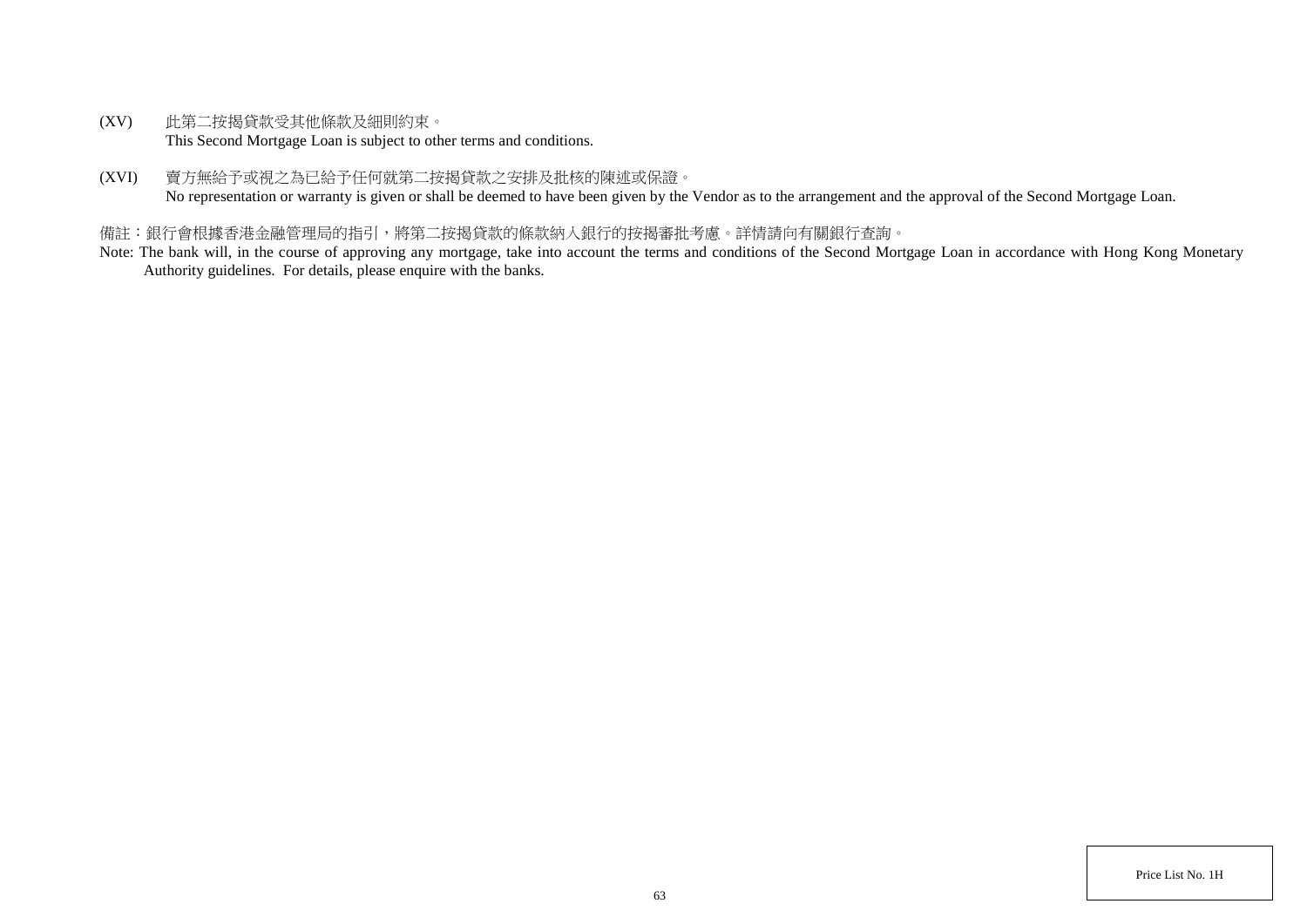附錄 2(c) Regency 120 Plus (只適用於個人名義買方)

Annex  $2(c)$  Regency 120 Plus (applicable only to the Purchaser(s) who is/are individual(s))

買方可向賣方的指定財務機構(『指定財務機構』)申請Regency 120 Plus (『樓價貸款』),主要條款如下: The Purchaser can apply to the Vendor's designated financing company ("designated financing company") for the Regency 120 Plus ("Payment Financing"). Key terms are as follows:

- (I) 買方必須於付清樓價餘額之日或(如適用)買賣合約內訂明的該期數的預計關鍵日期(以較早者為準)前最少60日以書面向指定財務機構申請樓價貸款。 The Purchaser shall make a written application to the designated financing company for a Payment Financing not less than 60 days before date of settlement of the balance of the purchase price or (if applicable) the estimated material date for the Phase as specified in the agreement for sale and purchase (whichever is earlier).
- (II) 樓價貸款必須以該住宅物業之第一法定按揭及一個香港住宅物業(『現有物業』)之第一法定按揭作為抵押。以下為現有物業的基本要求: The Payment Financing shall be secured by a first legal mortgage over the residential property and a first legal mortgage over a Hong Kong residential property ("Existing Property"). The following are the basic requirements of the Existing Property:
	- 現有物業的業主(或其中一位業主)必須為買方(或買方其中一位)或買方的近親(即配偶、父母、子女、兄弟、姊妹、祖父母、外祖父母、孫、孫女、外孫或外孫 女)或買方其中一位的近親;及

The registered owner of the Existing Property (or any one of the registered owners) must be the Purchaser (or any one of the Purchasers) or a close relative (i.e. spouse, parents, children, brothers, sisters, grandparents or grandchildren) of the Purchaser or a close relative of any one of the Purchasers; and

- 現有物業的業權良好;及 The title to the Existing Property is good; and
- 現有物業沒有出租;及 The Existing Property is not leased out; and
- 現有物業沒有銀行按揭以外的其他按揭或產權負擔;及 The Existing Property is not subject to any mortgage or incumbrance other than bank mortgage; and
- 現有物業不屬於村屋、1980年前發出入伙紙的單幢式住宅物業、有轉讓限制的物業或非屋苑式的離鳥物業等;及 The Existing Property is not a village-type house, residential property in a single block with an Occupation Permit issued before 1980, property which is subject to alienation restrictions and non-estate-type property situated on the outlying islands, etc.; and
- 現有物業的價值必須符合以下要求: The value of the Existing Property must satisfy the following requirement: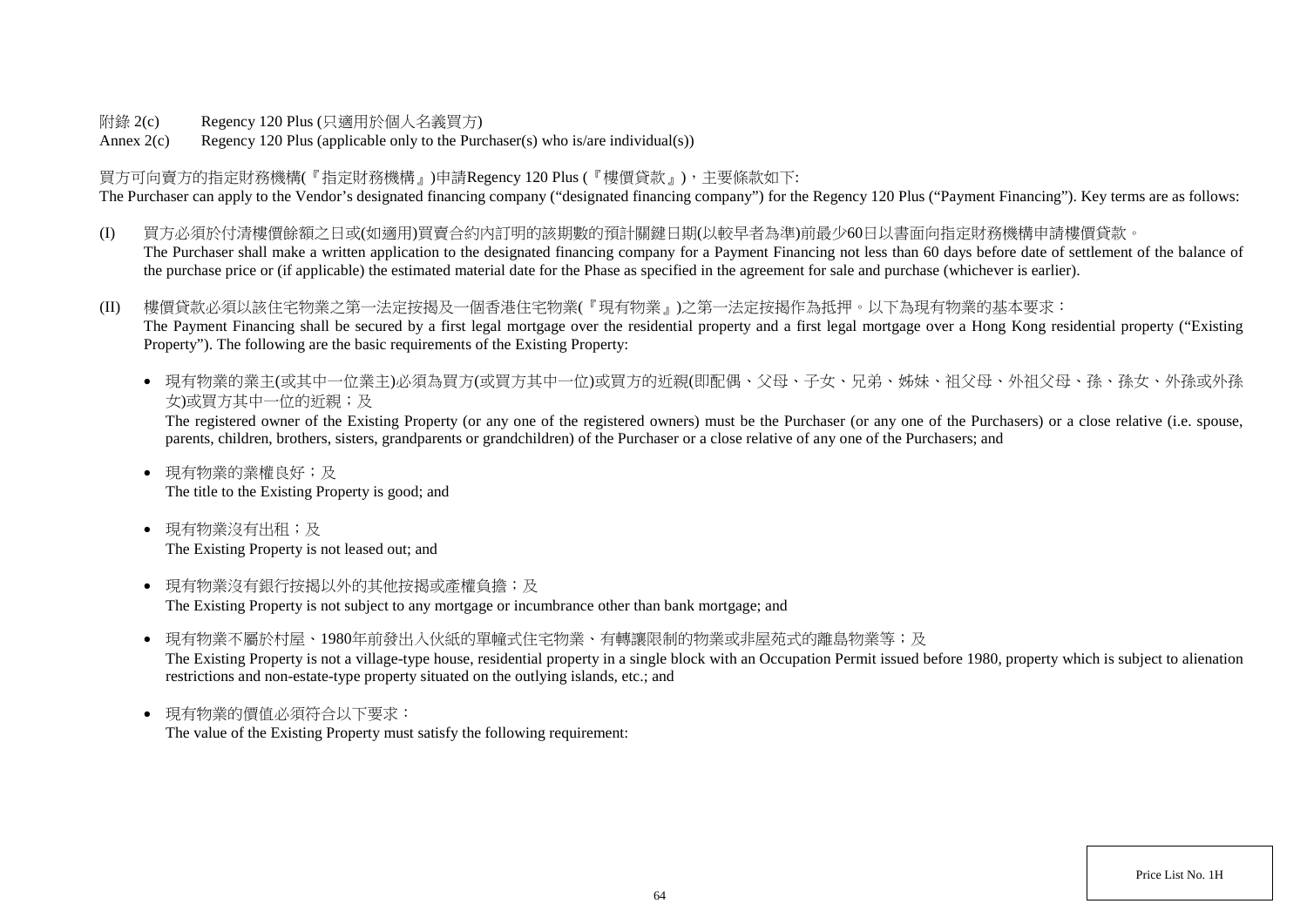| 於申請Regency 120 Plus時,現有物業的按揭                    | 指定財務機構估算現有物業的價值                                                                                                                                                    |
|-------------------------------------------------|--------------------------------------------------------------------------------------------------------------------------------------------------------------------|
| 情況:                                             | The designated financing company's valuation of the Existing Property                                                                                              |
| The mortgage status of the Existing Property at |                                                                                                                                                                    |
| the time of application for Regency 120 Plus:   |                                                                                                                                                                    |
| 沒有任何按揭                                          | 不低於住宅物業之樓價的30%(或總樓價的30%,如購買兩個或以上住宅物業)                                                                                                                              |
| does not have any mortgage                      | not less than 30% of the purchase price (or 30% of the total purchase price, if two or above residential properties are<br>purchased) of the residential property. |
| 有銀行按揭                                           | 不低於住宅物業之樓價的60% (或總樓價的60%, 如購買兩個或以上住宅物業)                                                                                                                            |
| mortgaged to a bank                             | not less than 60% of the purchase price (or 60% of the total purchase price, if two or above residential properties are<br>purchased) of the residential property. |

# 儘管符合上述要求,指定財務機構保留權利不接受現有物業作為抵押品。

Notwithstanding meeting the above requirements, the designated financing company reserves the right not to accept the Existing Property as security.

# (III) 樓價貸款的最高金額為:

The maximum amount of Payment Financing shall be:

| 於申請Regency 120 Plus時,現有物業的按揭                    | 樓價貸款的最高金額                                                                                                           |
|-------------------------------------------------|---------------------------------------------------------------------------------------------------------------------|
| 情況:                                             | The maximum amount of the Payment Financing                                                                         |
| The mortgage status of the Existing Property at |                                                                                                                     |
| the time of application for Regency 120 Plus:   |                                                                                                                     |
| 沒有任何按揭                                          | (如現有物業的估算價值為樓價30%或以上,但少於樓價40%)樓價的75%扣除所有賣方將提供用以支付樓<br>$\bullet$                                                     |
| does not have any mortgage                      | 價餘額部份的現金回贈(如有)後的金額,惟貸款金額不可超過應繳付之樓價餘額;或                                                                              |
|                                                 | (if the valuation of the Existing Property is 30% of the purchase price or above, but less than 40% of the purchase |
|                                                 | price) 75% of the purchase price less all cash rebate(s) (if any) that will be offered by the Vendor for part       |
|                                                 | payment of the balance of purchase price, provided that the loan amount shall not exceed the balance of purchase    |
|                                                 | price payable; or                                                                                                   |
|                                                 |                                                                                                                     |
|                                                 | (如現有物業的估算價值為樓價40%或以上,但少於樓價50%)樓價的85%扣除所有賣方將提供用以支付樓<br>$\bullet$                                                     |
|                                                 | 價餘額部份的現金回贈(如有)後的金額,惟貸款金額不可超過應繳付之樓價餘額;或                                                                              |
|                                                 | (if the valuation of the Existing Property is 40% of the purchase price or above, but less than 50% of the purchase |
|                                                 | price) 85% of the purchase price less all cash rebate(s) (if any) that will be offered by the Vendor for part       |
|                                                 | payment of the balance of purchase price, provided that the loan amount shall not exceed the balance of purchase    |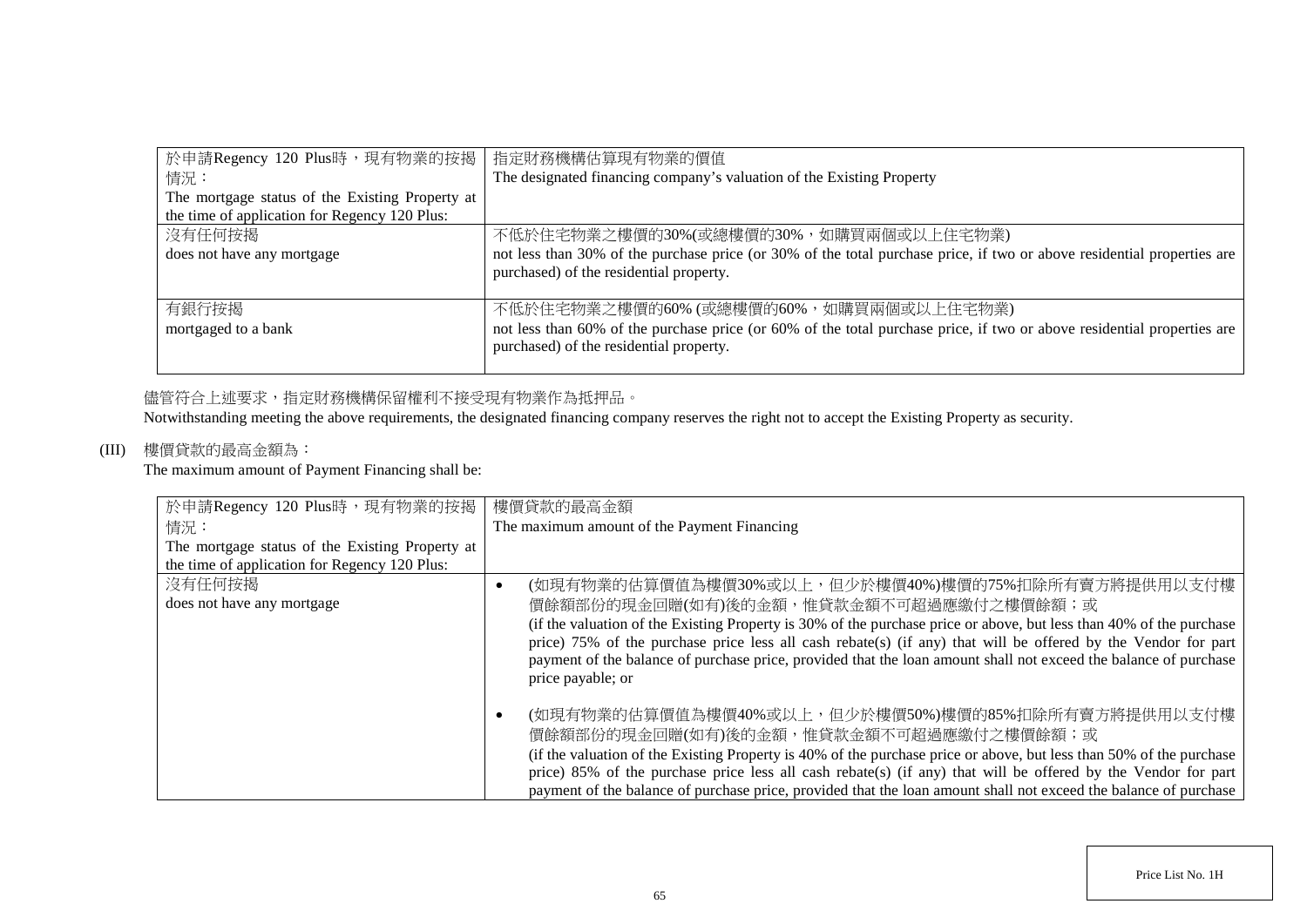|                              | price payable; or<br>(如現有物業的估算價值為樓價50%或以上)樓價的95%扣除所有賣方將提供用以支付樓價餘額部份的現<br>٠<br>金回贈(如有)後的金額,惟貸款金額不可超過應繳付之樓價餘額。<br>(if the valuation of the Existing Property is 50% of the purchase price or above) 95% of the purchase price less |
|------------------------------|----------------------------------------------------------------------------------------------------------------------------------------------------------------------------------------------------------------------------------|
|                              | all cash rebate(s) (if any) that will be offered by the Vendor for part payment of the balance of purchase price,<br>provided that the loan amount shall not exceed the balance of purchase price payable.                       |
| 有銀行按揭<br>mortgaged to a bank | (如現有物業的估算價值為樓價60%或以上,但少於樓價70%)樓價的100%;或<br>$\bullet$<br>(if the valuation of the Existing Property is 60% of the purchase price or above, but less than 70% of the purchase<br>price) 100% of the purchase price; or             |
|                              | (如現有物業的估算價值為樓價70%或以上,但少於樓價80%)樓價的110%;或<br>$\bullet$<br>(if the valuation of the Existing Property is 70% of the purchase price or above, but less than 80% of the purchase<br>price) 110% of the purchase price; or             |
|                              | (如現有物業的估算價值為樓價80%或以上)樓價的120%。<br>$\bullet$<br>(if the valuation of the Existing Property is 80% of the purchase price or above)120% of the purchase price.                                                                       |

因應不同付款計劃的支付條款,如買方意欲申請最高貸款金額,可能須提前支付樓價餘額。指定財務機構會因應買方及其擔保人(如有)的信貸評估結果,對貸款金 額作出調整。

Depending on the different terms of payment of the payment plans, the Purchaser intending to apply for the maximum loan amount may have to early settle the balance of purchase price. The designated financing company will adjust the loan amount in accordance with the credit assessment of the Purchaser and his/her/its guarantor (if any).

(IV) 該住宅物業只可供買方自住。

The residential property shall only be self-occupied by the Purchaser.

(V) 買方須提供指定財務機構所需文件,包括但不限於在指定財務機構要求下提供信貸報告、還款紀錄及/或銀行紀錄。指定財務機構會對買方及其擔保人(如有)進行 信貸審查。

The Purchaser is required to provide necessary documents upon request from the designated financing company, including without limitation, credit report, repayment record and/or banking record. The designated financing company will conduct credit check on the Purchaser and his/her guarantor (if any).

(VI) 買方須提供於到期還款資金安排,並提供相關文件證明。

The Purchaser is required to provide the funding arrangement for repayment on maturity and provide the relevant documents.

(VII) 樓價貸款申請須由指定財務機構獨立審批。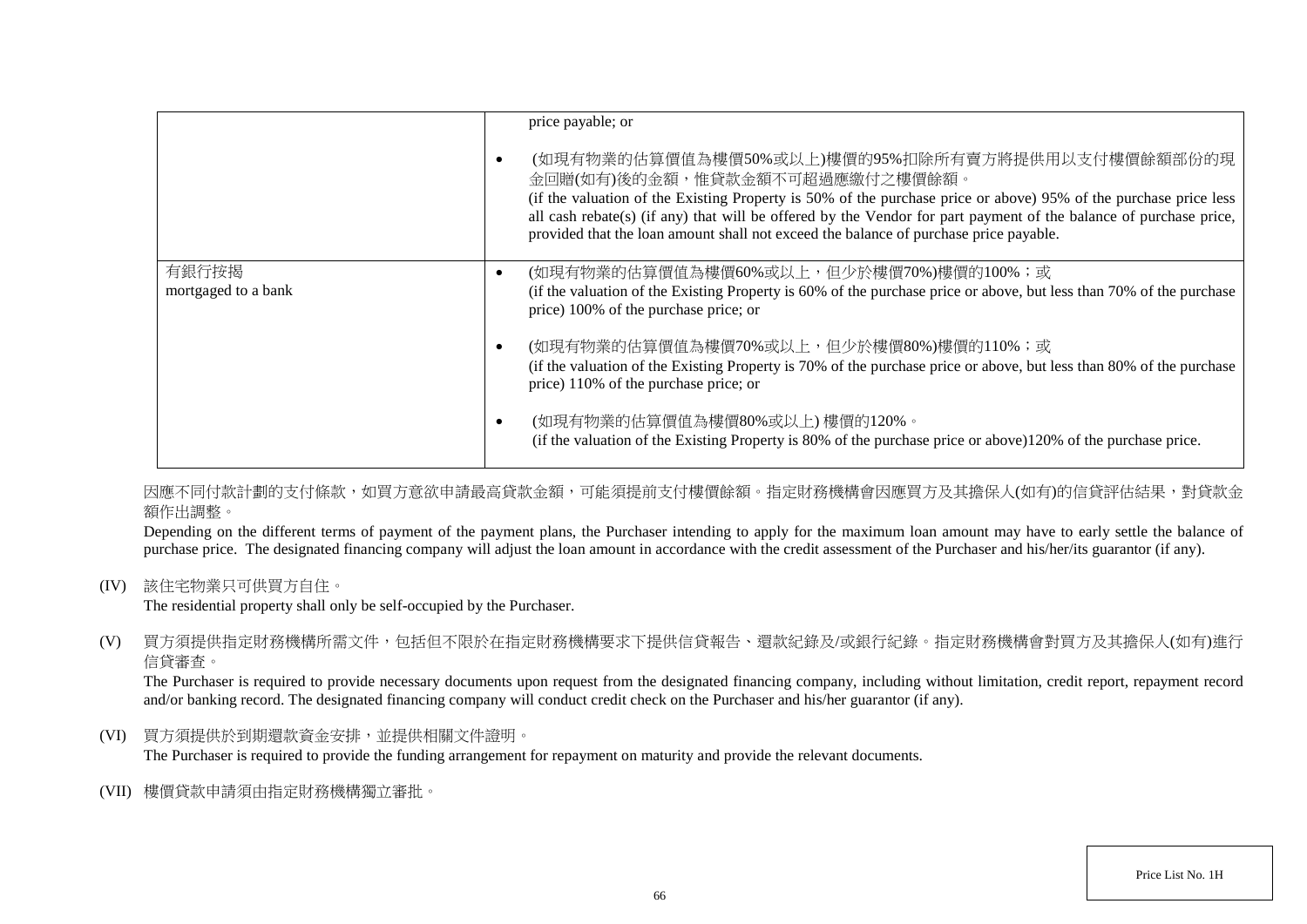#### The Payment Financing shall be approved by the designated financing company independently.

- (VIII) 樓價貸款必須一次過全部提取,並只可首先用於繳付樓價餘額(『貸款A部份』)及(如適用)然後用於償還現有物業的按揭貸款(『貸款B部份』)。如樓價貸款不足以 償清現有物業的按揭貸款,現有物業的業主須自行安排資金以償清現有物業的按揭貸款。 The Payment Financing shall be fully drawn in one lump sum and shall only be applied for firstly payment of the balance of purchase price ("Tranche A") and (if applicable) secondly repayment of the mortgage loan of the Existing Property ("Tranche B"). If the mortgage loan of the Existing Property cannot fully repaid by the Payment Financing, the registered owner of the Existing Property shall arrange his/her own funds to fully repay the mortgage loan of the Existing Property.
- (IX) 樓價貸款的年期最長為 2 年。 The maximum tenor of the Payment Financing shall be 2 years.
- (X) 利率為2.15% p.a.。最終利率以指定財務機構審批結果而定。 Interest rate shall be 2.15%p.a.. The final interest rate will be subject to approval by the designated financing company.
- (XI) 買方須以以下方式償還樓價貸款:

The Purchaser shall repay the Payment Financing in the following manner:

- (i) 每月供款相當於樓價0.5%,先用於支付利息,餘款用於償還樓價貸款的貸款A部份;及 monthly installment amount equivalent to 0.5% of the purchase price shall be paid for interest firstly, and the balance shall be applied for repayment of the Tranche A of the Payment Financing; and
- (ii) 於到期日,全數償還樓價貸款餘款及利息。 fully repay the balance of the Payment Financing and interest on the maturity date.
- (XII) 買方可向指定財務機構申請附錄2(e)所述的延續貸款 (『延續貸款』),於樓價貸款到期日用以償還樓價貸款的貸款A部份。延續貸款的最高金額為: The Purchaser may apply to the designated financing company for the Extended Loan ("Extended Loan") as set out in Annex 2(e) for repayment of the Tranche A of the Payment Financing upon the maturity date of the Payment Financing. The maximum amount of the Extended Loan shall be:

| 於申請Regency 120 Plus時,現有物業的按揭情 延續貸款的最高金額             |                                                                                                                    |
|-----------------------------------------------------|--------------------------------------------------------------------------------------------------------------------|
| 況:                                                  | The maximum amount of the Extended Loan                                                                            |
| The mortgage status of the Existing Property at the |                                                                                                                    |
| time of application for Regency 120 Plus:           |                                                                                                                    |
| 沒有任何按揭                                              | 樓價貸款的到期日須償還的樓價貸款的貸款A部份的餘款減去樓價的10%。                                                                                 |
| does not have any mortgage                          | the balance of the Tranche A of the Payment Financing repayable on maturity date of the Payment Financing less 10% |
|                                                     | of the purchase price.                                                                                             |
| 有銀行按揭                                               | 樓價貸款的到期日須償還的樓價貸款的貸款A部份的餘款。                                                                                         |
| mortgaged to a bank                                 | the balance of the Tranche A of the Payment Financing repayable on maturity date of the Payment Financing.         |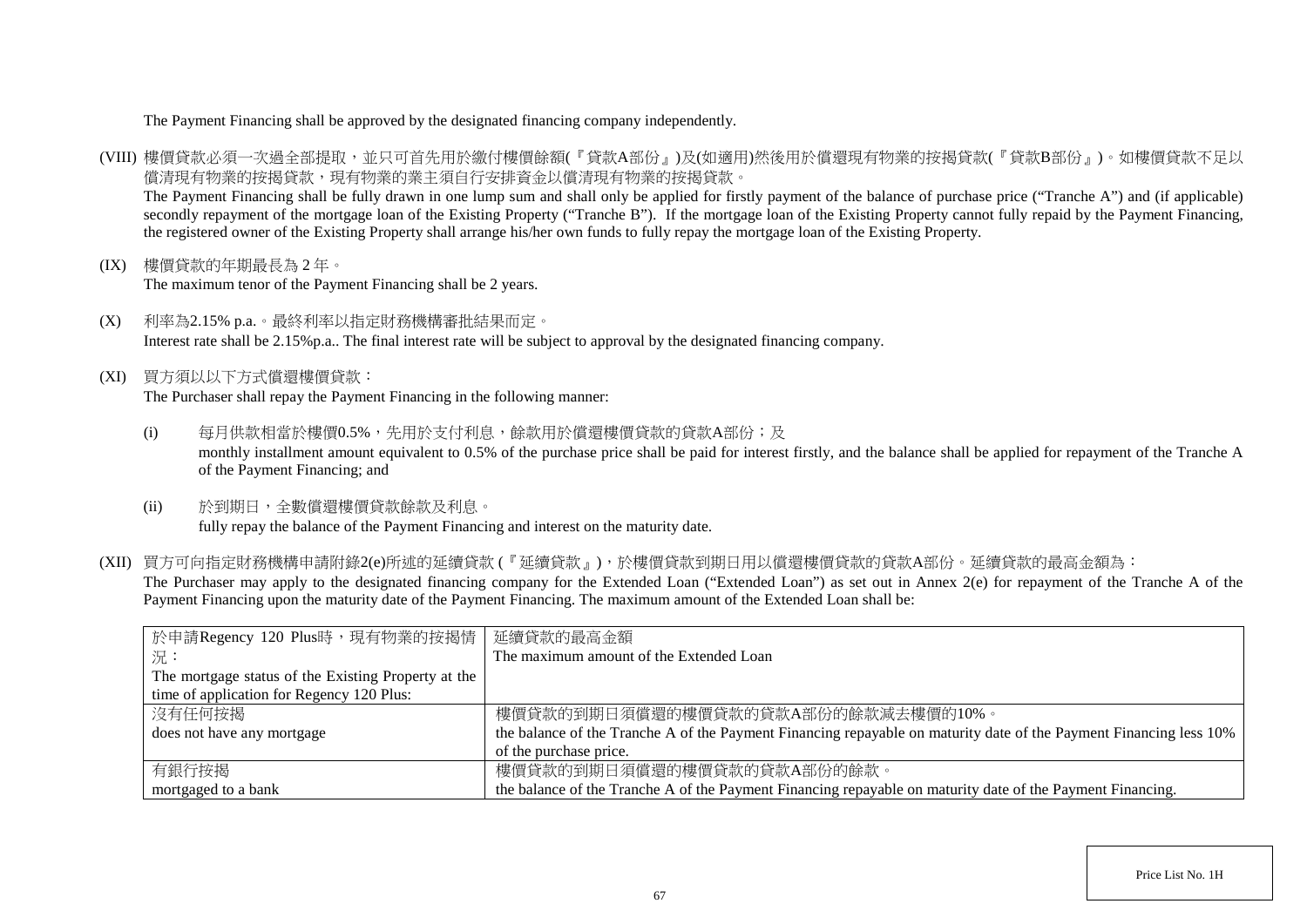指定財務機構會因應買方及其擔保人(如有)的信貸評估結果,對貸款金額作出調整。詳情請參閱附錄 2(d)。 The designated financing company will adjust the loan amount in accordance with the credit assessment of the Purchaser and his/her guarantor (if any). Please see Annex 2(d) for details.

(XIII) 所有樓價貸款的法律文件須由賣方代表律師準備,並於賣方代表律師的辦事處簽署。買方無須支付任何申請貸款的手續費或法律費用(惟買方須自行支付為證明其 現有物業良好業權之補契費用(如有))。如買方就樓價貸款另行自聘律師作為其代表律師,買方須負責其代表律師有關費用及雜費。如現有物業有按揭,買方須自 行聘請律師辦理解除按揭手續並支付相關律師費用及雜費。

All legal documents of the Payment Financing shall be prepared by the Vendor's solicitors and signed at the office of the Vendor's solicitors. The Purchaser will not be charged any handling fee or legal fee for processing the loan application (except that the expenses for obtaining any missing title deeds (if any) in order to prove good title of the Existing Property shall be borne by the Purchaser). If the Purchaser shall instruct his/her own solicitors to act for him/her for the Payment Financing, the Purchaser shall bear his/her own solicitors' relevant costs and disbursements. If the Existing Property is mortgaged, the Purchaser shall instruct his/her own solicitors to handle the release of the mortgage and bear his/her own solicitors' relevant costs and disbursements.

- (XIV)指定財務機構會因應買方及其擔保人(如有)的信貸審查及評估結果,對有關付款計劃所述的貸款條款(包括但不限於貸款金額、利率、年期及/或其他條件)作出調整。 In accordance with the result of credit check and assessment of the Purchaser and his/her guarantor(s) (if any), the designated financing company will adjust the loan **term(s) (including without limitation the loan amount, the interest rate, the tenor and/ or the other conditions) as set out in the relevant payment plan.**
- (XV) 買方敬請向指定財務機構查詢有關貸款用途及詳情。貸款批出與否、批出貸款金額及其條款,指定財務機構有最終決定權。不論審批結果如何,買方仍須按買賣 合約完成住宅物業的交易及繳付住宅物業的樓價全數。

The Purchaser is advised to enquire with the designated financing company about the purpose and details of the loan. The approval, disapproval or the approved loan amount of the loan and the terms thereof are subject to the final decision of the designated financing company. Irrespective of the assessment result, the Purchaser shall complete the purchase of the residential property and shall pay the full purchase price of the residential property in accordance with the agreement for sale and purchase.

(XVI) 此貸款受其他條款及細則約束。

This loan is subject to other terms and conditions.

(XVII)賣方均無給予或視之為已給予任何就樓價貸款之批核的陳述或保證。

No representation or warranty is given or shall be deemed to have been given by the Vendor as to the approval of the Payment Financing.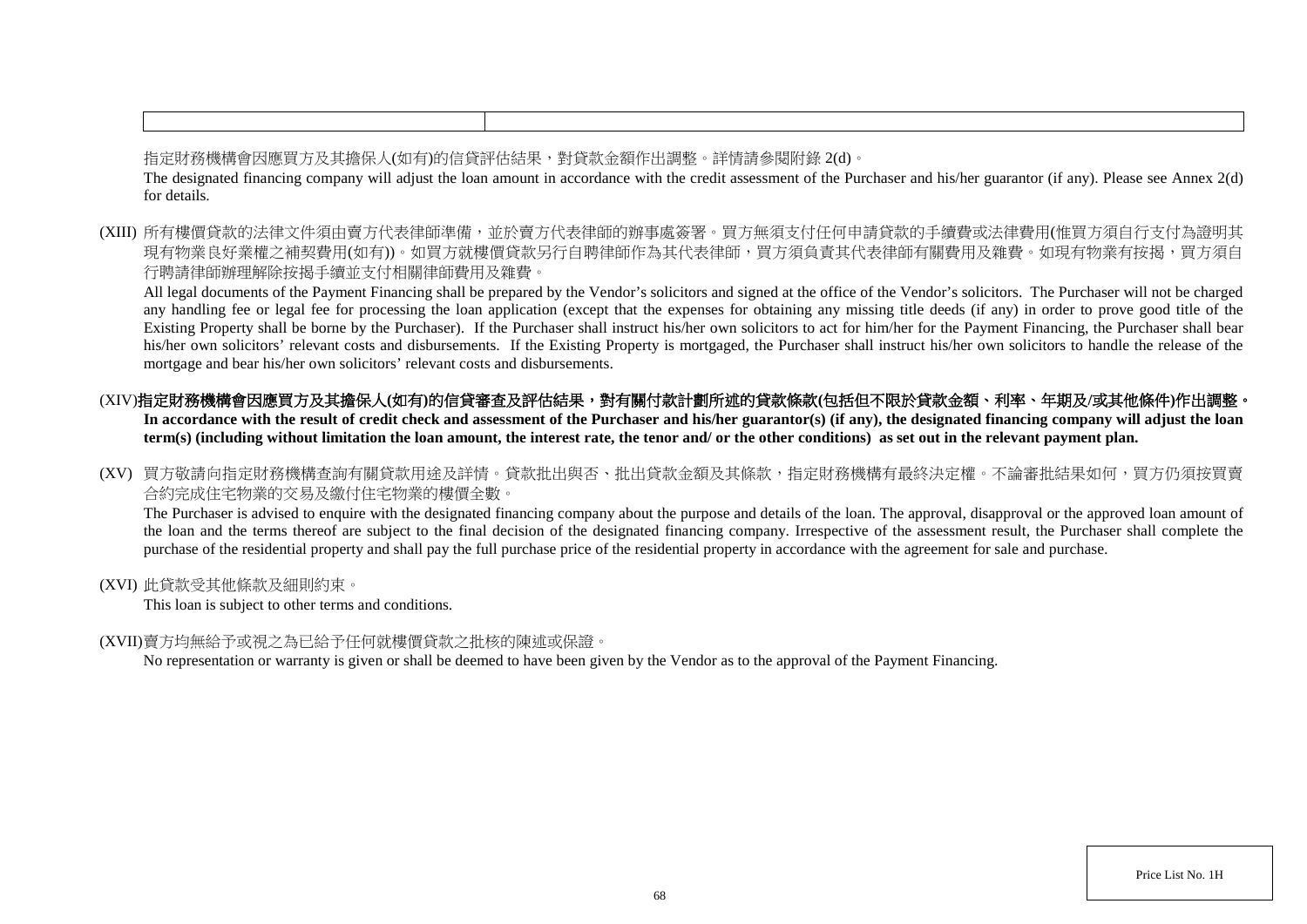## 附錄 2(d) 3 年免息貸款計劃 (只適用於個人名義買方)

Annex 2(d) 3 Years Interest-free Loan Plan (applicable only to the Purchaser(s) who is/are individual(s))

## 買方可向賣方的指定財務機構(『指定財務機構』)申請3年免息貸款計劃 (『特別貸款』),主要條款如下:

The Purchaser can apply to the Vendor's designated financing company ("designated financing company") for 3 Years Interest-free Loan Plan ("Special Loan"). Key terms are as follows:

- (I) 買方必須於付清樓價餘額之日或(如適用)買賣合約內訂明的該期數的預計關鍵日期(以較早者為準)前最少60日以書面向指定財務機構申請特別貸款。 The Purchaser shall make a written application to the designated financing company for the Special Loan not less than 60 days before date of settlement of the balance of the purchase price or (if applicable) the estimated material date for the Phase as specified in the agreement for sale and purchase (whichever is earlier).
- (II) 特別貸款必須以該住宅物業之第一法定按揭作為抵押。 The Special Loan shall be secured by a first legal mortgage over the residential property.
- (III) 該住宅物業供買方自住。 The residential property shall be self-occupied by the Purchaser.
- (VI) 擔保人(如有)必須為買方(或買方其中一位)或買方的指定親屬(即配偶、父母、子女、兄弟或姊妹)或買方其中一位的指定親屬或指定財務機構所接受的其他人士。 The guarantor (if any) must be the Purchaser (or any one of the Purchasers) or a designated relative (i.e. spouse, parents, children, brothers or sisters) of the Purchaser or a designated relative of any one of the Purchasers, or other person accepted by the designated financing company.
- (V) 特別貸款的最高金額為有關付款計劃所述之最高金額。如特別貸款金額為以下列表指明的金額,買方可根據以下列表獲賣方送出特別貸款現金回贈(『特別貸款 現金回贈』)。

The maximum amount of Special Loan shall be the maximum amount as mentioned in the relevant payment plan. If the amount of the Special Loan is equal to the amount specified in the table below, the Purchaser shall be entitled to a Special Loan Cash Rebate ("Special Loan Cash Rebate") offered by the Vendor according to the table below.

| 特別貸款金額                                                                                      | 特別貸款現金回贈金額                      |
|---------------------------------------------------------------------------------------------|---------------------------------|
| The Amount of Special Loan                                                                  | Special Loan Cash Rebate amount |
| 高於淨樓價的70%但不高於淨樓價的75%                                                                        | 樓價1%                            |
| Higher than 70% of the net purchase price but not higher than 75% of the net purchase price | 1\% of the purchase price       |
| 不高於淨樓價的70%                                                                                  | 樓價1.5%                          |
| Not higher than 70% of the net purchase price                                               | 1.5% of the purchase price      |

賣方會於提取特別貸款日後120日內,將特別貸款現金回贈直接存入償還特別貸款的自動轉帳戶口。

The Vendor will directly deposit the Special Loan Cash Rebate to the autopay account of repayment for the Special Loan within 120 days from the drawdown date of the Special Loan.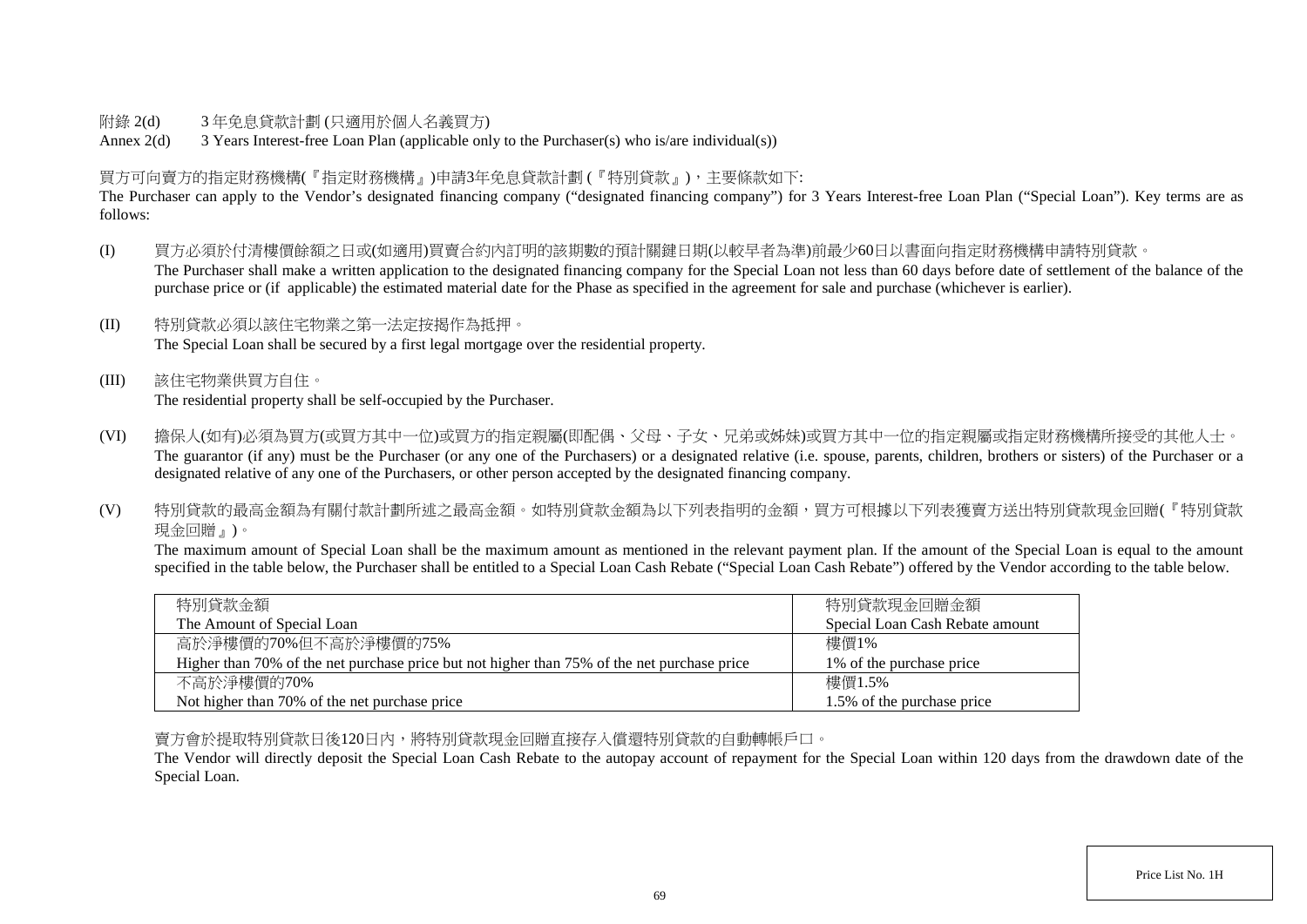(VI) 買方及其擔保人(如有)須提供足夠文件(包括但不限於工作證明、金融資產證明及資金來源證明)證明買方及(如有)其擔保人的金融資產價值 (見以下備註)不少於樓 價的30%,及其他指定財務機構所需文件,包括但不限於在指定財務機構要求下提供信貸報告及/或銀行紀錄。指定財務機構會對買方及其擔保人(如有)進行信貸 審查及評估,及會因應買方及其擔保人(如有)的信貸審查及評估結果,對貸款金額作出調整。

The Purchaser and his/her guarantor (if any) shall provide sufficient documents (including without limitation, proof of employment, proof of financial assets and proof of source of funds) to prove that the financial assets value (see note below) of the Purchaser and (if any) his/her guarantor(s) shall be at least 30% of the purchase price, and other necessary documents upon request from the designated financing company, including without limitation, credit report and/or banking record. The designated financing company will conduct credit check and assessment on the Purchaser and his/her guarantor (if any), and adjust the loan amount in accordance with the result of credit check and assessment of the Purchaser and his/her guarantor (if any).

- 備註: 『金融資產價值』指在申請特別貸款前 2 個月及簽署臨時買賣合約日前 2 個月的平均金融資產價值,及只計算以下類別金融資產(按個別金融資產情況, 指定財務機構可能會調整其計算價值),不包括已抵押或用作支持任何信貸安排的金融資產:
- Note: "The financial assets value" refers to the average financial assets value of the previous 2 months before the application of the Special Loan and the previous 2 months before the date of signing of the preliminary agreement for sale and purchase, and only counts in the following types of financial assets (subject to the status of each financial assets, the designated financing company may adjust the calculated value), excluding the financial assets which have been pledged or applied to support any credit facility:
	- 存放於香港持牌銀行的港幣及外幣存款、債券及單位信託基金;及 Hong Kong dollar and foreign currency deposit, bond and unit trust placed in Hong Kong licensed banks; and
	- 於香港交易所買賣之證券。 Securities which are traded on Hong Kong Exchange.

儘管符合上述要求,指定財務機構保留權利(i)不接受全部或部份有關金融資產;及(ii)要求買方及(如有)其擔保人提供更多的金融資產證明及資金來源證明。 Notwithstanding satisfaction of the above requirements, the designated financing company reserves the right (i) not to accept all or a part of the relevant financial assets; and (ii) request the Purchaser and (if any) his/her guarantor(s) to provide more proof of financial assets and proof of source of funds.

(VII) 買方須提供於到期還款資金安排,並提供相關文件證明。

The Purchaser is required to provide the funding arrangement for repayment on maturity and provide the relevant documents.

(VIII) 特別貸款申請須由指定財務機構獨立審批。

The Special Loan shall be approved by the designated financing company independently.

- (IX) 特別貸款必須一次過全部提取,並只可用於繳付樓價餘額。 The Special Loan shall be fully drawn in one lump sum and shall only be applied for payment of the balance of purchase price.
- (X) 特別貸款的年期最長為3年。

The maximum tenor of the Special Loan shall be 3 years.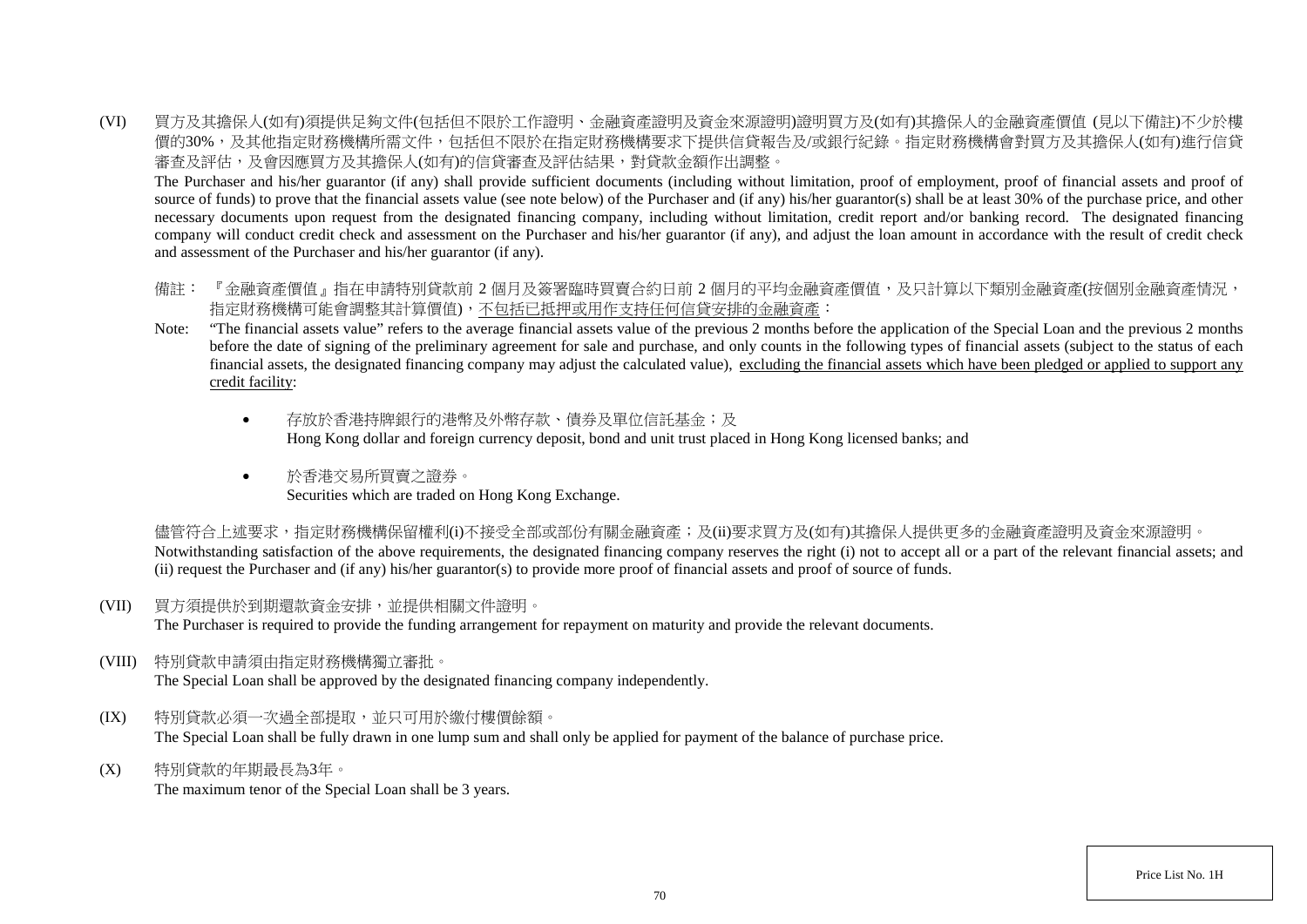(XI) 和率以香港上海匯豐銀行有限公司不時報價之港元最優惠利率計算加1% p.a.,利率浮動,最終利率以指定財務機構審批結果而定。**在買方遵守第(III)段所述的要** 求的前提下,如買方按第(XII)段所述的方式準時償還特別貸款或提前全數償還特別貸款餘款而且已準時償還之前的每期供款,將獲豁免貸款利息。 Interest rate shall be Hong Kong Dollar Best Lending Rate quoted from time to time by The Hongkong and Shanghai Banking Corporation Limited plus 1% p.a., subject to fluctuation. The final interest rate will be subject to approval by the designated financing company. Subject to the Purchaser complying with the requirement as **mentioned in paragraph (III), if the Purchaser duly repays the Special Loan according to the manner as mentioned in paragraph (XII) or early fully repays the** 

**balance of the Special Loan and having paid each prior instalment on time, then interest on the Special Loan will be waived.**

- (XII) 買方須以以下方式償還特別貸款: The Purchaser shall repay the Special Loan in the following manner:
	- (i) 每月償還相當於樓價0.5%的本金金額;及 monthly repay the principal of an amount equivalent to 0.5% of the purchase price; and
	- (ii) 於到期日,全數償還特別貸款餘款及(如有)利息。 fully repay the balance of the Special Loan and (if any) interest on the maturity date.
- (XIII) 買方可向指定財務機構申請附錄 2(e)所述的延續貸款,於特別貸款到期日用以償還特別貸款。延續貸款的最高金額為特別貸款的到期日須償還的餘款減去樓價的 10%。指定財務機構會因應買方及其擔保人(如有)的信貸評估結果,對貸款金額作出調整。詳情請參閱附錄 2(e)。 The Purchaser may apply to the designated financing company for the Extended Loan as set out in Annex 2(e) for repayment of the Special Loan upon the maturity date of the Special Loan. The maximum amount of the Extended Loan shall be the balance of the Special Loan repayable on the maturity date of the Special Loan less 10% of the purchase price. The designated financing company will adjust the loan amount in accordance with the credit assessment of the Purchaser and his/her guarantor (if any). Please see Annex 2(e) for details.
- (XIV) 如買方提前全數償還特別貸款餘款,而且準時償還每期供款,買方可獲賣方送出以下列表指明的提前償還現金回贈(『提前償還現金回贈』)。 If the Purchaser early and fully repays the balance of the Special Loan and repays each instalment on time, the Purchaser shall be entitled to the Early Repayment Cash Rebate ("Early Repayment Cash Rebate") offered by the Vendor according to the table below.

| 全數償還特別貸款餘款日期                               | 提前償還現金回贈金額                         |
|--------------------------------------------|------------------------------------|
| Date of Full Repayment of the Special Loan | Early Repayment Cash Rebate amount |
| 首 12 個月內                                   | 樓價 3%                              |
| Within the first 12 months                 | 3\% of the purchase price          |
| 第13至24個月內                                  | 樓價 1.5%                            |
| Within the 13th to 24th month              | 1.5% of the purchase price         |

#### 賣方會將提前償還現金回贈直接用於償還特別貸款餘款。

The Early Repayment Cash Rebate will be applied by the Vendor for settlement of the balance of the Special Loan directly.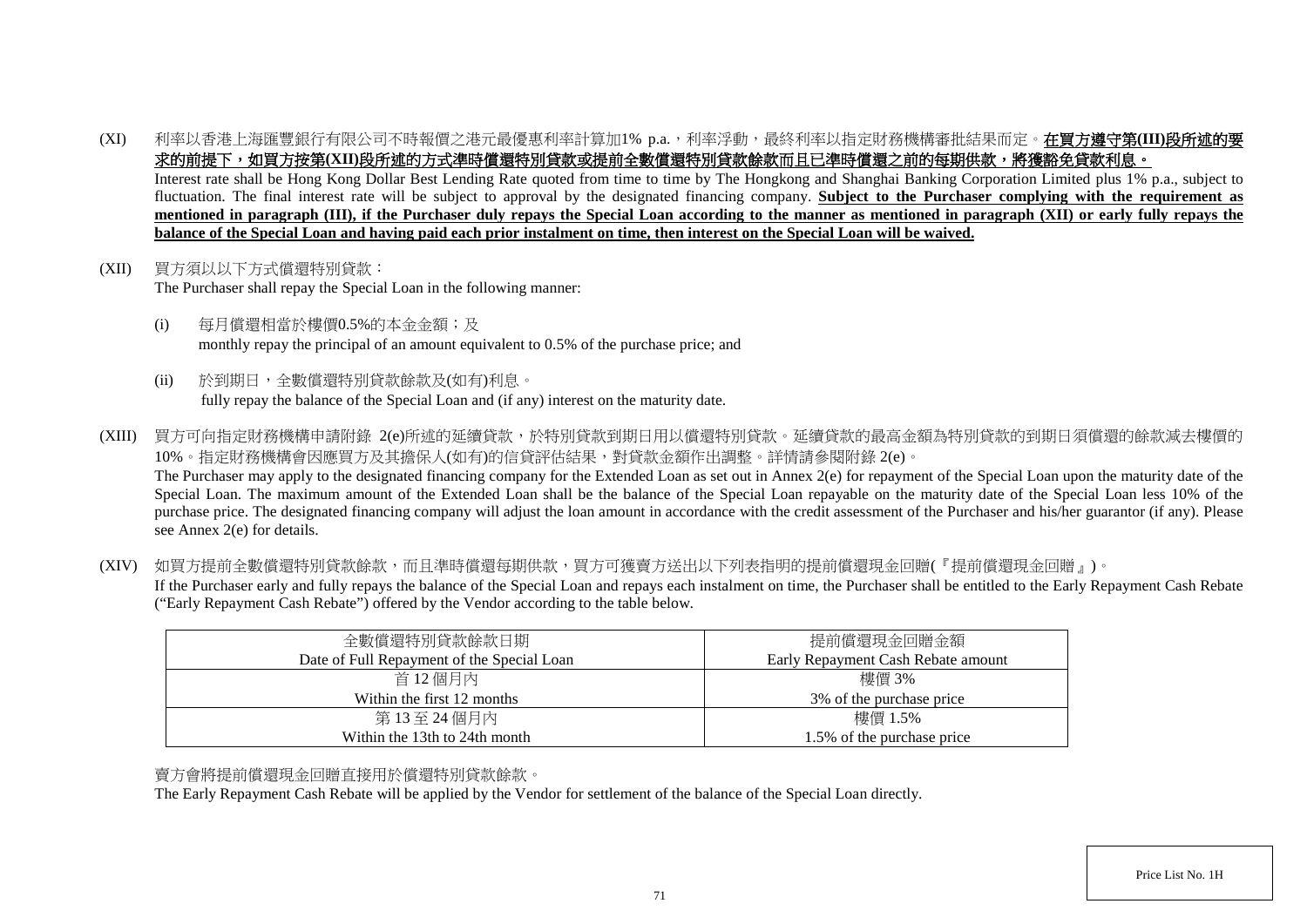(XV) 所有特別貸款的法律文件須由賣方代表律師辦理,並由買方負責有關律師費用及雜費。買方可選擇另行自聘律師作為買方代表律師,在此情況下,買方亦須負責 其代表律師有關特別貸款的律師費用及雜費。

All legal documents of the Special Loan shall be handled by the Vendor's solicitors and all the costs and disbursements relating thereto shall be borne by the Purchaser. The Purchaser can choose to instruct his/her own solicitors to act for him/her, and in such event, the Purchaser shall also bear his/her own solicitors' costs and disbursements relating to the Special Loan.

(XVI) 買方須就申請特別貸款支付港幣\$10,000不可退還的申請手續費。

The Purchaser shall pay HK\$10,000 being the non-refundable application fee for the Special Loan.

## (XVII) 指定財務機構會因應買方及其擔保人**(**如有**)**的信貸審查及評估結果,對有關付款計劃所述的貸款條款**(**包括但不限於貸款金額、利率、年期及**/**或其他條件**)**作出調 整。

**In accordance with the result of credit check and assessment of the Purchaser and his/her guarantor(s) (if any), the designated financing company will adjust the loan term(s) (including without limitation the loan amount, the interest rate, the tenor and/ or the other conditions) as set out in the relevant payment plan.**

(XVIII) 買方敬請向指定財務機構杳詢有關貸款用途及詳情。貸款批出與否、批出貸款金額及其條款,指定財務機構有最終決定權。不論審批結果如何,買方仍須按買賣 合約完成住宅物業的交易及繳付住宅物業的樓價全數。

The Purchaser is advised to enquire with the designated financing company about the purpose and details of the loan. The approval, disapproval or the approved loan amount of the loan and the terms thereof are subject to the final decision of the designated financing company. Irrespective of the assessment result, the Purchaser shall complete the purchase of the residential property and shall pay the full purchase price of the residential property in accordance with the agreement for sale and purchase.

(XIX) 此貸款受其他條款及細則約束。

This loan is subject to other terms and conditions.

(XX) 賣方無給予或視之為已給予任何就特別貸款之安排及批核的陳述或保證。

No representation or warranty is given or shall be deemed to have been given by the Vendor as to the arrangement and the approval of the Special Loan.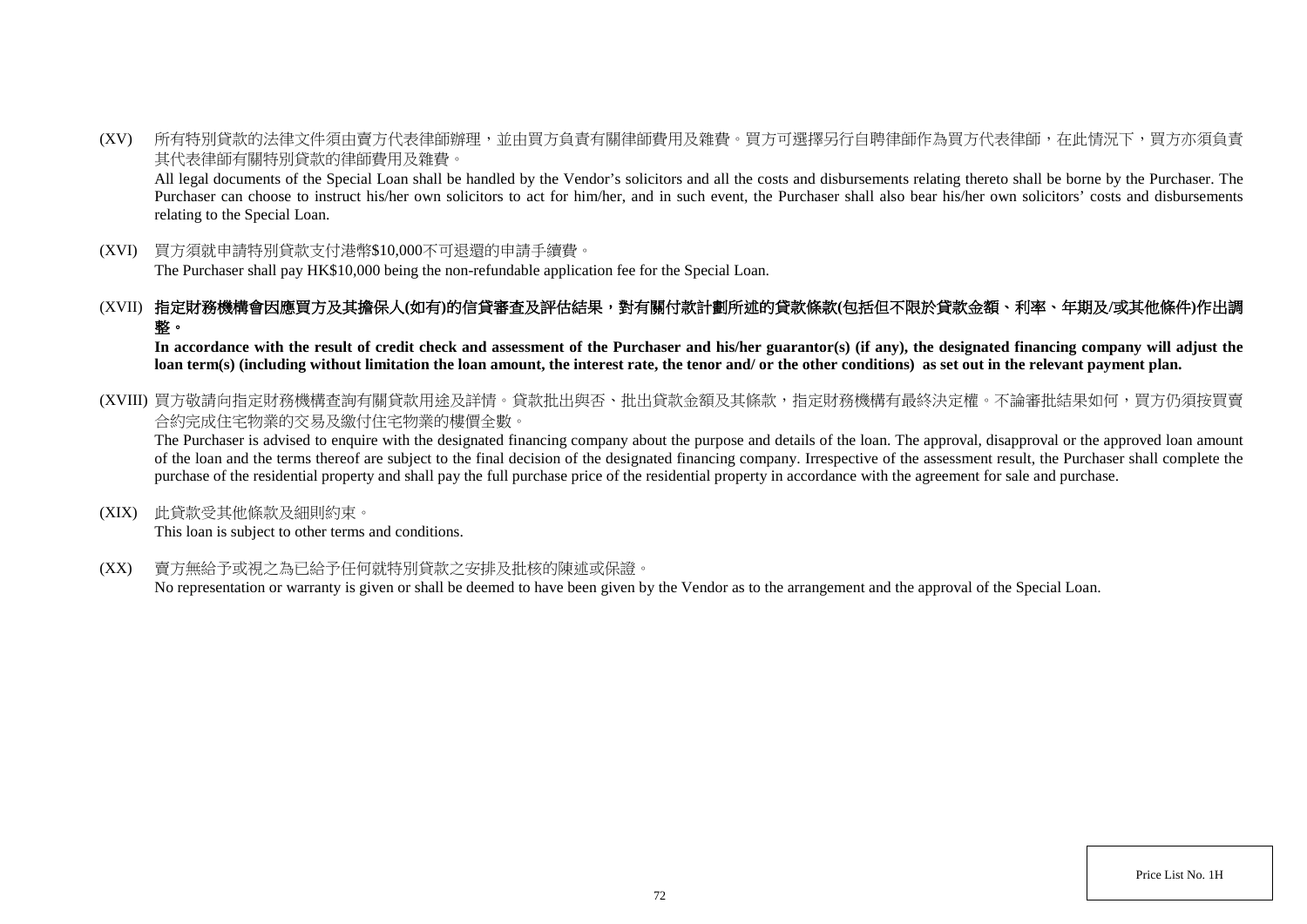- 附錄 2(e) 延續貸款 (只適用於個人名義買方)
- Annex 2(e) Extended Loan (applicable only to the Purchaser(s) who is/are individual(s))
- (I) 買方必須於有關貸款(指附錄 2(c)所述之 Regency 120 Plus 或附錄 2(d)所述之 3 年免息貸款計劃)的到期日前最少 60 日以書面方式向指定財務機構申請延續貸款 (『延續貸款』)。

The Purchaser shall make a written application to the designated financing company for the Extended Loan ("Extended Loan") not less than 60 days before the maturity date of the relevant loan (refer to Regency 120 Plus as set out in Annex 2(c) or the 3 Years Interest-free Loan Plan as set out in Annex 2(d)).

- (II) 延續貸款的最高金額請參閱有關貸款的附錄。 The maximum amount of the Extended Loan shall be as mentioned in the Annex of the relevant loan.
- (III) 延續貸款必須以有關貸款申請時所要求的第一法定按揭作為抵押。 The Extended Loan shall be secured by the first legal mortgage(s) as per the requirement at the time of application for the relevant loan.
- (IV) 該住宅物業只可供買方自住。

The residential property shall only be self-occupied by the Purchaser.

(V) 買方及其擔保人(如有)須提供足夠文件證明其還款能力,包括但不限於在指定財務機構要求下提供信貸報告、最近 2 年的稅單、其他收入證明及/或銀行紀錄。 指定財務機構會對買方及其擔保人(如有)進行信貸審查及評估。

The Purchaser and his/her guarantor (if any) shall provide sufficient documents to prove his/her repayment ability, including without limitation the provision of credit report, Tax Demand Notes of latest 2 years, other income proof and/or banking record upon request from the designated financing company. The designated financing company will conduct credit check and assessment on the Purchaser and his/her guarantor (if any).

- (VI) 延續貸款申請須由指定財務機構獨立審批。 The Extended Loan shall be approved by the designated financing company independently.
- (VII) 延續貸款必須一次過全部提取,並只可用於償還有關貸款餘款。 The Extended Loan shall be fully drawn in one lump sum and shall only be applied for repayment of the balance of the relevant loan.
- (VIII) 延續貸款年期最長為 20 年。 The maximum tenor of the Extended Loan shall be 20 years.
- (IX) 利率為香港上海匯豐銀行有限公司不時報價之港元最優惠利率加1% p.a.,利率浮動。最終利率以指定財務機構審批結果而定。

Interest rate shall be Hong Kong Dollar Best Lending Rate quoted from time to time by The Hongkong and Shanghai Banking Corporation Limited plus 1% p.a., subject to fluctuation. The final interest rate will be subject to approval by the designated financing company.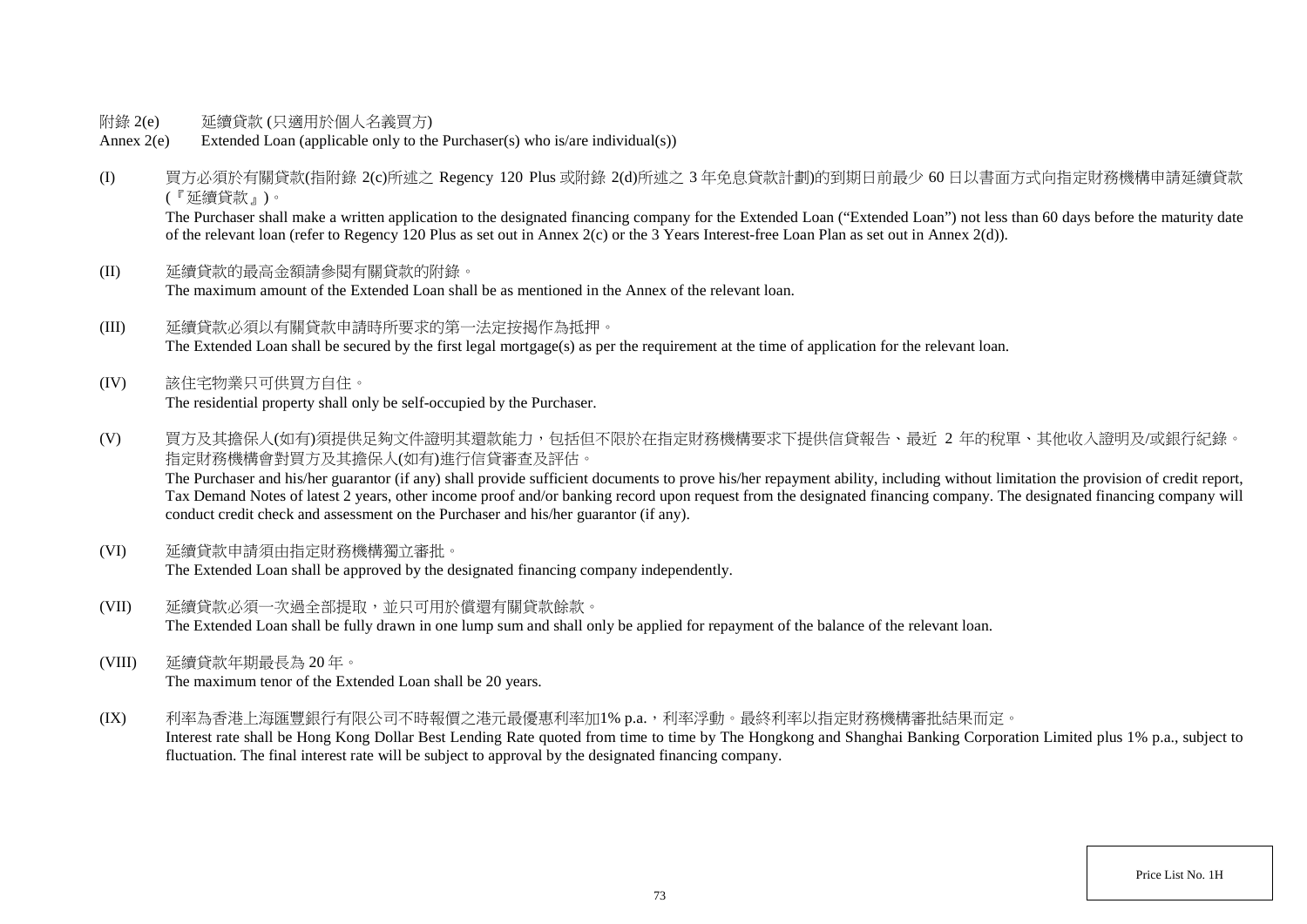(X) 買方須以按月分期償還延續貸款。

The Purchaser shall repay the Extended Loan by monthly instalments.

(XI) 所有延續貸款的法律文件須由賣方代表律師辦理,並由買方負責有關律師費用及雜費。買方可選擇另行自聘律師作為買方代表律師,在此情況下,買方亦須負 責其代表律師有關延續貸款的律師費用及雜費。

All legal documents of the Extended Loan shall be handled by the Vendor's solicitors and all the costs and disbursements relating thereto shall be borne by the Purchaser. The Purchaser can choose to instruct his/her own solicitors to act for him/her, and in such event, the Purchaser shall also bear his/her own solicitors' costs and disbursements relating to the Extended Loan.

(XII) 買方須就申請延續貸款支付港幣\$5,000不可退還的申請手續費。 The Purchaser shall pay HK\$5,000 being the non-refundable application fee for the Extended Loan.

## (XIII) 指定財務機構會因應買方及其擔保人**(**如有**)**的信貸審查及評估結果,對有關付款計劃所述的貸款條款**(**包括但不限於貸款金額、利率、年期及**/**或其他條件**)**作出 調整。

In accordance with the result of credit check and assessment of the Purchaser and his/her guarantor(s) (if any), the designated financing company will adjust the **loan term(s) (including without limitation the loan amount, the interest rate, the tenor and/ or the other conditions) as set out in the relevant payment plan.**

## (XIV) 買方敬請向指定財務機構查詢有關延續貸款用途及詳情。延續貸款批出與否、批出貸款金額及其條款,指定財務機構有最終決定權。

The Purchaser is advised to enquire with the designated financing company about the purpose and the details of the Extended Loan. The approval, disapproval or the approved loan amount of the Extended Loan and the terms thereof are subject to the final decision of the designated financing company.

(XV) 延續貸款受其他條款及細則約束。

The Extended Loan is subject to other terms and conditions.

(XVI) 賣方無給予或視之為已給予任何就延續貸款之安排及批核的陳述或保證。

No representation or warranty is given or shall be deemed to have been given by the Vendor as to the arrangement and the approval of the Extended Loan.